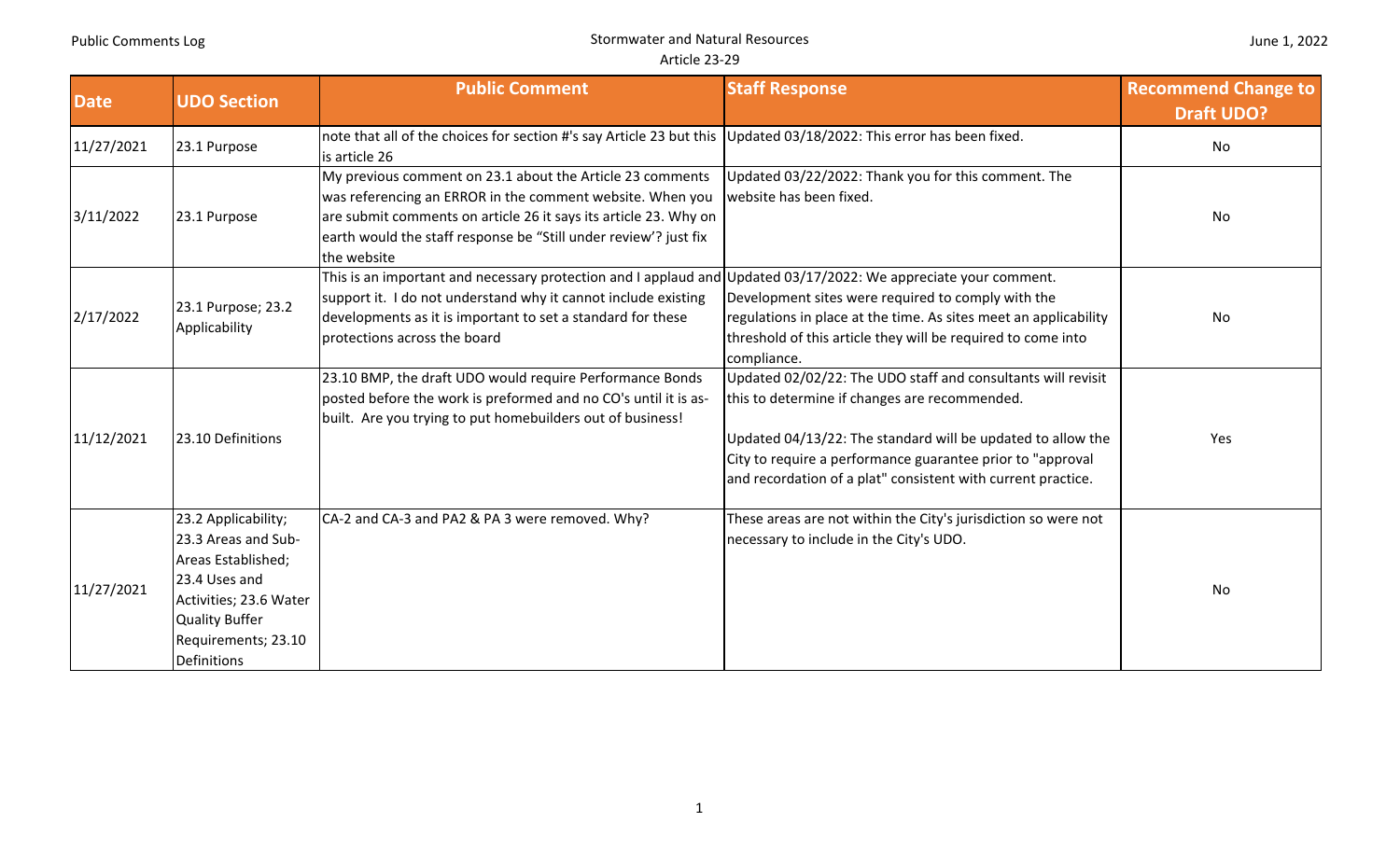|  | June 1, 2022 |
|--|--------------|
|--|--------------|

| Date       | <b>UDO Section</b>                                                                                                                                                         | <b>Public Comment</b>                                                                                                                                                                                   | <b>Staff Response</b>                                                                                                                                                                                                                                                                                                                                             | <b>Recommend Change to</b><br><b>Draft UDO?</b> |
|------------|----------------------------------------------------------------------------------------------------------------------------------------------------------------------------|---------------------------------------------------------------------------------------------------------------------------------------------------------------------------------------------------------|-------------------------------------------------------------------------------------------------------------------------------------------------------------------------------------------------------------------------------------------------------------------------------------------------------------------------------------------------------------------|-------------------------------------------------|
| 11/27/2021 | 23.2 Applicability;<br>23.3 Areas and Sub-<br>Areas Established;<br>23.4 Uses and<br>Activities; 23.6 Water<br><b>Quality Buffer</b><br>Requirements; 23.10<br>Definitions | 23.4A.1.a.viii says SCM which is defined as structural BMPs.<br>confirm non-structural BMPs are still allowed                                                                                           | Non-structural BMPs are still allowed and encouraged, but the<br>term Stormwater Control Measure (SCM) implies something<br>that intentionally captures and controls the release of<br>stormwater. That is a Structural BMP. The revised language<br>was to only state what is prohibited or allowed with<br>conditions. All other uses are considered "allowed". | No                                              |
| 11/27/2021 | 23.2 Applicability;<br>23.3 Areas and Sub-<br>Areas Established;<br>23.4 Uses and<br>Activities; 23.6 Water<br><b>Quality Buffer</b><br>Requirements; 23.10<br>Definitions | page 23-4 allowed uses under prescribed conditions include<br>today: LCID offsite, landfill, wastewater treatment. Why were<br>these removed. Home many properties are affected by this<br>elimination? | These activities are now prohibited to align with allowances<br>within state guidance.                                                                                                                                                                                                                                                                            | No                                              |
| 11/27/2021 | 23.2 Applicability;<br>23.3 Areas and Sub-<br>Areas Established;<br>23.4 Uses and<br>Activities; 23.6 Water<br><b>Quality Buffer</b><br>Requirements; 23.10<br>Definitions | confirm you have removed the density cap as evidenced in<br>table 23-1                                                                                                                                  | This table has been updated but there are still built-upon area<br>density caps as described in the table. The table in the UDO<br>now removes those areas not within city jurisdiction. A more<br>restrictive built-upon area cap may apply if development is<br>subject to the Post Construction Stormwater Article (Article<br>25).                            | No                                              |
| 11/27/2021 | 23.2 Applicability;<br>23.3 Areas and Sub-<br>Areas Established;<br>23.4 Uses and<br>Activities; 23.6 Water<br><b>Quality Buffer</b><br>Requirements; 23.10<br>Definitions | what is the environmental purpose of eliminating the 70% and<br>12% options in the Mountain Island watershed?                                                                                           | These options have been removed because they were<br>previously allowed in Critical Area (CA) 2 and CA 3 which for<br>the Mountain Island Lake Watershed was not within the City's<br>jurisdiction.                                                                                                                                                               | No                                              |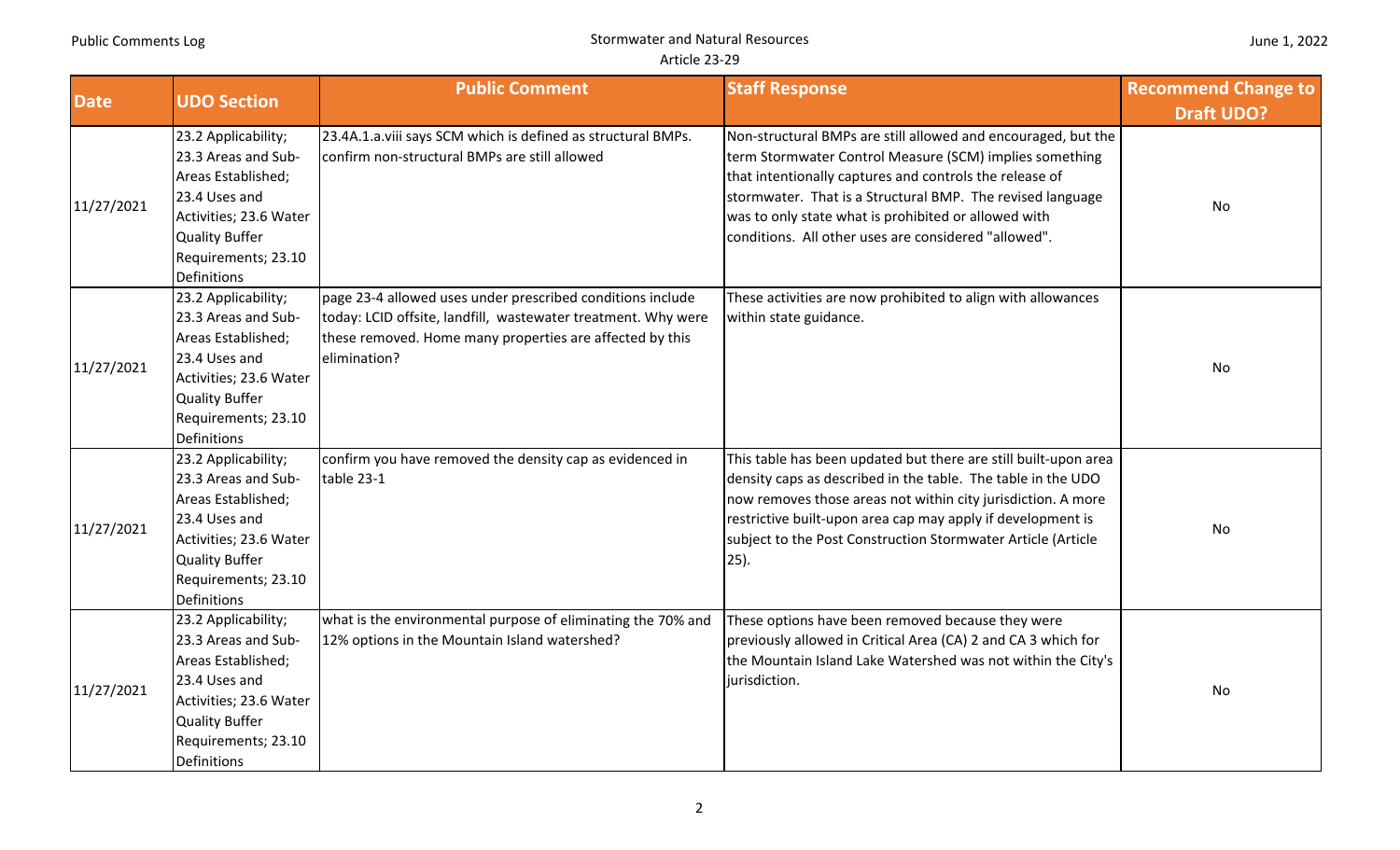|  |  | June 1, 2022 |
|--|--|--------------|
|--|--|--------------|

| <b>Date</b> | <b>Staff Response</b><br><b>Public Comment</b><br><b>UDO Section</b>                                                                                                              |                                                                                                                                                                                                                                                  |                                                                                                                                                                                                                                                                                                                                                                                                                                                              | <b>Recommend Change to</b> |
|-------------|-----------------------------------------------------------------------------------------------------------------------------------------------------------------------------------|--------------------------------------------------------------------------------------------------------------------------------------------------------------------------------------------------------------------------------------------------|--------------------------------------------------------------------------------------------------------------------------------------------------------------------------------------------------------------------------------------------------------------------------------------------------------------------------------------------------------------------------------------------------------------------------------------------------------------|----------------------------|
|             |                                                                                                                                                                                   |                                                                                                                                                                                                                                                  |                                                                                                                                                                                                                                                                                                                                                                                                                                                              | <b>Draft UDO?</b>          |
| 11/27/2021  | 23.2 Applicability;<br>23.3 Areas and Sub-<br>Areas Established;<br>23.4 Uses and<br>Activities; 23.6 Water<br><b>Quality Buffer</b><br>Requirements; 23.10<br>Definitions        | page 23-5 B. 1 & 2. And page 23-6 b--SCM's should be allowed<br>to be used for BUA credit. that is a option that has value to the<br>environment & should not be eliminated.                                                                     | The UDO staff and consultants will revisit this to determine if<br>changes are recommended.<br>Updated 04/13/22: Staff will add the allowance for BUA credit<br>in all water supply areas except for Mountain Island to align<br>with current requirements.                                                                                                                                                                                                  | Yes                        |
| 11/27/2021  | 23.2 Applicability;<br>23.3 Areas and Sub-<br>Areas Established;<br>23.4 Uses and<br>Activities; 23.6 Water<br><b>Quality Buffer</b><br>Requirements; 23.10<br><b>Definitions</b> | 23.6 Mtn island buffers were reduced in PA2 & eliminated in<br>PA3 as they were farther from the lake edge. what is the reason within the City's jurisdiction for this watershed.<br>for not allowing that when you're miles from the lake edge? | PA-2 and PA-3 were removed because these areas are not                                                                                                                                                                                                                                                                                                                                                                                                       | No                         |
| 11/27/2021  | 23.2 Applicability;<br>23.3 Areas and Sub-<br>Areas Established;<br>23.4 Uses and<br>Activities; 23.6 Water<br><b>Quality Buffer</b><br>Requirements; 23.10<br>Definitions        | table 23-3 makes no allowance for a road design with out curb<br>& gutter? why?                                                                                                                                                                  | Updated 03/28/2022: The reference for road designs without<br>curb and gutter was removed but that does not remove the<br>allowance. See Table 34-1 Street Design for Street<br>Classifications to review the street designs and allowable curb<br>and gutter treatments.<br>Updated 05/18/2022: To clarify the prior update, the curb and<br>gutter treatments in the Neighborhood 1 zoning districts may<br>be standard curb and gutter, or valley gutter. | No                         |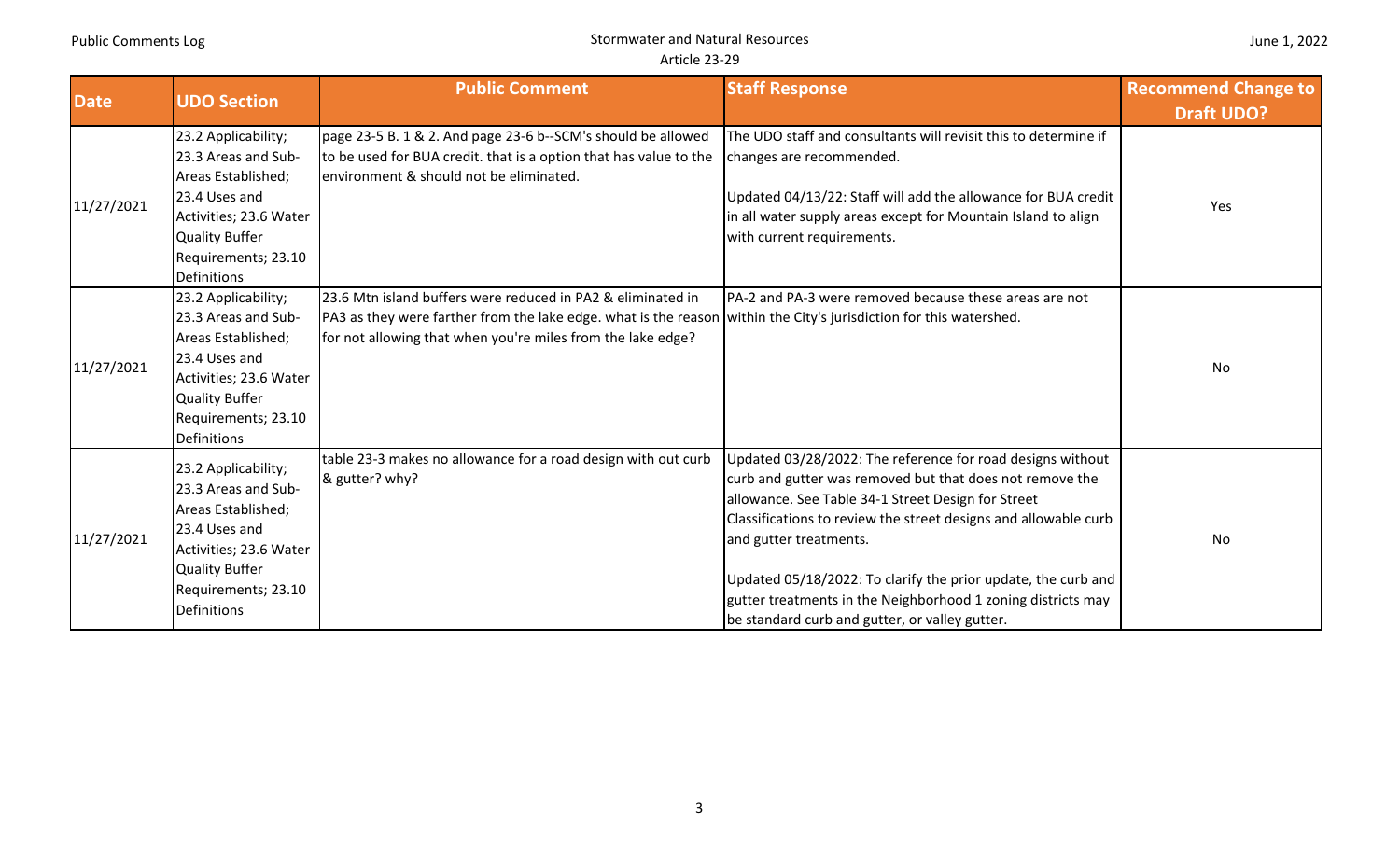| <b>Date</b> | <b>UDO Section</b>                                                                                                                                                                | <b>Public Comment</b>                                                                                                             | <b>Staff Response</b>                                                                                                                                                                                                                                                                                                                                                                                                                                                           | <b>Recommend Change to</b><br><b>Draft UDO?</b> |
|-------------|-----------------------------------------------------------------------------------------------------------------------------------------------------------------------------------|-----------------------------------------------------------------------------------------------------------------------------------|---------------------------------------------------------------------------------------------------------------------------------------------------------------------------------------------------------------------------------------------------------------------------------------------------------------------------------------------------------------------------------------------------------------------------------------------------------------------------------|-------------------------------------------------|
| 11/27/2021  | 23.2 Applicability;<br>23.3 Areas and Sub-<br>Areas Established;<br>23.4 Uses and<br>Activities; 23.6 Water<br><b>Quality Buffer</b><br>Requirements; 23.10<br><b>Definitions</b> | Section 4 top of page 23-9 if you have a site specific mitigation<br>plan then you don't need a variance. it should be OR not AND | The current ordinance says that a variance may be required so<br>this is an update to a current standard. Instead of using "may"<br>the text clarifies that this only applies, "if a variance is<br>required." UDO staff and consultants are reexamining this for<br>potential modification in the next draft UDO.<br>Updated 04/13/22: Staff will update this standard to clarify<br>that a site specific mitigation plan and/or a variance may be<br>required per Article 38. | Yes                                             |
| 11/27/2021  | 23.2 Applicability;<br>23.3 Areas and Sub-<br>Areas Established;<br>23.4 Uses and<br>Activities; 23.6 Water<br><b>Quality Buffer</b><br>Requirements; 23.10<br><b>Definitions</b> | pg 23-9 4.a. the last sentence conflicts with page 23-10 (if<br>residential)                                                      | UDO staff and consultants are reexaming this for potential<br>modification in the next draft UDO to provide additional<br>clarity.<br>Updated 04/21/22: Staff did not interpret this to be a conflict.<br>The allowance for SCMs serving single-family neighborhoods<br>to be managed by the City does not conflict with the<br>requirement for SCMs to have a long term maintenance<br>strategy.                                                                               | No                                              |
| 11/27/2021  | 23.2 Applicability;<br>23.3 Areas and Sub-<br>Areas Established;<br>23.4 Uses and<br>Activities; 23.6 Water<br><b>Quality Buffer</b><br>Requirements; 23.10<br>Definitions        | page 23-9 D - # 3 needs to allow for Utility lines in the buffer                                                                  | Staff does not understand this comment. Please provide<br>additional information.                                                                                                                                                                                                                                                                                                                                                                                               | No                                              |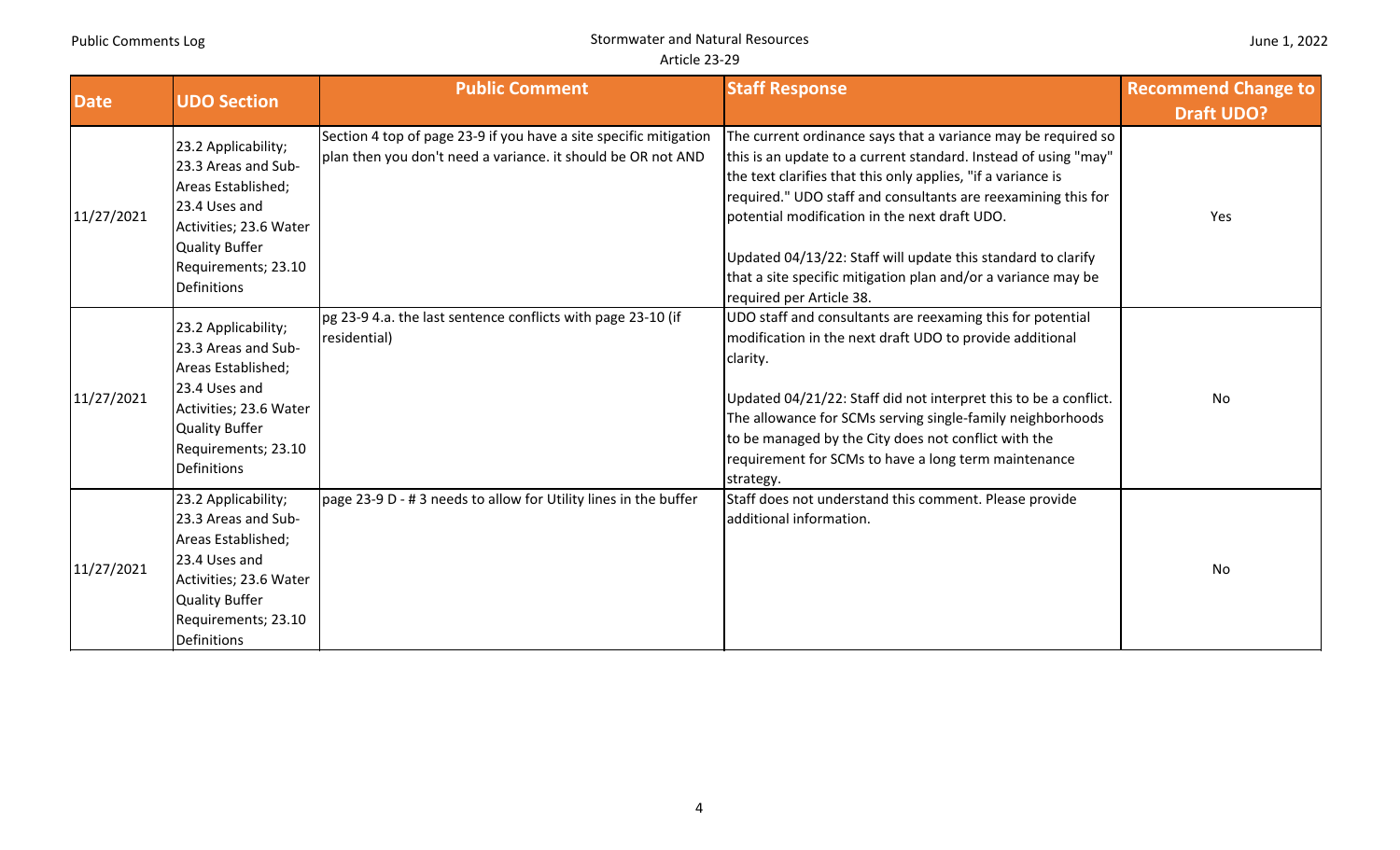| <b>Date</b> | <b>UDO Section</b>                                                                                                                                                         | <b>Public Comment</b>                                                                                                                                                                                                                                                                                                                                                                                                                                                                                                                                      | <b>Staff Response</b>                                                                                                                                                                                                                                                                                                                                                                                                                                                                                          | <b>Recommend Change to</b> |
|-------------|----------------------------------------------------------------------------------------------------------------------------------------------------------------------------|------------------------------------------------------------------------------------------------------------------------------------------------------------------------------------------------------------------------------------------------------------------------------------------------------------------------------------------------------------------------------------------------------------------------------------------------------------------------------------------------------------------------------------------------------------|----------------------------------------------------------------------------------------------------------------------------------------------------------------------------------------------------------------------------------------------------------------------------------------------------------------------------------------------------------------------------------------------------------------------------------------------------------------------------------------------------------------|----------------------------|
|             |                                                                                                                                                                            |                                                                                                                                                                                                                                                                                                                                                                                                                                                                                                                                                            |                                                                                                                                                                                                                                                                                                                                                                                                                                                                                                                | <b>Draft UDO?</b>          |
| 11/27/2021  | 23.2 Applicability;<br>23.3 Areas and Sub-<br>Areas Established;<br>23.4 Uses and<br>Activities; 23.6 Water<br><b>Quality Buffer</b><br>Requirements; 23.10<br>Definitions | B on page 23-10 is nonsence> if i don't have a grading permit<br>(aka permit) then I have nothing to post a surety on. State law<br>only requires a performance surety if i want to plat prior to<br>completion. getting a grading permit is not a plat. You also<br>changed the as-built to the first home. For what purpose? don't Post Construction Stormwater, specifically for subdivisions- we<br>you want to see it work & have the as-built after the repair.<br>75% of the development is a better indicator that it works &<br>needs an as-built | The UDO staff and consultants are rexamining this for<br>potential modifications in the next draft UDO.<br>Updated 02/02/22: This is current language borrowed from<br>will be updating this language to match current practice and<br>provide clarity. We do not in practice require a bond to be<br>posted before initial permits are issued, it is typically prior to a<br>plat approval and recordation.                                                                                                   | Yes                        |
| 11/27/2021  | 23.2 Applicability;<br>23.3 Areas and Sub-<br>Areas Established;<br>23.4 Uses and<br>Activities; 23.6 Water<br><b>Quality Buffer</b><br>Requirements; 23.10<br>Definitions | 23.10 all definitions need to be in ARTICLE 2. and you ignored<br>the agricultural exemption by state law                                                                                                                                                                                                                                                                                                                                                                                                                                                  | A select few articles of the UDO have article-specific<br>definitions that apply only to that article. As such, those<br>definitions are held separately from the general definitions.<br>Staff will add a sentence to Article 2 to clarify this approach.<br>The UDO team will review the remainder of this comment<br>with the City Attorney's Office.<br>Updated 03/30/22: Staff does not interpret anything in this<br>article to conflict with applicable state law regarding<br>agricultural exemptions. | No                         |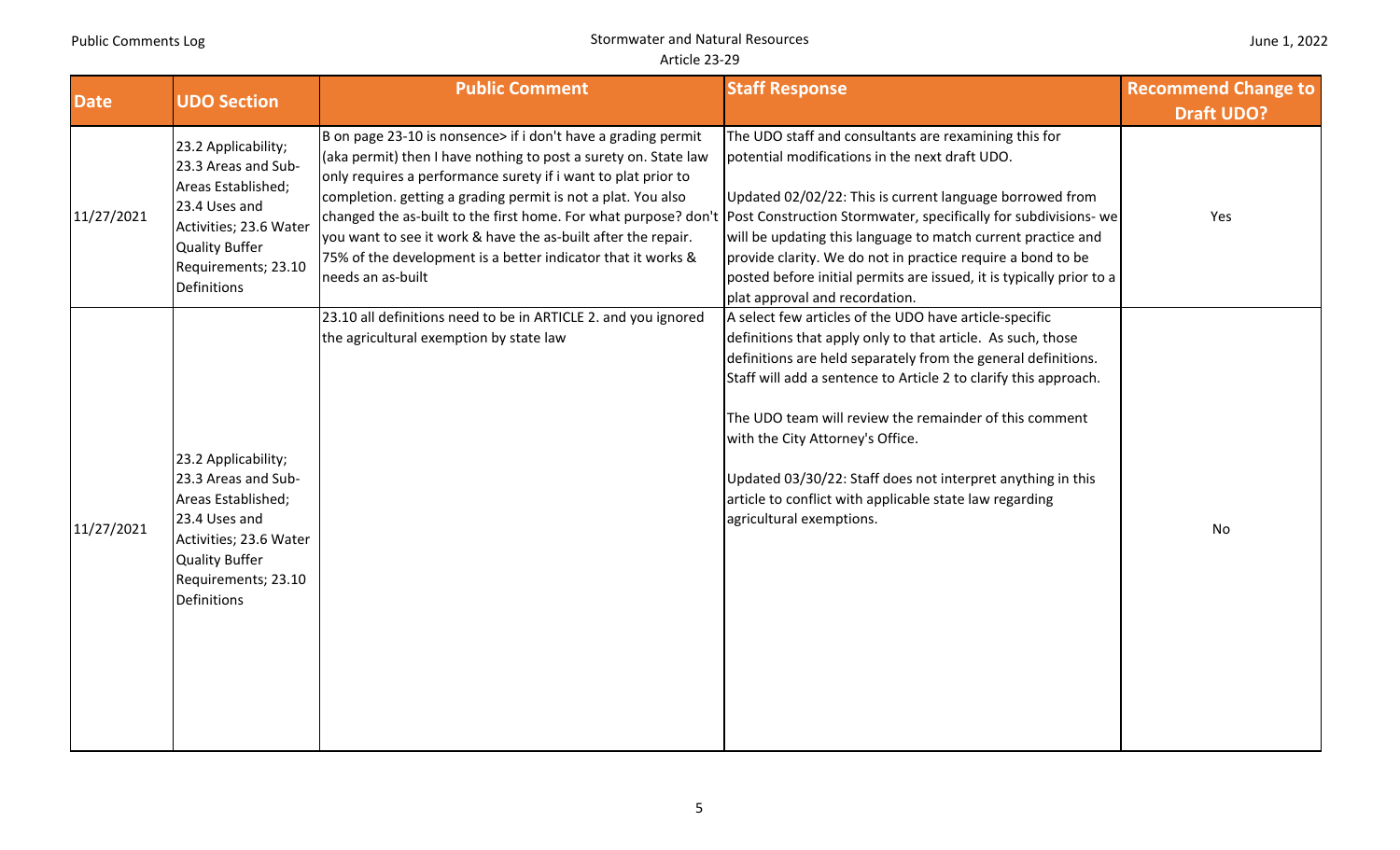| <b>Date</b> | <b>UDO Section</b>                                                               | <b>Public Comment</b>                                                                                                                                                                                                                                                                                                                                                                                                                                                                                                                                                                                                                                                                                                                                                                    | <b>Staff Response</b>                                                                                                                                                                                                                                                                                                                                                             | <b>Recommend Change to</b> |
|-------------|----------------------------------------------------------------------------------|------------------------------------------------------------------------------------------------------------------------------------------------------------------------------------------------------------------------------------------------------------------------------------------------------------------------------------------------------------------------------------------------------------------------------------------------------------------------------------------------------------------------------------------------------------------------------------------------------------------------------------------------------------------------------------------------------------------------------------------------------------------------------------------|-----------------------------------------------------------------------------------------------------------------------------------------------------------------------------------------------------------------------------------------------------------------------------------------------------------------------------------------------------------------------------------|----------------------------|
|             |                                                                                  |                                                                                                                                                                                                                                                                                                                                                                                                                                                                                                                                                                                                                                                                                                                                                                                          |                                                                                                                                                                                                                                                                                                                                                                                   | <b>Draft UDO?</b>          |
| 3/17/2022   | 23.2 Applicability;<br>23.4 Uses and<br><b>Activities</b>                        | 23.2.B.1 - Clarity is needed concerning what constitutes<br>'Existing Development." At what point in time is existing<br>development considered exempt?                                                                                                                                                                                                                                                                                                                                                                                                                                                                                                                                                                                                                                  | Updated 03/30/22: The dates for what constitute existing<br>development are established in Section 23.2.B.2.C. This<br>language will be revised to provide clarity in the next draft<br>UDO.                                                                                                                                                                                      | Yes                        |
| 3/17/2022   | 23.2 Applicability;<br>23.4 Uses and<br><b>Activities</b>                        | 23.4.A.2.b,; 23.4.B.1.b; 23.4.B.2.b; 23.4.C.1.b and 23.4.C.2.b -<br>These articles refer to SCMs as being an allowed use under<br>specific conditions in the respective watershed areas, but the<br>language differs between the articles. Some sections seem to<br>allow an SCM only where required by "another article" while<br>others seem to allow an SCM only where required by Article 23.<br>It seems that SCMs should be an allowable use wherever the<br>ordinance requires them regardless of specific article.<br>Some sections indicate that "no BUA credit is given," and it is<br>not clear what this means. Section 23.2.B.1 infers that<br>redeveloped BUA in a water supply watershed is subject to<br>water quality treatment but that density credit is still given. | Updated 03/30/22: UDO staff and consultants are reexamining<br>this language for potential modification in the next draft UDO.<br>Updated 04/13/22: The UDO will include updated language in<br>each watershed, except for Mountain Island to allow the<br>following: "SCMs, where required by any article of the UDO.<br>BUA credit will only be allowed for Low-Density sites." | Yes                        |
| 3/18/2022   | 23.4 Uses and<br>Activities; 23.6 Water<br><b>Quality Buffer</b><br>Requirements | Land clearing and construction should be prohibited in the<br>'Protected Areas", not just the "Critical Areas." If you want an<br>area to function as an actual watershed, capable of slowing,<br>percolating, and buffering storm events, then the protected<br>natural surfaces must be functionally large, not just tokens to<br>avoid the visual embarrassment of polluted runoff directly from<br>paved land into a river or lake.                                                                                                                                                                                                                                                                                                                                                  | Updated 03/30/22: Land clearing and construction will be<br>prohibited within water quality buffers as specified in 23.6.                                                                                                                                                                                                                                                         | No                         |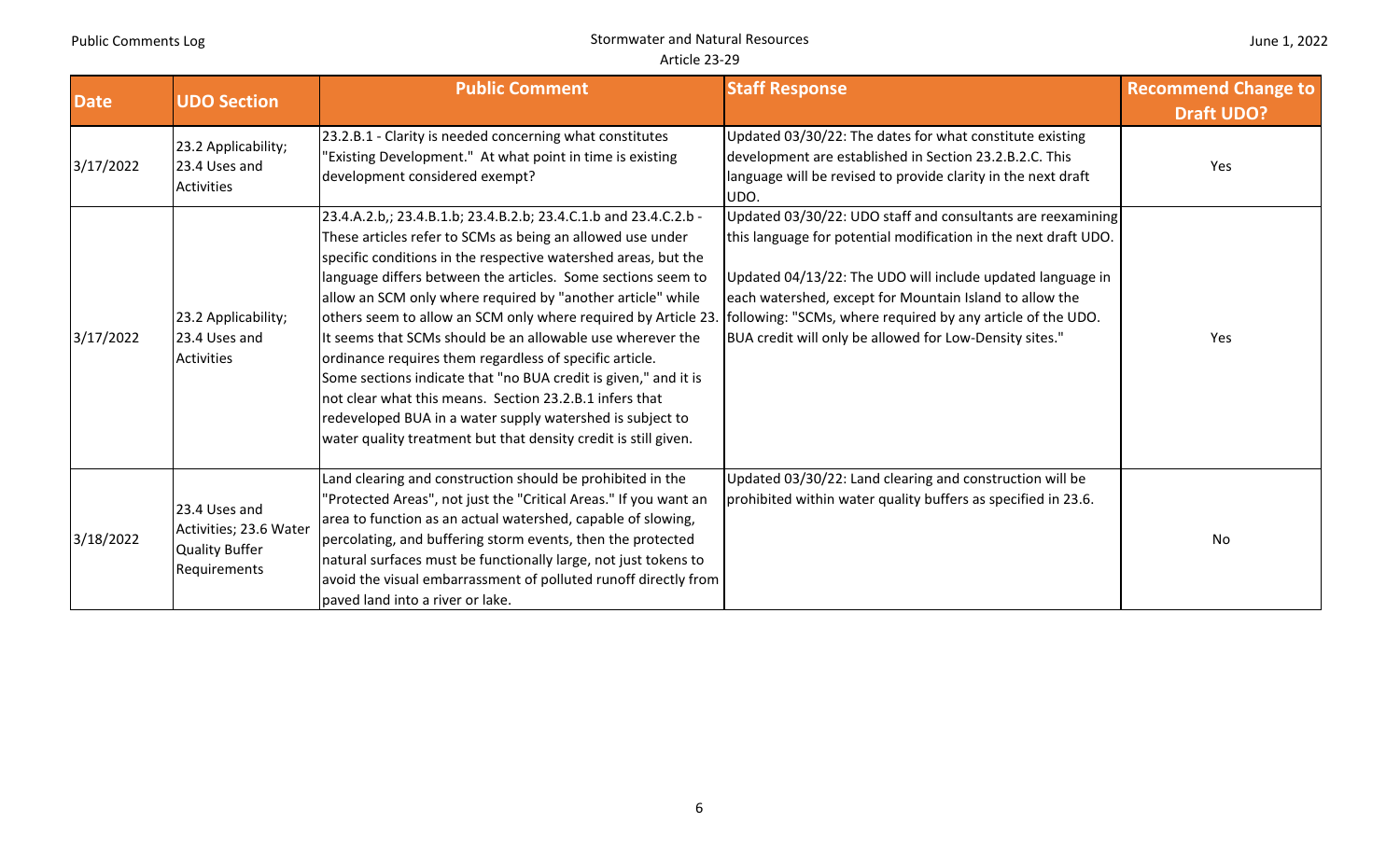| June 1, 2022 |  |  |
|--------------|--|--|
|--------------|--|--|

| <b>Date</b> | <b>UDO Section</b>                                                               | <b>Public Comment</b>                                                                                                                                                                                                                                                                                                                                                                                                                                                                                                                                                                                                                                                                                                                                                                                                               | <b>Staff Response</b>                                                                                                                                                                                                                                                                                                                                                                                                                                                          | <b>Recommend Change to</b> |
|-------------|----------------------------------------------------------------------------------|-------------------------------------------------------------------------------------------------------------------------------------------------------------------------------------------------------------------------------------------------------------------------------------------------------------------------------------------------------------------------------------------------------------------------------------------------------------------------------------------------------------------------------------------------------------------------------------------------------------------------------------------------------------------------------------------------------------------------------------------------------------------------------------------------------------------------------------|--------------------------------------------------------------------------------------------------------------------------------------------------------------------------------------------------------------------------------------------------------------------------------------------------------------------------------------------------------------------------------------------------------------------------------------------------------------------------------|----------------------------|
|             |                                                                                  |                                                                                                                                                                                                                                                                                                                                                                                                                                                                                                                                                                                                                                                                                                                                                                                                                                     |                                                                                                                                                                                                                                                                                                                                                                                                                                                                                | <b>Draft UDO?</b>          |
| 3/18/2022   | 23.4 Uses and<br>Activities; 23.6 Water<br><b>Quality Buffer</b><br>Requirements | There should be no "mitigation" available to permit otherwise<br>prohibited development in the buffer area along the lakes or<br>streams. If a natural, vegetated area is important, then it should watersheds are mostly undisturbed or require a variance<br>be plainly off-limits to development, not subject to destruction<br>and 'replacement' by a 'restored' area that rarely functions as<br>such. The entire national industry of creating 'mitigation credits'<br>to offset ecological destruction (wetlands, forests, etc.) is<br>mostly a farce, and functions only as a permissive device for<br>otherwise impermissible behavior.                                                                                                                                                                                    | Updated 03/30/22: Mitigation is predominately allowed in the<br>Lower Lake Wylie watershed. Lake Wylie and Mountain Island<br>approval for impacts other than those listed in 23.6.D.                                                                                                                                                                                                                                                                                          | No                         |
| 2/23/2022   | 23.5 Development<br><b>Standards</b>                                             | The tree protections for a city that attracts so many people as a Updated 03/17/2022: The UDO will not be proposing to<br>result of its trees is wholly inadequate. Land developers should require 100% replacement of trees lost. The requirement for<br>be required to replace 100% of the trees they remove, either<br>on-site or at a another location within the City's borders.<br>Consider a credit to homeowners that maintain or expand their<br>tree canopies and require in-fill construction on previously<br>constructed parcels to be applicable to the tree preservation<br>requirements that developers are subjected to.<br>Get serious about our preserving our most valuable resource.<br>This proposal is toothless and panders to developers at the<br>expense of the quality of life of the rest of the city. | heritage tree protection included in the draft UDO would<br>require any healthy heritage tree removed would require the<br>property owner to replant trees on-site, expanding the canopy<br>on that site over the long-term. In addition infill construction<br>must maintain previously approved tree save areas and the<br>UDO is proposing to require these developments to save or<br>plant one tree within 20 feet of the back of curb when<br>developing an infill site. | No                         |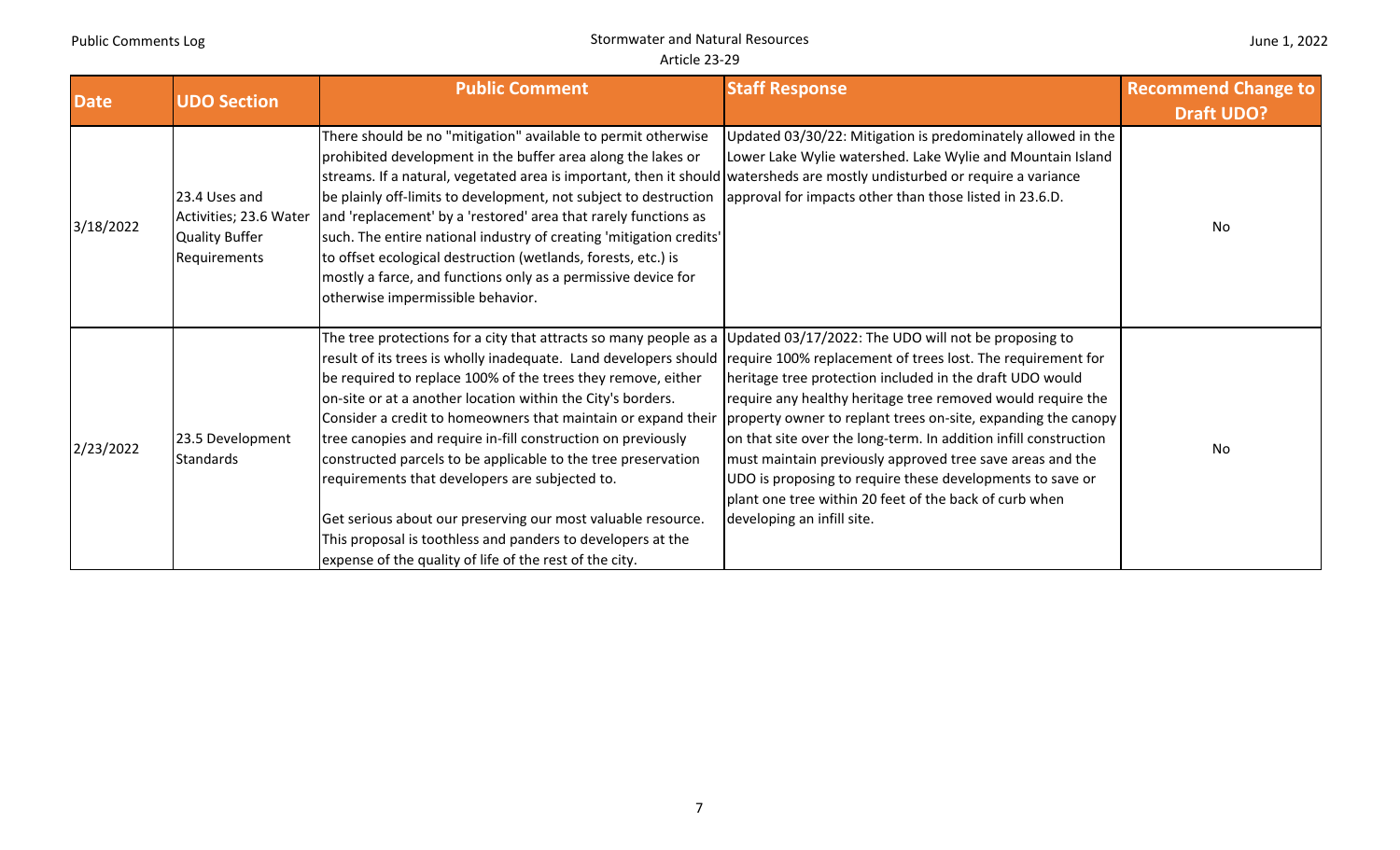| June 1, 2022 |  |  |
|--------------|--|--|
|--------------|--|--|

| <b>Date</b> | <b>UDO Section</b>                               | <b>Public Comment</b>                                                                                                                                                                                                                                                                                                                                                                                                                                                                                                                                                                                                                                                                                                                                        | <b>Staff Response</b>                                                                                                                                                                                                                                                                                                                                                                          | <b>Recommend Change to</b> |
|-------------|--------------------------------------------------|--------------------------------------------------------------------------------------------------------------------------------------------------------------------------------------------------------------------------------------------------------------------------------------------------------------------------------------------------------------------------------------------------------------------------------------------------------------------------------------------------------------------------------------------------------------------------------------------------------------------------------------------------------------------------------------------------------------------------------------------------------------|------------------------------------------------------------------------------------------------------------------------------------------------------------------------------------------------------------------------------------------------------------------------------------------------------------------------------------------------------------------------------------------------|----------------------------|
|             |                                                  |                                                                                                                                                                                                                                                                                                                                                                                                                                                                                                                                                                                                                                                                                                                                                              |                                                                                                                                                                                                                                                                                                                                                                                                | <b>Draft UDO?</b>          |
| 11/5/2021   | 23.6 Water Quality<br><b>Buffer Requirements</b> | Lots recorded before 1998 are exempt from the SWIM and<br>PCCO requirements. It needs to be clarified that sub-lotting to<br>allow duplexes or triplexes shall not be considered as<br>subdivision that would trigger compliance with SWIM and PCCO lots will likely result in a loss of exemption from both PCSO<br>requirements.<br>This is important to be able to provide affordable ownership<br>opportunities.<br>You can build a duplex and sell it to a single owner on a lot<br>recorded before 1998 but if you want to be able to sell 1/2 of a<br>duplex there is confusion that the sub-lotting triggers<br>compliance with SWIM, PCCO.<br>This clarification needs to happen in the UDO and also in<br>administration of the current ordinance. | Updated 02/02/2022: Lot recordation and applicability dates<br>are not changing in the proposed UDO. These will continue to<br>exist as currently written. Re-platting or further subdividing<br>and SWIM buffers as they do today. However, the<br>requirements of mitigation or restrictions will be based on the<br>increased BUA within the bufer as is done in the current<br>ordinances. | No                         |
| 2/16/2022   | 23.6 Water Quality<br><b>Buffer Requirements</b> | An increase in the buffer zones are welcomed! Please protect<br>our natural resources. I do not think the city of charlotte is<br>doing enough managing all the development and water run off<br>it creates. I have seen plans presented to the city council and<br>the comment is always "no impact". Eventually there is an<br>impact but not when all planning is done in a silo and only<br>looking at each plan individually instead of the other plans that<br>were already approved by the city council.                                                                                                                                                                                                                                              | Updated 03/30/22: Thank you for your comment.                                                                                                                                                                                                                                                                                                                                                  | No                         |
| 3/11/2022   | 23.6 Water Quality<br><b>Buffer Requirements</b> | Page 23-9 item D #3. Because manholes are 'permanent<br>structures' within a buffer the sentence should read " such<br>as transportation crossings, greenway paths and utilities are<br>allowed where" (manholes are permanent structures)                                                                                                                                                                                                                                                                                                                                                                                                                                                                                                                   | UDO staff and consultants are reexamining this language for<br>potential modification in the next draft UDO.<br>Updated 04/13/22: This language will be updated to include<br>"public utilities"                                                                                                                                                                                               | Yes                        |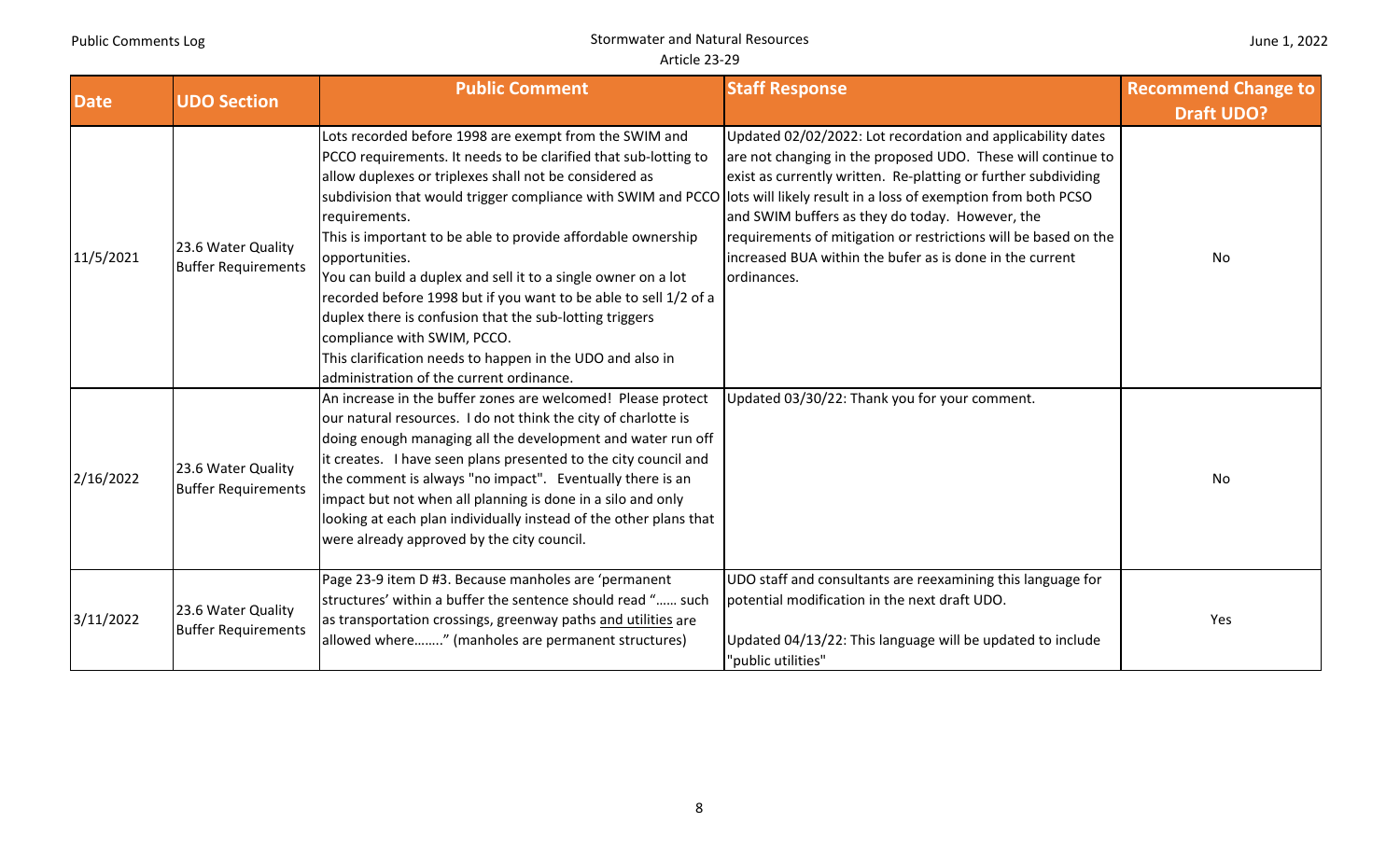| <b>Date</b> | <b>UDO Section</b> | <b>Public Comment</b>                                                                                                                                                                                                                                                                                                                                                                                                                                                                                                    | <b>Staff Response</b>                                                                                                                                                                                                                                                                                                                                                                                                                                                                                                                                                                                                                                                                                                                              | <b>Recommend Change to</b> |
|-------------|--------------------|--------------------------------------------------------------------------------------------------------------------------------------------------------------------------------------------------------------------------------------------------------------------------------------------------------------------------------------------------------------------------------------------------------------------------------------------------------------------------------------------------------------------------|----------------------------------------------------------------------------------------------------------------------------------------------------------------------------------------------------------------------------------------------------------------------------------------------------------------------------------------------------------------------------------------------------------------------------------------------------------------------------------------------------------------------------------------------------------------------------------------------------------------------------------------------------------------------------------------------------------------------------------------------------|----------------------------|
|             |                    |                                                                                                                                                                                                                                                                                                                                                                                                                                                                                                                          |                                                                                                                                                                                                                                                                                                                                                                                                                                                                                                                                                                                                                                                                                                                                                    | <b>Draft UDO?</b>          |
| 1/15/2022   | 24.1 Purpose       | This entire Stormwater & Natural Resources Section needs to<br>completely removed and replaced. These proposed standards<br>would have a massive impact on everything from single-family<br>residential to more intense development. Or perhaps that is the over several years. The proposed changes are intended to<br>intention, and the practical and economic impacts are<br>completely secondary to this regulatory overhaul. These<br>proposed standards are antithetical to Charlotte's continued<br>development. | Updated 02/16/2022: Changes to development regulations in<br>the UDO are based on feedback, conversations and other<br> input from developers, residents and others in the community<br>better mitigate the impacts of development on downstream<br>properties, drainage systems, and surface waters. Mitigating<br>these impacts after they occur are more costly and damaging<br>than the cost of prevention at the development phase. In<br>addition, the City is also subject to a Federal Clean Water Act<br>permit issued by the state delegated from the Environmental<br>Protection Agency. We are accepting feedback on specific<br>adjustments to this draft and are working to make updates to<br>balance the priorities appropriately. | No                         |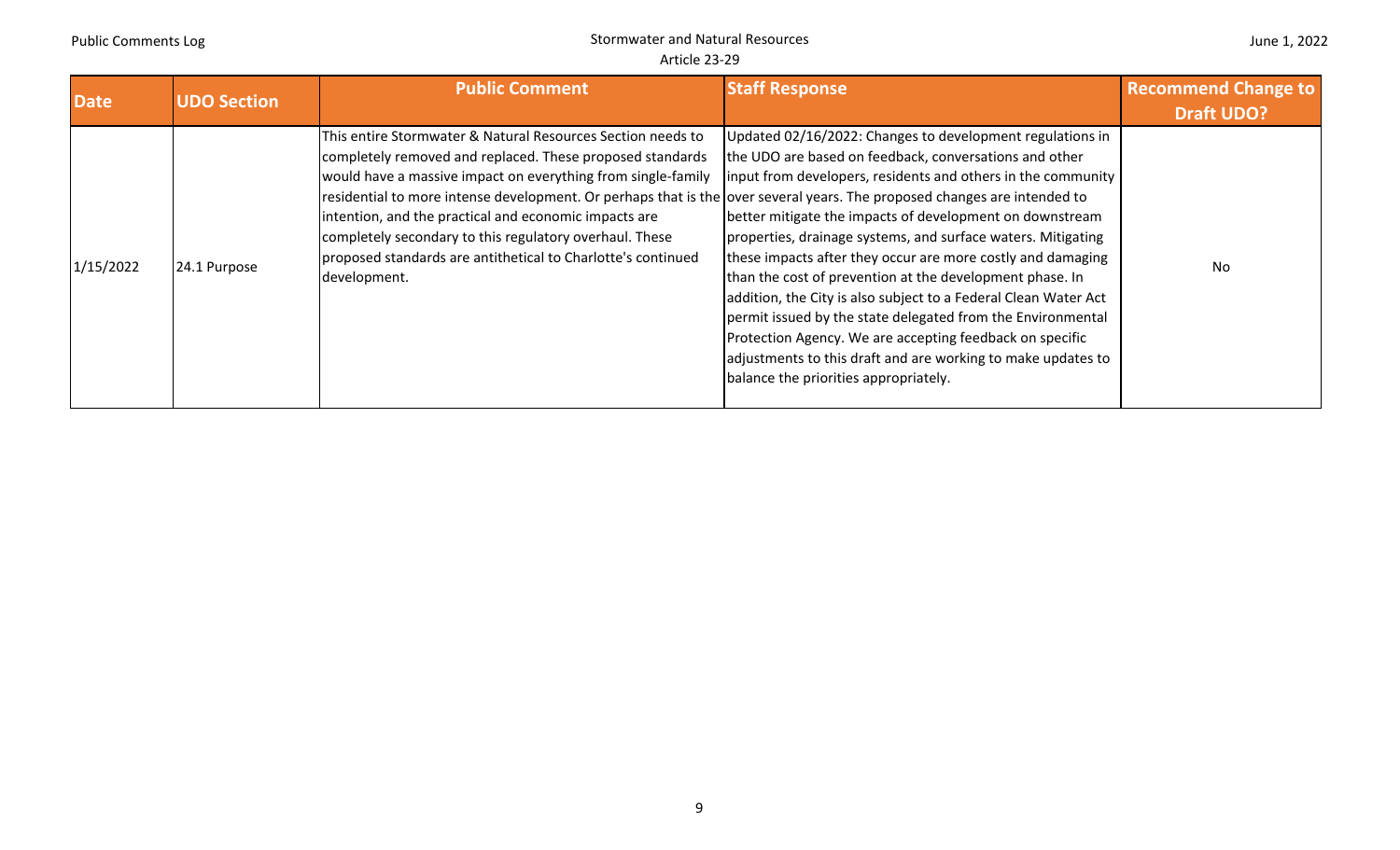|  | June 1, 2022 |  |
|--|--------------|--|
|--|--------------|--|

| <b>Date</b> | <b>UDO Section</b> | <b>Public Comment</b>                                                                                                                                                                                                                                                                                                                                                                                                                                                                                                                                                                                                                                                                                                                                                                                                                                                                                                                                                                                                                                                                                                                                                                                                                   | <b>Staff Response</b>                                                                                                                                                                                                                                                                                                                     | <b>Recommend Change to</b> |
|-------------|--------------------|-----------------------------------------------------------------------------------------------------------------------------------------------------------------------------------------------------------------------------------------------------------------------------------------------------------------------------------------------------------------------------------------------------------------------------------------------------------------------------------------------------------------------------------------------------------------------------------------------------------------------------------------------------------------------------------------------------------------------------------------------------------------------------------------------------------------------------------------------------------------------------------------------------------------------------------------------------------------------------------------------------------------------------------------------------------------------------------------------------------------------------------------------------------------------------------------------------------------------------------------|-------------------------------------------------------------------------------------------------------------------------------------------------------------------------------------------------------------------------------------------------------------------------------------------------------------------------------------------|----------------------------|
|             |                    |                                                                                                                                                                                                                                                                                                                                                                                                                                                                                                                                                                                                                                                                                                                                                                                                                                                                                                                                                                                                                                                                                                                                                                                                                                         |                                                                                                                                                                                                                                                                                                                                           | <b>Draft UDO?</b>          |
| 3/9/2022    | 24.1 Purpose       | l am not sure that my comments apply to Article 23. It might be  Updated 03/28/22: Thank you for your comment. Article 24<br>Article 24, or some other about storm water. My point is that<br>there needs to be greater attention given to run-off issues<br>created by new construction in residential areas. When new<br>homes are built, or expanded, in Plaza Midwood, long-time<br>homeowners find that their properties are now flooding<br>because the new developer has altered the slope of the land<br>through grading. It is not fair to place the burden of disposing of<br>the excess water on the homeowner next door or down the<br>street. Permitting needs to include mitigation of excess water,<br>particularly now when we have such intense rainstorms. Also,<br>when the slope is altered for an accessory, such as building of a<br>pool, or tennis court, this also creates excess run-off for<br>homeowners who previously had no problem. Also, there needs<br>to be teeth to enforcement. If pools are built in violation, it is<br>not enough to fine the homeowner. A fine does not solve the<br>problem. Homeowners should understand that structures in<br>violation of the zoning code will be removed. | includes new regulations that will ensure smaller projects will<br>be reviewed however, this article will not address some of the<br>concerns you've expressed here. Article 24 may not mitigate<br>for existing drainage issues but will provide for more reviews<br>of projects at the development phase to reduce drainage<br>impacts. | No                         |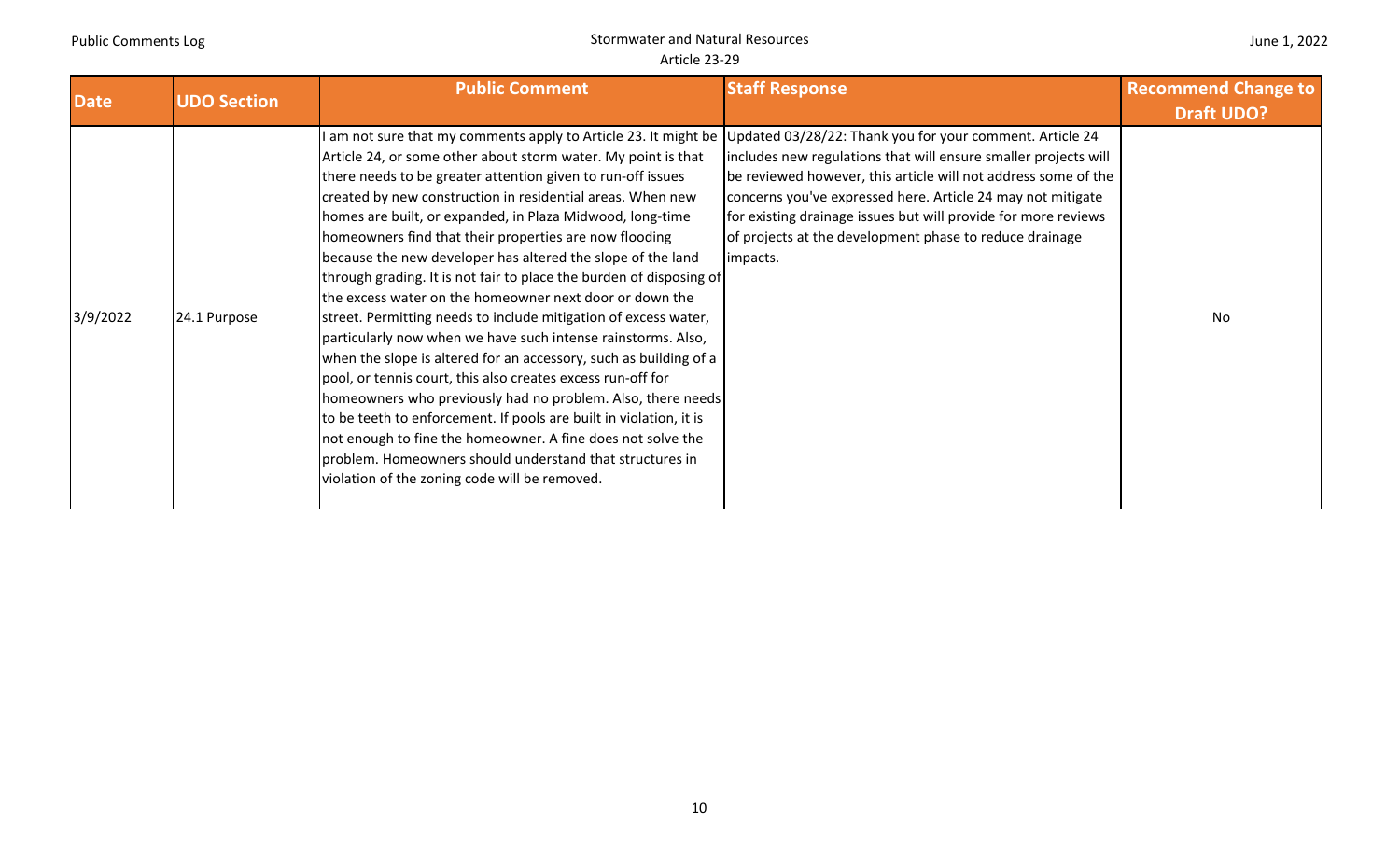| <b>Date</b> | <b>UDO Section</b> | <b>Public Comment</b>                                                                                                                                                                                                                                                                                                                                                                                                                                                                                                                                                                                                                                                                                                                                                                                                                                                                                                                                                                                                                                                                                                 | <b>Staff Response</b>                                                                                                                                                                                                                                                                                                                                                                                                                  | <b>Recommend Change to</b><br><b>Draft UDO?</b> |
|-------------|--------------------|-----------------------------------------------------------------------------------------------------------------------------------------------------------------------------------------------------------------------------------------------------------------------------------------------------------------------------------------------------------------------------------------------------------------------------------------------------------------------------------------------------------------------------------------------------------------------------------------------------------------------------------------------------------------------------------------------------------------------------------------------------------------------------------------------------------------------------------------------------------------------------------------------------------------------------------------------------------------------------------------------------------------------------------------------------------------------------------------------------------------------|----------------------------------------------------------------------------------------------------------------------------------------------------------------------------------------------------------------------------------------------------------------------------------------------------------------------------------------------------------------------------------------------------------------------------------------|-------------------------------------------------|
| 1/16/2022   | 24.2 Applicability | 24.2 Institutes a "Storm drainage plan and permit" process<br>prior to any landscape grading that will affect surface drainage<br>on a lot (section D), or any construction on a SF lot (section A),<br>including driveways, parking or any structures. There are no<br>specific requirements and the Storm Water Administrator has<br>complete authority to stipulate whatever he/she thinks<br>appropriate. This is a huge change and will require another<br>permitting step (and fees) for every small project in town, as<br>well as numerous small projects that currently require no<br>permitting.<br>Suggestion: Specific stipulations that specify that permits are<br>only required where proposed changes will increase the current<br>surface runoff by more than 10%. Additionally, owners will not<br>be responsible for improvements to any existing drainage<br>conditions, except for those costs directly attributable to their<br>incremental increases. I discussed this proposed change with<br>Andrew Ausel (Associate Planner/UDO) and he seemed to<br>concur that was a reasonable approach. | Updated 03/07/22: The UDO is setting applicability thresholds<br>that are simple to identify at an early stage of review. In many<br>cases, this 10% surface runoff threshold would be more<br>stringent than the current applicability threshold. In addition,<br>to calculate the runoff from the project would require that a<br>property owner hire a design professional to determine if they<br>are subject to the requirements. | No                                              |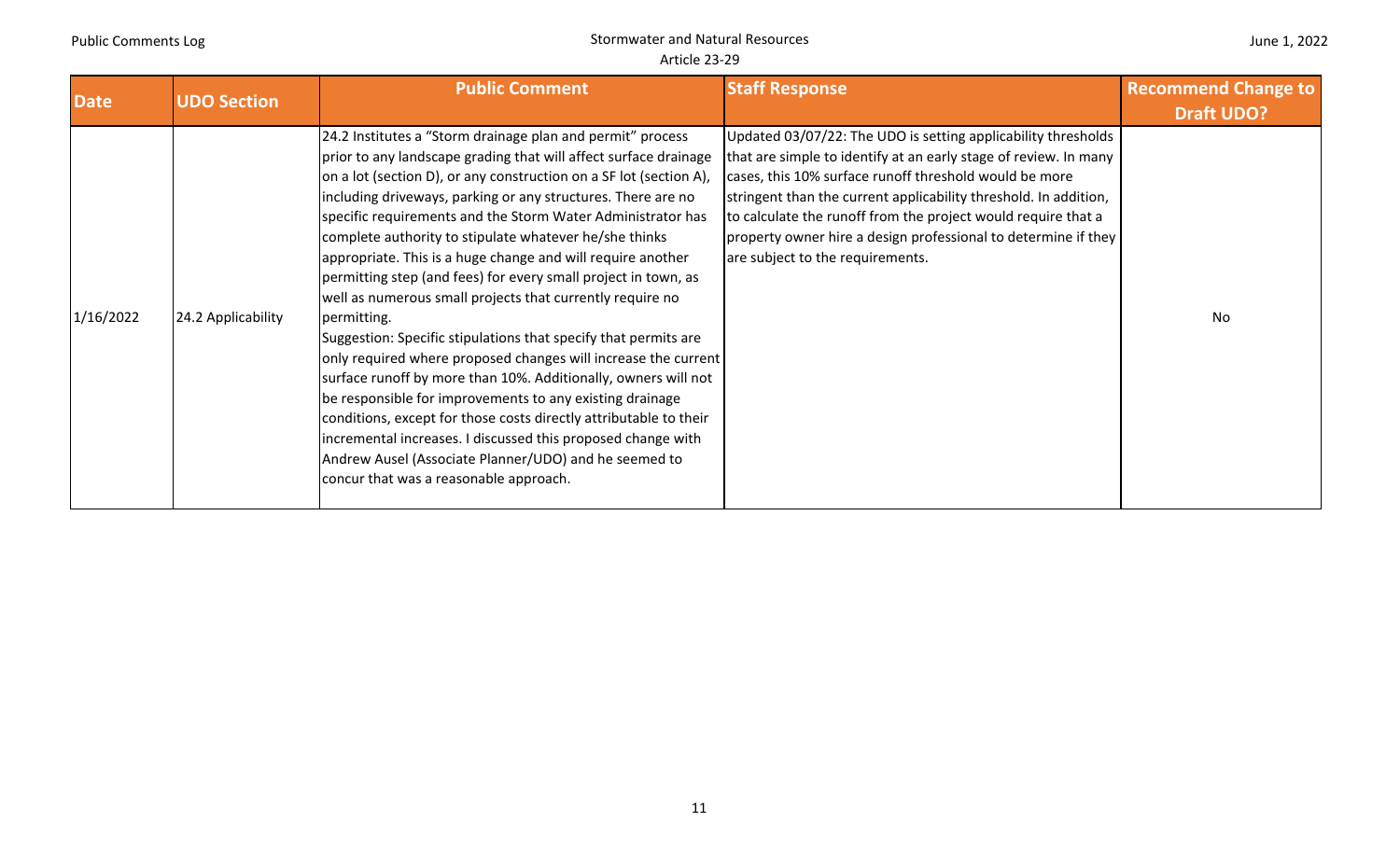| June 1, 2022 |  |
|--------------|--|
|--------------|--|

| <b>Date</b> | <b>UDO Section</b> | <b>Public Comment</b>                                                                                                                                                                                                                                                                                                                                                                                                                                                                                                                                                                                                                                                                                                                                                                                                                                                                                 | <b>Staff Response</b>                                                                                                                                                                                                                                                                                                                           | <b>Recommend Change to</b> |
|-------------|--------------------|-------------------------------------------------------------------------------------------------------------------------------------------------------------------------------------------------------------------------------------------------------------------------------------------------------------------------------------------------------------------------------------------------------------------------------------------------------------------------------------------------------------------------------------------------------------------------------------------------------------------------------------------------------------------------------------------------------------------------------------------------------------------------------------------------------------------------------------------------------------------------------------------------------|-------------------------------------------------------------------------------------------------------------------------------------------------------------------------------------------------------------------------------------------------------------------------------------------------------------------------------------------------|----------------------------|
|             |                    |                                                                                                                                                                                                                                                                                                                                                                                                                                                                                                                                                                                                                                                                                                                                                                                                                                                                                                       |                                                                                                                                                                                                                                                                                                                                                 | <b>Draft UDO?</b>          |
| 3/11/2022   | 24.2 Applicability | Page 24-1 article 24.2 requirements for a Storm drainage plan<br>and a permit is duplicating work already performed by Zoning<br>Inspectors in Building Standards. If Zoning Inspectors in Building the UDO for Storm Water staff to review and enforce. At this<br>Standards need additional training then do that but don't<br>create a separate process duplicating work in order to charge a<br>new fee. City has data in CLT Explorer for easements - if that<br>data is insufficient then spend time providing Building<br>Standards with correct data set. Public availability of the info on<br>BUA, existing drainage infrastructure, dimensions of drainages<br>pipes & ditches, and the 50 CFS basin areas needs to be<br>enhanced & added to the info for Building Standards, especially<br>lif City really believes that this is a simple process that non-<br>engineers can comprehend. | Updated 03/22/2022: Thank you for this comment. Staff has<br>discussed this internally but will be including this standard in<br>time it is infeasible to assign zoning inspectors the<br>responsibility of determining compliance with these<br>standards.                                                                                     | No                         |
| 3/11/2022   | 24.2 Applicability | The applicability section would read more correctly if it said "All Updated 03/22/22: This section as written is sufficient for<br>development that includes alteration or installation for storm<br>drainage" Thus it wouldn't apply to sites that don't affect City limpacts to site drainage. Items A through D set parameters for<br>storm drainage system & would also not apply to small<br>improvements                                                                                                                                                                                                                                                                                                                                                                                                                                                                                        | limiting the applicability to include projects that may have<br>what type of development will meet the applicability<br>threshold.                                                                                                                                                                                                              | No                         |
| 3/11/2022   | 24.2 Applicability | Construction on an approved land development plans have<br>already paid for and had a Storm Drainage plan reviewed and<br>approved as such they must be excluded in 24.2 A. As written<br>this is a duplicate review in order to add more time and collect<br>more money from the same department that quite literally<br>could have just performed a Drainage Plan review that the<br>property owner just paid for.                                                                                                                                                                                                                                                                                                                                                                                                                                                                                  | Updated 03/22/22: Typically preliminary subdivision plans are<br>not required to include the location of houses and driveways.<br>If a site has an approved development plan, the review for<br>compliance for this article would only look at the impact of<br>these items. These could be submitted as a block of houses<br>under one review. | No                         |
| 3/11/2022   | 24.2 Applicability | The work outlined in Item 24.2.B.1 and 24.2.C requires a full set Updated 03/22/22: Approved subdivision or commercial<br>of construction plans submitted to the City in which the Storm<br>Drainage plan would just have been reviewed and approved.<br>This is another duplicate process with duplicate fees for no<br>additional benefit.                                                                                                                                                                                                                                                                                                                                                                                                                                                                                                                                                          | subdivision plans will have already satisfied this requirement<br>and will not need to submit additional information. Submittal<br>requirements will be clarified in the administrative<br>documents.                                                                                                                                           | No                         |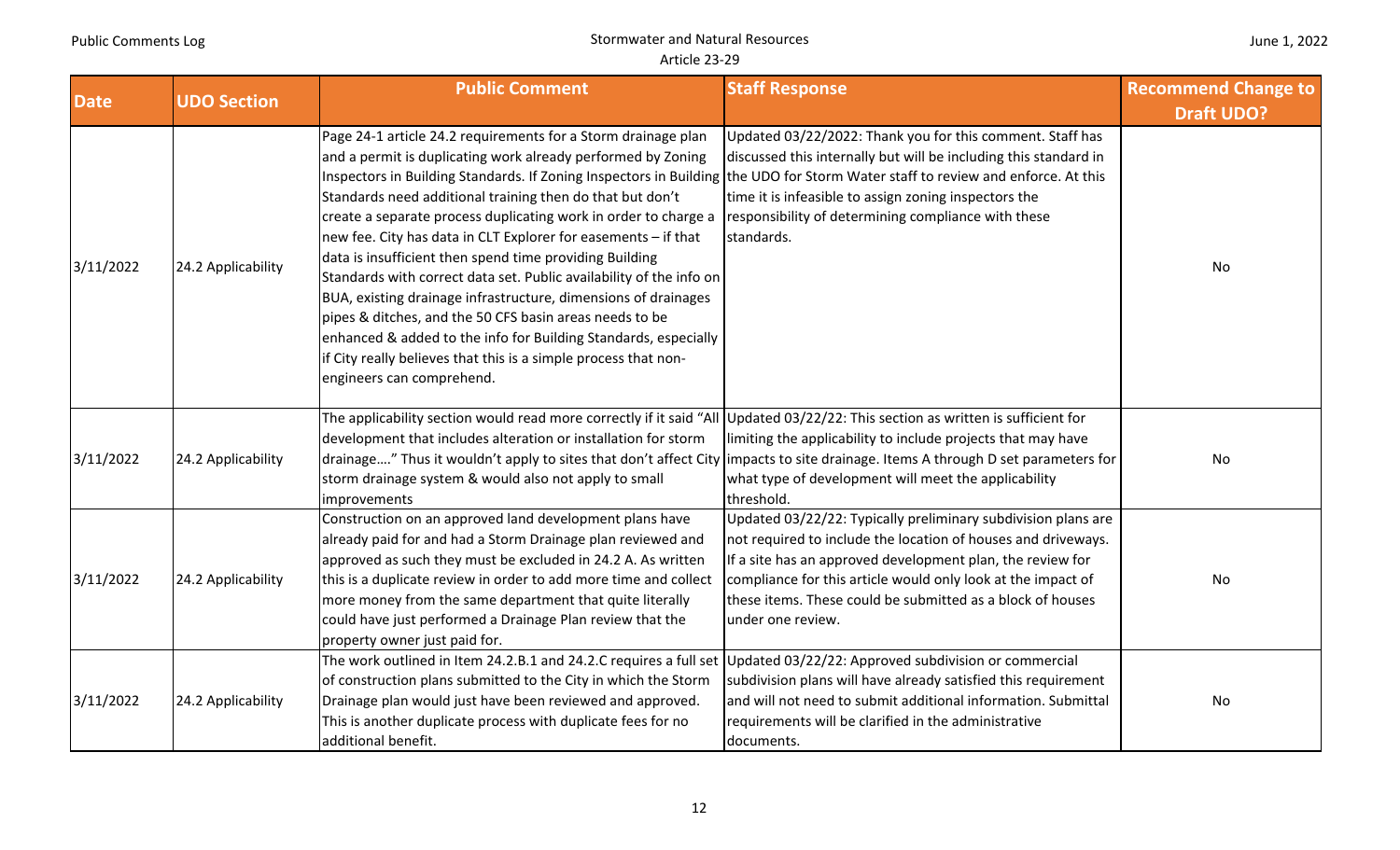#### **Date UDO** Section **Staff Response Public Comment Staff Response Recommend Change to** *Draft UDO?* **COMPONER AND PUBLIC Draft UDO?** 3/11/2022 24.2 Applicability 24.2.D (surface drainage patterns) is written so broadly as to require <sup>a</sup> Storm Drainage Plan and permit with fee to build <sup>a</sup> vegetable garden. If there are no city drainage structures affected then let property owners use their property. There is already <sup>a</sup> state law about blocking flow of water or redirecting stormwater. (see section 24.3. B. 3) that makes Section 24.2.D redundant.Updated 03/22/22: A vegetable garden would typically not meet this applicability threshold but will depend on the level of impact. It is the intent of this article to ensure that "recontouring of the land that will modify or impact existing surface drainage features or patterns" is done in <sup>a</sup> way that does not block or materially impede the flow of stormwater runoff, or create adverse drainage impacts. No3/11/2022 24.2 Applicability Properties that drain directly to Lake Norman, Wylie or Mtn Island Lake should be exempted as they have no impact on the City drainage system Updated 03/22/22: See response immediately above. The concerns that this article is intended to address are not necessarily alleviated because the property drains to <sup>a</sup> lake. No11/27/2021 24.2 Applicability; 24.3 Storm Drainage **Standards** 24.2 is <sup>a</sup> very big over‐reach. I add <sup>a</sup> 120 sq ft bedroom and i have to hire an engineer & pay to submit <sup>a</sup> plan. For what benefit?There will be <sup>a</sup> tiered review approach. Staff believes the majority will not require an engineer. If <sup>a</sup> pipe or channel is not being impacted, developing <sup>a</sup> property subject to flooding, or triggering PCSO, <sup>a</sup> licensed professional will not be required. No11/27/2021 24.2 Applicability; 24.3 Storm Drainage Standards 24.2 B specifically says SDE (not previously defined) and NOT PSDE. why is that? It is not the intent to limit this provision to SDEs and staff will update this term to apply more broadly to cover all of these stormwater‐related easements. Yes11/27/2021 24.2 Applicability; 24.3 Storm Drainage **Standards** the requiremetn for <sup>a</sup> new engineered plan when CDOT requires <sup>a</sup> driveway in <sup>a</sup> specific location is trapping the property owner between 2 departments. For what reason is it 10' the easements are generally 15' wide (current rules) The intent is to make sure driveways do not impact the storm drainage system. A pipe under <sup>a</sup> driveway is fine as long as it meets design requirements and is constructed properly. 11/27/2021 24.2 Applicability; 24.3 Storm Drainage Standards24.3 A. b should be allowed to be 7.5 feet unless the conditions of section (i) are met. This section prohibits these structures within 7.5 ft or greater depending on requirements stated under 24.3.A.1.b.i. | No 11/27/2021 24.2 Applicability; 24.3 Storm Drainage **Standards** 24.3 A <sup>c</sup> is increasing the ditch easements form 15', 20' or 25' to a blanket 20' For what reason? should not the improvement and the drainage basin be <sup>a</sup> criteria? (see also section B #6) The intent is to prohibit impacts to channels not within existing easements using the current minimum easement for <sup>a</sup> channel ofexample and the contract of the contract of the contract of the contract of the contract of the contract of the contract of the contract of the contract of the contract of the contract of the contract of the contract of th 11/27/2021 24.2 Applicability; 24.3 Storm Drainage Standards 24.3 ASilt sacks are a temporary measure for erosion control and would be allowed provided that they are removed when construction is complete. No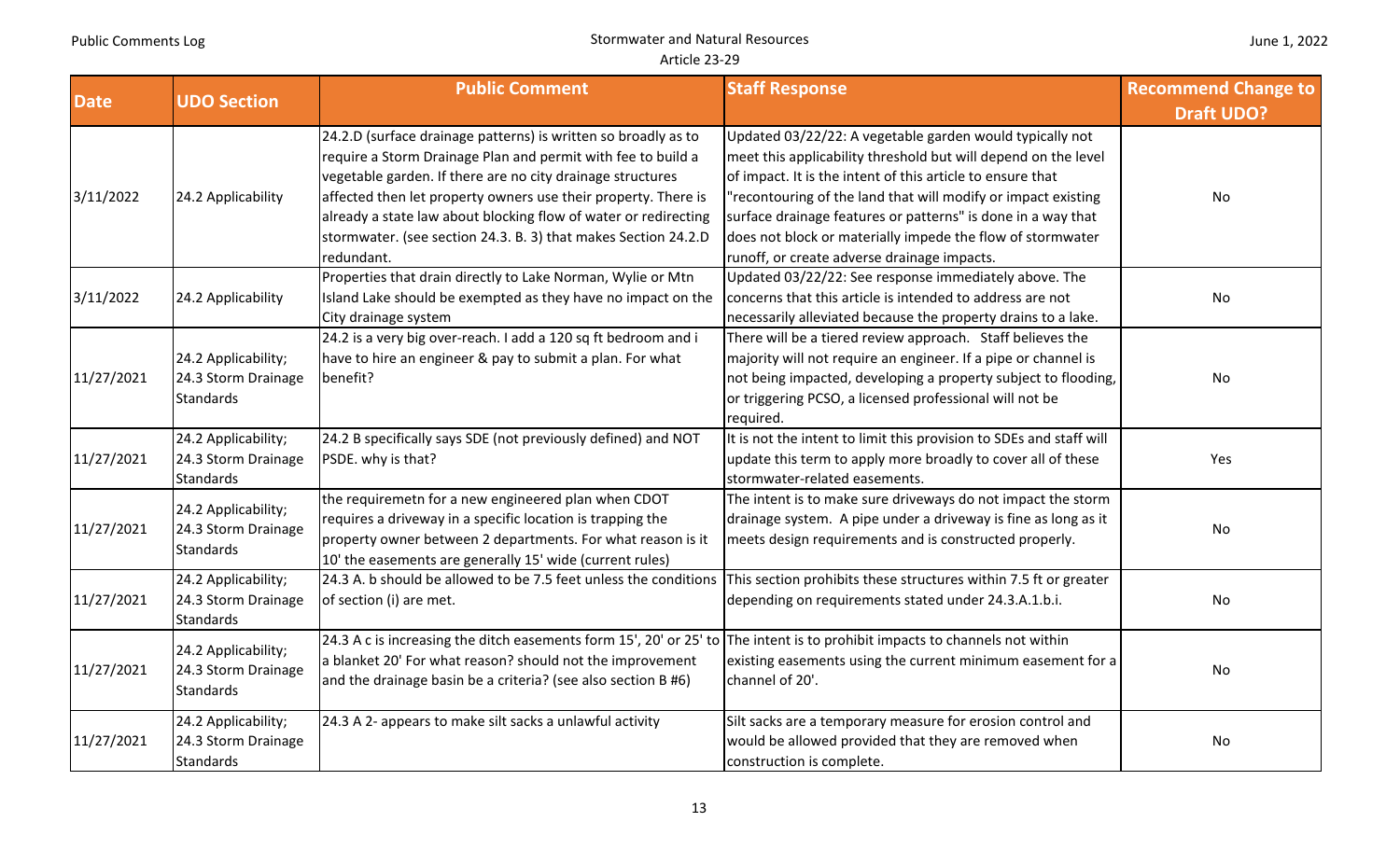#### **Date UDO** Section **Staff Response Public Comment Staff Response Recommend Change to** *Draft UDO?* **COMPONER AND PUBLIC Draft UDO?** 11/27/2021 24.2 Applicability; 24.3 Storm Drainage Standardspage 24‐3 item C #2‐ why are uninhabitable crawl spaces included in <sup>a</sup> list of habitable portions of structures? This section comes from the current subdivision ordinance. Crawl spaces are included as <sup>a</sup> "usable and functional space" not a habitable space. No11/27/2021 24.2 Applicability; 24.3 Storm Drainage **Standards** item 4 <sup>a</sup> on the same page has <sup>a</sup> typo. it should read: the SWEL does not ENCROACH INTO the required minimum front.... This provision has not changed from the current requirements in the Subdivision Ordinance.  $\hphantom{\ddots}$  No.  $\hphantom{\ddots}$  No.  $\hphantom{\ddots}$  No.  $\hphantom{\ddots}$  No.  $\hphantom{\ddots}$  $3/17/2022$   $24.3$  Storm Drainage 24.3.A.3 ‐ The language should be clarified to indicate that only that part of the proposed drainage system located within the street right‐of‐way or SDE needs comply with the CLDSM, not the entire proposed lot or development. Updated 03/28/22: This language will be revised to provide clarity in the next draft UDO.  $3/18/2022$   $24.3$  Storm Drainage The requirement that land disturbance shall not 'create standing water thereon, or cause flooding of neighboring properties' should include <sup>a</sup> affirmative verification mechanism with the burden placed on the landowner. City staff should not have to chase down reports of improper runoff during rainstorms. Updated 03/28/22: This type of verification is not something to be included in the ordinance and could be visited in the implementation phase. No was a set of the set of the set of the set of the set of the set of the set of the set o  $3/18/2022$   $24.3$  Storm Drainage 24.3 The language about the 100‐year flood level should be more specific about who is qualified to make this judgment and what source data is used. Most of America's official, federally generated flood maps are obsolete due to climate change, and the 100‐year flood level is much higher than just <sup>a</sup> few decades ago. Conversely, <sup>a</sup> given elevation that previously corresponded to <sup>a</sup> 100‐year flood is now, in reality, often <sup>a</sup> 5‐year or 10‐year flood.Updated 03/28/22: These are generated on an individual parcel when an engineer determines <sup>a</sup> flow is above 50 cfs in <sup>a</sup> 100 year event. This article does not apply to FEMA regulated floodplains but would apply to smaller than 640‐acre watersheds.not be a supply that the contract of the contract of the contract of the contract of the contract of the contra<br>.  $2/16/2022$  24.5 Stormwater<br>Administrator think there needs to be <sup>a</sup> more holistic approach to approving plans and stating that there is "no impact". Although each individual plan may not have an impact the totality of development in that area may. Updated 03/09/22: The UDO is making several adjustments to applicability thresholds that will in the end increase compliance. Most notably, the Drainage Article and the reduction of the applicability threshold for Post Construction Stormwater will increase the number of sites that will need tocomply with standards to mitigate and reduce adverse drainage impacts. No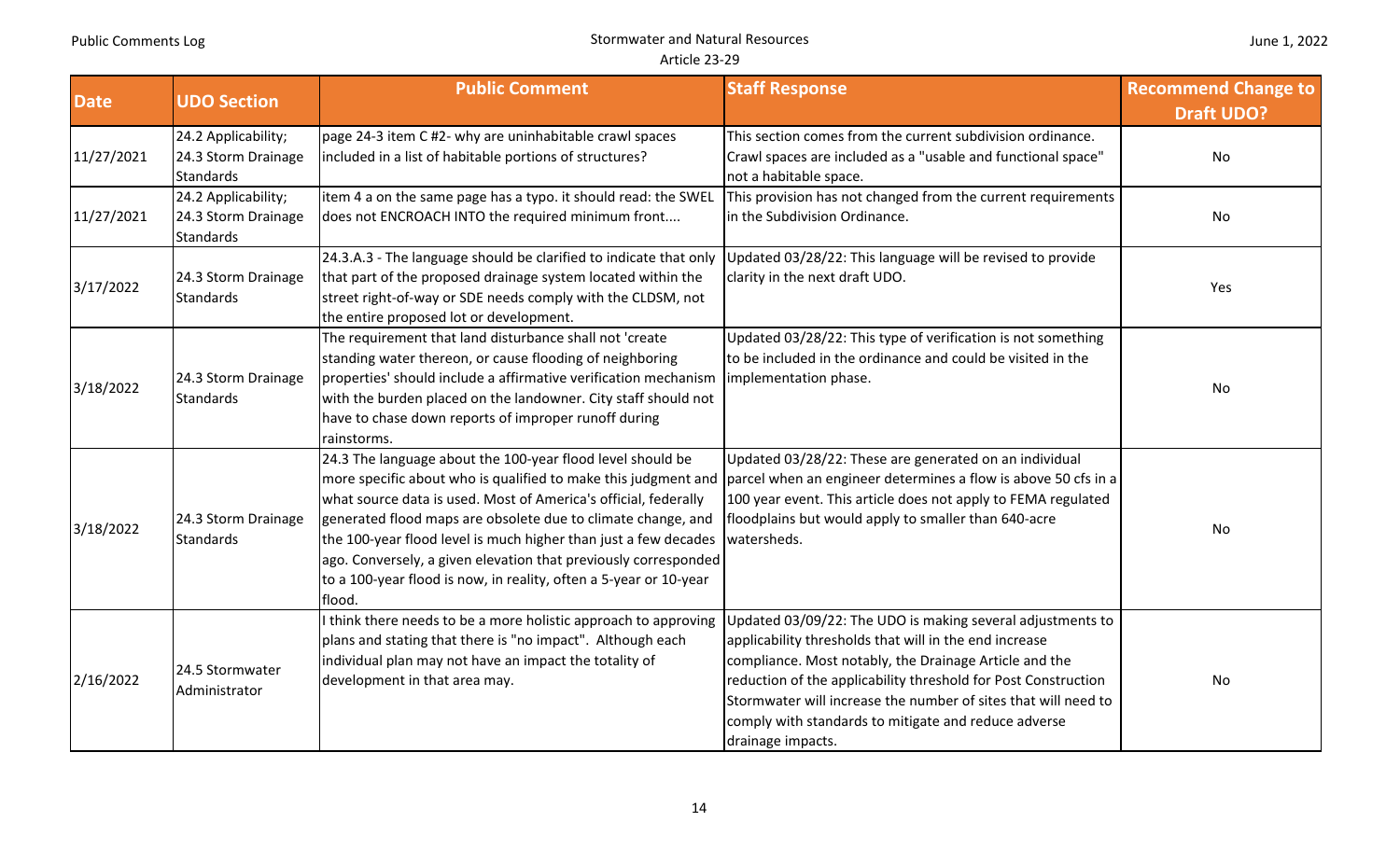| <b>Date</b> | <b>UDO Section</b> | <b>Public Comment</b>                                                                                                                                                                                                                                                                                                                                                                                                                                                                                                                                                                                                                                                                                                                                                                                                                                                                                                                                                                                                                                                                                                                                                                                                                                      | <b>Staff Response</b>                                                                                                                                                                                                                                                                                                                                                                                                                                                                                                                                                                                                                                                                                                                                                                                        | <b>Recommend Change to</b> |
|-------------|--------------------|------------------------------------------------------------------------------------------------------------------------------------------------------------------------------------------------------------------------------------------------------------------------------------------------------------------------------------------------------------------------------------------------------------------------------------------------------------------------------------------------------------------------------------------------------------------------------------------------------------------------------------------------------------------------------------------------------------------------------------------------------------------------------------------------------------------------------------------------------------------------------------------------------------------------------------------------------------------------------------------------------------------------------------------------------------------------------------------------------------------------------------------------------------------------------------------------------------------------------------------------------------|--------------------------------------------------------------------------------------------------------------------------------------------------------------------------------------------------------------------------------------------------------------------------------------------------------------------------------------------------------------------------------------------------------------------------------------------------------------------------------------------------------------------------------------------------------------------------------------------------------------------------------------------------------------------------------------------------------------------------------------------------------------------------------------------------------------|----------------------------|
|             |                    |                                                                                                                                                                                                                                                                                                                                                                                                                                                                                                                                                                                                                                                                                                                                                                                                                                                                                                                                                                                                                                                                                                                                                                                                                                                            |                                                                                                                                                                                                                                                                                                                                                                                                                                                                                                                                                                                                                                                                                                                                                                                                              | <b>Draft UDO?</b>          |
| 1/10/2022   | 25.1 Purpose       | As a long time volunteer cleaning up at schools, parks,<br>roadways and neighborhood, it is very clear the last 2 years as<br>the population increases, we have a wide variety of behavior<br>and increase in food convenience.<br>I think there is a broader need for municipalities to lobby<br>industry/media to discourage one-time use packaging.<br>But I feel it urgent we consider mandatory retrofit controls for<br>water and litter onsite to hold originating site or businesses<br>responsible.<br>There are individual parking lot/street drain cleanouts for under number of newly-developed areas will be required to control<br>\$100 per drain.<br>Unfortunately we receive a great deal from an adjacent<br>shopping center that has seen expansion with more on the way<br>that ties into our lake system.<br>I don't believe our HOA understood this many years ago and<br>our lakes/drainage pipes were not built for that.<br>We also get a lot of sediment caused by public and 3rd party<br>runoff we have reported with little assistance there as well as<br>from street drains and a middle school near another pond of<br>ours.<br>I'm sure we aren't the only neighborhood with this issue but we<br>do have a lot of lakes. | Updated 03/03/2022: Neighborhood ponds and other water<br>bodies are impacted by runoff from urban land uses. Litter is a<br>major concern and Charlotte-Mecklenburg Storm Water<br>Services combats this issue largely through public education<br>campaigns and public volunteer cleanup activities. Many of<br>Charlotte's developed areas were built prior to requirements<br>to provide control measures that reduce pollutants. In 2018,<br>the State legislature prohibited municipalities from requiring<br>retrofitted pollutant control measures when sites redevelop.<br>The City is proposing ordinance revisions so that an increased<br>pollutants onsite. If enacted, this will serve to reduce runoff<br>impacts to downstream drainage infrastructure, including<br>ponds and water bodies. | No                         |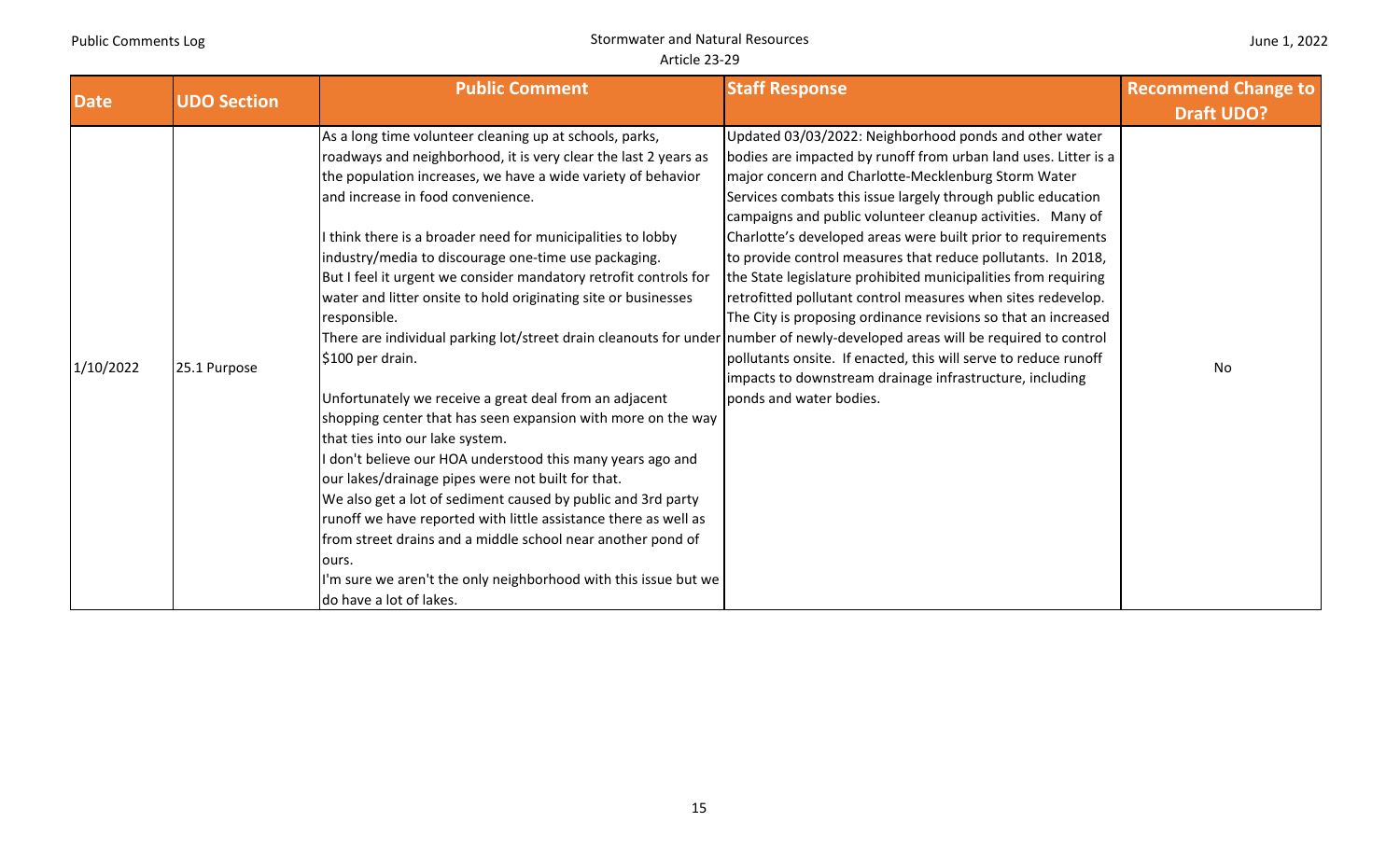| <b>Date</b> | <b>UDO Section</b> | <b>Public Comment</b>                                                                                                                                                                                                                                                                                                                                                                                                                                                                                                                                                   | <b>Staff Response</b>                                                                                                                                                                                                                                                                                                                                                                                                                                                                                                                                                                                                                                                                                                                             | <b>Recommend Change to</b> |
|-------------|--------------------|-------------------------------------------------------------------------------------------------------------------------------------------------------------------------------------------------------------------------------------------------------------------------------------------------------------------------------------------------------------------------------------------------------------------------------------------------------------------------------------------------------------------------------------------------------------------------|---------------------------------------------------------------------------------------------------------------------------------------------------------------------------------------------------------------------------------------------------------------------------------------------------------------------------------------------------------------------------------------------------------------------------------------------------------------------------------------------------------------------------------------------------------------------------------------------------------------------------------------------------------------------------------------------------------------------------------------------------|----------------------------|
|             |                    |                                                                                                                                                                                                                                                                                                                                                                                                                                                                                                                                                                         |                                                                                                                                                                                                                                                                                                                                                                                                                                                                                                                                                                                                                                                                                                                                                   | <b>Draft UDO?</b>          |
| 1/15/2022   | 25.1 Purpose       | This entire Stormwater & Natural Resources Section needs to<br>completely removed and replaced. These proposed standards<br>would have a massive impact on everything from single-family<br>residential to more intense development. Or perhaps that is the over several years. The proposed changes are intended to<br>intention, and the practical and economic impacts are<br>completely secondary to this regulatory overhaul. These<br>proposed standards are antithetical to Charlotte's continued<br>development.                                                | Updated 02/16/2022: Changes to development regulations in<br>the UDO are based on feedback, conversations and other<br>input from developers, residents and others in the community<br>better mitigate the impacts of development on downstream<br>properties, drainage systems, and surface waters. Mitigating<br>these impacts after they occur are more costly and damaging<br>than the cost of prevention at the development phase. In<br>addition, the City is also subject to a Federal Clean Water Act<br>permit issued by the state delegated from the Environmental<br>Protection Agency. We are accepting feedback on specific<br>adjustments to this draft and are working to make updates to<br>balance the priorities appropriately. | No                         |
| 2/17/2022   | 25.1 Purpose       | This is an important, effective protection and I support it.                                                                                                                                                                                                                                                                                                                                                                                                                                                                                                            | Updated 03/07/22: Thank you for your comment                                                                                                                                                                                                                                                                                                                                                                                                                                                                                                                                                                                                                                                                                                      | No                         |
| 1/16/2022   | 25.2 Applicability | 25.2.A - Institutes a "Storm Water permit" for all development<br>and redevelopment for any lot over 20,000 SF (25.2.A.5) or any<br>piece of land over an acre that creates more than 5,000 SF of<br>new BUA (Built Upon Area). This can affect a wide variety of<br>residential lots with small build projects or even adding a<br>driveway to a larger lot. Is this intended to be the same permit<br>required in section 24 above, or an additional one? If so, the<br>requirements here are different from those above.<br>My comments on 24 apply to this as well. | Updated 03/07/22: Compliance with this article would be<br>reviewed concurrently with complaince with the Drainage<br>Article however, the requirements are different. These<br>requirements have different standards and applicability<br>thresholds as they are intended to protect against different<br>impacts.                                                                                                                                                                                                                                                                                                                                                                                                                               | No                         |
| 3/11/2022   | 25.2 Applicability | Stormwater permit in Article 25.2 has the same acronym at<br>Strategic Mobility plan (SWP). I thought the purpose of the UDO clarity in the next draft UDO. Staff will revise the next draft to<br>was to be consistent and fix errors. Make a correction to one or not use an acronym for Stormwater Management Permit.<br>both to remove the duplication & potential confusion.                                                                                                                                                                                       | Updated 03/30/22: This language will be revised to provide                                                                                                                                                                                                                                                                                                                                                                                                                                                                                                                                                                                                                                                                                        | Yes                        |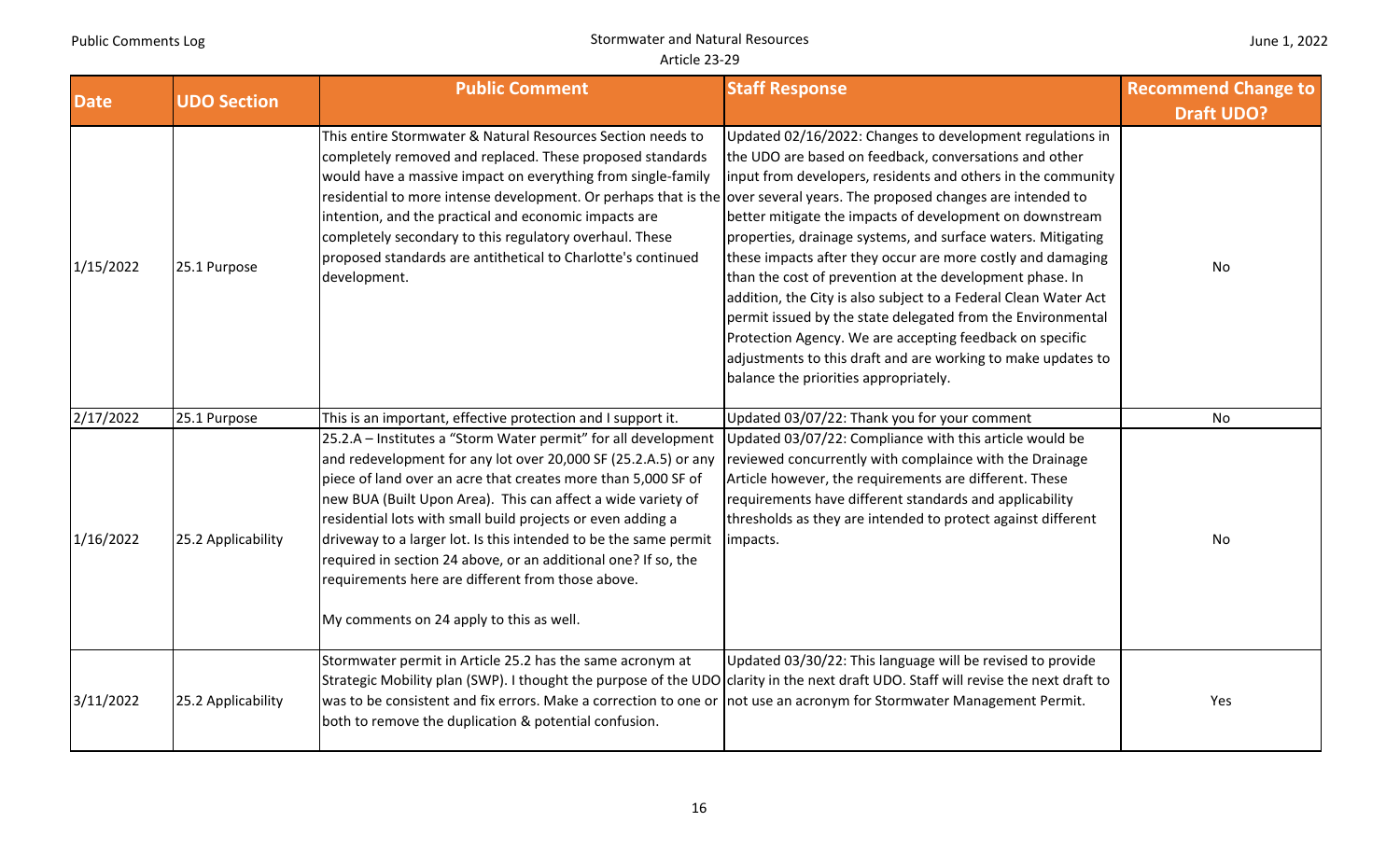|  | June 1, 2022 |
|--|--------------|
|--|--------------|

| <b>Date</b> | <b>UDO Section</b>                                                                                                                       | <b>Public Comment</b>                                                                                                                                                                                                                                                                                                                                                                         | <b>Staff Response</b>                                                                                                                                                             | <b>Recommend Change to</b><br><b>Draft UDO?</b> |
|-------------|------------------------------------------------------------------------------------------------------------------------------------------|-----------------------------------------------------------------------------------------------------------------------------------------------------------------------------------------------------------------------------------------------------------------------------------------------------------------------------------------------------------------------------------------------|-----------------------------------------------------------------------------------------------------------------------------------------------------------------------------------|-------------------------------------------------|
| 3/17/2022   | 25.2 Applicability;<br>25.3 Stormwater<br><b>Management Permit</b><br><b>Standards</b>                                                   | Section 25.3.C - Please consider combining the PCSO water<br>quality buffer requirements and SWIM buffer requirements into be making this change in the next draft UDO. Combining the<br>a single water quality buffer article. The overlapping buffer<br>regulations are mostly redundant and create unnecessary<br>complication and confusion.                                              | Updated 03/30/22: Staff considered this revision but will not<br>buffer requirements would require detailed analysis that staff<br>may explore with a future revision to the UDO. | No                                              |
| 3/17/2022   | 25.2 Applicability;<br>25.3 Stormwater<br><b>Management Permit</b><br>Standards                                                          | Section 25.2.A - Clarify that development/BUA existing as of<br>July 1, 2008, is exempt from PCSO requirements per Session<br>Law 2018-145.                                                                                                                                                                                                                                                   | Updated 03/30/22: Staff will update the draft to incorporate<br>state law and current restrictions on stormwater controls for<br>redeveloped BUA.                                 | Yes                                             |
| 3/17/2022   | 25.2 Applicability;<br>25.3 Stormwater<br><b>Management Permit</b><br><b>Standards</b>                                                   | Sections 25.3.D.2.b: 25.3.E.2.b and 25.3.F.2.b - Consider<br>eliminating references to 85% TSS and 70% total phosphorous<br>removal and adopting the State's Minimum Design Criteria for<br>SCMs (e.g., install a "Primary SCM").                                                                                                                                                             | Updated 03/30/22: The BMP manual is currently under review<br>for update. Though the BMP manual supports the UDO<br>standards it is not included within the UDO itself.           | No                                              |
| 3/17/2022   | 25.2 Applicability;<br>25.3 Stormwater<br><b>Management Permit</b><br><b>Standards</b>                                                   | Section 25.3.F - Where can the referenced "Post Construction<br>Stormwater Implementation Policy for Transportation Projects<br>within City limits and ETJ" be found?                                                                                                                                                                                                                         | Updated 03/28/22: This document can be found on the<br>supporting documents page on the Charlotte UDO website.                                                                    | No                                              |
| 3/17/2022   | 25.2 Applicability;<br>25.3 Stormwater<br>Management Permit<br><b>Standards</b>                                                          | Section 25.3.D.1.c - Why is stormwater peak control required in Updated 03/30/22: This standard will be updated to require<br>the Central Catawba basin for low density development but not this in all watersheds. Regarding your second question, yes,<br>in the other basins? Is this standard intended to replace<br>Section 12.601-603 requirements in the existing zoning<br>ordinance? | this is the intention of this language.                                                                                                                                           | Yes                                             |
| 11/27/2021  | 25.2 Applicability;<br>25.3 Stormwater<br><b>Management Permit</b><br>Standards; 25.5<br><b>Mitigation Options;</b><br>25.10 Definitions | page 25-2 starts the list with #'s but it is continuing a list of<br>letters so #2-6 become C to G.                                                                                                                                                                                                                                                                                           | Updated 02/09/2022: The numbering in this section is correct<br>as written.                                                                                                       | No                                              |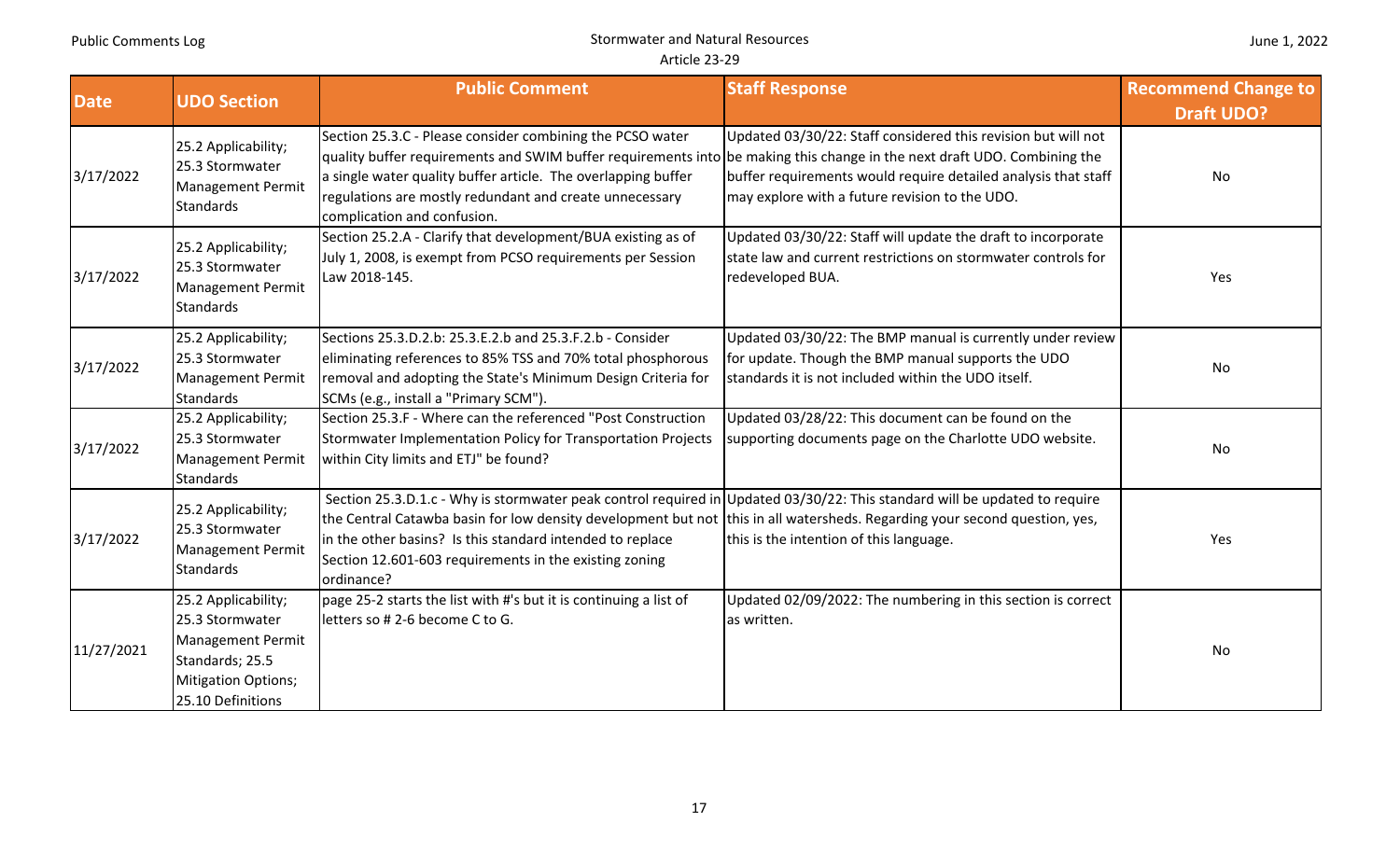| June 1, 2022 |  |  |
|--------------|--|--|
|--------------|--|--|

| <b>Date</b> | <b>UDO Section</b>                                                                                                                | <b>Public Comment</b>                                                                                                                                                                                                                                                                                                                                                                       | <b>Staff Response</b>                                                                                                                                                                                                                                                                                                                                                                                                                                                                                       | <b>Recommend Change to</b><br><b>Draft UDO?</b> |
|-------------|-----------------------------------------------------------------------------------------------------------------------------------|---------------------------------------------------------------------------------------------------------------------------------------------------------------------------------------------------------------------------------------------------------------------------------------------------------------------------------------------------------------------------------------------|-------------------------------------------------------------------------------------------------------------------------------------------------------------------------------------------------------------------------------------------------------------------------------------------------------------------------------------------------------------------------------------------------------------------------------------------------------------------------------------------------------------|-------------------------------------------------|
| 11/27/2021  | 25.2 Applicability;<br>25.3 Stormwater<br><b>Management Permit</b><br>Standards; 25.5<br>Mitigation Options;<br>25.10 Definitions | letter E (was 4) has too low of a threshold. should be 20,000 sq Updated 02/09/2022: This is a strategic change to provide a<br>ft New BUA not 5,000                                                                                                                                                                                                                                        | consistent and lower trigger for all development (current<br>proposal at 5,000 sq ft of new BUA).                                                                                                                                                                                                                                                                                                                                                                                                           | No                                              |
| 11/27/2021  | 25.2 Applicability;<br>25.3 Stormwater<br>Management Permit<br>Standards; 25.5<br>Mitigation Options;<br>25.10 Definitions        | 25.5 section 4 c. iii has typo. it is correctly shall be<br>maintained BY THE CITY in perpetuity                                                                                                                                                                                                                                                                                            | Updated 03/01/2022: This provision is referring only to SCMs<br>constructed utilizing phosphorus mitigation funds. The City<br>may have agreements with property owners for specific types<br>of maintenance and as the City may not be responsible for all<br>maintenance activities of these Stormwater Control Measures<br>(SCMs), staff will clarify this language to ensure they are<br>maintained in perpetuity. The City will ensure the<br>funcitionality of the SCMs are maintained in perpetuity. | No.<br>Yes                                      |
| 11/27/2021  | 25.2 Applicability;<br>25.3 Stormwater<br>Management Permit<br>Standards; 25.5<br><b>Mitigation Options;</b><br>25.10 Definitions | 25.10 definitions should be in Article EXCEPT that the definition Updated 03/01/2022: The definition of residential<br>of residential development or redevelopment appears to try to development will remove the distinction of residential<br>differential between housing that is for sale & that which is for<br>rent. that differentiation is not appropriate. it should be<br>reworded | development for sale and for rent.                                                                                                                                                                                                                                                                                                                                                                                                                                                                          | Yes                                             |
| 11/27/2021  | 25.2 Applicability;<br>25.3 Stormwater<br>Management Permit<br>Standards; 25.5<br>Mitigation Options;<br>25.10 Definitions        | 25.2 As written A.and A.1. violate Vesting Law & Permit Choice<br>& Grandfathering laws. Remove the 7/1/2008 date to fix half<br>the problem.                                                                                                                                                                                                                                               | UDO staff will review these requirements with the City<br>Attorney's Office.<br>Updated 03/28/22: The intent is for the vested rights<br>exemption date to remain as established in the currently<br>adopted Post Construction Stormwater Ordinance. Permit<br>choice and vesting are established in state law and will not be<br>specified in this article.                                                                                                                                                | No                                              |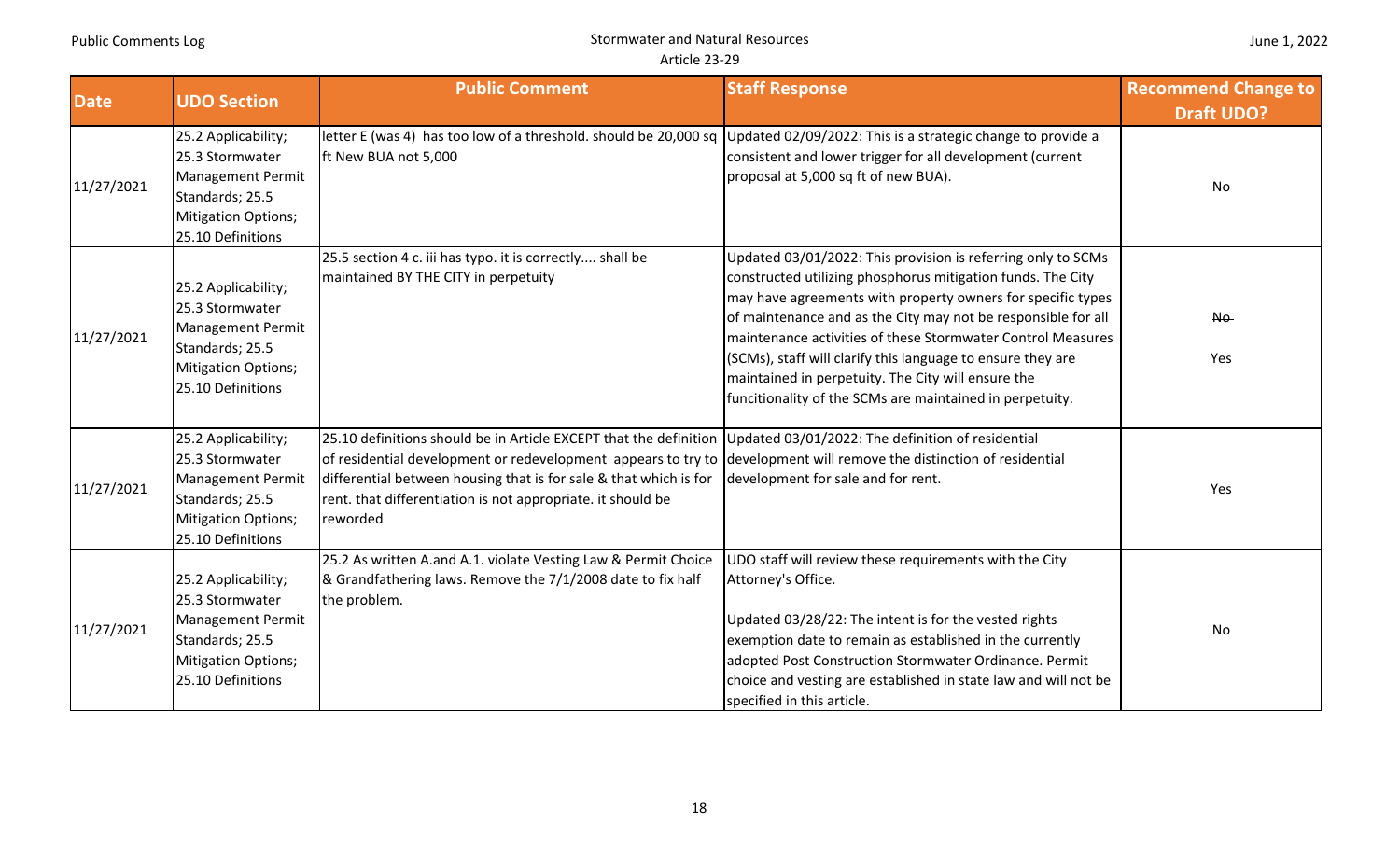| <b>Date</b> | <b>UDO Section</b>                                                                                                                       | <b>Public Comment</b>                                                                                              | <b>Staff Response</b>                                                                                                                                                                                                                                                                                                                  | <b>Recommend Change to</b><br><b>Draft UDO?</b> |
|-------------|------------------------------------------------------------------------------------------------------------------------------------------|--------------------------------------------------------------------------------------------------------------------|----------------------------------------------------------------------------------------------------------------------------------------------------------------------------------------------------------------------------------------------------------------------------------------------------------------------------------------|-------------------------------------------------|
| 11/27/2021  | 25.2 Applicability;<br>25.3 Stormwater<br><b>Management Permit</b><br>Standards; 25.5<br><b>Mitigation Options;</b><br>25.10 Definitions | Letter E (was 3) removes all vesting. it's illegal                                                                 | UDO staff will review these requirements with the City<br>Attorney's Office.<br>Updated 03/28/22: The intent is for the vested rights<br>exemption date to remain as established in the currently<br>adopted Post Construction Stormwater Ordinance. Vesting is<br>established in state law and will not be specified in this article. | No                                              |
| 11/27/2021  | 25.2 Applicability;<br>25.3 Stormwater<br><b>Management Permit</b><br>Standards; 25.5<br><b>Mitigation Options;</b><br>25.10 Definitions | Item D.1. b. iii on page 25-3 (no BUA within 15' top of bank)<br>conflicts with table 26.2 allowing road crossings | Updated 02/09/2022: Road crossings are considered an<br>allowed disturbance and are exempt from this requirement.<br>This language will be revised to provide clarity in the next draft<br>UDO.                                                                                                                                        | Yes                                             |
| 11/27/2021  | 25.2 Applicability;<br>25.3 Stormwater<br><b>Management Permit</b><br>Standards; 25.5<br><b>Mitigation Options;</b><br>25.10 Definitions | #2.d.iii conflicts with the table 26-2                                                                             | Updated 02/09/2022: This language will be revised to provide<br>clarity in the next draft UDO.<br>Updated 04/21/2022: The UDO will be updated to specify that<br>the 15 ft prohibition on BUA applies "unless the BUA is<br>associated with an exempt impact."                                                                         | Yes                                             |
| 11/27/2021  | 25.2 Applicability;<br>25.3 Stormwater<br><b>Management Permit</b><br>Standards; 25.5<br><b>Mitigation Options;</b><br>25.10 Definitions | page 25-6 F.1.b.iii conflicts with the table 26-2                                                                  | Updated 02/09/2022: This restiction is intended to apply to<br>the Six Mile Creek Watershed and will not be changed.                                                                                                                                                                                                                   | No                                              |
| 2/21/2022   | 25.3 Stormwater<br>Management Permit<br><b>Standards</b>                                                                                 | More tree protection                                                                                               | Updated 03/07/22: Thank you for your comment                                                                                                                                                                                                                                                                                           | No                                              |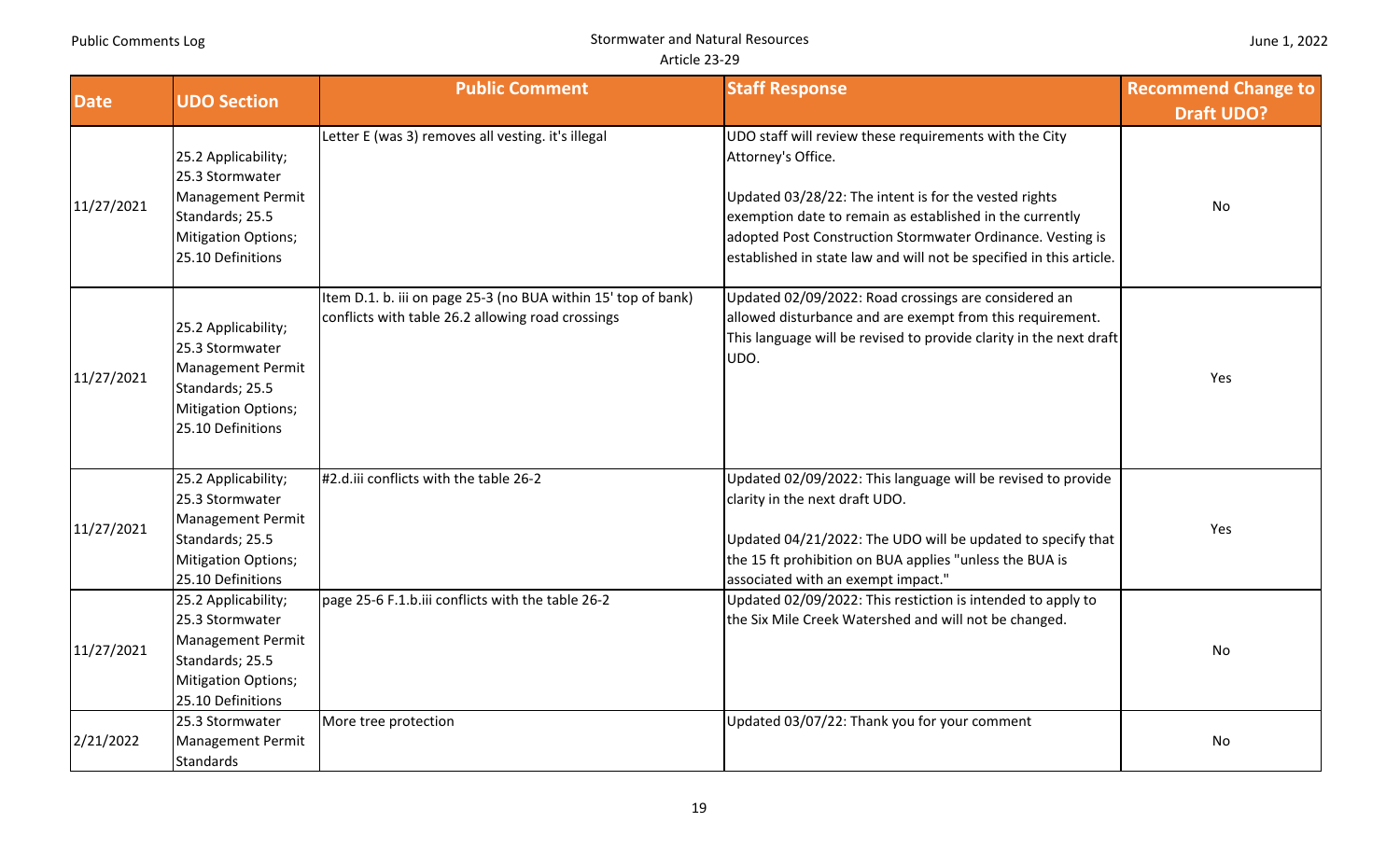|  |  | June 1, 2022 |
|--|--|--------------|
|--|--|--------------|

| <b>Date</b> | <b>UDO Section</b>                           | <b>Public Comment</b>                                                                                                                                                                                                                                                                                                                                                                                                                                                                                                                                                                                                                        | <b>Staff Response</b>                                                                                                                                                                                                                                                                                                                                                                                                                                                                            | <b>Recommend Change to</b><br><b>Draft UDO?</b> |
|-------------|----------------------------------------------|----------------------------------------------------------------------------------------------------------------------------------------------------------------------------------------------------------------------------------------------------------------------------------------------------------------------------------------------------------------------------------------------------------------------------------------------------------------------------------------------------------------------------------------------------------------------------------------------------------------------------------------------|--------------------------------------------------------------------------------------------------------------------------------------------------------------------------------------------------------------------------------------------------------------------------------------------------------------------------------------------------------------------------------------------------------------------------------------------------------------------------------------------------|-------------------------------------------------|
| 3/18/2022   | 25.5 Mitigation<br><b>Options</b>            | Need to restore offsite mitigation options for stormwater. Too<br>many infill sites will be unable to provide onsite stormwater<br>management taking them out of play for redevelopment                                                                                                                                                                                                                                                                                                                                                                                                                                                      | Updated 03/30/22: The Article maintains applicability and<br>exemption clauses that are deisgned to help smaller sites not<br>have to provide on site stormwater management. However if<br>sites are outside of these exemptions, they may need to<br>provide stormwater management to comply. In addition, the<br>benefit of current mitigation options for redevelopment are<br>minimized since session law 2018-145 prohibited the<br>requirement of stormwater controls for redeveloped BUA. | No                                              |
| 3/11/2022   | 25.7<br>Maintinence/Long<br>Term Stewardship | Section 25.7 removes the requirement for the City to maintain<br>SMC's (BMPs) in residential communities (after 2 yr of private<br>maintenance). If this cannot be corrected back to the current<br>standards for turn-over to the city (because that is why we pay<br>a stormwater fee) there needs to be the inclusion of vesting<br>language specific to the new requirement-- If the Plans were<br>vested then the ability to turn over to the City for maintenance<br>needs to be vested. Continuing to maintain those BMP's<br>meeting the criteria for turnover is issue of equity, the<br>resounding message of the 2040 Big Vision. | Updated 03/30/22: Agreements in place prior to the adoption<br>of the UDO to maintain SCMs will be honored by the City.<br>Updated 05/16/2022: To clarify, there is no change to the<br>draft UDO needed to achieve this.                                                                                                                                                                                                                                                                        | Yes<br>No                                       |
| 12/1/2021   | 26.1 Purpose                                 | A stream runs through a portion of our property, and our<br>survey identified a SWIM buffer extending to an area over<br>which we intend to expand our house. When we purchased the<br>property, we were assured that it was exempt from the City of<br>Charlotte Post Construction Storm Water Ordinance. Will this<br>exemption remain after the implementation of the UDO?                                                                                                                                                                                                                                                                | Updated 02/02/2022: The lot would remain exempt from<br>PCSO since it is less than 20,000 square feet (lot must have<br>been described by metes and bounds in a recorded deed prior<br>to July 1, 2008 and cannot be part of a larger development or<br>redevelopment); therefore there would be no PCSO Water<br>Quality buffer applicable                                                                                                                                                      | No                                              |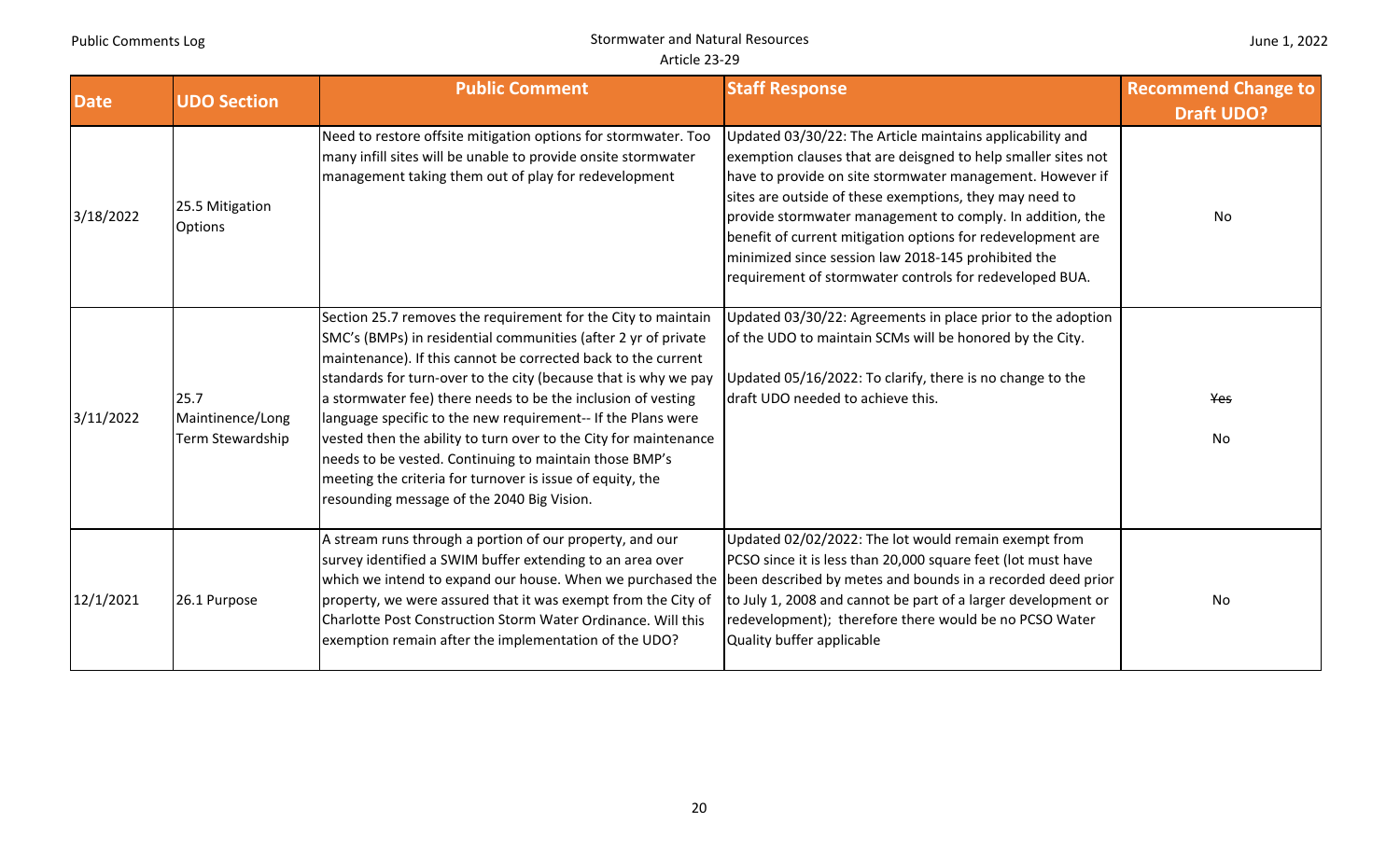| <b>Date</b> | <b>UDO Section</b>                                                        | <b>Public Comment</b>                                                                                                                                                                                                                                                                                                                                                                        | <b>Staff Response</b>                                                                                                                                                                                                             | <b>Recommend Change to</b><br><b>Draft UDO?</b> |
|-------------|---------------------------------------------------------------------------|----------------------------------------------------------------------------------------------------------------------------------------------------------------------------------------------------------------------------------------------------------------------------------------------------------------------------------------------------------------------------------------------|-----------------------------------------------------------------------------------------------------------------------------------------------------------------------------------------------------------------------------------|-------------------------------------------------|
| 1/15/2022   | 26.1 Purpose                                                              | The existing SWIM buffer policy was already problematic with<br>lack of flexibility, and these new standards build upon that, and<br>introduce even more unwieldy concepts that would have a<br>detrimental impact on all aspects of development. The new<br>'managed" areaswhy not just extend the no-build zone than<br>pretend you are "allowing" the development in the managed<br>zone. | Updated 02/23/2022: Modifications within the UDO regarding<br>SWIM buffers involve removing outdated and underutilized<br>mitigation options. Allowances and mitigation requirements<br>are mostly unchanged in the UDO.          | No                                              |
| 3/17/2022   | 26.2 Applicability                                                        | Section 26.2 - Please consider combining the PCSO water<br>quality buffer requirements and SWIM buffer requirements into be making this change in the next draft UDO. Combining the<br>a single water quality buffer article. The overlapping buffer<br>regulations are mostly redundant and create unnecessary<br>complication and confusion.                                               | Updated 03/30/22: Staff considered this revision but will not<br>buffer requirements would require detailed analysis that staff<br>may explore with a future revision to the UDO.                                                 | No                                              |
| 11/27/2021  | 26.3 SWIM Water<br>Quality Buffer<br><b>Standards</b>                     | 26.3 drawing for calculation for additional 50% area needs<br>shading or another way to make it clearer.                                                                                                                                                                                                                                                                                     | Updated 02/02/2022: This will be revised to provide clarity in<br>the next draft UDO.                                                                                                                                             | Yes                                             |
| 3/18/2022   | 26.3 SWIM Water<br><b>Quality Buffer</b><br>Standards; 26.5<br>Mitigation | 26.3 Tree cover should be 'required' in the Upland Zone, not<br>'encouraged,' and tree removal should be prohibited. Graded<br>lawns are only marginally better than concrete as a watershed<br>surface.                                                                                                                                                                                     | Updated 03/30/22: This is a carryover of a current standard<br>that will not be altered in the next draft of the UDO. The Tree<br>Protection Article (Article 29) maintains incentives for<br>improving tree cover along streams. | No                                              |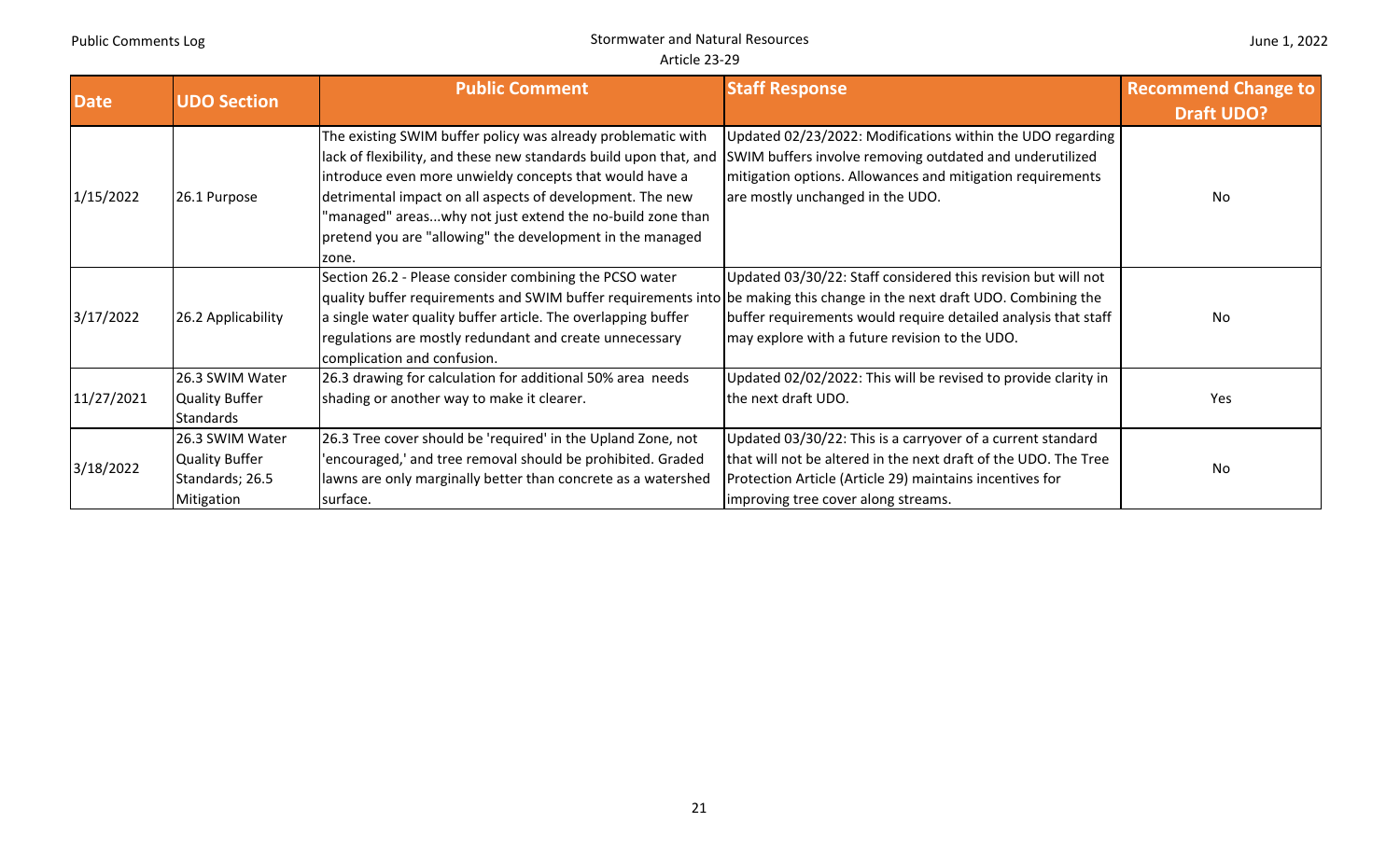| <b>Date</b> | <b>UDO Section</b>                                                        | <b>Public Comment</b>                                                                                                                                                                                                                                                                                                                                                                                                                                                                                                                                                                                                                                                                                                                                                                                                                                                                                                                                                                                                                                                                                                                                                                                                                                                        | <b>Staff Response</b>                                                                                                                                                                                                                                                                                                                                          | <b>Recommend Change to</b><br><b>Draft UDO?</b> |
|-------------|---------------------------------------------------------------------------|------------------------------------------------------------------------------------------------------------------------------------------------------------------------------------------------------------------------------------------------------------------------------------------------------------------------------------------------------------------------------------------------------------------------------------------------------------------------------------------------------------------------------------------------------------------------------------------------------------------------------------------------------------------------------------------------------------------------------------------------------------------------------------------------------------------------------------------------------------------------------------------------------------------------------------------------------------------------------------------------------------------------------------------------------------------------------------------------------------------------------------------------------------------------------------------------------------------------------------------------------------------------------|----------------------------------------------------------------------------------------------------------------------------------------------------------------------------------------------------------------------------------------------------------------------------------------------------------------------------------------------------------------|-------------------------------------------------|
| 3/18/2022   | 26.3 SWIM Water<br><b>Quality Buffer</b><br>Standards; 26.5<br>Mitigation | 26.5 There should be no "mitigation" available to permit<br>otherwise prohibited development in the three types of buffer<br>areas (Streamside, Managed Use, Uplands). If a natural,<br>vegetated area is important, and the rules pertaining to these<br>identified areas are rational, then they should be uniformly<br>applied. There is no such thing as an 'unavoidable impact,'<br>because an impact can always be avoided by avoiding the<br>proposed destructive activity. The buffer areas should not<br>subject to destruction and 'replacement' by a 'restored' area<br>that rarely functions as such.<br>The notion of 'offsets' falsely implies that the purpose of the<br>UDO is to maintain some kind of net-zero-impact accounting<br>within the entire area under Charlotte's jurisdiction, when in<br>fact the purpose is to maintain the integrity of each individual<br>drainage area and waterway. An impact to Stream A is in no<br>way lessened by undertaking a 'restoration' project upon<br>Stream B elsewhere. The entire national industry of create<br>'mitigation credits' to offset ecological destruction (wetlands,<br>forests, etc.) is mostly a farce, and functions only as a<br>permissive device for otherwise impermissible behavior. | Updated 03/30/22: These standards and mitigation<br>allowances are a carryover of existing SWIM buffer regulations<br>and only slight modifications have been made to remove some<br>outdated and underutilized mitigation options. Some further<br>restrictions to similar buffers have been included in Article 25<br>(see Section 25.3 D.1.b. for example). | <b>No</b>                                       |
| 11/27/2021  | 26.5 Mitigation                                                           | 26.5 forst line says Shall be required then B is when it isn't<br>required. the first line should be changed from 'shall be' to 'is'                                                                                                                                                                                                                                                                                                                                                                                                                                                                                                                                                                                                                                                                                                                                                                                                                                                                                                                                                                                                                                                                                                                                         | Updated 02/02/2022: This will be revised to provide clarity in<br>the next draft UDO.                                                                                                                                                                                                                                                                          | Yes                                             |
| 11/27/2021  | 26.5 Mitigation                                                           | 26.5 why were all of the mitigation incentives removed?                                                                                                                                                                                                                                                                                                                                                                                                                                                                                                                                                                                                                                                                                                                                                                                                                                                                                                                                                                                                                                                                                                                                                                                                                      | Updated 02/02/2022: Three mitigation options were removed<br>as they are rarely used and/or are not an option due to<br>compliance with other "newer" stormwater regulations. The<br>options removed are Bottom Land Hardwood Preservation,<br>Controlled Impervious Cover, and Open Space Development.                                                        | No                                              |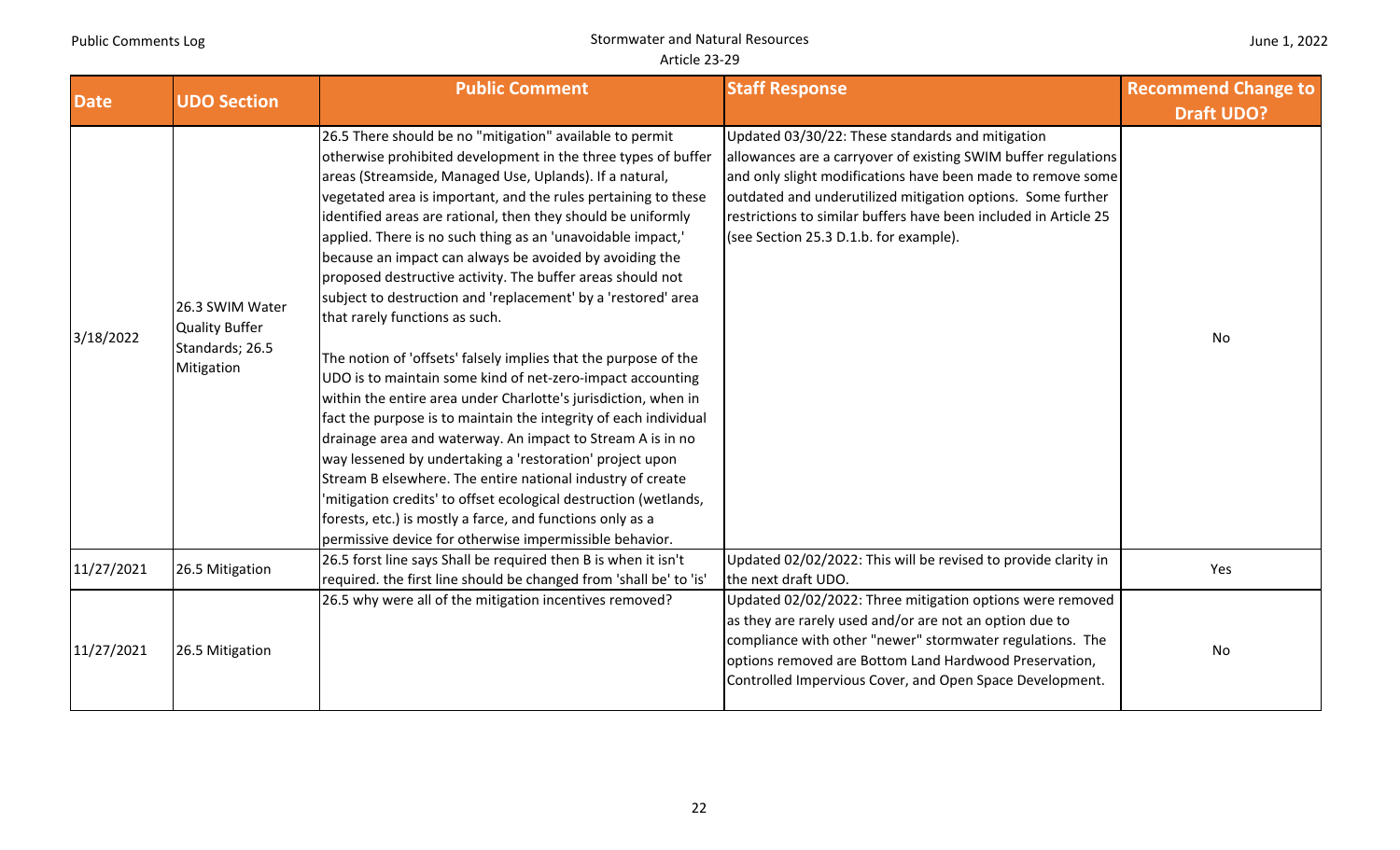|  |  | June 1, 2022 |
|--|--|--------------|
|--|--|--------------|

| <b>Date</b> | <b>UDO Section</b>                               | <b>Public Comment</b>                                                                                                                                                                                                                                                                    | <b>Staff Response</b>                                                                                                                                                                                                                                                                                                                                                                                                                                                                                 | <b>Recommend Change to</b> |
|-------------|--------------------------------------------------|------------------------------------------------------------------------------------------------------------------------------------------------------------------------------------------------------------------------------------------------------------------------------------------|-------------------------------------------------------------------------------------------------------------------------------------------------------------------------------------------------------------------------------------------------------------------------------------------------------------------------------------------------------------------------------------------------------------------------------------------------------------------------------------------------------|----------------------------|
| 2/21/2022   | 26.5 Mitigation                                  | Please require a higher planting requirement for trees.                                                                                                                                                                                                                                  | Updated 03/07/22: Tree planting required for mitigation by<br>Article 26 is set administratively and will not be included in the<br>UDO. These mitigation plans are approved based on a site<br>specific review to ensure the greatest amount of surface<br>water quality benefit possible.                                                                                                                                                                                                           | <b>Draft UDO?</b><br>No    |
| 3/17/2022   | 26.5 Mitigation                                  | Stream buffer preservation: Removed preapproved mitigation<br>techniques from the list.                                                                                                                                                                                                  | Updated 03/30/22: Staff does not recommend a change to<br>this standard as this is a carryover from the current standards.                                                                                                                                                                                                                                                                                                                                                                            | No                         |
| 1/15/2022   | 27.1 Introduction,<br>Purpose, and<br>Objectives | More of same comments.                                                                                                                                                                                                                                                                   | Updated 02/17/2022: As we understand this comment, we<br>believe you are commenting on the impact that these<br>regulations would have on the cost of development in<br>Charlotte. The floodplain regulations have been in place since<br>the early 70's and are critical for public safety and protection<br>to people and property. The UDO is not proposing to make<br>significant changes to these standards and as such should have<br>a similar effect on development as they have for decades. | No                         |
| 3/17/2022   | 27.1 Introduction,<br>Purpose, and<br>Objectives | Don't see anything really changing. The 100+2 elevation is new<br>and impactful. I understand it was in lieu of doing a<br>comprehensive flood study of the entire county (budget<br>prohibitive, I believe, so rather than actually calculate, just add<br>a foot).                     | Updated 03/28/22: Thank you for your comment. This is<br>accurate.                                                                                                                                                                                                                                                                                                                                                                                                                                    | No                         |
| 3/18/2022   | 27.2 Applicability                               | 27.2 The floodplain definitions should be made more<br>expansive/protective to account for climate change. Any Flood<br>Insurance Rate Maps produced in 1978 and 1981 are obsolete,<br>and the 2018 Flood Insurance Study will be obsolete in the near<br>future, certainly before 2040. | Updated 03/28/22: We considered climate change when we<br>did the future conditions floodplain study. We are making<br>changes to the way we do our floodplain maps that will<br>consider variability and precipitation in the future.                                                                                                                                                                                                                                                                | No                         |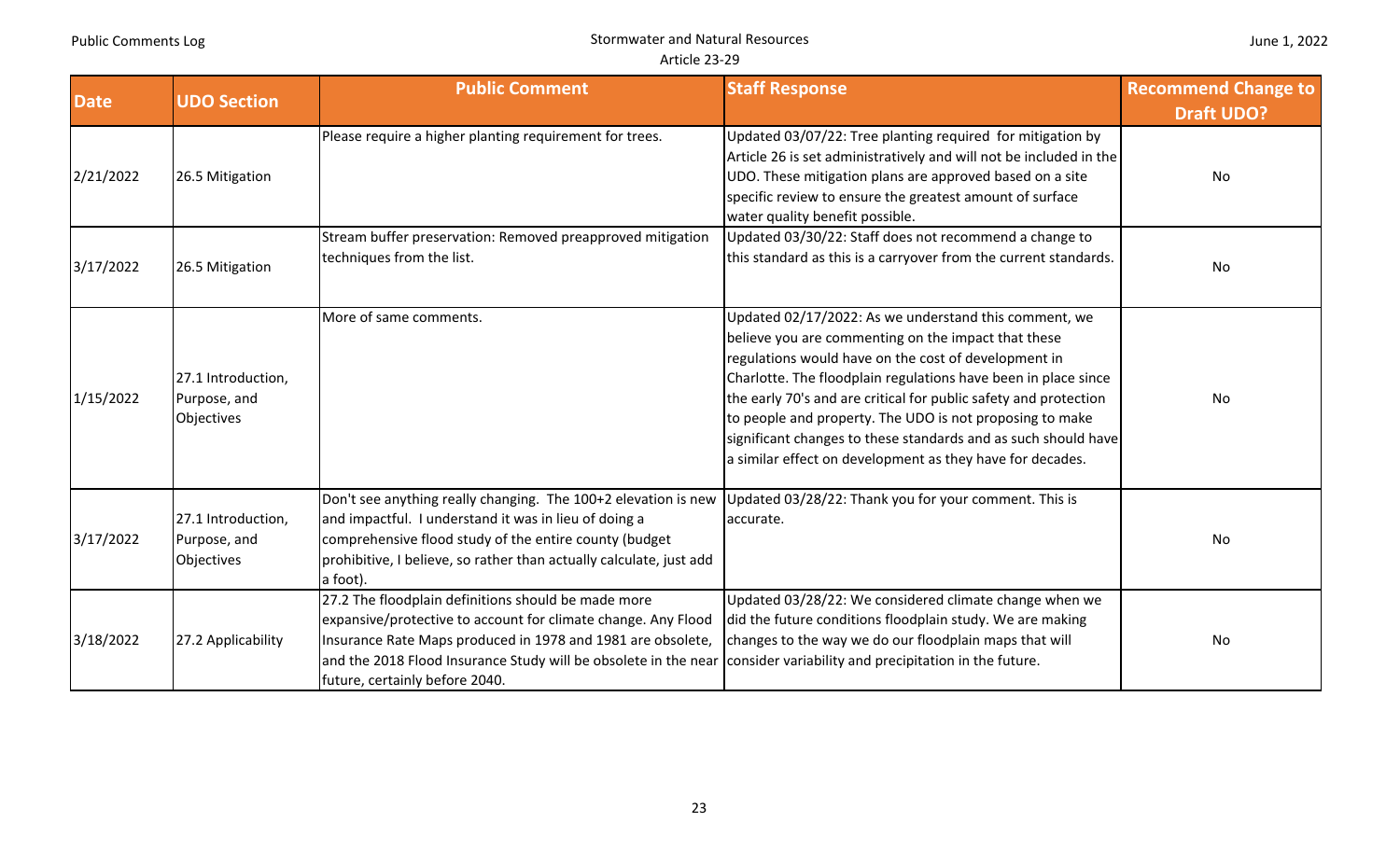| Date       | <b>UDO Section</b>                                                                                      | <b>Public Comment</b>                                                                                                                                                                                                                                | <b>Staff Response</b>                                                                                                                                                                                                                                                                                                                                                                                  | <b>Recommend Change to</b> |
|------------|---------------------------------------------------------------------------------------------------------|------------------------------------------------------------------------------------------------------------------------------------------------------------------------------------------------------------------------------------------------------|--------------------------------------------------------------------------------------------------------------------------------------------------------------------------------------------------------------------------------------------------------------------------------------------------------------------------------------------------------------------------------------------------------|----------------------------|
|            |                                                                                                         |                                                                                                                                                                                                                                                      |                                                                                                                                                                                                                                                                                                                                                                                                        | <b>Draft UDO?</b>          |
| 11/27/2021 | 27.5 Floodplain<br><b>Development Permits</b><br>and Certification<br>Requirements; 27.8<br>Definitions | 27-8 all definitions should be in Article 2.                                                                                                                                                                                                         | Updated 02/17/2022: The definitions in this article are too<br>technical and detailed for Article 2. It would make Article 2<br>more difficult to understand and use if it included the<br>definitions from this article. In addition, there are definitions<br>for terms in this article that are based on a model ordinance<br>that should not apply to other uses of the term in other<br>articles. | <b>No</b>                  |
| 11/27/2021 | 27.5 Floodplain<br><b>Development Permits</b><br>and Certification<br>Requirements; 27.8<br>Definitions | Burying a change in FPE from 1 foot to 2 foot in the definitions<br>is dirty pool. And then submitting a different ordinance change<br>to Council for review while this one is being reviewed is worse.<br>Who's on first? What game are we playing? | Updated 02/17/2022: This change was adopted in December<br>2021, went through the same public comment period and was<br>presented to the Storm Water Advisory Committe (SWAC).<br>SWAC approved this change in 2018 and the text amendment<br>was stalled as plans were formed to adopt a Unified<br>Development Ordinance.                                                                            | No                         |
| 11/27/2021 | 27.5 Floodplain<br>and Certification<br>Requirements; 27.8<br>Definitions                               | litem G page 27-15 implies that a permit is not vested conflicting Updated 02/17/2022 Staff needs additional clarification on<br>Development Permits   with Item E on page 27-2                                                                      | this comment and will follow up with you.<br>Updated 03/28/22: The UDO will be revised to remove<br>27.5.G.3                                                                                                                                                                                                                                                                                           | Yes                        |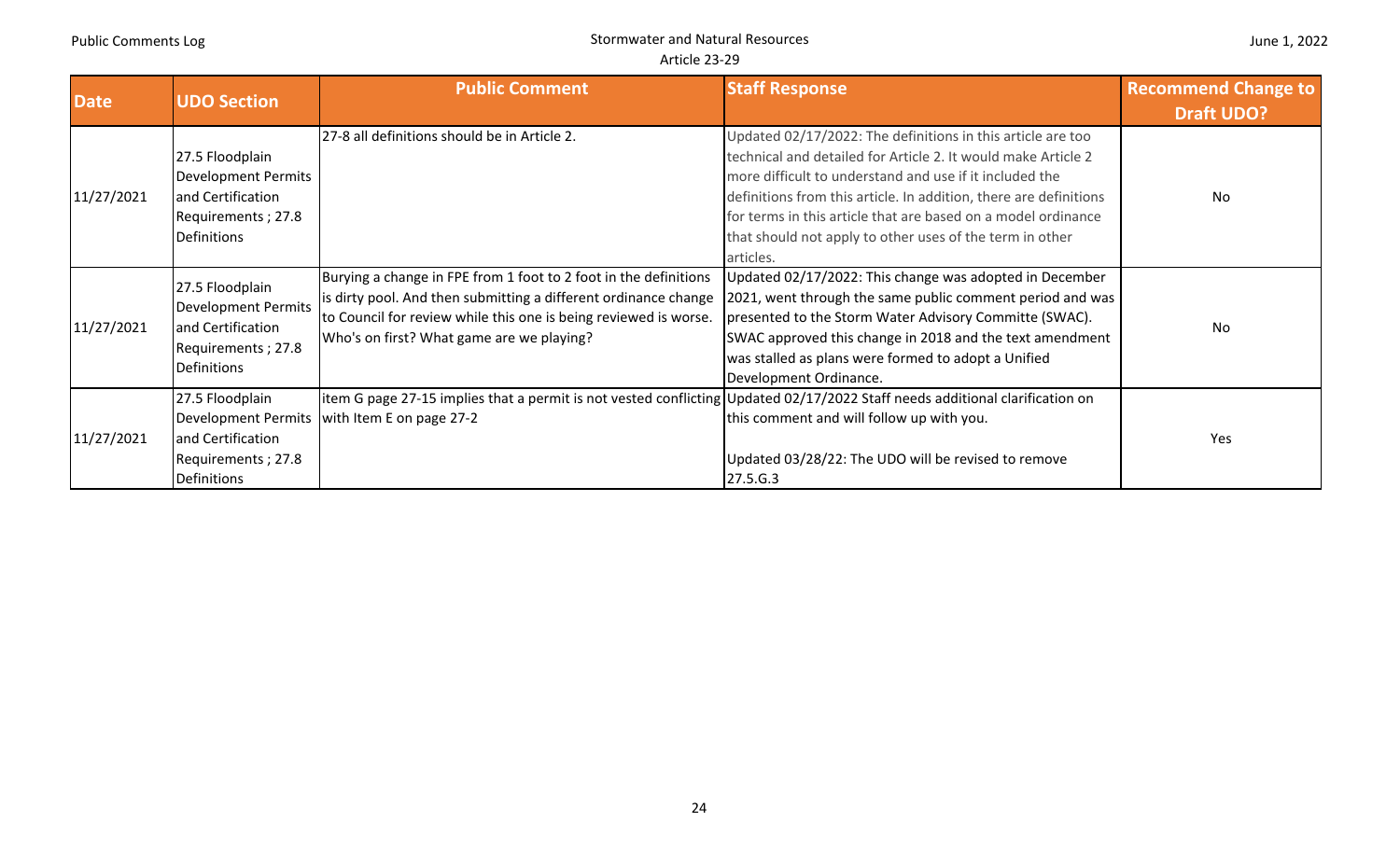| June 1, 2022 |  |  |
|--------------|--|--|
|--------------|--|--|

|             |                    | <b>Public Comment</b>                                                                                                                                                                                                                                                                                                                                                                                                                                                                                                                                                                                                                                                                                                                    | <b>Staff Response</b>                                | <b>Recommend Change to</b> |
|-------------|--------------------|------------------------------------------------------------------------------------------------------------------------------------------------------------------------------------------------------------------------------------------------------------------------------------------------------------------------------------------------------------------------------------------------------------------------------------------------------------------------------------------------------------------------------------------------------------------------------------------------------------------------------------------------------------------------------------------------------------------------------------------|------------------------------------------------------|----------------------------|
| <b>Date</b> | <b>UDO Section</b> |                                                                                                                                                                                                                                                                                                                                                                                                                                                                                                                                                                                                                                                                                                                                          |                                                      | <b>Draft UDO?</b>          |
| 3/11/2022   | 27.8 Definitions   | Section 27.8 Definitions changes the 100+1' to 100+2' in theory Updated 03/28/22: The definition for flood protection<br>to match the December 2021 change in Ordinance EXCEPT that elevation clearly specifies the process by which 100+2 will<br>the December change in Ordinance was described as a<br>temporary change until the new maps are adopted. Explain the definition in the next draft.<br>process for changing this UDO back to 100+1' when the new<br>maps are adopted and give a timeline for the revised Flood<br>\map adoption. Who will initiate that change back to 100+1? I<br>suggest that this UDO provide that the Definition in Section<br>27.8 automatically go back to 100+1 upon adoption of the new<br>map. | change back to 100+1. No change will be made to this | No                         |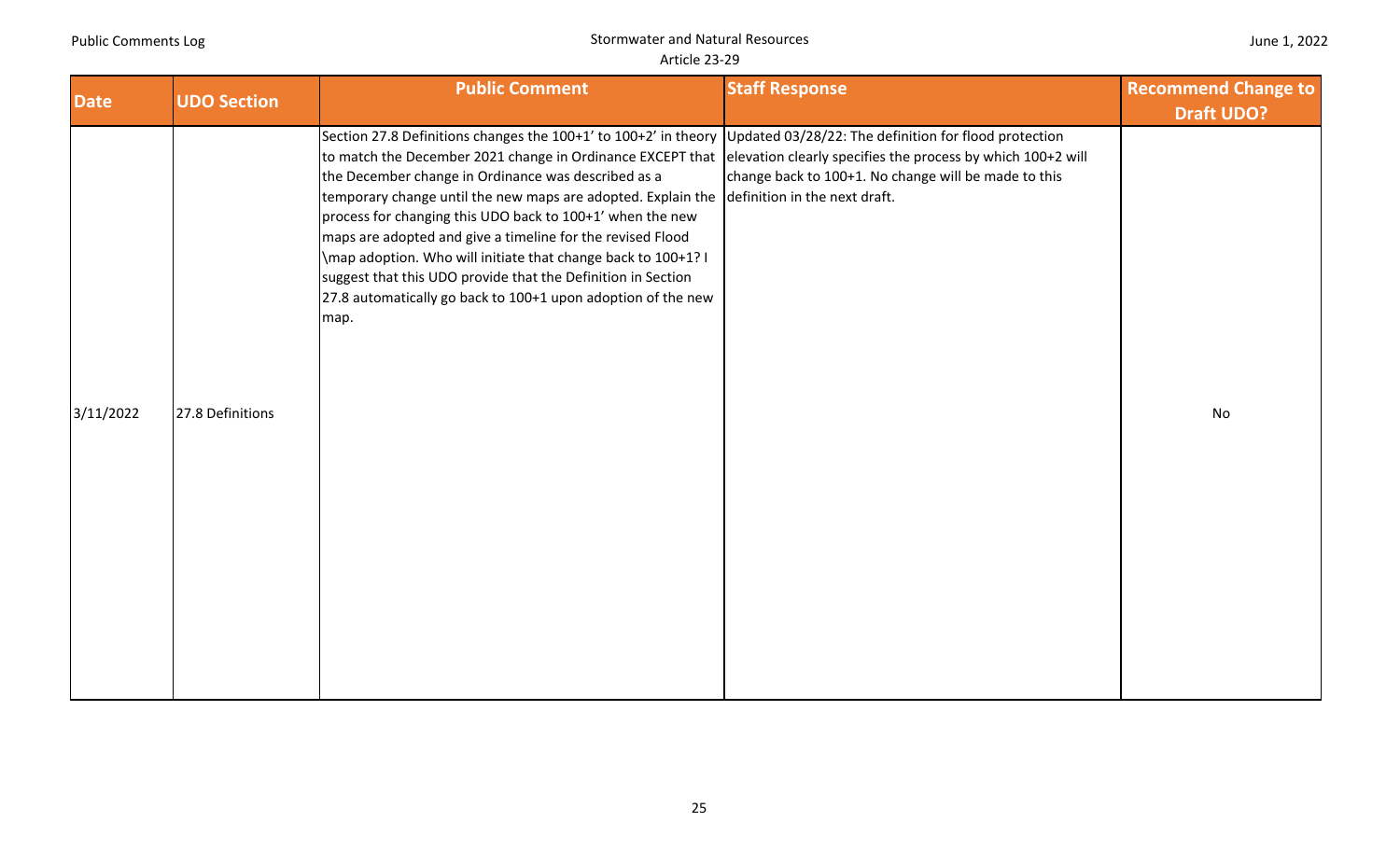| <b>Date</b> | <b>UDO Section</b>                                                            | <b>Public Comment</b>                                                                                                                                                                                                                                                                                                                                                                                                                                                                                                                                                                                                                                                                                                            | <b>Staff Response</b>                                                                                                                                                                                                                                                                                                                                                                                                                                                                                                      | <b>Recommend Change to</b><br><b>Draft UDO?</b> |
|-------------|-------------------------------------------------------------------------------|----------------------------------------------------------------------------------------------------------------------------------------------------------------------------------------------------------------------------------------------------------------------------------------------------------------------------------------------------------------------------------------------------------------------------------------------------------------------------------------------------------------------------------------------------------------------------------------------------------------------------------------------------------------------------------------------------------------------------------|----------------------------------------------------------------------------------------------------------------------------------------------------------------------------------------------------------------------------------------------------------------------------------------------------------------------------------------------------------------------------------------------------------------------------------------------------------------------------------------------------------------------------|-------------------------------------------------|
| 3/17/2022   | 27.8 Definitions                                                              | Flood Protection Elevation - More specificity is required<br>regarding the "new future conditions criteria."                                                                                                                                                                                                                                                                                                                                                                                                                                                                                                                                                                                                                     | Updated 03/28/22: The ordinance is not the best place to<br>specify these criteria. These criteria are stated in the Future<br>Conditions Flood Study approved in 2018. No change will be<br>made to this definition in the next draft                                                                                                                                                                                                                                                                                     | No                                              |
| 1/15/2022   | 28.1 Purpose                                                                  | More of same comments.; More unwieldy proposed standards.                                                                                                                                                                                                                                                                                                                                                                                                                                                                                                                                                                                                                                                                        | Updated 2/15/2022: Staff would like clarification on this<br>comment. 28.1 has been shortened considerably from the<br>current adopted language.                                                                                                                                                                                                                                                                                                                                                                           | No                                              |
| 2/21/2022   | 28.3 Requirements,<br>Objectives, and<br><b>Standards</b>                     | Keep the trees!                                                                                                                                                                                                                                                                                                                                                                                                                                                                                                                                                                                                                                                                                                                  | Updated 03/17/2022: Thank you for your comment                                                                                                                                                                                                                                                                                                                                                                                                                                                                             | No                                              |
| 3/18/2022   | 28.3 Requirements,<br>Objectives, and<br>Standards; 28.4 Plans<br>and Permits | 28.3 The terms 'is to be' and 'are to be' should be replaced with<br>'shall be,' and the word 'should' should be replaced with 'must,'<br>in each place where these terms appear. The more equivocal,<br>suggestive prior terms are an invitation to non-compliance and<br>non-enforcement.                                                                                                                                                                                                                                                                                                                                                                                                                                      | Updated 03/30/22: The use of the term 'should' and 'may' will<br>remain as drafted to provide necessary flexibility in the<br>ordinance and to align language with the state model<br>ordinance. Staff will revisit the use of the term "is to be."<br>Updated 04/21/22: Staff revised the use of the phrase "is to<br>be" to "shall be" in Section 28.3.B but retained the use of this<br>phrase in other places in the article where it needed to call out<br>the nature of the land disturbance as being in the future. | Yes                                             |
| 3/18/2022   | 28.3 Requirements,<br>Objectives, and<br>Standards; 28.4 Plans<br>and Permits | 28.3 The phrase 'minimize accelerated erosion of the site and<br>to decrease sedimentation to any lake or watercourse' implies<br>only some level of erosion that is 'not as bad as it could be.'<br>There should be clear quantitative and visual standards, i.e.<br>surface runoff from the site should not be turbid to the naked<br>eye. It also inappropriately suggests something more<br>permissive than the requirement in the next section,<br>sufficient to retain the sediment generated by the land-<br>disturbing activity within the boundaries of the tract.' If<br>sediment moves off a site in surface runoff, it inevitably will<br>reach a lake or watercourse, whether or not it is immediately<br>adjacent. | Updated 03/30/22: Staff does not recommend adjusting this<br>standard. State law and the article recognize that some<br>pollution from construction is inevitable. The goal of this<br>article is to permit, "development of the City with the least<br>detrimental effects from pollution by erosion and<br>sedimentation."                                                                                                                                                                                               | No                                              |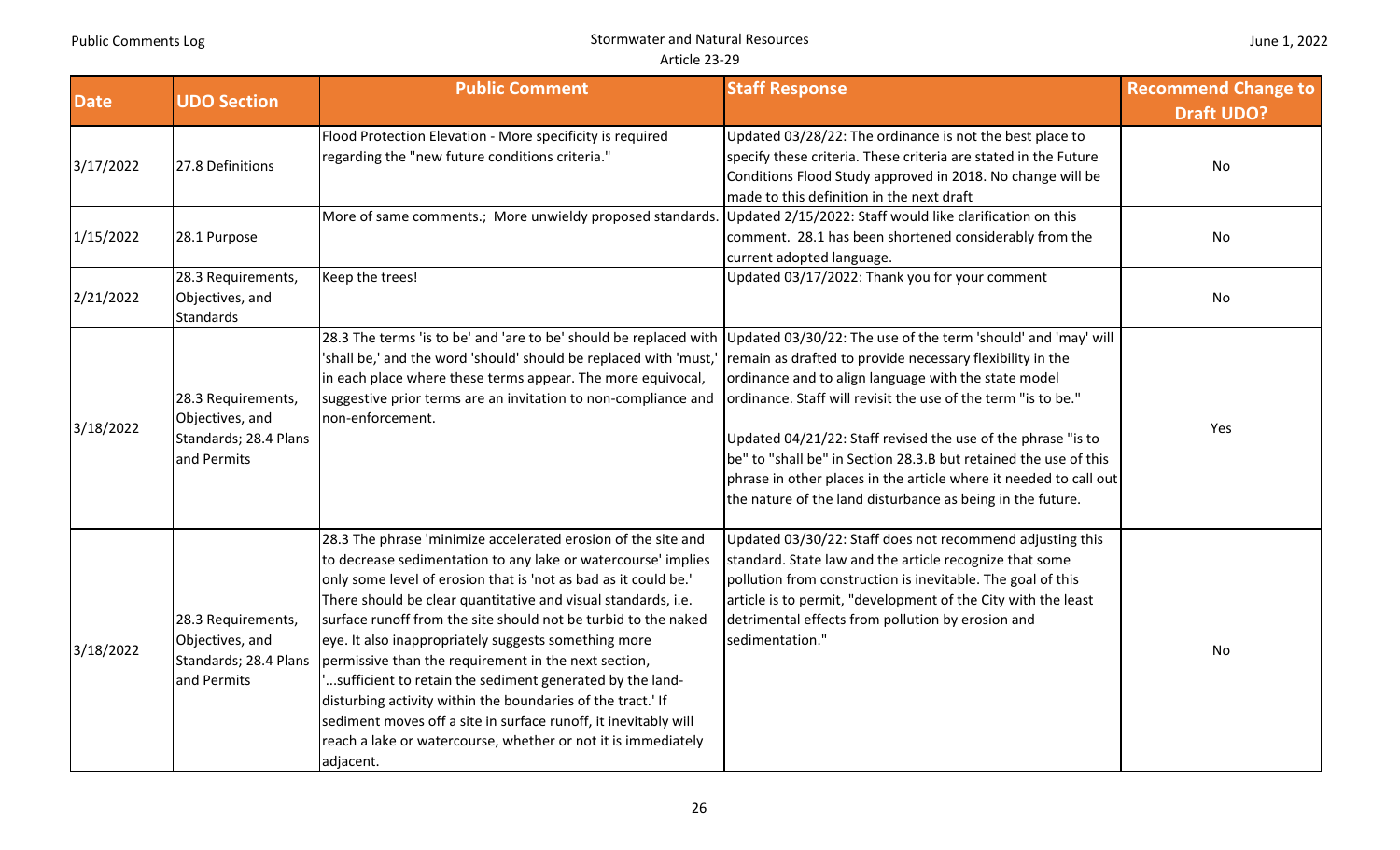| <b>Date</b> | <b>UDO Section</b>                                                            | <b>Public Comment</b>                                                                                                                                                                                                                                                                                                                                                                                                                                                                                                                                                                                                 | <b>Staff Response</b>                                                                                                                                                                                                                                                                                                                                 | <b>Recommend Change to</b><br><b>Draft UDO?</b> |
|-------------|-------------------------------------------------------------------------------|-----------------------------------------------------------------------------------------------------------------------------------------------------------------------------------------------------------------------------------------------------------------------------------------------------------------------------------------------------------------------------------------------------------------------------------------------------------------------------------------------------------------------------------------------------------------------------------------------------------------------|-------------------------------------------------------------------------------------------------------------------------------------------------------------------------------------------------------------------------------------------------------------------------------------------------------------------------------------------------------|-------------------------------------------------|
| 3/18/2022   | 28.3 Requirements,<br>Objectives, and<br>Standards; 28.4 Plans<br>and Permits | 28.3 Moreover, the latter is a corollary of the section on<br>'runoff,' because if a site is in compliance with 'not causing<br>accelerated runoff,' it would not be sending sediment to a<br>natural surface channel during moderate intensity rains, which<br>would naturally move through the ground and not overland. In<br>practice, a disturbed site that is no longer an infiltration zone<br>should be required to retain and infiltrate its rainfall via ponds<br>and standpipes, because once the clay sediments typical of our<br>region are suspended in water, they take hours or days to settle<br>out. | Updated 03/30/22: Thank you for your comment. Erosion<br>control standards do require controls intended to provide<br>treatment to sediment-laden runoff prior to discharge to the<br>best of their ability.                                                                                                                                          | No                                              |
| 3/18/2022   | 28.3 Requirements,<br>Objectives, and<br>Standards; 28.4 Plans<br>and Permits | 28.3 The statement, 'The relocation of a stream, where<br>relocation is an essential part of the proposed activity, shall be<br>planned and executed so as to minimize changes in the stream<br>flow characteristics' should be deleted and replaced with<br>'Relocation of a stream is not allowed.' Streams are vital public<br>treasures. They must not be subject to 'relocation,' which<br>inevitably destroys all native life except the most bulletproof<br>species.                                                                                                                                           | Updated 03/30/22: Relocation of streams falls under the<br>jurisprudence of NCDEQ and USACE. This section is intended<br>to provide additional controls above and beyond what the<br>state and federal government require if a stream is approved<br>by the state or federal government to be relocated. No<br>changes will be made to this language. | <b>No</b>                                       |
| 3/18/2022   | 28.3 Requirements,<br>Objectives, and<br>Standards; 28.4 Plans<br>and Permits | 28.4 The statement, 'Pending the preparation of the revised<br>plan, work on the affected area shall cease' is confusing,<br>because if this section of the UDO is being followed, there<br>should be no ground-disturbing activity whatsoever until after a We do not condone or allow grading without a permit.<br>erosion control plan is approved. The wording at present<br>suggests that the city will condone 'Bulldoze first and submit<br>plan later.'                                                                                                                                                       | Updated 03/30/22: This section is designed to address those<br>who are grading without a permit. This article maintains the<br>strictest enforcement provisions for grading without a permit.                                                                                                                                                         | No                                              |
| 3/18/2022   | 28.3 Requirements,<br>Objectives, and<br>Standards; 28.4 Plans<br>and Permits | 28.4 The relationship between a 'Plan' and a 'Permit' should be<br>clarified, to state explicitly that the Director shall issue a<br>'Permit' only after a 'Plan' has been approved. The lack of any<br>explicit link between the section on 'Permits' and the preceding approved soil erosion and sedimentation control plan subject<br>bulk of the erosion control language suggests that it might be<br>acceptable for the owner to obtain a permit, then 'Bulldoze first<br>and submit plan later.'                                                                                                               | Updated 03/30/22: This language will be revised to provide<br>clarity in the next draft UDO. This article will specify that to<br>obtain a permit, an applicant must have, "A stamped and<br>to Section 28.4.A."                                                                                                                                      | Yes                                             |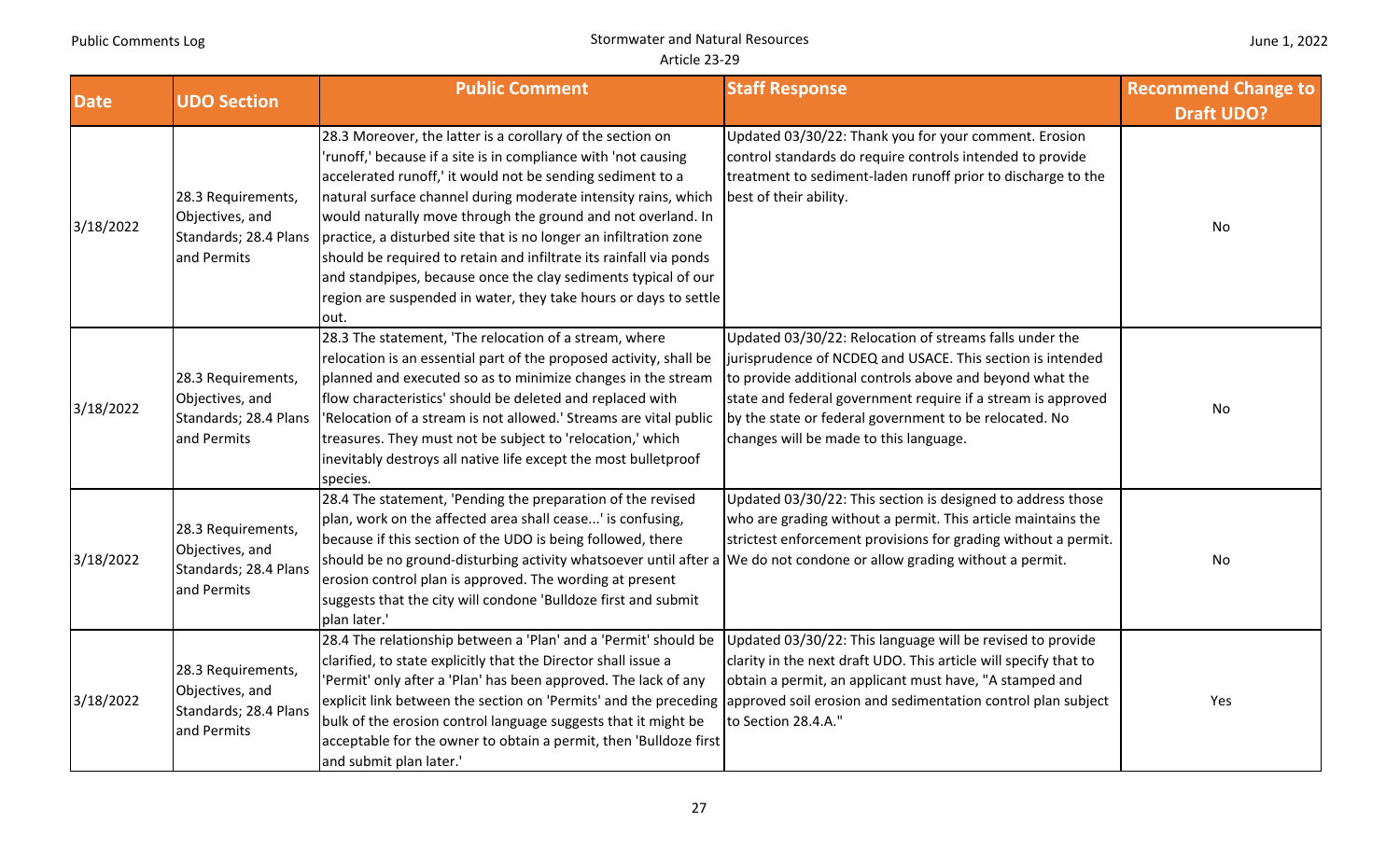| June 1, 2022 |  |
|--------------|--|
|--------------|--|

| <b>Date</b> | <b>UDO Section</b>                                                                                        | <b>Public Comment</b>                                                                                                                                     | <b>Staff Response</b>                                                                                                                                                                                                                                                                                                                                                                                                                                                                                                                | <b>Recommend Change to</b><br><b>Draft UDO?</b> |
|-------------|-----------------------------------------------------------------------------------------------------------|-----------------------------------------------------------------------------------------------------------------------------------------------------------|--------------------------------------------------------------------------------------------------------------------------------------------------------------------------------------------------------------------------------------------------------------------------------------------------------------------------------------------------------------------------------------------------------------------------------------------------------------------------------------------------------------------------------------|-------------------------------------------------|
| 11/27/2021  | 28.3 Requirements,<br>Objectives, and<br>Standards; 28.4 Plans<br>and Permits; 28.7<br><b>Definitions</b> | top if page 28-3 #6 should read Manage Stormwater Runoff<br>(not management)                                                                              | Updated 2/16/2022: This typo will be corrected to read<br>"Manage Storm Water Runoff".                                                                                                                                                                                                                                                                                                                                                                                                                                               | Yes                                             |
| 11/27/2021  | 28.3 Requirements,<br>Objectives, and<br>Standards; 28.4 Plans<br>and Permits; 28.7<br><b>Definitions</b> | item C. 4. top lie needs to have inserted. Whenever land-<br>disturbing activity is undertaken on a tract THAT DISTURBS<br>MORE THAN ONE ACRE, the person | Updated 2/16/2022: This section is correct as written, as it is<br>meant to pertain to any construction site within the<br>jurisdictional boundaries. That is why the time length for<br>stabilization (21 days) is less stringent than the state-<br>mandated standard for sites greater than one acre that<br>require a grading permit (14 days). The ordinance applies to<br>all land-disturbing activities within the City and ETJ, with more<br>stringent standards and permitting requirements for sites one<br>or more acres. | No                                              |
| 11/27/2021  | 28.3 Requirements,<br>Objectives, and<br>Standards; 28.4 Plans<br>and Permits; 28.7<br>Definitions        | top of page 28-5 #4 first line needs to say ACCELERATED<br>erosion and sedimentation in order to comply with state law                                    | Updated 2/15/2022: The word "accelerated" appears in the<br>model ordinance, but not in the current ordinance or in 113A-<br>54. Staff recommends to add "accelerated erosion" to<br>subsequent drafts.                                                                                                                                                                                                                                                                                                                              | Yes                                             |
| 11/27/2021  | 28.3 Requirements,<br>Objectives, and<br>Standards; 28.4 Plans<br>and Permits; 28.7<br><b>Definitions</b> | section 28.4 A. 1. reference is incorrect it should be 28.3.A.2                                                                                           | Updated 2/16/2022: Agreed, the reference will be corrected<br>from "28.3.A" to "28.3.A.2"                                                                                                                                                                                                                                                                                                                                                                                                                                            | Yes                                             |
| 11/27/2021  | 28.3 Requirements,<br>Objectives, and<br>Standards; 28.4 Plans<br>and Permits; 28.7<br><b>Definitions</b> | page 28-6 #2 b conflicts with the top of page 28-9.                                                                                                       | Updated 2/16/2022: This conflict will be resolved to clarify a<br>single party/entity responsible for administering the<br>requirements of this Article.                                                                                                                                                                                                                                                                                                                                                                             | Yes                                             |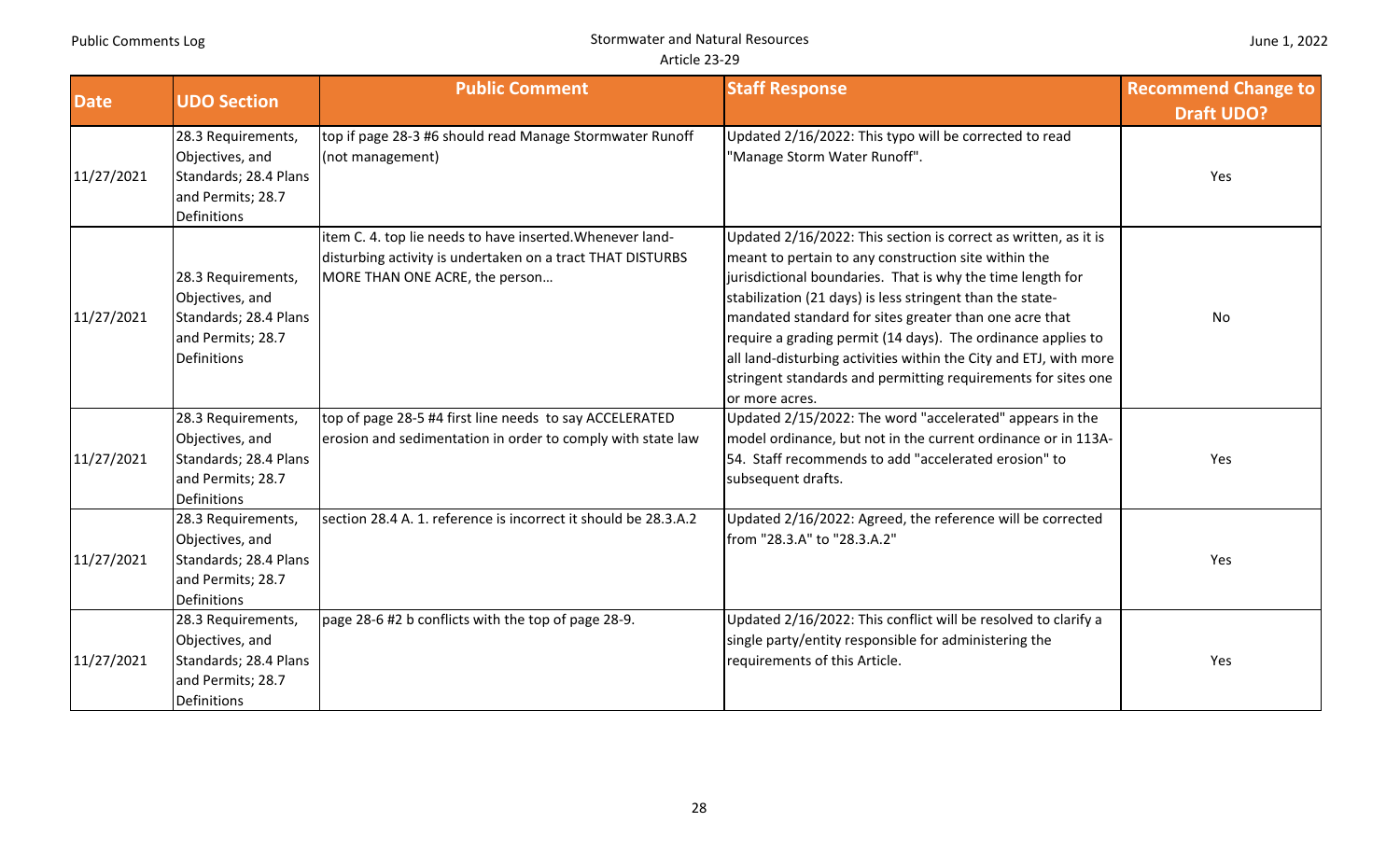| June 1, 2022 |  |  |
|--------------|--|--|
|--------------|--|--|

| <b>Date</b> | <b>UDO Section</b>                                                                                 | <b>Public Comment</b>                                                                                        | <b>Staff Response</b>                                                                                                                                                                                                                                                                                                                                                                                                                                       | <b>Recommend Change to</b><br><b>Draft UDO?</b> |
|-------------|----------------------------------------------------------------------------------------------------|--------------------------------------------------------------------------------------------------------------|-------------------------------------------------------------------------------------------------------------------------------------------------------------------------------------------------------------------------------------------------------------------------------------------------------------------------------------------------------------------------------------------------------------------------------------------------------------|-------------------------------------------------|
| 11/27/2021  | 28.3 Requirements,<br>Objectives, and<br>Standards; 28.4 Plans<br>and Permits; 28.7<br>Definitions | top of page 2-7 c ii. should say set forth in item 28.4.A.1 (not<br>just item 1)                             | Updated 2/15/2022: 28.4.A.2.c.ii will be revised to read "set<br>forth in 28.4.A.1" as recommended                                                                                                                                                                                                                                                                                                                                                          | Yes                                             |
| 11/27/2021  | 28.3 Requirements,<br>Objectives, and<br>Standards; 28.4 Plans<br>and Permits; 28.7<br>Definitions | page 28-8 B 1. b. should say the exceptions to the<br>requirements for a PERMIT is land -disturbing activity | Updated 2/15/2022: 28.4.B.1. This will be updated to read,<br>'No person shall undertake any land-disturbing activity on one<br>or more acres without obtaining the following". 28.4.B.1.b.<br>will be updated to read"The only exceptions to the<br>requirement for a land disturbance permit is land-disturbing<br>activity that"                                                                                                                         | Yes                                             |
| 11/27/2021  | 28.3 Requirements,<br>Objectives, and<br>Standards; 28.4 Plans<br>and Permits; 28.7<br>Definitions | top of page 28-9 one year conflicts with three year on page 29-                                              | Updated: 2/15/2022: 28.4.B.2 should be revised to read "the<br>permit shall expire three years after issuance unless work<br>authorized by the permit has substantially commenced".<br>Updated 4/21/22: As an update to this response- The<br>expiration standard in 28.4.B.2 will be removed and defer to<br>the language already in the draft that specifies the permit<br>expires three years after issuance unless work has<br>substantially commenced. | Yes                                             |
| 11/27/2021  | 28.3 Requirements,<br>Objectives, and<br>Standards; 28.4 Plans<br>and Permits; 28.7<br>Definitions | Definitions should all be in Article 2.                                                                      | Updated 02/16/2022: This article along with select others<br>have article-specific definitions that apply only to the article<br>where the term is defined. The terms defined in this article<br>were kept in the article because they were used elsewhere in<br>the UDO where this article-specific definition should not apply.                                                                                                                           | No                                              |
| 11/27/2021  | 28.3 Requirements,<br>Objectives, and<br>Standards; 28.4 Plans<br>and Permits; 28.7<br>Definitions | In state law 'person responsible' is called Person who Violates<br>or Violator'                              | Updated 2/15/2022: We will look at this more closely to<br>determine whether an edit or clarification should be added.<br>Updated 03/30/22: Staff will adjust this term to match the<br>language in the current approved ordinance.                                                                                                                                                                                                                         | Yes                                             |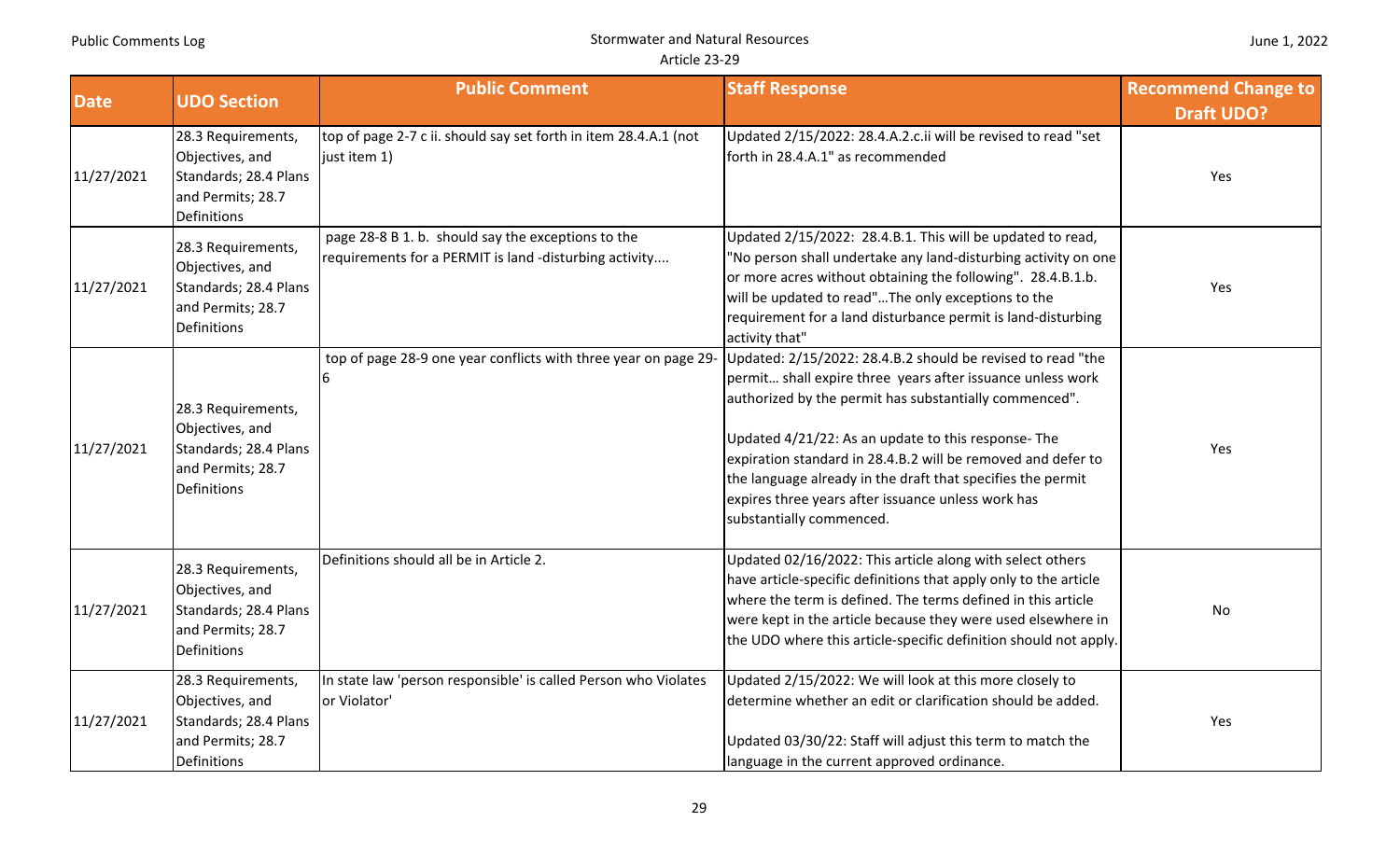| <b>Date</b> | <b>UDO Section</b>                                                                      | <b>Public Comment</b>                                                                                                                                                                                                                                                                                                                                                                                                                                                                                                                                                                                            | <b>Staff Response</b>                                                                                                                                                                                                                                                                                                                                                                                                                                                                                                | <b>Recommend Change to</b><br><b>Draft UDO?</b> |
|-------------|-----------------------------------------------------------------------------------------|------------------------------------------------------------------------------------------------------------------------------------------------------------------------------------------------------------------------------------------------------------------------------------------------------------------------------------------------------------------------------------------------------------------------------------------------------------------------------------------------------------------------------------------------------------------------------------------------------------------|----------------------------------------------------------------------------------------------------------------------------------------------------------------------------------------------------------------------------------------------------------------------------------------------------------------------------------------------------------------------------------------------------------------------------------------------------------------------------------------------------------------------|-------------------------------------------------|
| 3/17/2022   | 28.4 Plans and<br>Permits; 28.3<br>Requirements,<br>Objectives, and<br><b>Standards</b> | Section 28.3.C.8 - While the purpose and benefit of the<br>proposed Sedimentation Control Buffer is recognized, a<br>practical method for determining an appropriate buffer width<br>at the plan preparation and construction clearing stage does<br>not exist. The SWIM and PCSO buffers defined in other sections those buffer widths are reduced. If applicable, SWIM and PCSO<br>of the ordinance should meet the intent of the Sedimentation<br>Control Buffer without need to define an additional buffer. This this is not always the case and the sedimentation control<br>section should be eliminated. | Updated 03/30/22: This provision is included in the state<br>mandatory minimum standards and will be included. There are<br>instances where there are no SWIM and PCSO buffers<br>between the disturbed area and the receiving watercourse or<br>buffers could possibly meet the intent of this article though<br>buffer standard included in this article will be included in the<br>draft going forward. The sedimentation control buffer may be<br>useful as another tool to control sedimentation on some sites. | <b>No</b>                                       |
| 3/17/2022   | 28.4 Plans and<br>Permits; 28.3<br>Requirements,<br>Objectives, and<br><b>Standards</b> | Section 28.4.B.2 appears to be in conflict with 28.4.A.2.b<br>concerning the expiration of approved plans and permits (i.e., 1 this language for potential modification in the next draft UDO.<br>year versus 3 years).                                                                                                                                                                                                                                                                                                                                                                                          | Updated 03/30/22: UDO staff and consultants are reexamining<br>Updated 04/21/22: The expiration standard in 28.4.B.2 will be<br>removed to clarify.                                                                                                                                                                                                                                                                                                                                                                  | Yes                                             |
| 2/16/2022   | 28.5 Administration                                                                     | think there needs to be better enforcement. Developers are<br>not concerned about runoff and will check the box but not what further help staff by elaborating on the problems you have<br>is needed. Stronger enforcement is needed.                                                                                                                                                                                                                                                                                                                                                                            | Updated 03/30/22: Thank you for this feedback. Can you<br>identified? Please contact the Soil Erosion and Sedimentation<br>Administrator at 704-517-1152                                                                                                                                                                                                                                                                                                                                                             | No                                              |
| 11/9/2021   | 29.1 Purpose                                                                            | As someone living in the community, not just developing it, I<br>support tree saves in all zoning/development sites, including<br>TOD. Preserving and expanding Charlotte's tree canopy is<br>essential to preserving the city's appeal and livability now and<br>in the future                                                                                                                                                                                                                                                                                                                                  | Thank you for your support of this article in the UDO. The UDO<br>update to these regulations removes all exemptions from<br>Green Area (formerly Tree Save) to ensure all sites save trees<br>either on-site or off-site.<br>Updated 04/25/22: To clarify, there are some green area<br>credit options where sites are not required to save trees but<br>can meet the requirement through providing a green roof or<br>green wall, or paying a fee-in-lieu.                                                         | No                                              |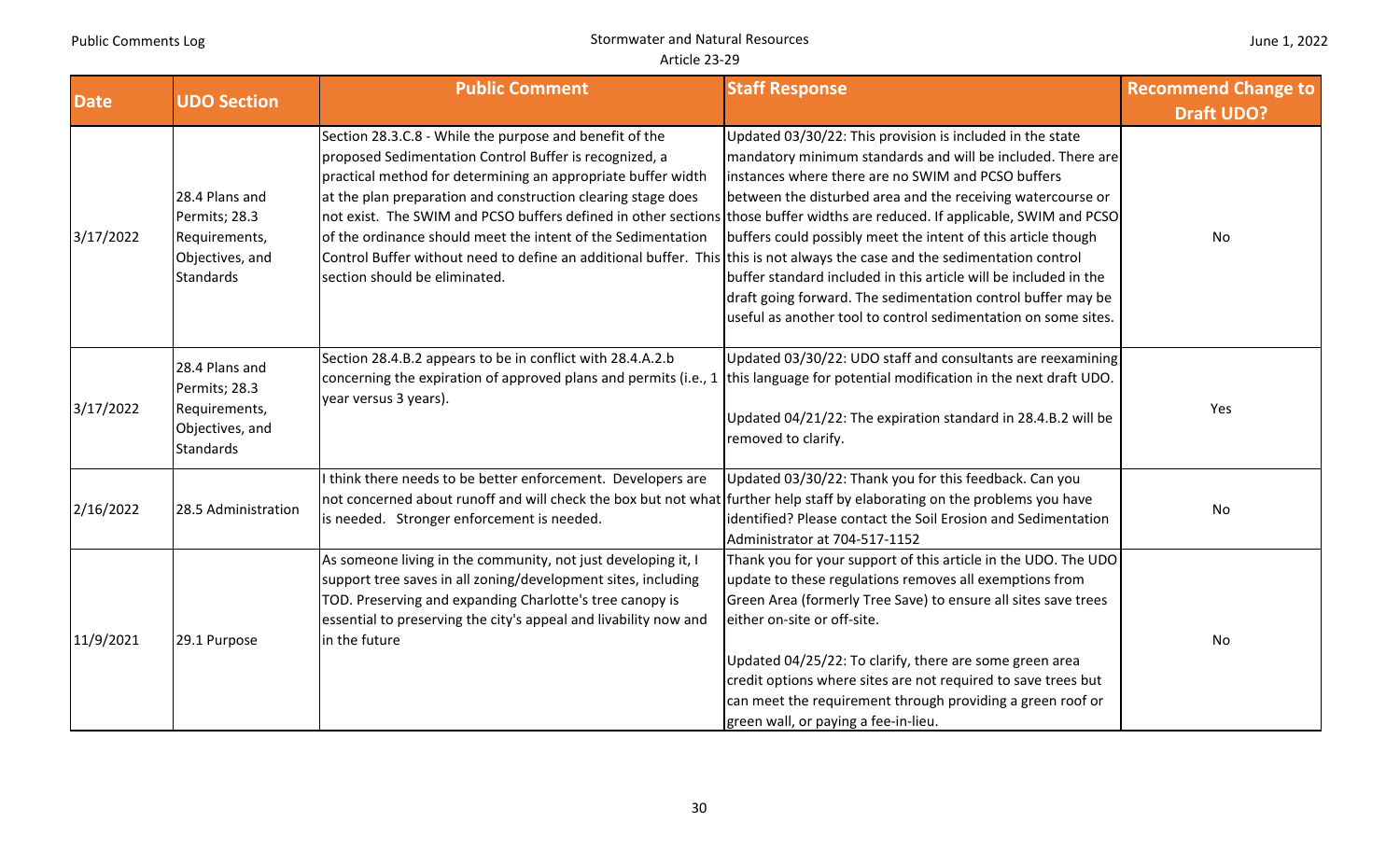| <b>Date</b> | <b>UDO Section</b> | <b>Public Comment</b>                                                                                                                                                                                                                                                                                                                                                                                                                                                                                                               | <b>Staff Response</b>                                                                                                                                                                                                                                                                                                  | <b>Recommend Change to</b><br><b>Draft UDO?</b> |
|-------------|--------------------|-------------------------------------------------------------------------------------------------------------------------------------------------------------------------------------------------------------------------------------------------------------------------------------------------------------------------------------------------------------------------------------------------------------------------------------------------------------------------------------------------------------------------------------|------------------------------------------------------------------------------------------------------------------------------------------------------------------------------------------------------------------------------------------------------------------------------------------------------------------------|-------------------------------------------------|
| 2/16/2022   | 29.1 Purpose       | Additional purpose: to help mitigate the effects of human<br>induced climate change as established by scientific consensus.<br>In general, Article 29 is the bare minimum we should do; don't<br>let it get watered down any further. I live in Lansdowne where<br>older homes and all vegetation on the lot including canopy<br>trees are being razed then huge homes being built that limit<br>space for tree planting. There should be a requirement<br>somewhere that addresses this and limits the removal of<br>canopy trees. | 03/10/22: Staff feels that the currently proposed purpose<br>language is sufficient and does not recommend a change to<br>this statement at this time.<br>Updated 04/22/22: The draft UDO proposes protections for<br>heritage trees and requires tree planting or preservation for<br>residential infill development. | No.                                             |
| 2/27/2022   | 29.1 Purpose       | I support the UDO tree protection plan, article 29. Being a<br>member of environmental and bird protection organizations I<br>believe in biodiversity. Trees are a component of the food<br>chain. Who would choose to live in a sterile, lifeless or a merely<br>monotonous world? Protect trees, expand parks and provide<br>connecting corridors for Charlotte's future.                                                                                                                                                         | Updated 03/17/2022: Thank you for your comment                                                                                                                                                                                                                                                                         | No                                              |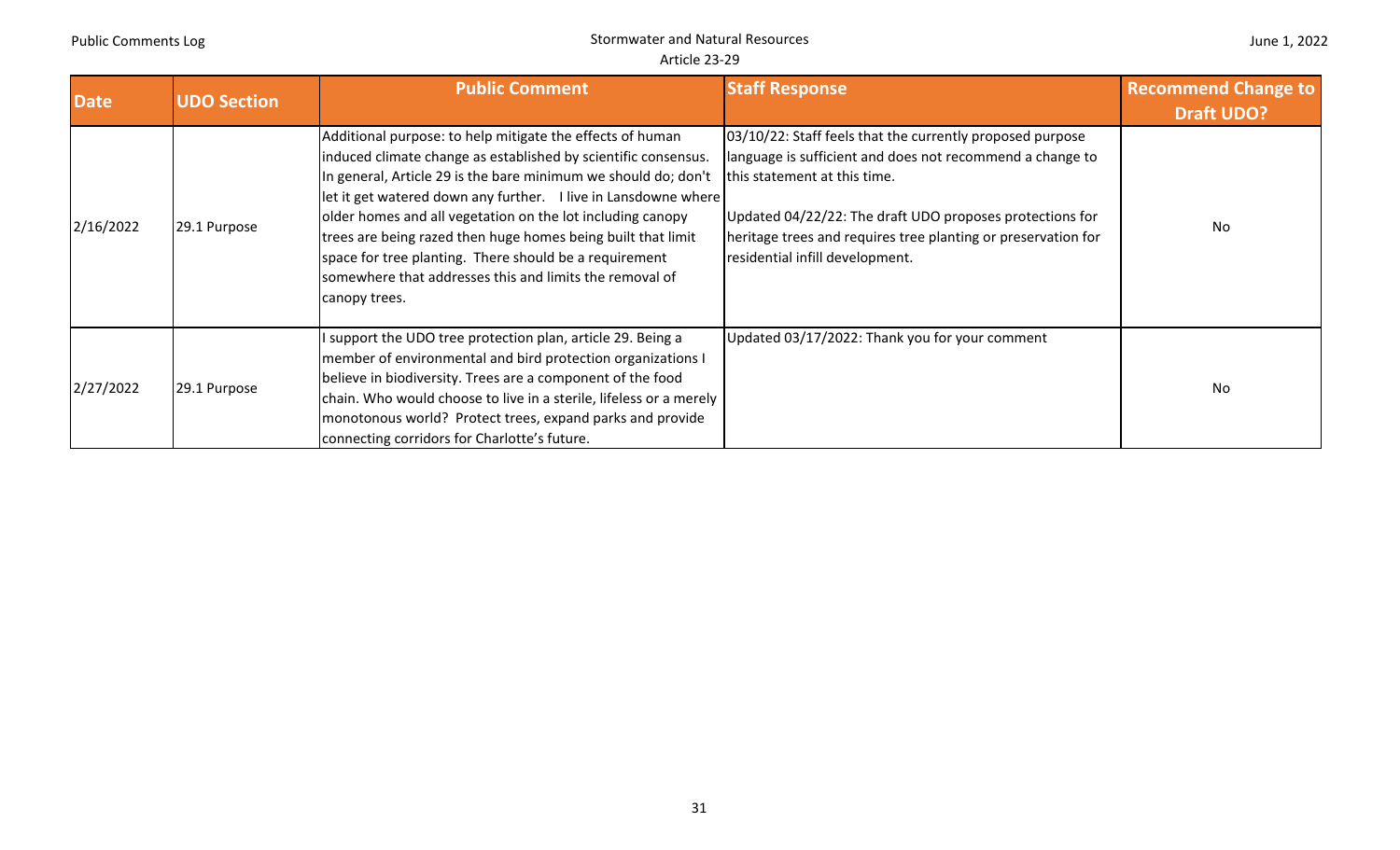|  | June 1, 2022 |
|--|--------------|
|--|--------------|

| <b>Date</b> | <b>UDO Section</b>                                 | <b>Public Comment</b>                                                                                                                                    | <b>Staff Response</b>                                                                                                                                                                                                                                                                                                                                                                                                                                                                                                                                                                                                                                                                                                                                                                                                                                                                                                                                                                                                                                                                                                                                                                                                                                                                                                         | <b>Recommend Change to</b> |
|-------------|----------------------------------------------------|----------------------------------------------------------------------------------------------------------------------------------------------------------|-------------------------------------------------------------------------------------------------------------------------------------------------------------------------------------------------------------------------------------------------------------------------------------------------------------------------------------------------------------------------------------------------------------------------------------------------------------------------------------------------------------------------------------------------------------------------------------------------------------------------------------------------------------------------------------------------------------------------------------------------------------------------------------------------------------------------------------------------------------------------------------------------------------------------------------------------------------------------------------------------------------------------------------------------------------------------------------------------------------------------------------------------------------------------------------------------------------------------------------------------------------------------------------------------------------------------------|----------------------------|
|             |                                                    |                                                                                                                                                          |                                                                                                                                                                                                                                                                                                                                                                                                                                                                                                                                                                                                                                                                                                                                                                                                                                                                                                                                                                                                                                                                                                                                                                                                                                                                                                                               | <b>Draft UDO?</b>          |
| 11/27/2021  | 29.3 Maintenance and<br><b>Protection of Trees</b> | page 29-3 C. is an unprecedented over-reach into citizens back<br>yards. and then you go on to try to protect domestic animals.<br>Back it way down guys | This section is largely carried over from the current ordinance<br>with the exception of the Heritage Tree protection. The intent<br>of this section is to ensure property owners are properly<br>maintaining trees that are protected by approved<br>development plans and trees near city rights of way.<br>Updated 05/31/2022: The second draft UDO will propose two<br>major changes to the heritage tree regulation. Heritage tree<br>protection will be significantly relaxed to allow heritage tree<br>removal with specified mitigation.<br>1) Heritage tree removal during land development requires<br>applicants to demonstrate a conflict with development<br>allowances established in the UDO. In these instances,<br>heritage tree removal will be subject to mitigation replanting<br>and a fee. The UDO will include this regulation in the second<br>draft.<br>[2] Heritage tree removal in non-land development scenarios<br>will not be required to demonstrate a conflict but will be<br>subject to a mitigation fee and replanting. The fee for this type<br>of removal will be less than the fee for heritage tree removal<br>during land development. This standard will be included in a<br>proposed text amendment to the Charlotte Tree Ordinance in<br>Chapter 21 of the City Code of Ordinances. | Yes                        |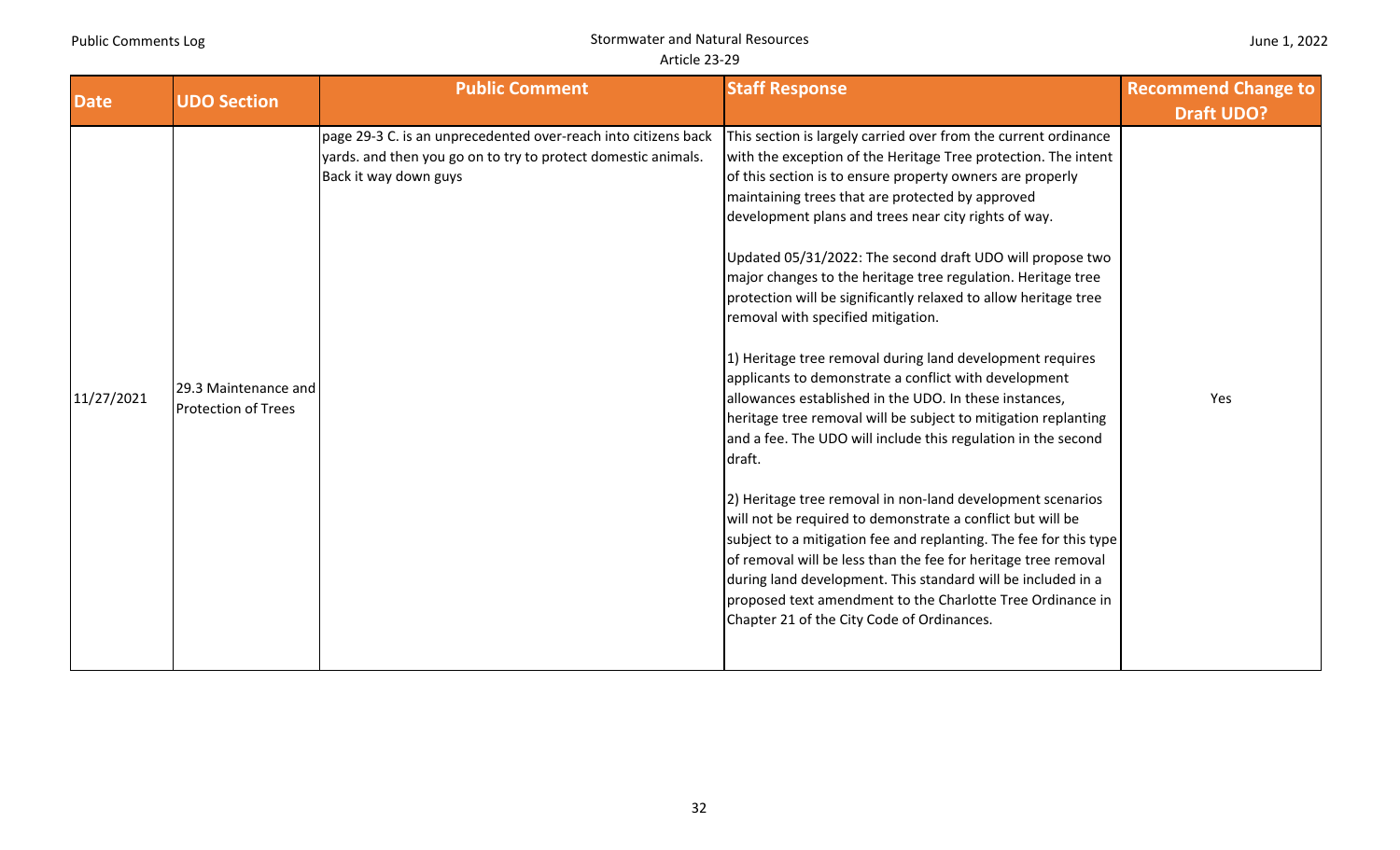| June 1, 2022 |  |  |  |
|--------------|--|--|--|
|--------------|--|--|--|

| <b>Date</b> | <b>UDO Section</b>                                                                                                                                                                                                                                                                                  | <b>Public Comment</b>                                                                                                                                                                                                                                                                                                                                                                                                                                                                                                                                                                                                                                                                                                                                                                                                                                                                                                                                                                                                                                                                                                                                                                                                                                                                                                                    | <b>Staff Response</b>                                                                                                                                                                                                                                                                                                                                                                                                                                                                                                                                                                                                                                                                                                                                                                                               | <b>Recommend Change to</b><br><b>Draft UDO?</b> |
|-------------|-----------------------------------------------------------------------------------------------------------------------------------------------------------------------------------------------------------------------------------------------------------------------------------------------------|------------------------------------------------------------------------------------------------------------------------------------------------------------------------------------------------------------------------------------------------------------------------------------------------------------------------------------------------------------------------------------------------------------------------------------------------------------------------------------------------------------------------------------------------------------------------------------------------------------------------------------------------------------------------------------------------------------------------------------------------------------------------------------------------------------------------------------------------------------------------------------------------------------------------------------------------------------------------------------------------------------------------------------------------------------------------------------------------------------------------------------------------------------------------------------------------------------------------------------------------------------------------------------------------------------------------------------------|---------------------------------------------------------------------------------------------------------------------------------------------------------------------------------------------------------------------------------------------------------------------------------------------------------------------------------------------------------------------------------------------------------------------------------------------------------------------------------------------------------------------------------------------------------------------------------------------------------------------------------------------------------------------------------------------------------------------------------------------------------------------------------------------------------------------|-------------------------------------------------|
| 3/1/2022    | 29.1 Purpose; 29.2<br>Authority and<br>Applicability; 29.3<br>Maintenance and<br>Protection of Trees;<br><b>Frontage Tree</b><br>29.7 Tree Planting<br>Requirements; 29.8<br>29.9 Administrative<br>Adjustments and<br>Emergencies; 29.10<br><b>Charlotte Tree</b><br>29.12 Chief Urban<br>Forester | I support all efforts to help preserve and protect the Charlotte<br>canopy.<br>I'd also like to suggest that we require any developers to make<br>sure they hire a certified arborist to assess a property before<br>having any changes or work done to the property. This would<br>help maintain a healthy understanding and perspective on what need to respect the cost of development, we will not likely be<br>29.5 Green Area; 29.6 can be done to mitigate harm done to the canopy and<br>landscape. This would also impact our community in a positive<br>Planting Requirement; way by better educating ourselves so that Charlotte can remain needed.<br>one of the most beautiful cities because of its tree canopy.<br>I'd also like to suggest re-instating the goal of 50% canopy<br>Tree Mitigation Funds; coverage by 2050. We can do this if we have the same vision<br>the people had back in the early 1900s when they planted the<br>trees that line the tree of Queens and make up the beautiful<br>urban forest in Dilworth and Myers park. We all know those<br>Administration; 29.11   trees are aging out but are also the most beautiful<br>neighborhoods to walk through because of the trees. If we have<br>Advisory Commission; that same vision and discipline we can maintain that beauty in<br>Charlotte. | Updated 03/17/2022: Review staff frequently requests an<br>assessment by a certified arborist when determining tree<br>suitability for preservation. All Urban Forestry staff within the<br>Department of Planning, Design & Development are certified<br>arborists. Due to this level of institutional knowledge and the<br>requiring this in the next draft of the UDO. But we will<br>continue to partner and will seek out their opinions when<br>Updated 04/25/22: To clarify the response above, a certified<br>arborist assessment will not be required to determine which<br>trees can be removed in land development. However, urban<br>forestry staff will continue to review all land development<br>applications. In addition, tree canopy goals will be included in<br>future tree policy initiatives. | No                                              |
| 11/27/2021  | 29.1 Purpose; 29.2<br>Authority and<br>Applicability; 29.5<br>Green Area; 29.9<br>Administrative<br>Adjustments and<br>Emergencies                                                                                                                                                                  | over-reach into the ETJ not authorized by S.L. 1975-115 which<br>says it 'applies only to the City of Charlotte'                                                                                                                                                                                                                                                                                                                                                                                                                                                                                                                                                                                                                                                                                                                                                                                                                                                                                                                                                                                                                                                                                                                                                                                                                         | UDO staff will review these requirements with the City<br>Attorney's Office.<br>Updated 03/29/22: While S.L. 1975-115 does maintain the<br>express authority for the City of Charlotte to regulate the<br>removal of trees on public and private property, there is also<br>general zoning authority allowing the City to regulate<br>landscape elements in development. The City's zoning<br>authority and the jurisdiction of the UDO extend to the City's<br>Extraterritorial Jurisdiction (ETJ).                                                                                                                                                                                                                                                                                                                | No                                              |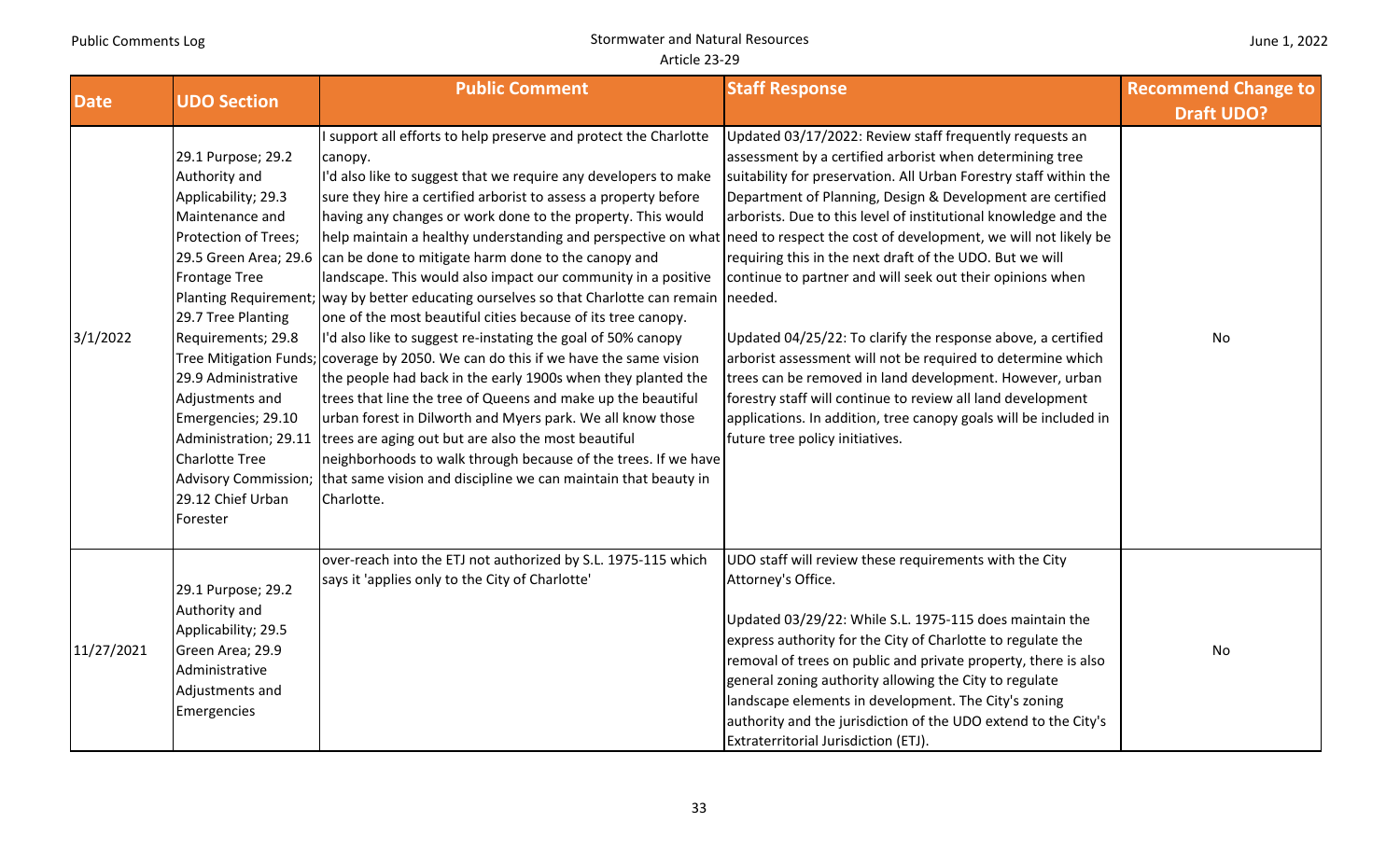|  |  | June 1, 2022 |
|--|--|--------------|
|--|--|--------------|

| <b>Date</b> | <b>UDO Section</b>                                                                                                                                                                                                                                         | <b>Public Comment</b>                                                                                                                                                                                                                                                                                                                                                                                                                                                                                                                          | <b>Staff Response</b>                                                                                                                                                                                                                                                                                                                                  | <b>Recommend Change to</b> |
|-------------|------------------------------------------------------------------------------------------------------------------------------------------------------------------------------------------------------------------------------------------------------------|------------------------------------------------------------------------------------------------------------------------------------------------------------------------------------------------------------------------------------------------------------------------------------------------------------------------------------------------------------------------------------------------------------------------------------------------------------------------------------------------------------------------------------------------|--------------------------------------------------------------------------------------------------------------------------------------------------------------------------------------------------------------------------------------------------------------------------------------------------------------------------------------------------------|----------------------------|
| 2/17/2022   | 29.1 Purpose; 29.3<br>Maintenance and<br>Protection of Trees;<br>29.4 Plan Submittal<br>and Process; 29.5<br>Green Area; 29.6<br><b>Frontage Tree</b><br>Planting Requirement;<br>29.7 Tree Planting<br>Requirements; 29.8<br><b>Tree Mitigation Funds</b> | This entire article is so vital to protect and revitalize the cities<br>beautiful tree canopy. I am in the strongest support of this and<br>am particularly thankful for the Frontage Tree Planting<br>Requirements as it will hold developers more responsible for<br>what they remove. The Tree Mitigation Funds is also excellent<br>and will help fund future work on Charlotte trees. Thank you!<br>This is incredibly important and is protecting a major feature of<br>the city that keeps me here and makes this a great place to live | Updated 03/17/2022: Thank you for your comment                                                                                                                                                                                                                                                                                                         | <b>Draft UDO?</b><br>No    |
| 3/11/2022   | 29.2 Applicability                                                                                                                                                                                                                                         | Page 29-2 top of page B. 1. A. # i and ii need the word OR<br>inserted at the end of the sentence, since its i OR ii OR iii                                                                                                                                                                                                                                                                                                                                                                                                                    | This language will be revised to provide clarity in the next draft<br>UDO.<br>Updated 04/21/22: The applicability statement will be revised<br>to indicate applicability if any of the referenced thresholds are<br>met.                                                                                                                               | Yes                        |
| 3/11/2022   | 29.2 Applicability                                                                                                                                                                                                                                         | 29.2 B 3. Exemptions: exempts new 1- and 2-family dwelling<br>construction from Green Area 15% property taking and from<br>Tree planting (onsite) but it does not exempt existing structures<br>(which are called out in Article 29.2 B a.11 when they do<br>expansion or modifications.) Change 29.2.B.3.a. to include the<br>rights of private property owners to NOT have to set aside 15%<br>of their private lot as "Green Area" just because they take a<br>building permit                                                              | Updated 03/24/22: This statement will be revised to provide<br>additional clarity in the next draft of the UDO.<br>Updated 04/21/22: The exemption for single-family, duplex,<br>triplex and quadraplex development will specify that green<br>area and tree planting requirements (per Sec. 29.7) will not<br>apply to expansions to these buildings. | Yes                        |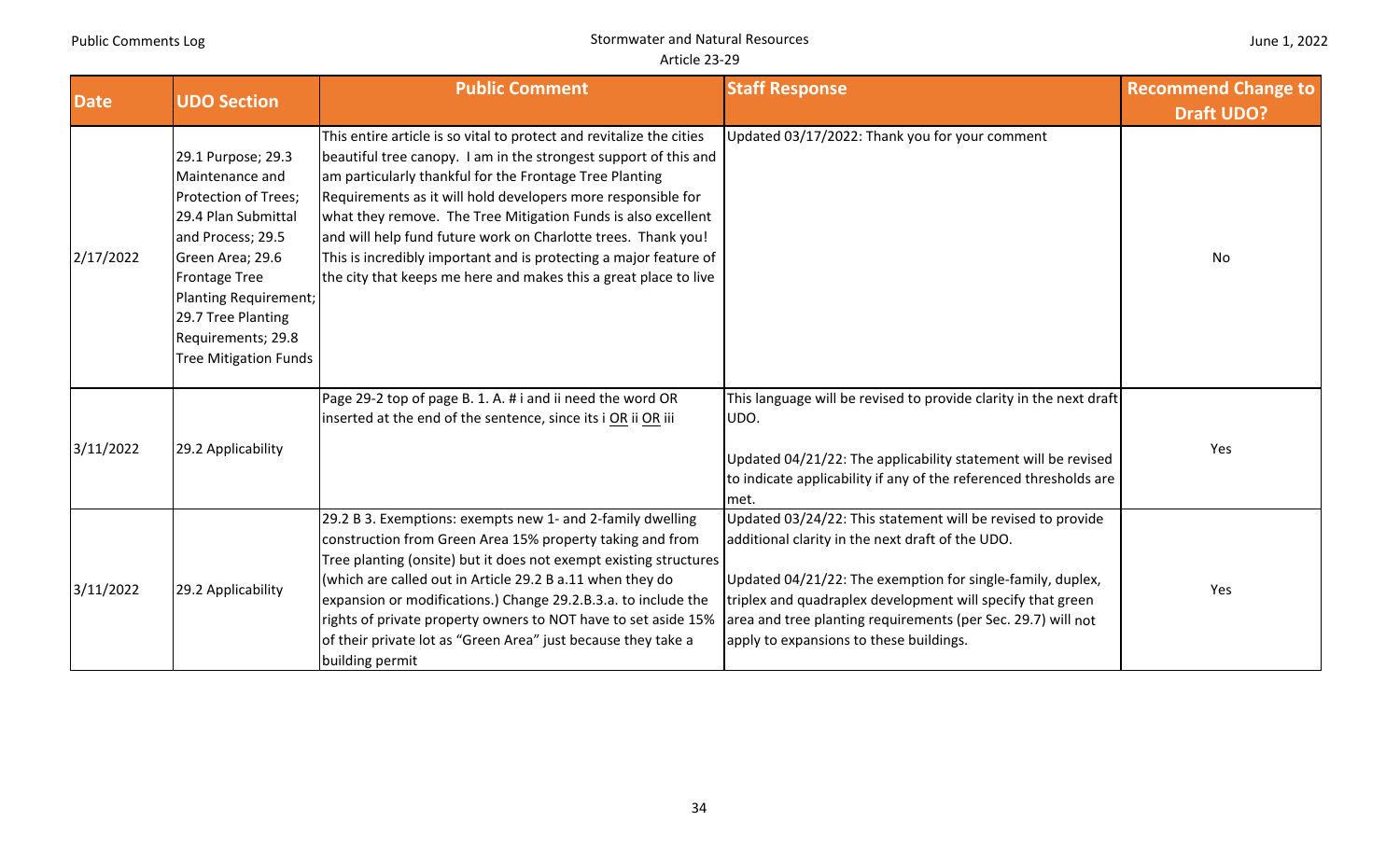| <b>UDO Section</b><br><b>Date</b> |                    | <b>Public Comment</b>                                                                                                                                                                                                                                                                                                   | <b>Staff Response</b>                                                                                                                                                                                                                                                                                                                                                                                                                                                                                                                                                                                                                                                                                                                                                                                  | <b>Recommend Change to</b> |
|-----------------------------------|--------------------|-------------------------------------------------------------------------------------------------------------------------------------------------------------------------------------------------------------------------------------------------------------------------------------------------------------------------|--------------------------------------------------------------------------------------------------------------------------------------------------------------------------------------------------------------------------------------------------------------------------------------------------------------------------------------------------------------------------------------------------------------------------------------------------------------------------------------------------------------------------------------------------------------------------------------------------------------------------------------------------------------------------------------------------------------------------------------------------------------------------------------------------------|----------------------------|
|                                   |                    |                                                                                                                                                                                                                                                                                                                         |                                                                                                                                                                                                                                                                                                                                                                                                                                                                                                                                                                                                                                                                                                                                                                                                        | <b>Draft UDO?</b>          |
| 3/11/2022                         | 29.2 Applicability | 29.2 B 3.a Exemptions should also include article 29.4 Plan<br>Submittal & process                                                                                                                                                                                                                                      | Updated 03/24/22: Staff will still require some level of plan to<br>verify proper tree protection and planting even if exempt from<br>29.5 Green Area and 29.7 Tree Planting. We will clarify this in<br>the next draft UDO.<br>Updated 04/22/22: The approach to applicability in this article<br>will be adjusted to clarify that all projects subject to land<br>development approval will be required to submit a tree<br>compliance plan. Submittal requirements for residential infill<br>are intended to be significanly simplified as compared to a<br>comprehensive land development approval for commercial or<br>multifamily projects. The plan submittal process for applicants<br>requesting non-land development heritage tree removal will<br>be governed by the Charlotte Tree Manual. | Yes                        |
| 3/11/2022                         | 29.2 Applicability | 29.2 B.3.a Exemptions: exempts new 1- and 2-family dwelling<br>construction from Green Area 15% property taking BUT page 29-single-family, duplex, triplex and quadraplex development if<br>8 section 29.5 Green Area # D.10 says redevelopment has to<br>have tree save. That is not correct if they are an exemption. | Updated 03/24/22: Item 10 in this section only applies to<br>they are subject to a subdivision approval. This aligns with the<br>exemption in 29.2.B.3.a                                                                                                                                                                                                                                                                                                                                                                                                                                                                                                                                                                                                                                               | No                         |
| 3/11/2022                         | 29.2 Applicability | 29.2B.3.a Exemptions: exempts new 1- and 2-family dwelling<br>construction from Article 29-7 Tree Planting BUT page 29-13<br>section 29.7 C.2. says redevelopment has to have internal tree<br>planting. That is not correct if they are an exemption.                                                                  | Updated 03/24/22: The exemption in 29.2 would exempt<br>these dwellings from this requirement. We would not require<br>those developments exempted by 29.2 to comply with section<br>29.7                                                                                                                                                                                                                                                                                                                                                                                                                                                                                                                                                                                                              | No                         |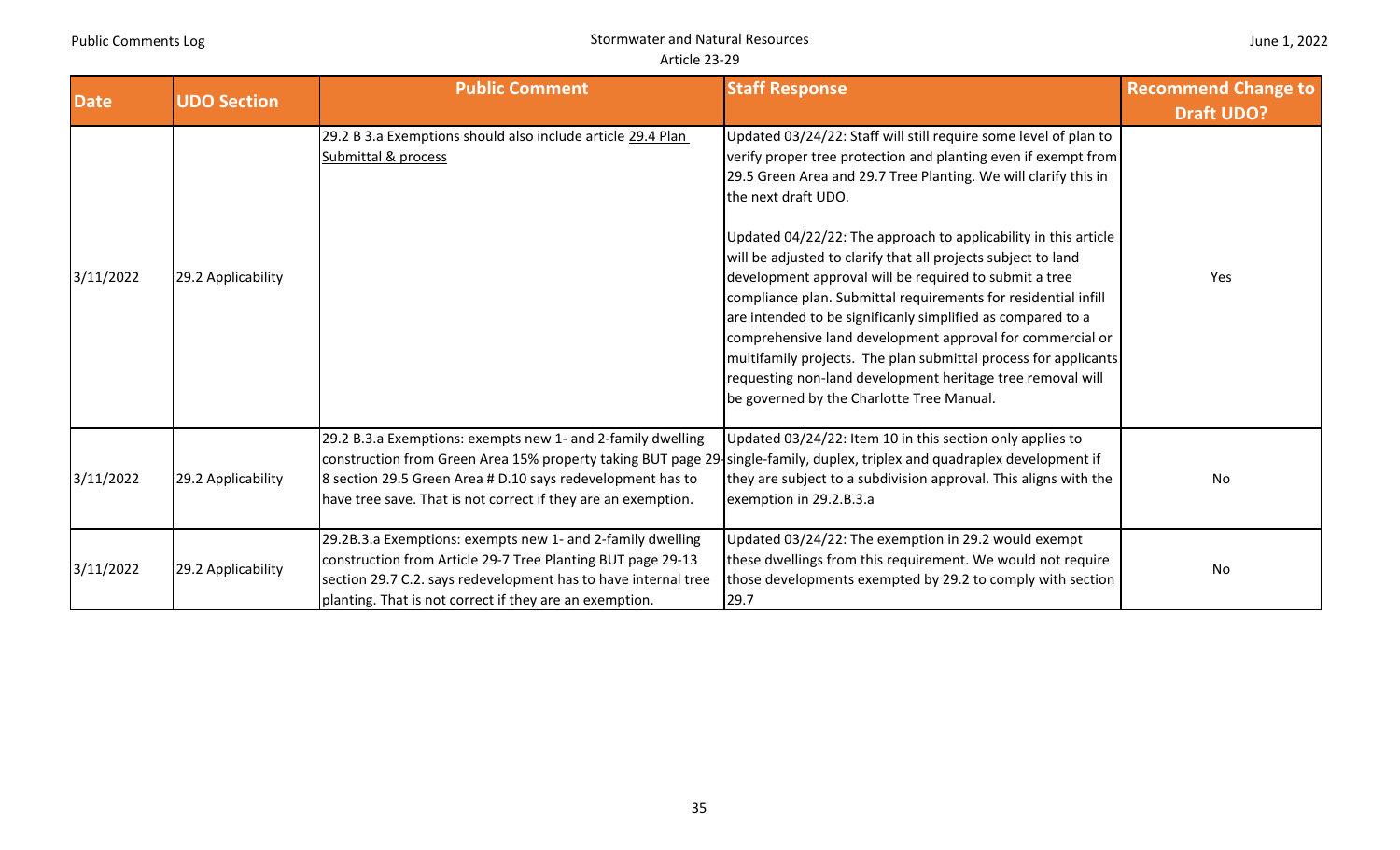| June 1, 2022 |  |  |
|--------------|--|--|
|--------------|--|--|

| <b>Date</b> | <b>UDO Section</b>                  | <b>Public Comment</b>                                                                                                                                                                | <b>Staff Response</b>                                                                                                                                                                                                                                                                                                                                                                                                                                                                                                                                                                                                                                                                                                                                         | <b>Recommend Change to</b> |
|-------------|-------------------------------------|--------------------------------------------------------------------------------------------------------------------------------------------------------------------------------------|---------------------------------------------------------------------------------------------------------------------------------------------------------------------------------------------------------------------------------------------------------------------------------------------------------------------------------------------------------------------------------------------------------------------------------------------------------------------------------------------------------------------------------------------------------------------------------------------------------------------------------------------------------------------------------------------------------------------------------------------------------------|----------------------------|
| 11/27/2021  | 29.2 Authority and<br>Applicability | page 29-2 again over reaches into ETJ. and removed exemption The exemption mentioned is an exemption for single-family<br>for One- and Two-family dwellings (old ordinance 21-4 (3)) | and duplex dwellings from complying with tree regulations.<br>These residential projects (and now also triplex and quadrapex<br>dwellings) are still exempt when developed as a single building<br>from Section 29.5- Green Area (formerly called Tree Save), and<br>Section 29.7- Tree Planting Requirements. But these projects<br>would need to comply with other sections in this article<br>including Section 29.6 which maintains a light requirement to<br>preserve or plant a tree in residential infill scenarios. This<br>change was made to preserve canopy in our residential<br>neighborhoods to align the UDO with 2040 Comprehensive<br>Plan policy and the Tree Canopy Action Plan.                                                           | <b>Draft UDO?</b><br>No    |
| 11/27/2021  | 29.2 Authority and<br>Applicability | pg 2*2- B 1. a. is it i, ii, iii cumulative OR individually?                                                                                                                         | This is a reference to the development situations that meet<br>the applicability threshold of the article. These include 1) new<br>development, 2) an increase in built-upon area (BUA) or<br>building coverage of 5% or 1,000 sq ft, or 3) a new subdivision.<br>Where any of these occur, the requirements of Article 29<br>would be applicable. A development may only hit one of these<br>thresholds and the full tree article would apply.<br>Updated 04/25/22: Staff will update this standard to clarify<br>that these standards would apply to development that meets<br>any of the individual applicability thresholds. In addition, staff<br>will be reorganizing this article to clearly specify applicability<br>for each section in the article. | Yes                        |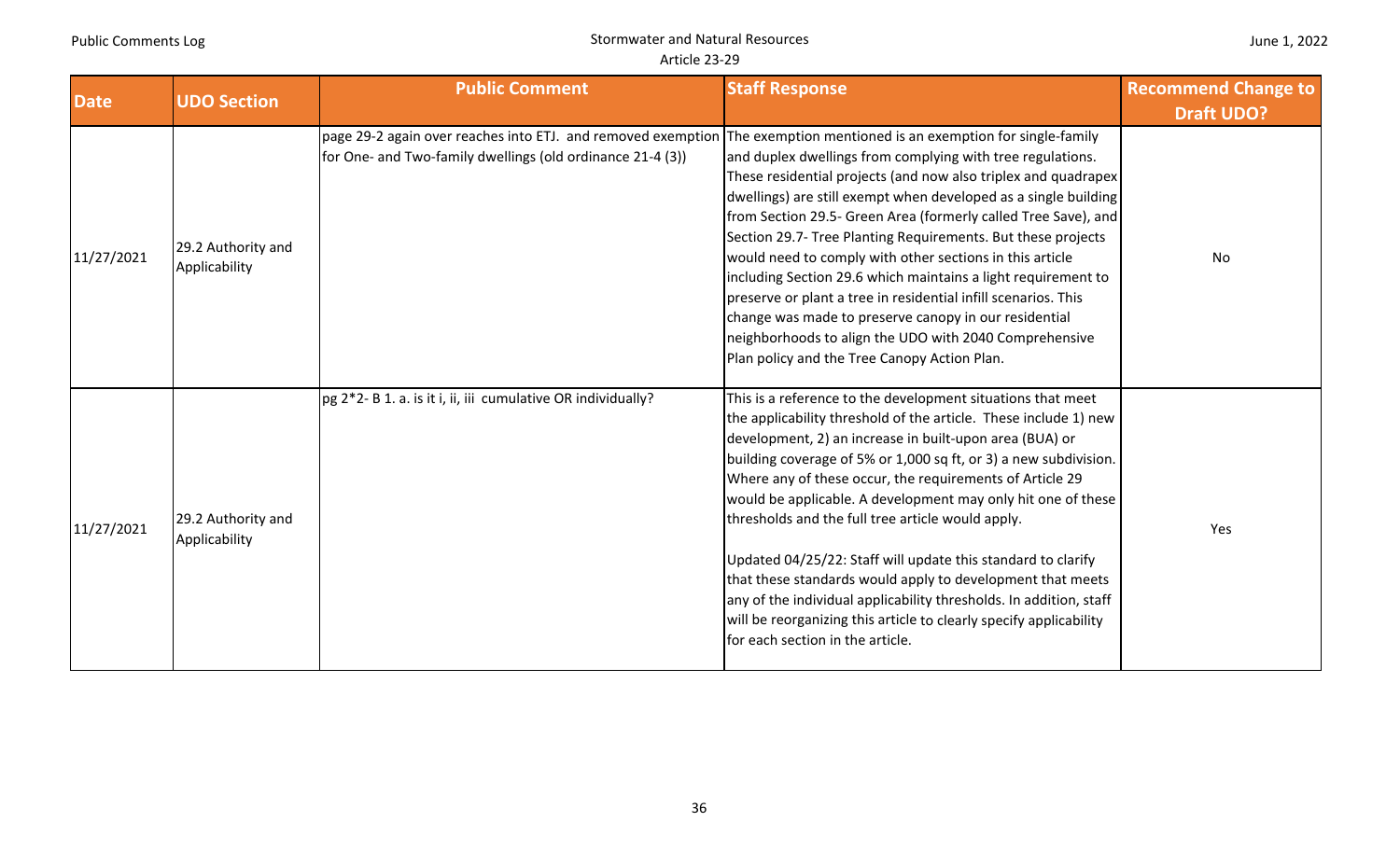| <b>Date</b> | <b>UDO Section</b>                  | <b>Public Comment</b>                                                                                                                                                                                                                                                     | <b>Staff Response</b>                                                                                                                                                                                                                                                                                                                                                                                                                                                                                                                                               | <b>Recommend Change to</b><br><b>Draft UDO?</b> |
|-------------|-------------------------------------|---------------------------------------------------------------------------------------------------------------------------------------------------------------------------------------------------------------------------------------------------------------------------|---------------------------------------------------------------------------------------------------------------------------------------------------------------------------------------------------------------------------------------------------------------------------------------------------------------------------------------------------------------------------------------------------------------------------------------------------------------------------------------------------------------------------------------------------------------------|-------------------------------------------------|
| 11/27/2021  | 29.2 Authority and<br>Applicability | iii does not apply to plats that are Not Subject to the is<br>ordinance                                                                                                                                                                                                   | Item iii specifies that development subject to new subdivision<br>requirements would be subject to the Tree Protection Article.<br>Development not subject to the subdivision ordinance is not<br>necessarily subject to the Tree Protection Article. However, if<br>development meets the other applicability thresholds, it<br>would be subject to this article.                                                                                                                                                                                                  | <b>No</b>                                       |
| 2/16/2022   | 29.2 Authority and<br>Applicability | Why are new single-family detached, duplex, triplex or<br>quadraplex EXEMPT from 29.5 and 29.7? There isn't a good<br>reason they shouldn't have tree-save/planting requirements.                                                                                         | 03/10/22: This is a continuation of an existing exemption that<br>has been updated to include triplex and quadraplex dwellings<br>to align with Comprehensive Plan Policy. These dwellings<br>would be exempt if they were proposed as a part of a new<br>subdivision development. These sites are now subject to a<br>new frontage planting requirement in 29.6 that would require<br>tree planting or preservation when the development meets<br>the applicability threshold of the article. The UDO is also<br>requiring these sites to preserve heritage trees. | No                                              |
| 2/16/2022   | 29.2 Authority and<br>Applicability | think the application of tree saving should also be applied to<br>houses that are torn down (private property). All around<br>Charlotte, houses are being torn down and the entire property<br>wiped clean of trees. Stricter guidance is needed for private<br>property. | Updated 03/10/22: The UDO is requiring that tear down and<br>rebuild residential projects (also called infill redevelopment)<br>will be required to save or plant a tree in the front setback or<br>planting strip along the street/sidewalk. The larger<br>requirement to save green area (formerly called tree save) will<br>not apply to these projects.                                                                                                                                                                                                         | <b>No</b>                                       |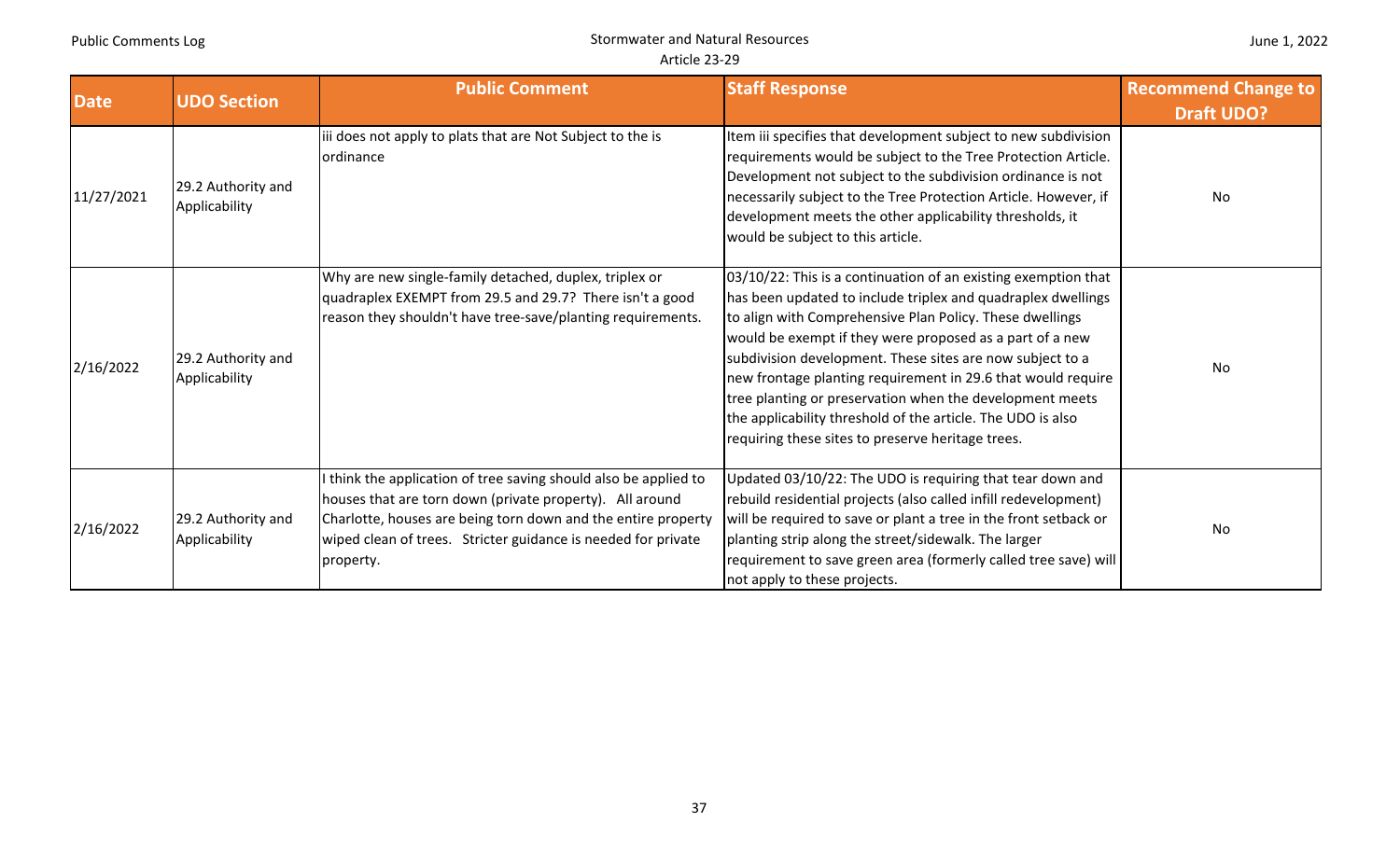| <b>Date</b> | <b>UDO Section</b>                  | <b>Public Comment</b>                                                                                                                          | <b>Staff Response</b>                                                                                                                                                                                                                                                                                                                                                                                                                                                                                                                                                                                                                          | <b>Recommend Change to</b><br><b>Draft UDO?</b> |
|-------------|-------------------------------------|------------------------------------------------------------------------------------------------------------------------------------------------|------------------------------------------------------------------------------------------------------------------------------------------------------------------------------------------------------------------------------------------------------------------------------------------------------------------------------------------------------------------------------------------------------------------------------------------------------------------------------------------------------------------------------------------------------------------------------------------------------------------------------------------------|-------------------------------------------------|
| 11/27/2021  | 29.2 Authority and<br>Applicability | page 29-2 B. 3. a. last sentence removes vested rights. sentence UDO staff will review these requirements with the City<br>needs to be deleted | Attorney's Office.<br>Updated 03/28/22: The requirements of previously approved<br>development plans are subject to the requirements of the<br>plan that was approved. This exemption you reference applies<br>to new construction of a single-family, duplex, triplex or<br>quadraplex home. If one of these homes is being built in a way<br>that impacts previously approved tree save in the backyard,<br>for example, that tree save area has already been recorded<br>and runs with the land. This sentence is intended to clarify<br>that these areas and other protected trees will continue to be<br>protected per the approved plan. | <b>No</b>                                       |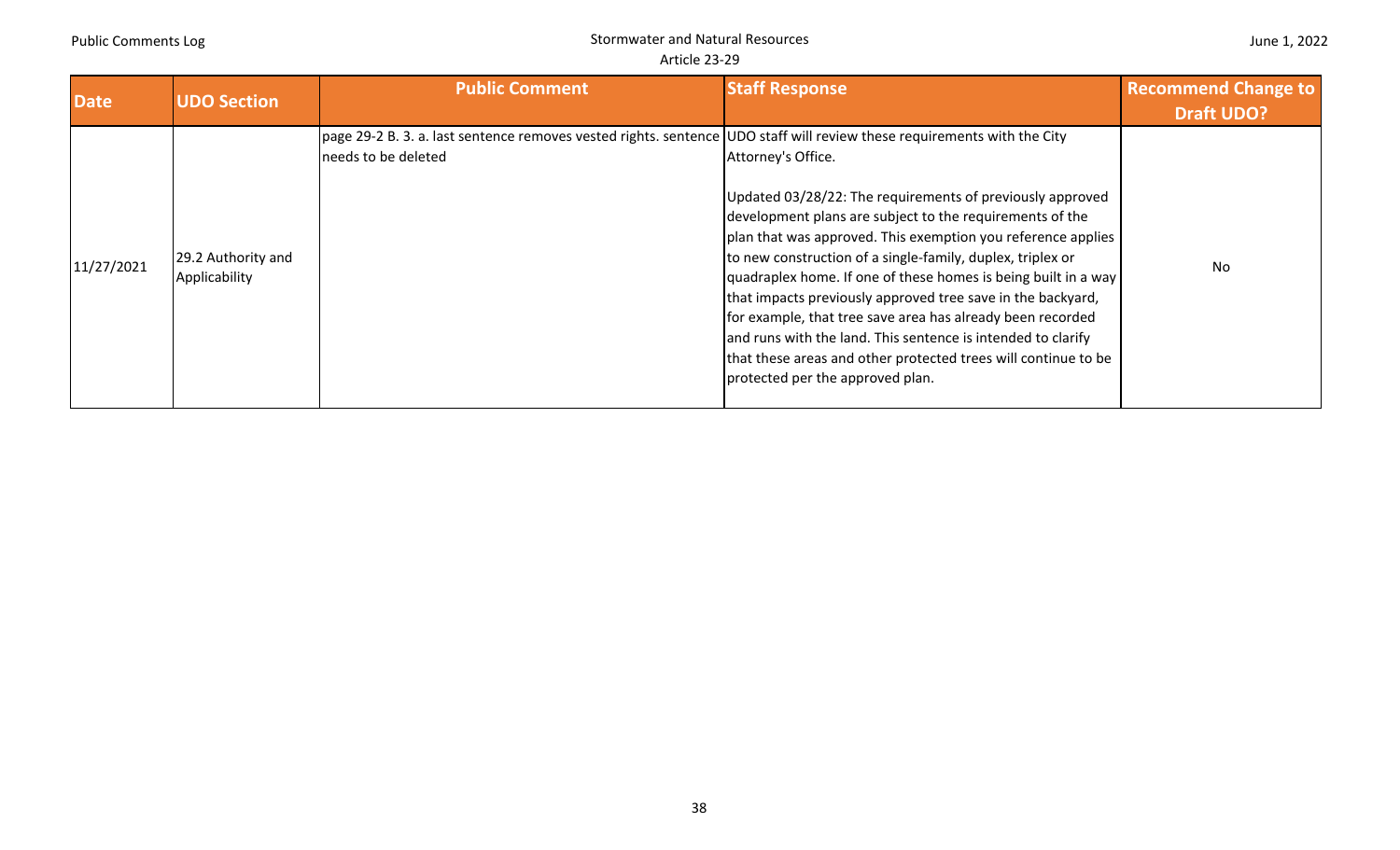| <b>Date</b>           | <b>UDO Section</b>                                                                                                                                                                                                                                                                                                                                                                                              | <b>Public Comment</b>                                                                                                                                                                                                                                                                                                                                                                                                                                                                                                                                                                                                                                                                                                                                                                                                                                                                                                                                                                                                                                                                                                                                                                                                                                                                                                                                                                                              | <b>Staff Response</b>                                                                                                                                                                                                                                                                                                                                                                                                                                                                                                                                                                                                                                                                                                                                                                                                                                                                                                                                                                                                                                                                                                                     | <b>Recommend Change to</b><br><b>Draft UDO?</b> |
|-----------------------|-----------------------------------------------------------------------------------------------------------------------------------------------------------------------------------------------------------------------------------------------------------------------------------------------------------------------------------------------------------------------------------------------------------------|--------------------------------------------------------------------------------------------------------------------------------------------------------------------------------------------------------------------------------------------------------------------------------------------------------------------------------------------------------------------------------------------------------------------------------------------------------------------------------------------------------------------------------------------------------------------------------------------------------------------------------------------------------------------------------------------------------------------------------------------------------------------------------------------------------------------------------------------------------------------------------------------------------------------------------------------------------------------------------------------------------------------------------------------------------------------------------------------------------------------------------------------------------------------------------------------------------------------------------------------------------------------------------------------------------------------------------------------------------------------------------------------------------------------|-------------------------------------------------------------------------------------------------------------------------------------------------------------------------------------------------------------------------------------------------------------------------------------------------------------------------------------------------------------------------------------------------------------------------------------------------------------------------------------------------------------------------------------------------------------------------------------------------------------------------------------------------------------------------------------------------------------------------------------------------------------------------------------------------------------------------------------------------------------------------------------------------------------------------------------------------------------------------------------------------------------------------------------------------------------------------------------------------------------------------------------------|-------------------------------------------------|
| 1/15/2022<br>Forester | 29.1 Purpose; 29.2<br>Authority and<br>Applicability; 29.3<br>Maintenance and<br>Protection of Trees;<br>29.4 Plan Submittal<br>and Process; 29.5<br>Green Area; 29.6<br><b>Frontage Tree</b><br>29.7 Tree Planting<br>Requirements; 29.8<br>29.9 Administrative<br>Adjustments and<br>Emergencies; 29.10<br>Administration; 29.11<br><b>Charlotte Tree</b><br><b>Advisory Commission;</b><br>29.12 Chief Urban | This could be by far the worst part of the new UDO. The<br>proposed regulations are completely burdensome, impractical<br>and will make any owner of property incredibly frustrated. This<br>entire Article 29 needs to be thrown out and redone. Instead of having a community meeting in the near future about the<br>the Heritage Tree Mitigation Payment that is deposited into the proposed heritage tree regulations in the draft UDO.<br>Canopy Care Fund, why doesn't the city just add a tax for it? At<br>least that way it will be transparent. So if a heritage tree (which<br>doesn't actually have a definition, instead it just references<br>other lists of trees on others' websites) needs to be removed<br>because it is sick or in danger of dropping limbs, one would<br>have to get a permit to cut it down? Is the city aware of how<br>hard it is to get a response on any permit-related items now<br>Planting Requirement; (and that is before this massive document full of new standards applicants to demonstrate a conflict with development<br>gets adopted)? how is the city going to staff this department?<br>And the "tree and critical root zone" is within a proposed<br>Tree Mitigation Funds; buildable area, but the City can dictate that the proposed<br>structure be moved to another "reasonable location"? Please<br>start over and in a much less burdensome manner. | Updated 02/07/2022: UDO staff and consultants are<br>reexamining the conditions for heritage trees for potential<br>modification in the next draft UDO. The UDO team anticipates<br>Updated 05/31/2022: The second draft UDO will propose two<br>major changes to the heritage tree regulation. Heritage tree<br>protection will be significantly relaxed to allow heritage tree<br>removal with specified mitigation.<br>1) Heritage tree removal during land development requires<br>allowances established in the UDO. In these instances,<br>heritage tree removal will be subject to mitigation replanting<br>and a fee. The UDO will include this regulation in the second<br>draft.<br>2) Heritage tree removal in non-land development scenarios<br>will not be required to demonstrate a conflict but will be<br>subject to a mitigation fee and replanting. The fee for this type<br>of removal will be less than the fee for heritage tree removal<br>during land development. This standard will be included in a<br>proposed text amendment to the Charlotte Tree Ordinance in<br>Chapter 21 of the City Code of Ordinances. | Yes                                             |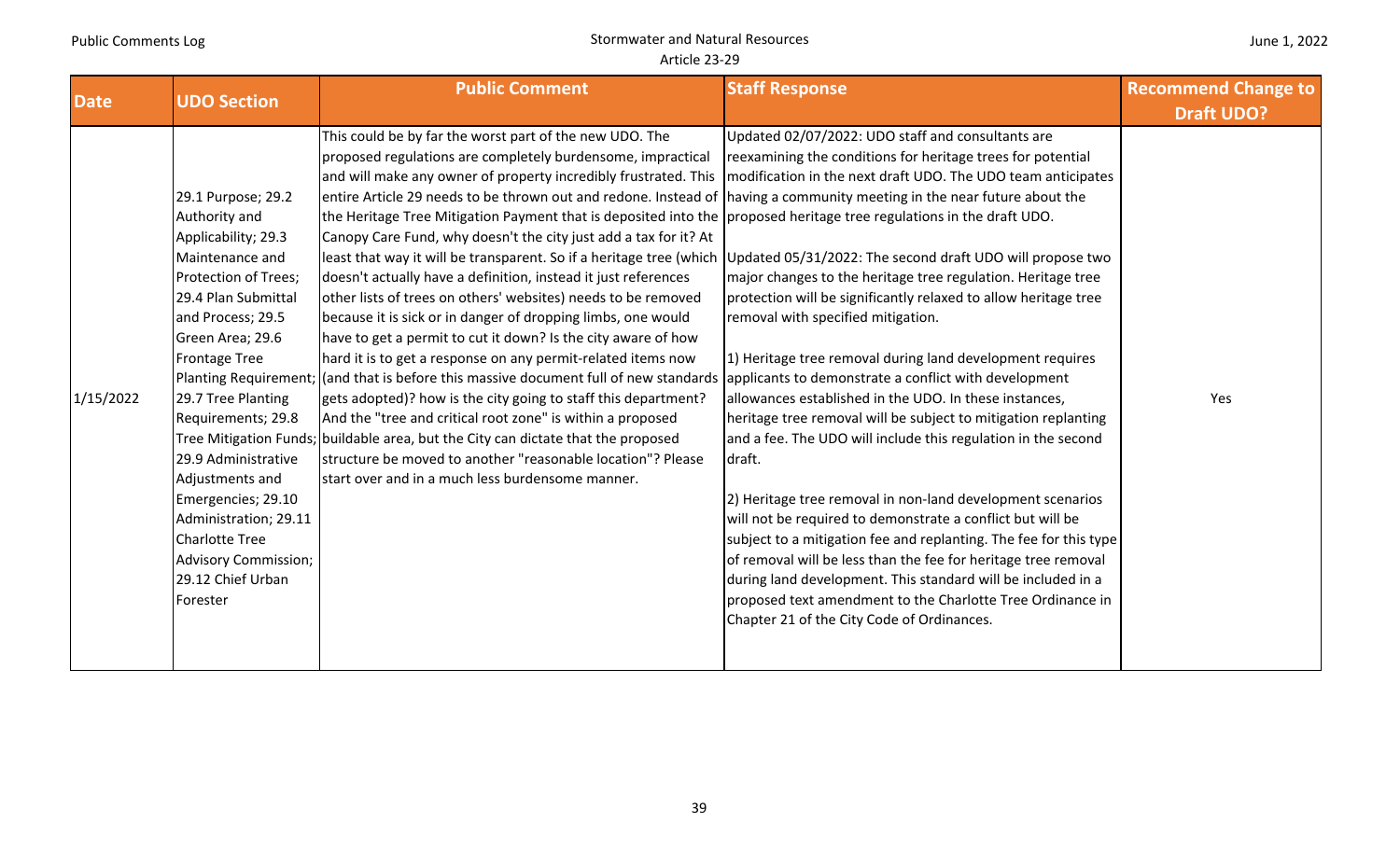| June 1, 2022 |  |  |
|--------------|--|--|
|--------------|--|--|

| <b>Date</b> | <b>UDO Section</b>                                 | <b>Public Comment</b>             | <b>Staff Response</b>                                                                                                                                                                                                                                                                                                                                                                                                                                                                                                                                                                                                                                                                                                                                                                                                                                                                                                                                                                                                                                                                                                                                                                                                                                                                                                                                                                                                                                               | <b>Recommend Change to</b> |
|-------------|----------------------------------------------------|-----------------------------------|---------------------------------------------------------------------------------------------------------------------------------------------------------------------------------------------------------------------------------------------------------------------------------------------------------------------------------------------------------------------------------------------------------------------------------------------------------------------------------------------------------------------------------------------------------------------------------------------------------------------------------------------------------------------------------------------------------------------------------------------------------------------------------------------------------------------------------------------------------------------------------------------------------------------------------------------------------------------------------------------------------------------------------------------------------------------------------------------------------------------------------------------------------------------------------------------------------------------------------------------------------------------------------------------------------------------------------------------------------------------------------------------------------------------------------------------------------------------|----------------------------|
|             |                                                    |                                   |                                                                                                                                                                                                                                                                                                                                                                                                                                                                                                                                                                                                                                                                                                                                                                                                                                                                                                                                                                                                                                                                                                                                                                                                                                                                                                                                                                                                                                                                     | <b>Draft UDO?</b>          |
| 11/12/2021  | 29.3 Maintenance and<br><b>Protection of Trees</b> | Pine Trees are not Heritage Trees | Heritage tree is a defined term used in the UDO. It is defined to<br>include all healthy trees greater than 30 inches DBH that are also<br>native to North Carolina. UDO staff and consultants are reexamining<br>the conditions for heritage trees for potential modification in the<br>next draft UDO. The UDO team anticipates having a community<br>meeting in the near future about the proposed heritage tree<br>regulations in the draft UDO.<br>Updated 05/31/2022: The second draft UDO will propose two major<br>changes to the heritage tree regulation. Heritage tree protection will<br>be significantly relaxed to allow heritage tree removal with specified<br>mitigation.<br>1) Heritage tree removal during land development requires<br>applicants to demonstrate a conflict with development allowances<br>established in the UDO. In these instances, heritage tree removal will<br>be subject to mitigation replanting and a fee. The UDO will include<br>this regulation in the second draft.<br>2) Heritage tree removal in non-land development scenarios will not<br>be required to demonstrate a conflict but will be subject to a<br>mitigation fee and replanting. The fee for this type of removal will be<br>less than the fee for heritage tree removal during land development.<br>This standard will be included in a proposed text amendment to the<br>Charlotte Tree Ordinance in Chapter 21 of the City Code of<br>Ordinances. | No                         |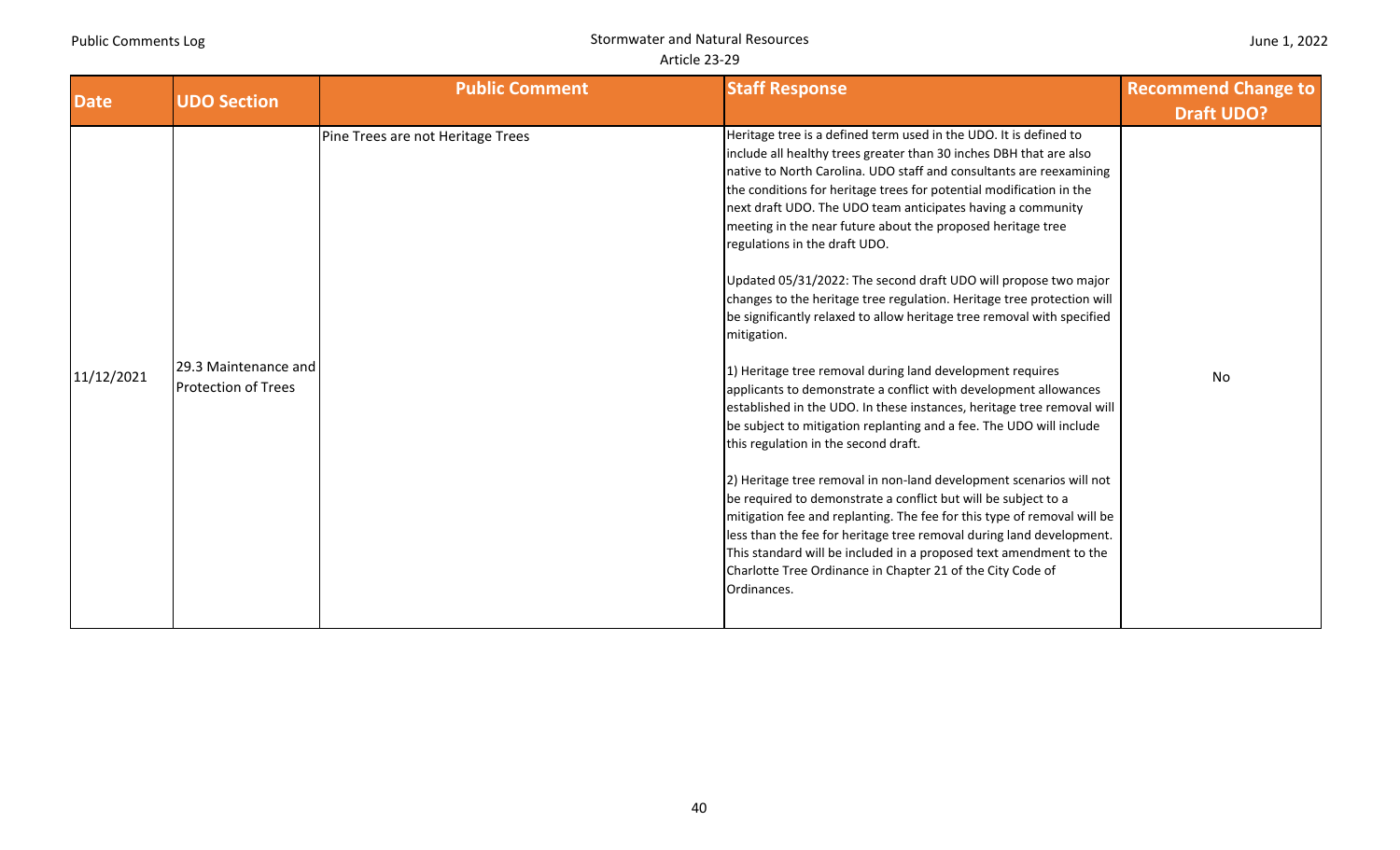| <b>UDO Section</b><br><b>Date</b> |                            | <b>Public Comment</b>                                               | <b>Staff Response</b>                                            | <b>Recommend Change to</b> |
|-----------------------------------|----------------------------|---------------------------------------------------------------------|------------------------------------------------------------------|----------------------------|
|                                   |                            |                                                                     |                                                                  | <b>Draft UDO?</b>          |
|                                   |                            | C. 3. would prohibit overseed of winter grass, planting of          | The definition of tree disturbing activity includes a number of  |                            |
|                                   |                            | flowers, repair of existing irrigation. this is a very big property | things that cause damage to trees and their critical root zones. |                            |
|                                   |                            | right taking                                                        | Depending on the level of land disturbance, some of the          |                            |
|                                   |                            |                                                                     | activities identified would be prohibited though some would      |                            |
|                                   | [29.3 Maintenance and      |                                                                     | not be prohibited. UDO staff and consultants are reexamining     |                            |
| 11/27/2021                        | <b>Protection of Trees</b> |                                                                     | this language for potential modification in the next draft UDO.  | Yes                        |
|                                   |                            |                                                                     | Updated 04/14/22: Staff will be making an update the the         |                            |
|                                   |                            |                                                                     | Charlotte Tree Manual to clarify allowable impacts to critical   |                            |
|                                   |                            |                                                                     | root zones.                                                      |                            |
|                                   |                            |                                                                     |                                                                  |                            |
|                                   |                            | page 29-4. a \$20,000 fine for failure to get a permit is ABSURD    | Per UDO Section 40.2.J.2.d, penalties assessed for loss of trees |                            |
|                                   |                            |                                                                     | or shrubs protected by Section 29.3.B and 29.3.B have two        |                            |
|                                   |                            |                                                                     | caps depending on whether the tree is lost or the tree is        |                            |
|                                   |                            |                                                                     | maintained. The penalty for total loss of the tree is capped at  |                            |
| 11/27/2021                        | 29.3 Maintenance and       |                                                                     | \$20,000 and the penalty for damage to these trees that does     | No                         |
|                                   | <b>Protection of Trees</b> |                                                                     | not result in the loss of the tree is capped at \$1,000. The     |                            |
|                                   |                            |                                                                     | amount of the penalty that is ultimately assessed is based on a  |                            |
|                                   |                            |                                                                     | tree valuation formula which means that some penalties will      |                            |
|                                   |                            |                                                                     | come in well below each of these caps. These caps are            |                            |
|                                   |                            |                                                                     | currently in the Tree Ordinance.                                 |                            |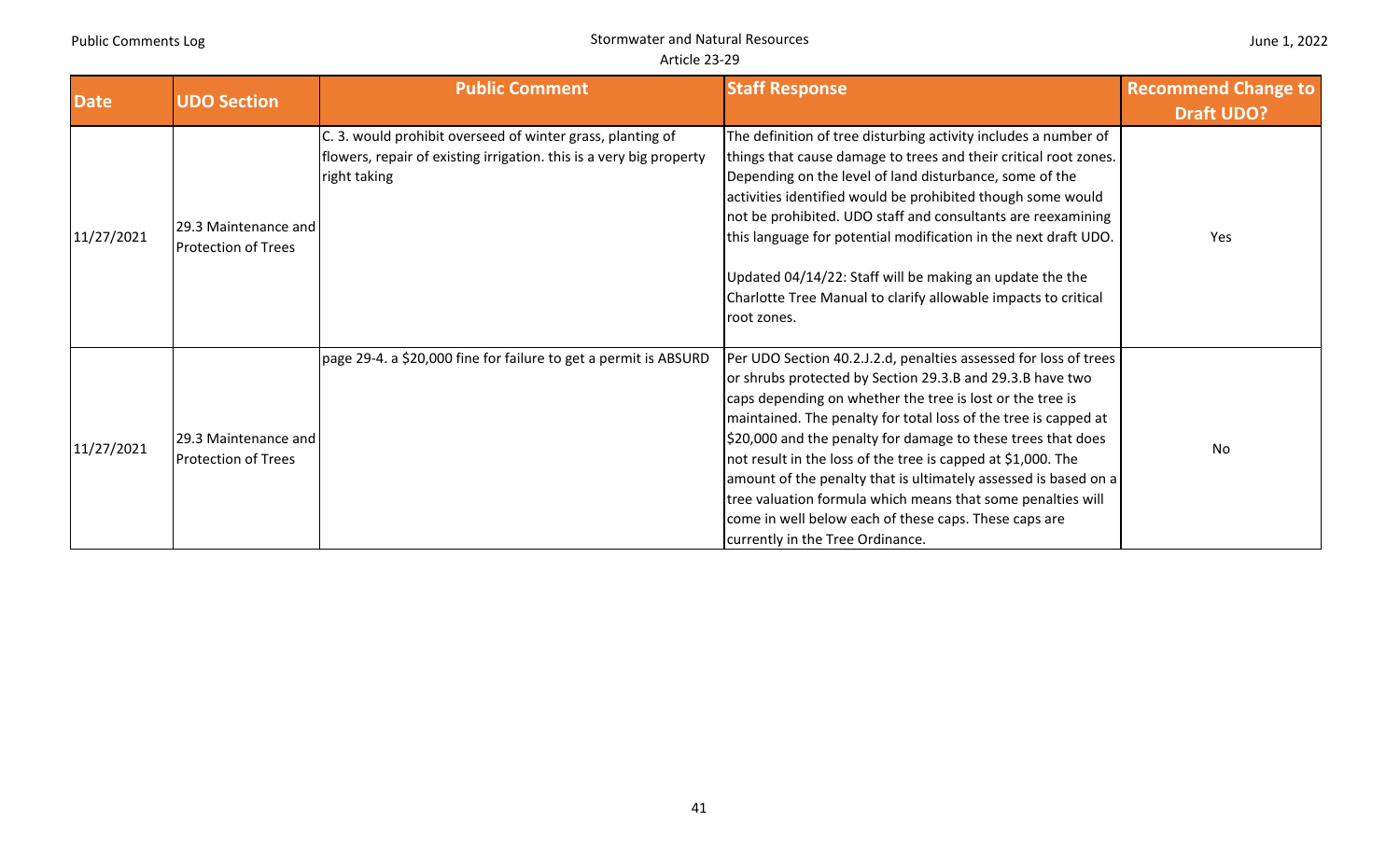| <b>Date</b> | <b>UDO Section</b>                                 | <b>Public Comment</b>                                                                                         | <b>Staff Response</b>                                                                                                                                                                                                                                                                                                                                                                                                                                                                                                                                                                                                                                                                                                                                                                                                                                                                                                                                                                                                                                                        | <b>Recommend Change to</b><br><b>Draft UDO?</b> |
|-------------|----------------------------------------------------|---------------------------------------------------------------------------------------------------------------|------------------------------------------------------------------------------------------------------------------------------------------------------------------------------------------------------------------------------------------------------------------------------------------------------------------------------------------------------------------------------------------------------------------------------------------------------------------------------------------------------------------------------------------------------------------------------------------------------------------------------------------------------------------------------------------------------------------------------------------------------------------------------------------------------------------------------------------------------------------------------------------------------------------------------------------------------------------------------------------------------------------------------------------------------------------------------|-------------------------------------------------|
| 11/27/2021  | 29.3 Maintenance and<br><b>Protection of Trees</b> | what are the time limits to get the permit?. what are the<br>conditions under which a permit could be denied? | Per the draft guidelines for heritage tree protection, a permit<br>can be denied if the request does not meet one of the criteria<br>for permit approval. Permits will be granted when a heritage<br>tree restricts a proposed addition or structure that cannot be<br>located elsewhere, if the heritage tree location conflicts with<br>another ordinance requirement, driveway location, distance<br>sight triangle or utility location, or if the critical root zone of<br>the heritage tree cover 49% of the site's buildable area (as<br>determined by zoning setbacks, site conditions and<br>topography). If a tree is dead, hazardous, or not native to NC,<br>a permit would also be issued for this type of tree removal but<br>would not be required. In terms of timing of this permit, a<br>permit issued for removal or tree work would be valid until<br>the work is completed. The amount of time it would take to<br>receive a permit will depend on a number of factors to ensure<br>staff have the information needed to approve or deny the<br>request. | No                                              |
| 11/27/2021  | 29.3 Maintenance and<br><b>Protection of Trees</b> | page 29-5 E. permits-- is that building permits or CO's?                                                      | This section is referring to Certificates of Occupancy (CO's).                                                                                                                                                                                                                                                                                                                                                                                                                                                                                                                                                                                                                                                                                                                                                                                                                                                                                                                                                                                                               | No                                              |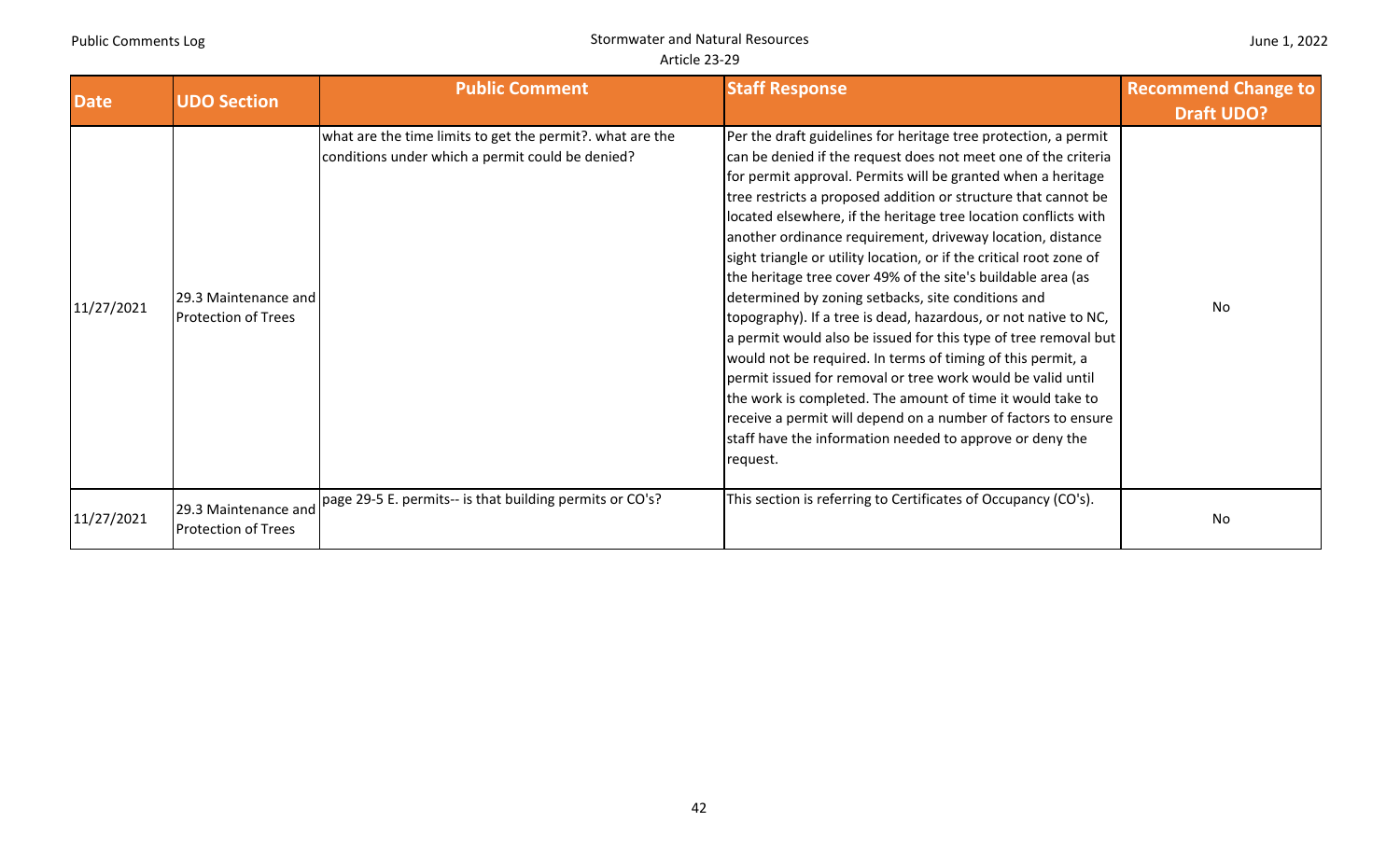| June 1, 2022 |  |  |  |
|--------------|--|--|--|
|--------------|--|--|--|

| <b>Date</b> | <b>UDO Section</b>                                 | <b>Public Comment</b>                                                                                                                                                                                                                                                                                                                                                                                                                                                                                                                                                                                                                                                                                                                                                                                                     | <b>Staff Response</b>                                                                                                                                                                                                                                                                                                                                                                                                                                                                                                       | <b>Recommend Change to</b> |
|-------------|----------------------------------------------------|---------------------------------------------------------------------------------------------------------------------------------------------------------------------------------------------------------------------------------------------------------------------------------------------------------------------------------------------------------------------------------------------------------------------------------------------------------------------------------------------------------------------------------------------------------------------------------------------------------------------------------------------------------------------------------------------------------------------------------------------------------------------------------------------------------------------------|-----------------------------------------------------------------------------------------------------------------------------------------------------------------------------------------------------------------------------------------------------------------------------------------------------------------------------------------------------------------------------------------------------------------------------------------------------------------------------------------------------------------------------|----------------------------|
|             |                                                    | actually wrote the mayor and all council members last month                                                                                                                                                                                                                                                                                                                                                                                                                                                                                                                                                                                                                                                                                                                                                               | It is the intent of the UDO to allow unhealthy, dead or                                                                                                                                                                                                                                                                                                                                                                                                                                                                     | <b>Draft UDO?</b>          |
| 12/16/2021  | <b>Protection of Trees</b>                         | of my concerns over this law. my home property has many old<br>trees, none of which are in greatest health. i spend thousands<br>every year as it is on tree care and removal and face yet more<br>in coming years. to now face permit requirements for necessary<br>removals is going to be a disincentive to be proactive. and none<br>29.3 Maintenance and of the council folks who responded to me said anything about<br>mitigation. i was told by them that removal due to sickness,<br>death or recognized danger would be exempt from permitting.<br>now i feel i was lied to. i don't believe individuals are behind<br>unnecessary tree loss. i feel they're covering up now for<br>developers who's land clearings i see every time we drive<br>anywhere. this passes I'll vote against every local incumbent. | hazardous heritage trees to be removed without a permit or<br>mitigation. This language will be revised to provide clarity in<br>the next draft UDO.                                                                                                                                                                                                                                                                                                                                                                        | Yes                        |
| 1/3/2022    | 29.3 Maintenance and<br><b>Protection of Trees</b> | Section 29.3.C.5.a.ii says that Heritage Tree protection is<br>required unless "Preservation of the tree would unreasonably<br>restrict use of the property." I fully support the heritage tree<br>preservation, but I'd like more guidance on the process of<br>obtaining a TWP if a heritage tree is restricting the site.<br>-Will a test fit or concept plan be required with the TWP<br>application to prove that there is no other reasonable location<br>for a conflicting building or driveway? What level of detail is<br>expected?<br>-Will multiple iterations be required to demonstrate that the<br>proposed building location is necessary?<br>In general I think the new UDO is very streamlined and I<br>appreciate the clarity! Thank you for prioritizing tree<br>preservation.                         | The plan required to determine the impact of a critical root<br>zone on a property will need to include adequate information<br>for staff to determine what is acceptable and what is not. Staff<br>will need to review a site plan that includes information on<br>site conditions, ordinance required setbacks and other<br>consderations that limit the use of the property. The<br>guidelines for the tree standards, which are related to but<br>outside of the UDO, will be updated to provide additional<br>clarity. | No                         |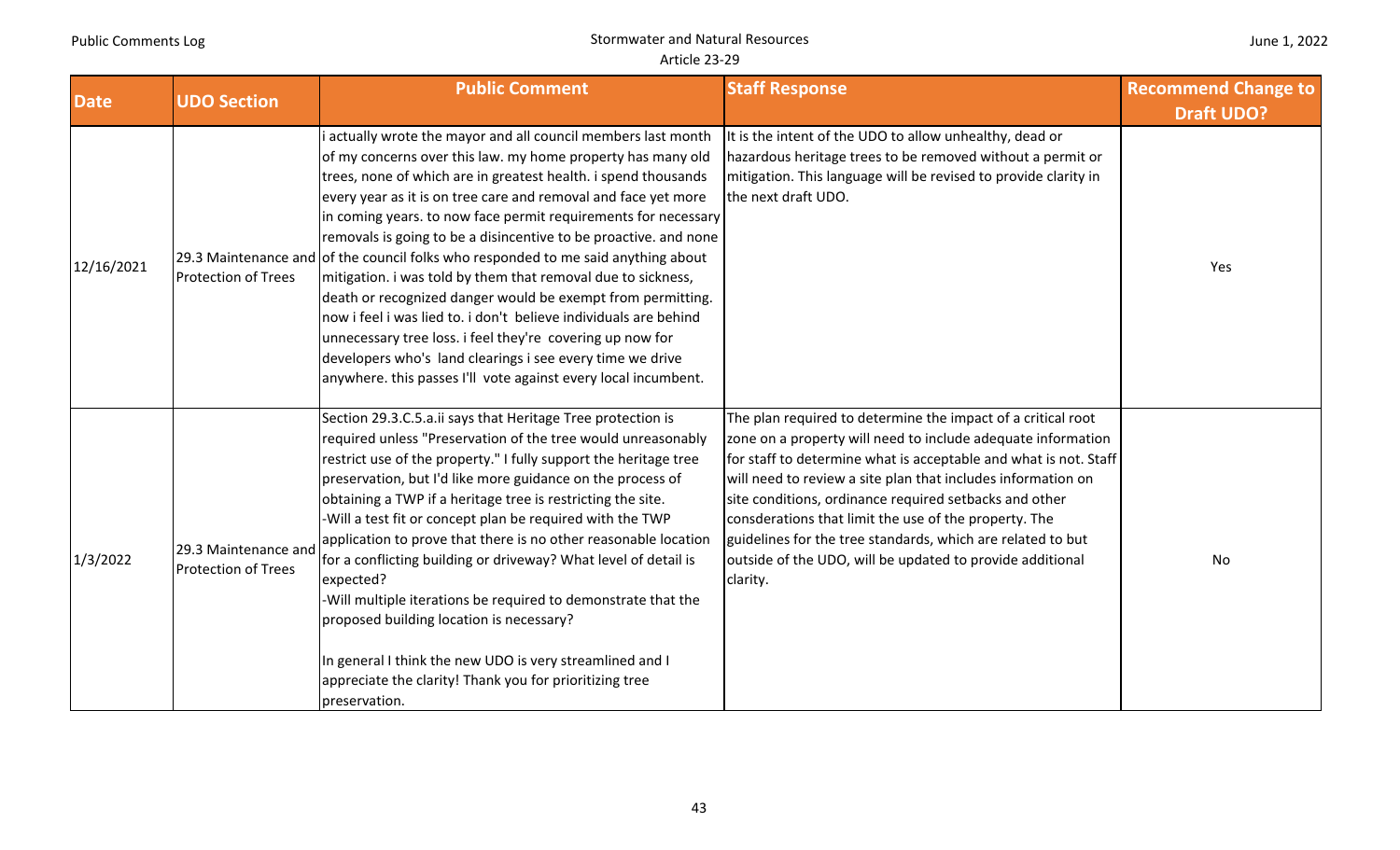| <b>Date</b> | <b>UDO Section</b>         | <b>Public Comment</b>                                                             | <b>Staff Response</b>                                           | <b>Recommend Change to</b> |
|-------------|----------------------------|-----------------------------------------------------------------------------------|-----------------------------------------------------------------|----------------------------|
|             |                            |                                                                                   |                                                                 | <b>Draft UDO?</b>          |
|             |                            | In at least 5 places in Article 29 the concept of Critical Root                   | Updated 02/07/2022: UDO staff will review these                 |                            |
|             |                            | Zone (CRZ) including in the definition of CRZ & Land Disturbing                   | requirements with the City Attorney's Office.                   |                            |
|             |                            | Activity in Article 2, the UDO attempts to set aside NC Common                    |                                                                 |                            |
|             | 29.3 Maintenance and       | Law wherein the roots and branches overhanging (or under)                         | Updated 02/28/2022: The critical root zone will only be         |                            |
| 1/17/2022   | <b>Protection of Trees</b> | ones property are "a natural condition of the land' not                           | applied to the property where the tree trunk is located.        | Yes                        |
|             |                            | associated with the property holding/owning the tree trunk.                       | Critical root zones will extend across property lines when      |                            |
|             |                            | You can not measure a CRZ onto someone else's, property or                        | development is proposed on multiple, contiguous parcels         |                            |
|             |                            | off of ones own property.                                                         | within the development site. This language will be adjusted to  |                            |
|             |                            |                                                                                   | clarify this in the next draft of the UDO.                      |                            |
|             |                            | 29.3.C.5 What is the cost of a city tree work permit? Needs to                    | Updated 02/07/2022: The draft Charlotte Tree Manual             |                            |
|             | 29.3 Maintenance and       | be spelled out, if not already.                                                   | Guideline sets the cost of a Tree Work Permit at \$150 for non- |                            |
| 1/16/2022   | <b>Protection of Trees</b> |                                                                                   | land development scenarios. Larger developments that are        | No                         |
|             |                            |                                                                                   | subject to Urban Forestery review would be subject to the fee   |                            |
|             |                            |                                                                                   | schedule that is set each year.                                 |                            |
|             | 29.3 Maintenance and       | I support the updated tree protection plans in Article 29                         | Updated 03/17/2022: Thank you for your comment                  |                            |
| 2/23/2022   | <b>Protection of Trees</b> |                                                                                   |                                                                 | No                         |
|             |                            |                                                                                   |                                                                 |                            |
|             |                            | I support this protect plan in Article 29.                                        | Updated 03/17/2022: Thank you for your comment                  |                            |
|             |                            | It is the trees of Charlotte that gives the health benefits the tree              |                                                                 |                            |
|             |                            | [29.3 Maintenance and gives to humans and it is the trees of Charlotte that keeps |                                                                 | No                         |
| 2/23/2022   | <b>Protection of Trees</b> | Charlotte ahead of other cities in its' natural beauty.                           |                                                                 |                            |
|             |                            | Charlotte has been wise in keeping and protecting its' trees.                     |                                                                 |                            |
|             |                            | Berlinda Tolbert                                                                  |                                                                 |                            |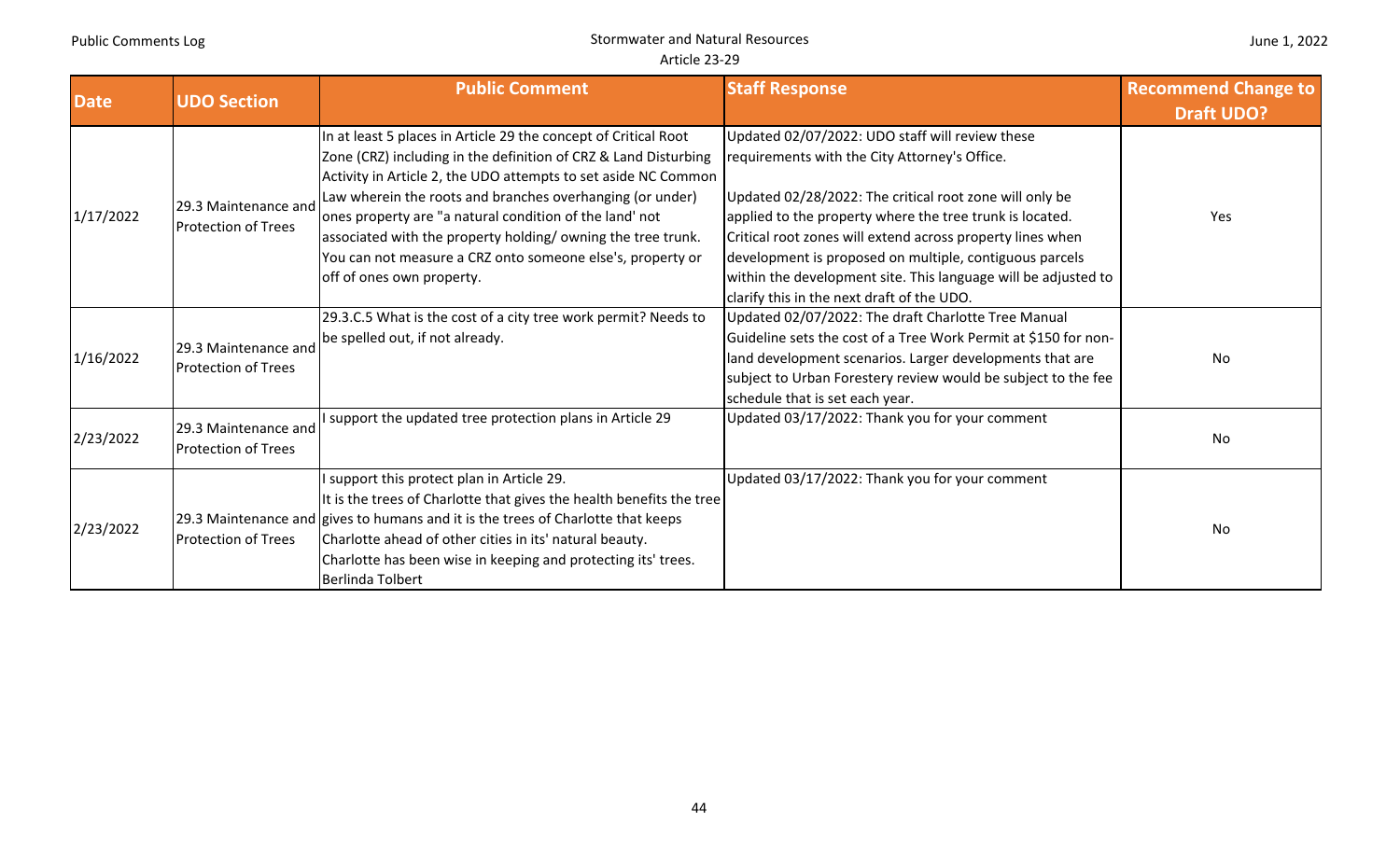| June 1, 2022 |  |  |  |
|--------------|--|--|--|
|--------------|--|--|--|

| <b>Date</b> | <b>UDO Section</b>                                 | <b>Public Comment</b>                                                                                                                                                                                                                                                                                                                                                                                                                                                                                                                                                                                                                                                                                                                                                                                                                                                                                                                                                                                                                                                                                                                                                                                                                                                | <b>Staff Response</b>                                                                                                                                                                                                                                                                                                                                                                                                                                                                                                                                                                                        | <b>Recommend Change to</b> |
|-------------|----------------------------------------------------|----------------------------------------------------------------------------------------------------------------------------------------------------------------------------------------------------------------------------------------------------------------------------------------------------------------------------------------------------------------------------------------------------------------------------------------------------------------------------------------------------------------------------------------------------------------------------------------------------------------------------------------------------------------------------------------------------------------------------------------------------------------------------------------------------------------------------------------------------------------------------------------------------------------------------------------------------------------------------------------------------------------------------------------------------------------------------------------------------------------------------------------------------------------------------------------------------------------------------------------------------------------------|--------------------------------------------------------------------------------------------------------------------------------------------------------------------------------------------------------------------------------------------------------------------------------------------------------------------------------------------------------------------------------------------------------------------------------------------------------------------------------------------------------------------------------------------------------------------------------------------------------------|----------------------------|
|             |                                                    |                                                                                                                                                                                                                                                                                                                                                                                                                                                                                                                                                                                                                                                                                                                                                                                                                                                                                                                                                                                                                                                                                                                                                                                                                                                                      |                                                                                                                                                                                                                                                                                                                                                                                                                                                                                                                                                                                                              | <b>Draft UDO?</b>          |
| 2/25/2022   | 29.3 Maintenance and<br><b>Protection of Trees</b> | (Part 1 of 2) The restriction on removal of heritage trees (or<br>other groups of mature trees) is not forceful enough. You say<br>"In Tier 3 and Tier 4  the removal of existing trees may only be established in Section 29.5. That section deals with green area<br>approved by the Chief Urban Forester when the tree and critical requirements that set the amount of land that must be set<br>root zone are located within the buildable area where a<br>structure or improvement will be placed and there is no other<br>reasonable location, and/or preservation would unreasonably<br>restrict use of the property."<br>From my experience living in Charlotte this means that all large<br>trees on a single lot but not along the street may be removed.<br>That is not good enough. If we want to keep the canopy in<br>Charlotte we must require trees ON the lot as well. In particular tree protection is another standard that is intended to save<br>I have seen 2+ examples of back-of-lot removal of 50 ft trees in<br>the past year, in which only a larger garage has been placed in<br>drip zone of each removed tree. It should be an acceptable<br>restriction on use of the property to keep the tree when any<br>out building is impacted. | Updated 03/17/2022: The requirements for heritage tree<br>protection are not based on the "Tier" the site is located in<br>aside for "Green Area" in new developments. Heritage tree<br>protection would be required in addition to the Green Area<br>requirement. The requirements for Green Area in Section 29.5<br>provide incentives for development to preserve trees that are<br>adjacent to other patches of protected trees, increasing the<br>liklihood that trees are preserved on-site and protected in<br>larger patches. In addition, the proposed standard for heritage<br>more trees on-site. | No                         |
| 2/25/2022   | <b>Protection of Trees</b>                         | (Part 2 of 2) Also when one heritage tree per lot exists, to form<br>a line of trees (eg at back of lot) but no stand of trees on the<br>property, it should still be required to keep the tree to preserve<br>connectivity of canopy. Enhanced protections should be<br>29.3 Maintenance and created when the tree stands alone and is the last remaining<br>tree in face of development.<br>IMO your job is to make it harder to remove trees, not to<br>create exceptions or rules that let developers level every lot<br>before building, which is what I see today.                                                                                                                                                                                                                                                                                                                                                                                                                                                                                                                                                                                                                                                                                             | See response above                                                                                                                                                                                                                                                                                                                                                                                                                                                                                                                                                                                           | No                         |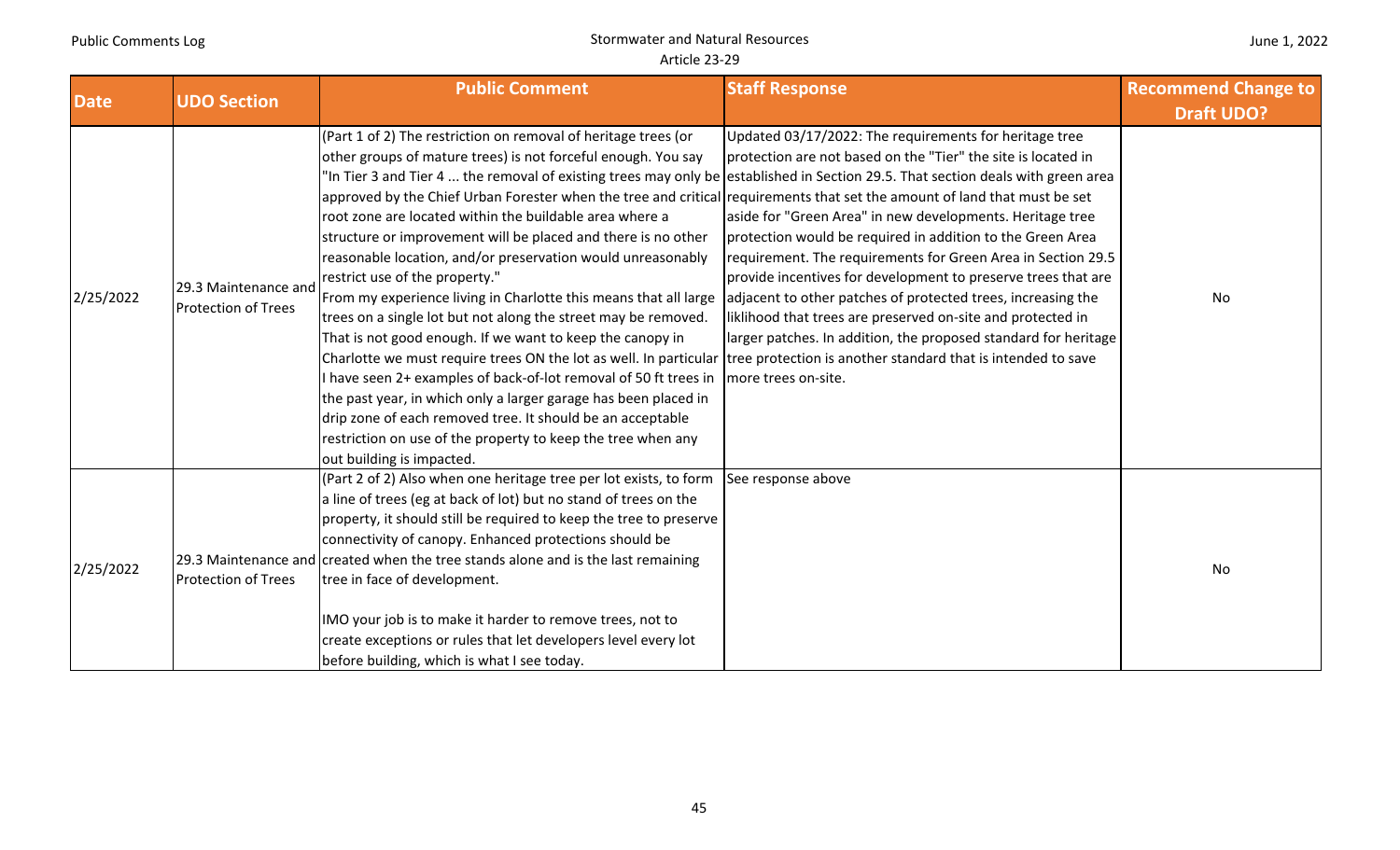| <b>Date</b> | <b>UDO Section</b>                                 | <b>Public Comment</b>                                                                                                                                                                                                                                                                                                                                                                                                                                                                                                                                                                                                                                                                                                                                                                                                                                                                                                                | <b>Staff Response</b>                                                                                                                                                                                                                                                                                                                                                                                                                                                                                       | <b>Recommend Change to</b><br><b>Draft UDO?</b> |
|-------------|----------------------------------------------------|--------------------------------------------------------------------------------------------------------------------------------------------------------------------------------------------------------------------------------------------------------------------------------------------------------------------------------------------------------------------------------------------------------------------------------------------------------------------------------------------------------------------------------------------------------------------------------------------------------------------------------------------------------------------------------------------------------------------------------------------------------------------------------------------------------------------------------------------------------------------------------------------------------------------------------------|-------------------------------------------------------------------------------------------------------------------------------------------------------------------------------------------------------------------------------------------------------------------------------------------------------------------------------------------------------------------------------------------------------------------------------------------------------------------------------------------------------------|-------------------------------------------------|
| 2/17/2022   | 29.3 Maintenance and<br><b>Protection of Trees</b> | hope staff is able to address some of the questions about<br>when some of these things will be answered.                                                                                                                                                                                                                                                                                                                                                                                                                                                                                                                                                                                                                                                                                                                                                                                                                             | A topic of this significance warrants additional discussion and<br>consideration beyond staff. Staff held two listening sessions<br>on February 17. Staff has also presented takeaways from<br>heritage tree comments to City Council and has heard their<br>Council's initial feedback on the topic.<br>Staff will work with the UDO consultant to update the draft<br>proposed standards and the updated standards will be<br>included in the second draft of the UDO to be published<br>released in May. | No                                              |
|             |                                                    |                                                                                                                                                                                                                                                                                                                                                                                                                                                                                                                                                                                                                                                                                                                                                                                                                                                                                                                                      | Updated 04/22/22: Staff is currently in the process of<br>reviewing and responding to the over 1,200 comments they<br>have recieved. Answers to comments, questions, and<br>feedback recieved will be updated as swiftly as possible and<br>on an ongoing basis.                                                                                                                                                                                                                                            |                                                 |
| 2/17/2022   | <b>Protection of Trees</b>                         | I'm a resident of Northwood Estates community, and<br>organization off of Beatties Ford Road. My community is an<br>urban community, we lack from the beginning a lot of existing<br>trees. Our tree canopy in our neighborhoods are decreasing as<br>well because of new development coming in, we have lack of<br>space to plant new trees. Again, an aging community with aging review recommendations provided in the Urban Forest Master<br>29.3 Maintenance and trees. I'm wondering if there's been any concrete<br>recommendation as far as funds available to assist those that<br>may not be able to have resources to have trees inspected,<br>removed, and so forth. Also, to the community, what is the<br>benefit of the mitigation fee. If it's going into a fund, how is the<br>community that's immediately affected involved in the<br>disbursement of those funds or how are those funds going to<br>be utilized? | Updated 03/17/2022: Money collected from heritage tree<br>removal will contribute to a fund for canopy care in<br>neighborhoods. The Comprehensive Plan adopted a policy<br>related to this priority: "Support tree maintenance on private<br>land in underserved and/or vulnerable neighborhoods and<br>Plan." The UDO will not include specific language directing the<br>use of these funds though it will be considered by staff in<br>developing programs to support this policy.                      | No                                              |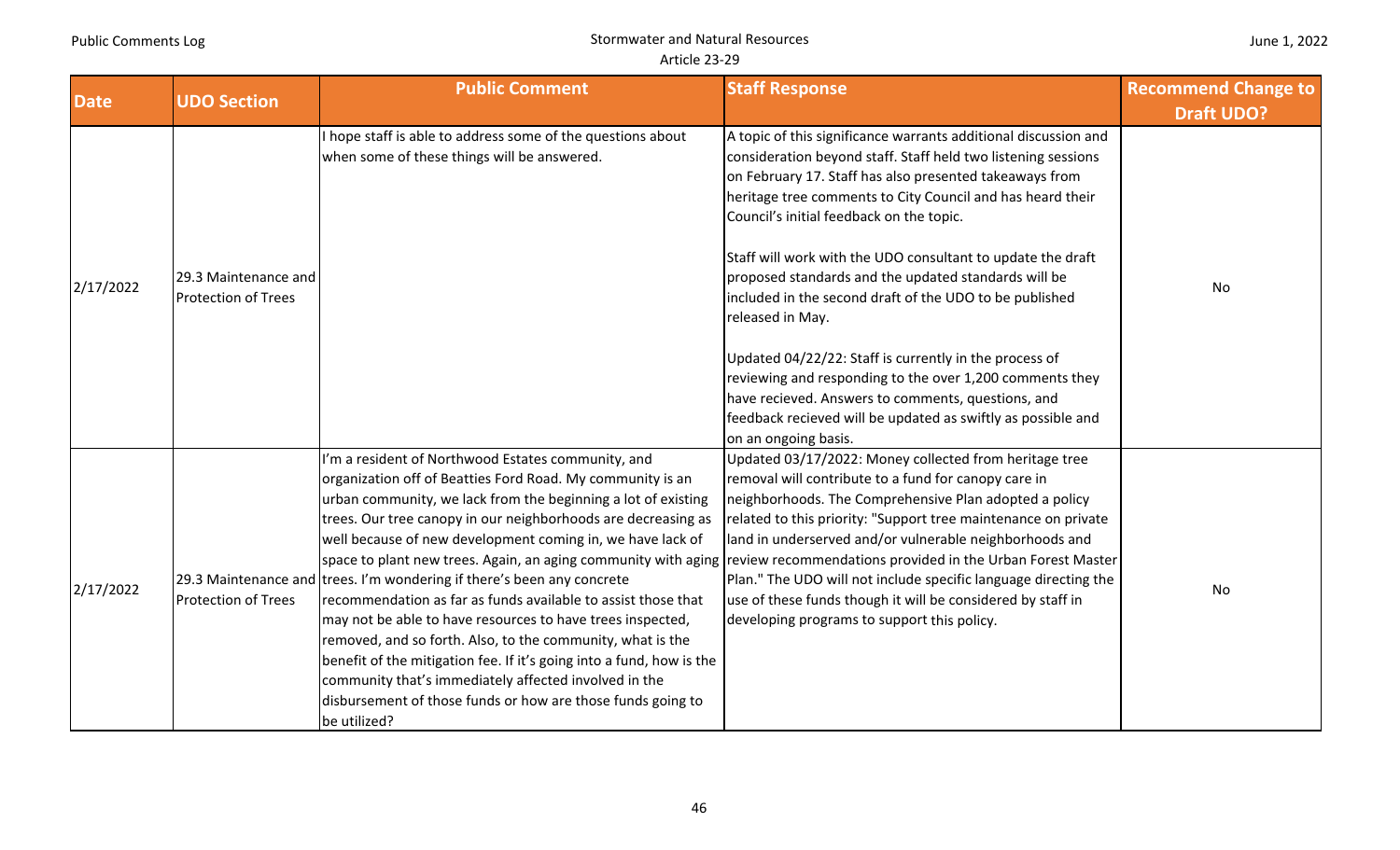|  |  | June 1, 2022 |
|--|--|--------------|
|--|--|--------------|

| <b>Date</b> | <b>UDO Section</b>                                 | <b>Public Comment</b>                                                                                                                                                                   | <b>Staff Response</b>                                                                                                                                                                                                                                                                                                                                                                                                                                                                                                                                                                                                    | <b>Recommend Change to</b><br><b>Draft UDO?</b> |
|-------------|----------------------------------------------------|-----------------------------------------------------------------------------------------------------------------------------------------------------------------------------------------|--------------------------------------------------------------------------------------------------------------------------------------------------------------------------------------------------------------------------------------------------------------------------------------------------------------------------------------------------------------------------------------------------------------------------------------------------------------------------------------------------------------------------------------------------------------------------------------------------------------------------|-------------------------------------------------|
| 2/17/2022   | 29.3 Maintenance and<br><b>Protection of Trees</b> | Wish to hear if there is any emphasis on the planting of native<br>species when trees are replaced. Tons of benefits to planting<br>native trees vs non natives or invasive.            | Updated 03/17/2022: The approved species list included in<br>the Charlotte Land Development Standards Manual includes<br>the species of trees that can be planted. The UDO requires<br>under Section 29.7.A.3 "At least 50% of new required trees<br>shall be native species."                                                                                                                                                                                                                                                                                                                                           | No                                              |
| 2/17/2022   | 29.3 Maintenance and<br><b>Protection of Trees</b> | Would like specific interventions about tree preservation in the [03/17/2022: The intent of Article 29 is to preserve and require<br>UDO as relates to Parks, Greenways and Playgrounds | planting of trees.<br>Updated 04/22/22: Staff views greenways as infrastructure in<br>most cases, and greenway development will not require full<br>compliance with land development-related tree regulations.<br>Park and playground development are only considered<br>development when the scale of the development includes<br>increases to buildings and built-upon area. In addition, park<br>development falls under the purview of Mecklenburg County<br>by interlocal agreement. The UDO team is working with<br>Mecklenburg County staff to encourage greater cooperation<br>between these two interest areas. | No                                              |
| 2/17/2022   | 29.3 Maintenance and<br><b>Protection of Trees</b> | I've been the Belmont neighborhood for 15 years. I'd say half<br>the canopy is gone, and it's very rare to see any new plantings.                                                       | Updated 03/17/2022: Thank you for your comment                                                                                                                                                                                                                                                                                                                                                                                                                                                                                                                                                                           | No                                              |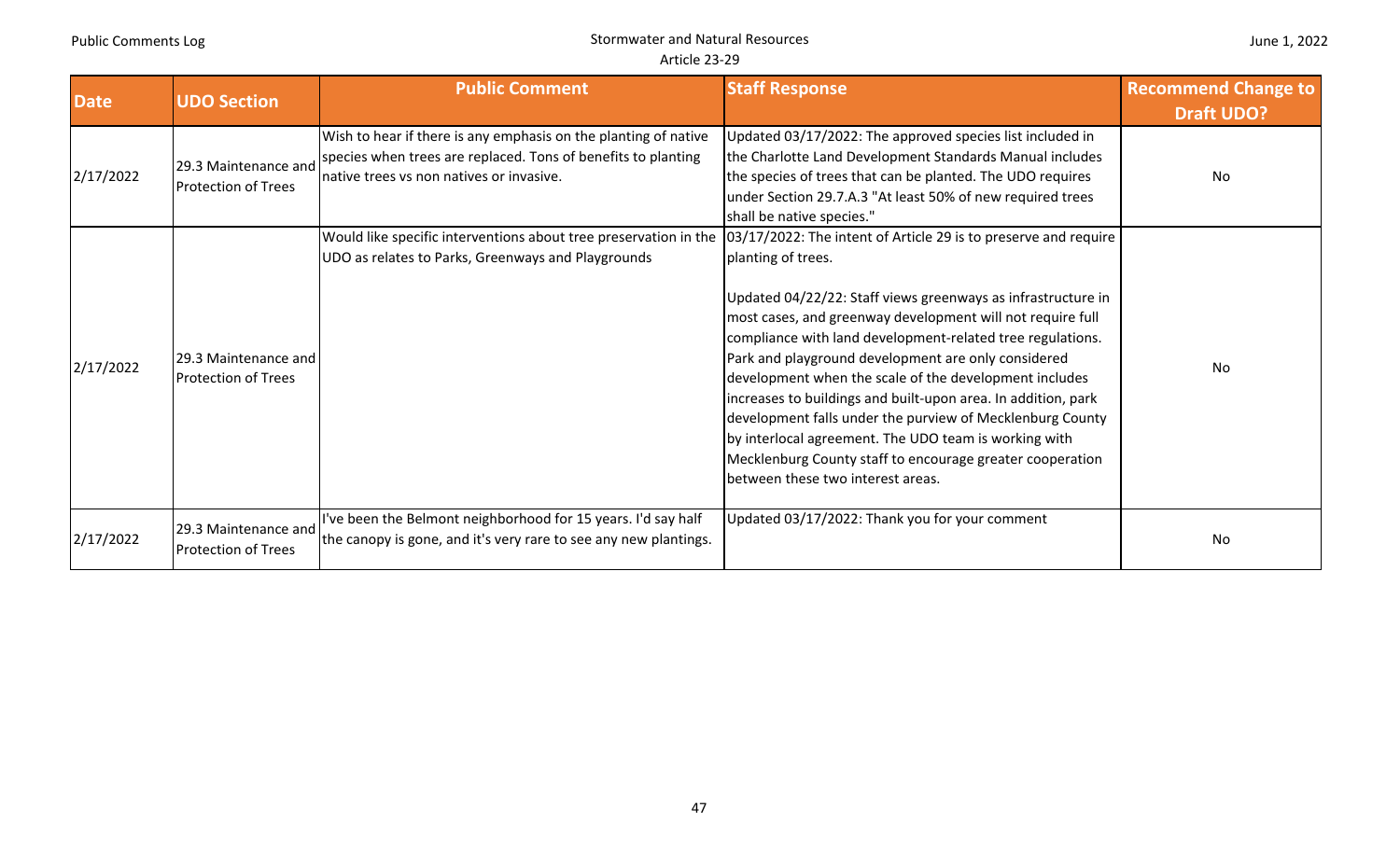|  |  | June 1, 2022 |
|--|--|--------------|
|--|--|--------------|

| <b>Date</b> | <b>UDO Section</b>                  | <b>Public Comment</b>                                                                                                                                                                                                                | <b>Staff Response</b>                                                                                                                                                                                                                                                                                                                                                                                                                                                                                                                                                                                                                                                                                                                                                                                                                                                                                                                           | <b>Recommend Change to</b><br><b>Draft UDO?</b> |
|-------------|-------------------------------------|--------------------------------------------------------------------------------------------------------------------------------------------------------------------------------------------------------------------------------------|-------------------------------------------------------------------------------------------------------------------------------------------------------------------------------------------------------------------------------------------------------------------------------------------------------------------------------------------------------------------------------------------------------------------------------------------------------------------------------------------------------------------------------------------------------------------------------------------------------------------------------------------------------------------------------------------------------------------------------------------------------------------------------------------------------------------------------------------------------------------------------------------------------------------------------------------------|-------------------------------------------------|
| 2/21/2022   | 29.2 Authority and<br>Applicability | I support Article 29 in it's current form although I could see<br>providing more protection for younger trees that will be able to major changes to the heritage tree regulation. Heritage tree<br>contribute longer with less care. | Updated 05/31/2022: The second draft UDO will propose two<br>protection will be significantly relaxed to allow heritage tree<br>removal with specified mitigation.<br>1) Heritage tree removal during land development requires<br>applicants to demonstrate a conflict with development<br>allowances established in the UDO. In these instances,<br>heritage tree removal will be subject to mitigation replanting<br>and a fee. The UDO will include this regulation in the second<br>draft.<br>[2] Heritage tree removal in non-land development scenarios<br>will not be required to demonstrate a conflict but will be<br>subject to a mitigation fee and replanting. The fee for this type<br>of removal will be less than the fee for heritage tree removal<br>during land development. This standard will be included in a<br>proposed text amendment to the Charlotte Tree Ordinance in<br>Chapter 21 of the City Code of Ordinances. | Yes                                             |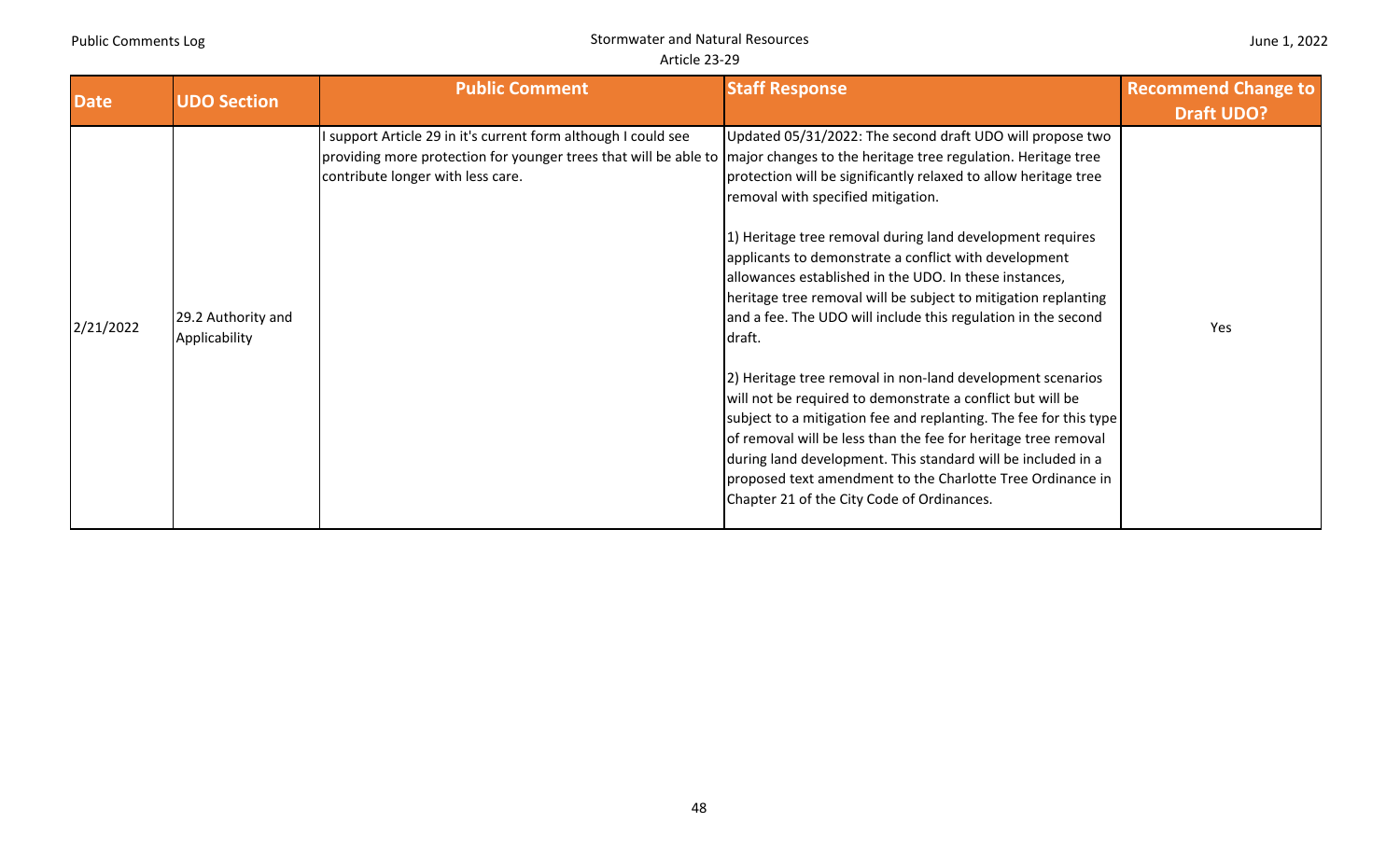| June 1, 2022 |  |  |  |
|--------------|--|--|--|
|--------------|--|--|--|

| <b>Date</b> | <b>UDO Section</b>                                 | <b>Public Comment</b>                                                                               | <b>Staff Response</b>                                                                                                                                                                                                                                                                                                                                                                                                                                                                                                                                                                                                                                                                                                                                                                                                                                                                                                                                                                                                                                                                          | <b>Recommend Change to</b> |
|-------------|----------------------------------------------------|-----------------------------------------------------------------------------------------------------|------------------------------------------------------------------------------------------------------------------------------------------------------------------------------------------------------------------------------------------------------------------------------------------------------------------------------------------------------------------------------------------------------------------------------------------------------------------------------------------------------------------------------------------------------------------------------------------------------------------------------------------------------------------------------------------------------------------------------------------------------------------------------------------------------------------------------------------------------------------------------------------------------------------------------------------------------------------------------------------------------------------------------------------------------------------------------------------------|----------------------------|
|             |                                                    |                                                                                                     |                                                                                                                                                                                                                                                                                                                                                                                                                                                                                                                                                                                                                                                                                                                                                                                                                                                                                                                                                                                                                                                                                                | <b>Draft UDO?</b>          |
| 11/12/2021  | 29.3 Maintenance and<br><b>Protection of Trees</b> | Permit to remove trees on private property, you have got to be<br>kidding. See NC S.L. 1975-115-304 | UDO staff will review these requirements with the City<br>Attorney's Office.<br>Updated 05/31/2022: The second draft UDO will propose two<br>major changes to the heritage tree regulation. Heritage tree<br>protection will be significantly relaxed to allow heritage tree<br>removal with specified mitigation.<br>1) Heritage tree removal during land development requires<br>applicants to demonstrate a conflict with development<br>allowances established in the UDO. In these instances,<br>heritage tree removal will be subject to mitigation replanting<br>and a fee. The UDO will include this regulation in the second<br>draft.<br>2) Heritage tree removal in non-land development scenarios<br>will not be required to demonstrate a conflict but will be<br>subject to a mitigation fee and replanting. The fee for this type<br>of removal will be less than the fee for heritage tree removal<br>during land development. This standard will be included in a<br>proposed text amendment to the Charlotte Tree Ordinance in<br>Chapter 21 of the City Code of Ordinances. | Yes                        |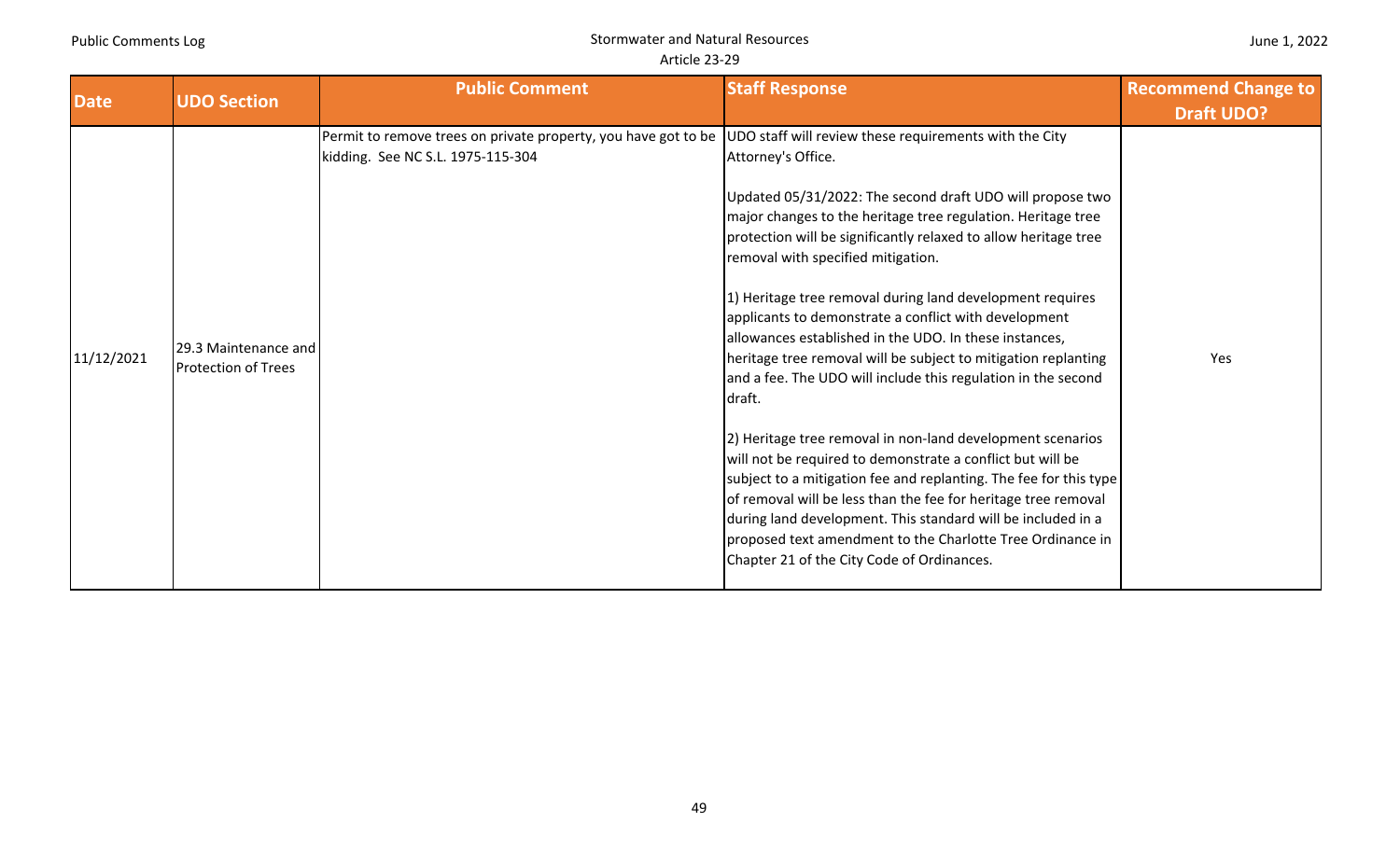| June 1, 2022 |  |
|--------------|--|
|--------------|--|

|             | <b>UDO Section</b>                                 | <b>Public Comment</b>                                                                                                                                                                                                                                                                                                                                                                                                                                                                                                                                                    | <b>Staff Response</b>                                                                                                                                                                                                                                                                                                                                                                                                                                                                                                                                                                                                                                                                                                                                                                                                                                                                                                                                                                                                                                                                                                                                                                                                                                                                             | <b>Recommend Change to</b> |
|-------------|----------------------------------------------------|--------------------------------------------------------------------------------------------------------------------------------------------------------------------------------------------------------------------------------------------------------------------------------------------------------------------------------------------------------------------------------------------------------------------------------------------------------------------------------------------------------------------------------------------------------------------------|---------------------------------------------------------------------------------------------------------------------------------------------------------------------------------------------------------------------------------------------------------------------------------------------------------------------------------------------------------------------------------------------------------------------------------------------------------------------------------------------------------------------------------------------------------------------------------------------------------------------------------------------------------------------------------------------------------------------------------------------------------------------------------------------------------------------------------------------------------------------------------------------------------------------------------------------------------------------------------------------------------------------------------------------------------------------------------------------------------------------------------------------------------------------------------------------------------------------------------------------------------------------------------------------------|----------------------------|
| <b>Date</b> |                                                    |                                                                                                                                                                                                                                                                                                                                                                                                                                                                                                                                                                          |                                                                                                                                                                                                                                                                                                                                                                                                                                                                                                                                                                                                                                                                                                                                                                                                                                                                                                                                                                                                                                                                                                                                                                                                                                                                                                   | <b>Draft UDO?</b>          |
| 11/15/2021  | 29.3 Maintenance and<br><b>Protection of Trees</b> | Trees zoned in residential private property should not be<br>protected by the city through legislation. It is simply too much<br>to oversee and handle: property owners should be allowed to<br>do what is best for the property. Trees and the Charlotte<br>canopy can be protected in other ways. If it was required to fill<br>out a form for trees removed from the property, the city could<br>know how many more trees needed to be planted in new<br>developments and property owners can be given authority to<br>make the best decision for their own property. | UDO staff and consultants are reexamining the conditions for<br>heritage trees for potential modification in the next draft<br>UDO. The UDO team anticipates having a community meeting<br>in the near future about the proposed heritage tree<br>regulations in the draft UDO.<br>Updated 05/31/2022: The second draft UDO will propose two<br>major changes to the heritage tree regulation. Heritage tree<br>protection will be significantly relaxed to allow heritage tree<br>removal with specified mitigation.<br>1) Heritage tree removal during land development requires<br>applicants to demonstrate a conflict with development<br>allowances established in the UDO. In these instances,<br>heritage tree removal will be subject to mitigation replanting<br>and a fee. The UDO will include this regulation in the second<br>draft.<br>2) Heritage tree removal in non-land development scenarios<br>will not be required to demonstrate a conflict but will be<br>subject to a mitigation fee and replanting. The fee for this type<br>of removal will be less than the fee for heritage tree removal<br>during land development. This standard will be included in a<br>proposed text amendment to the Charlotte Tree Ordinance in<br>Chapter 21 of the City Code of Ordinances. | Yes                        |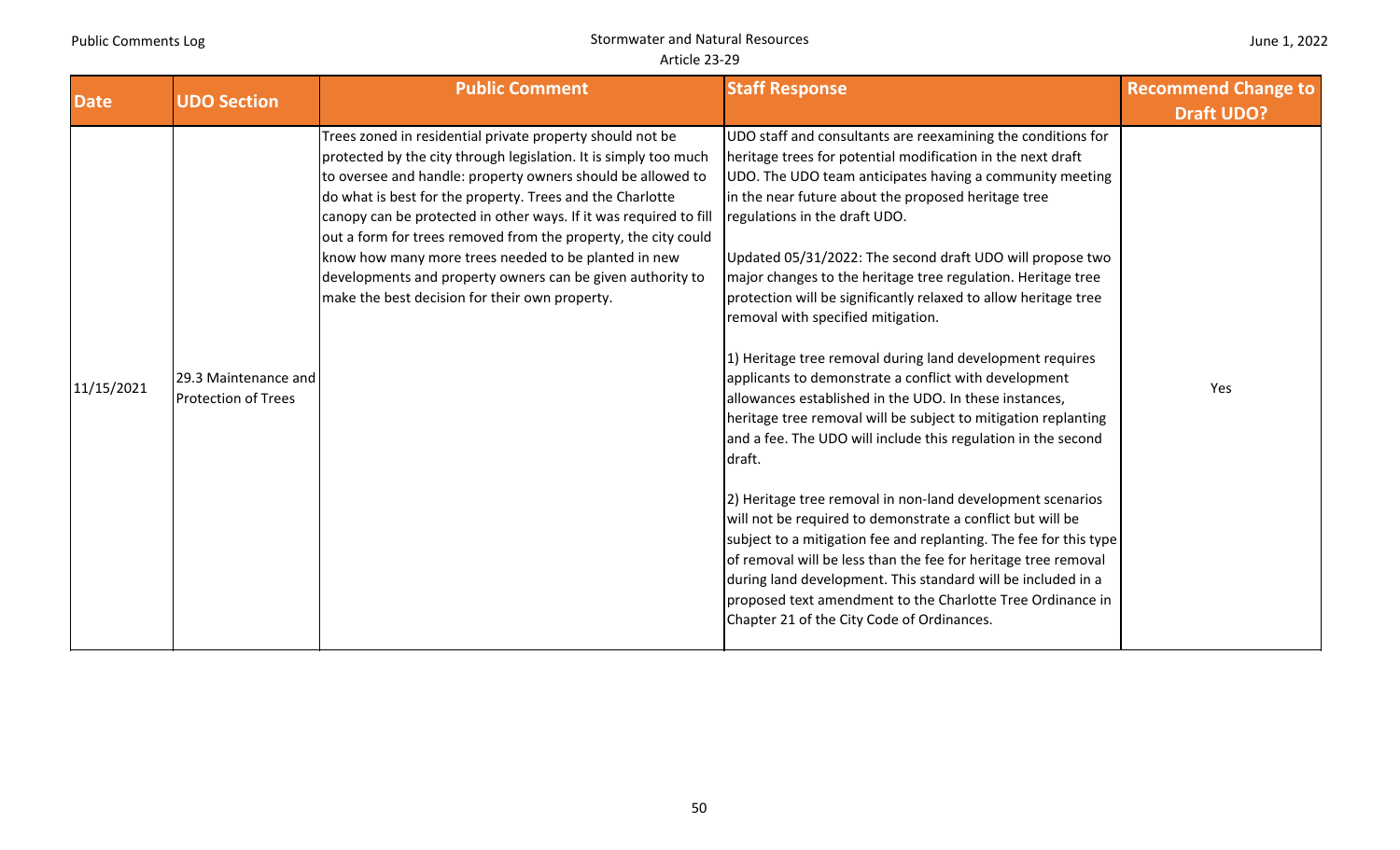|  |  | June 1, 2022 |
|--|--|--------------|
|--|--|--------------|

| <b>Date</b> | <b>UDO Section</b>                                 | <b>Public Comment</b>                                                                                                                                | <b>Staff Response</b>                                                                                                                                                                                                                                                                                                                                                                                                                                                                                                                                                                                                                                                                                                                                                                                                                                                                                                                                                                                                                                                                                                                                                                                                             | <b>Recommend Change to</b> |
|-------------|----------------------------------------------------|------------------------------------------------------------------------------------------------------------------------------------------------------|-----------------------------------------------------------------------------------------------------------------------------------------------------------------------------------------------------------------------------------------------------------------------------------------------------------------------------------------------------------------------------------------------------------------------------------------------------------------------------------------------------------------------------------------------------------------------------------------------------------------------------------------------------------------------------------------------------------------------------------------------------------------------------------------------------------------------------------------------------------------------------------------------------------------------------------------------------------------------------------------------------------------------------------------------------------------------------------------------------------------------------------------------------------------------------------------------------------------------------------|----------------------------|
|             |                                                    |                                                                                                                                                      |                                                                                                                                                                                                                                                                                                                                                                                                                                                                                                                                                                                                                                                                                                                                                                                                                                                                                                                                                                                                                                                                                                                                                                                                                                   | <b>Draft UDO?</b>          |
| 11/27/2021  | 29.3 Maintenance and<br><b>Protection of Trees</b> | the Heritage Tree add-on document page 1 appears to conflict UDO staff and consultants are reexamining the conditions for<br>with UDO section 29-2B2 | heritage trees for potential modification in the next draft<br>UDO. The UDO team anticipates having a community meeting<br>in the near future about the proposed heritage tree<br>regulations in the draft UDO.<br>Updated 05/31/2022: The second draft UDO will propose two<br>major changes to the heritage tree regulation. Heritage tree<br>protection will be significantly relaxed to allow heritage tree<br>removal with specified mitigation.<br>1) Heritage tree removal during land development requires<br>applicants to demonstrate a conflict with development<br>allowances established in the UDO. In these instances,<br>heritage tree removal will be subject to mitigation replanting<br>and a fee. The UDO will include this regulation in the second<br>draft.<br>2) Heritage tree removal in non-land development scenarios<br>will not be required to demonstrate a conflict but will be<br>subject to a mitigation fee and replanting. The fee for this type<br>of removal will be less than the fee for heritage tree removal<br>during land development. This standard will be included in a<br>proposed text amendment to the Charlotte Tree Ordinance in<br>Chapter 21 of the City Code of Ordinances. | Yes                        |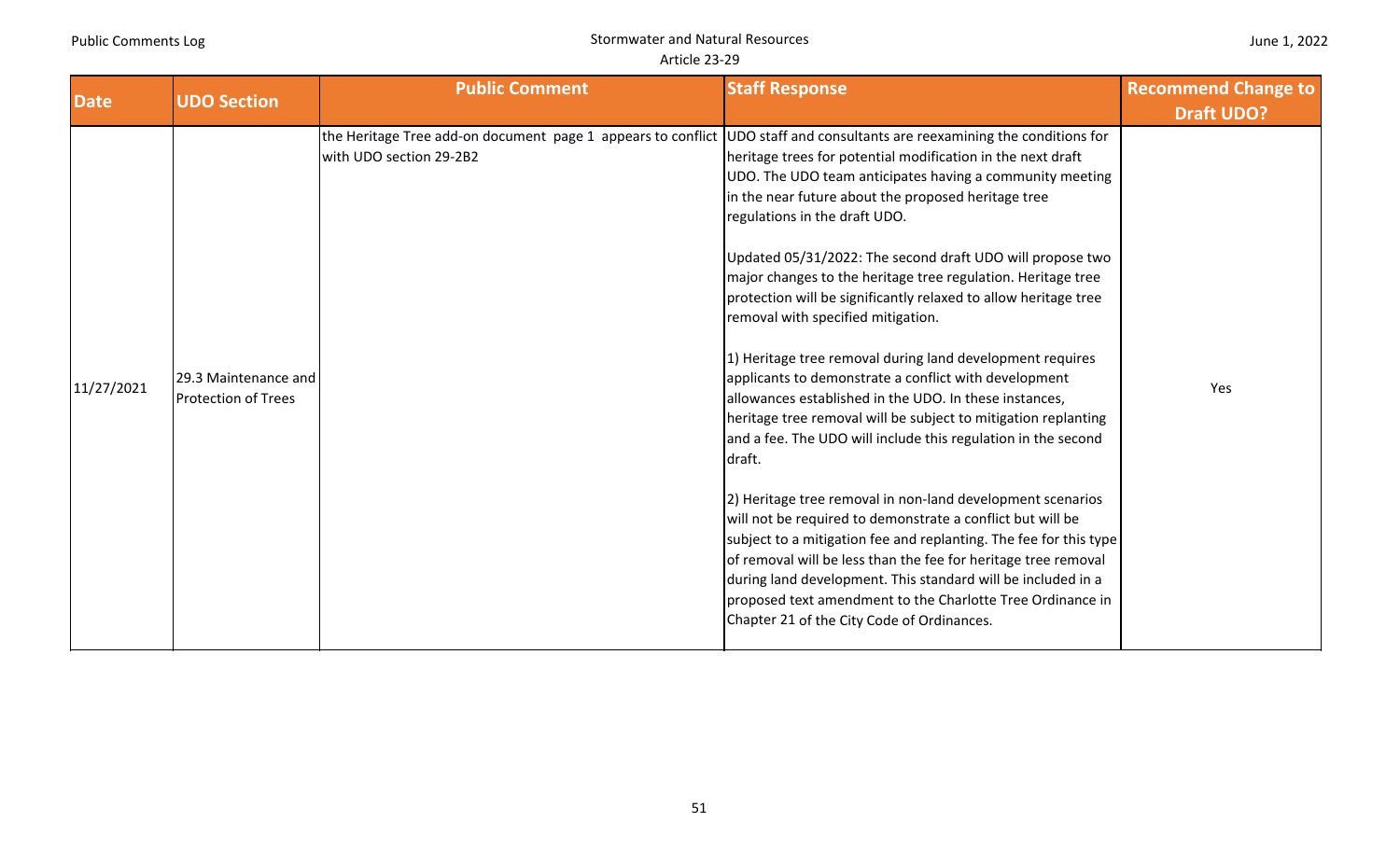|  | June 1, 2022 |
|--|--------------|
|--|--------------|

| <b>Date</b> | <b>UDO Section</b>                                 | <b>Public Comment</b>                                                                                                                                                                                                                                                  | <b>Staff Response</b>                                                                                                                                                                                                                                                                                                                                                                                                                                                                                                                                                                                                                                                                                                                                                                                                                                                                                                                                                                                                                                                                                                                                                                                                              | <b>Recommend Change to</b> |
|-------------|----------------------------------------------------|------------------------------------------------------------------------------------------------------------------------------------------------------------------------------------------------------------------------------------------------------------------------|------------------------------------------------------------------------------------------------------------------------------------------------------------------------------------------------------------------------------------------------------------------------------------------------------------------------------------------------------------------------------------------------------------------------------------------------------------------------------------------------------------------------------------------------------------------------------------------------------------------------------------------------------------------------------------------------------------------------------------------------------------------------------------------------------------------------------------------------------------------------------------------------------------------------------------------------------------------------------------------------------------------------------------------------------------------------------------------------------------------------------------------------------------------------------------------------------------------------------------|----------------------------|
|             |                                                    |                                                                                                                                                                                                                                                                        |                                                                                                                                                                                                                                                                                                                                                                                                                                                                                                                                                                                                                                                                                                                                                                                                                                                                                                                                                                                                                                                                                                                                                                                                                                    | <b>Draft UDO?</b>          |
| 1/14/2022   | 29.3 Maintenance and<br><b>Protection of Trees</b> | in Article 2 the Change in the definition of Heritage tree by not<br>taking species into account is a problem for most of Article 29. a heritage trees for potential modification in the next draft<br>30" pine is ready to die, a 30" magnolia has a long life ahead. | UDO staff and consultants are reexamining the conditions for<br>UDO. The UDO team anticipates having a community meeting<br>in the near future about the proposed heritage tree<br>regulations in the draft UDO.<br>Updated 05/31/2022: The second draft UDO will propose two<br>major changes to the heritage tree regulation. Heritage tree<br>protection will be significantly relaxed to allow heritage tree<br>removal with specified mitigation.<br>1) Heritage tree removal during land development requires<br>applicants to demonstrate a conflict with development<br>allowances established in the UDO. In these instances,<br>heritage tree removal will be subject to mitigation replanting<br>and a fee. The UDO will include this regulation in the second<br>draft.<br>2) Heritage tree removal in non-land development scenarios<br>will not be required to demonstrate a conflict but will be<br>subject to a mitigation fee and replanting. The fee for this type<br>of removal will be less than the fee for heritage tree removal<br>during land development. This standard will be included in a<br>proposed text amendment to the Charlotte Tree Ordinance in<br>Chapter 21 of the City Code of Ordinances. | Yes                        |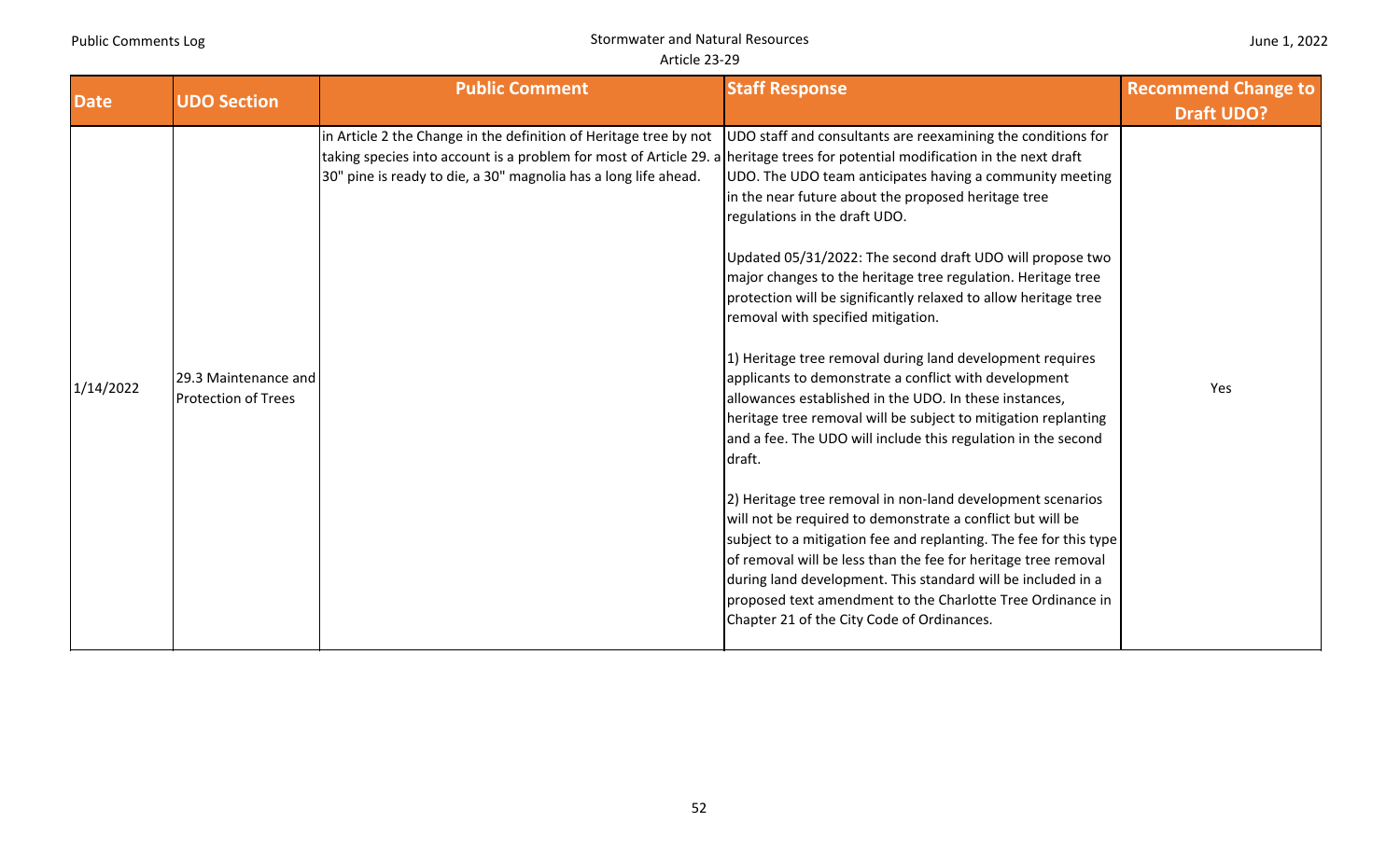|  | June 1, 2022 |
|--|--------------|
|--|--------------|

| <b>Date</b> | <b>UDO Section</b>                                 | <b>Public Comment</b>                                                                                                                                                                                                                                                                                                                                                                                                                                                | <b>Staff Response</b>                                                                                                                                                                                                                                                                                                                                                                                                                                                                                                                                                                                                                                                                                                                                                                                                                                                                                                                                                                                                                                                                                                                                                                                                                 | <b>Recommend Change to</b> |
|-------------|----------------------------------------------------|----------------------------------------------------------------------------------------------------------------------------------------------------------------------------------------------------------------------------------------------------------------------------------------------------------------------------------------------------------------------------------------------------------------------------------------------------------------------|---------------------------------------------------------------------------------------------------------------------------------------------------------------------------------------------------------------------------------------------------------------------------------------------------------------------------------------------------------------------------------------------------------------------------------------------------------------------------------------------------------------------------------------------------------------------------------------------------------------------------------------------------------------------------------------------------------------------------------------------------------------------------------------------------------------------------------------------------------------------------------------------------------------------------------------------------------------------------------------------------------------------------------------------------------------------------------------------------------------------------------------------------------------------------------------------------------------------------------------|----------------------------|
|             |                                                    |                                                                                                                                                                                                                                                                                                                                                                                                                                                                      |                                                                                                                                                                                                                                                                                                                                                                                                                                                                                                                                                                                                                                                                                                                                                                                                                                                                                                                                                                                                                                                                                                                                                                                                                                       | <b>Draft UDO?</b>          |
| 1/16/2022   | 29.3 Maintenance and<br><b>Protection of Trees</b> | 29.3.C Regulating trees on private lots is a slippery slope. As an<br>issue of principle, we should not approve that. Right now it<br>sounds like it affect only a limited number of situations because UDO. The UDO team anticipates having a community meeting<br>of the minimum size of trees but putting this in place will allow<br>it to easily be changed to be 24" trees and larger. That would<br>probably increase the number of affected lots by 5 times. | UDO staff and consultants are reexamining the conditions for<br>heritage trees for potential modification in the next draft<br>in the near future about the proposed heritage tree<br>regulations in the draft UDO.<br>Updated 05/31/2022: The second draft UDO will propose two<br>major changes to the heritage tree regulation. Heritage tree<br>protection will be significantly relaxed to allow heritage tree<br>removal with specified mitigation.<br>1) Heritage tree removal during land development requires<br>applicants to demonstrate a conflict with development<br>allowances established in the UDO. In these instances,<br>heritage tree removal will be subject to mitigation replanting<br>and a fee. The UDO will include this regulation in the second<br>draft.<br>2) Heritage tree removal in non-land development scenarios<br>will not be required to demonstrate a conflict but will be<br>subject to a mitigation fee and replanting. The fee for this type<br>of removal will be less than the fee for heritage tree removal<br>during land development. This standard will be included in a<br>proposed text amendment to the Charlotte Tree Ordinance in<br>Chapter 21 of the City Code of Ordinances. | Yes                        |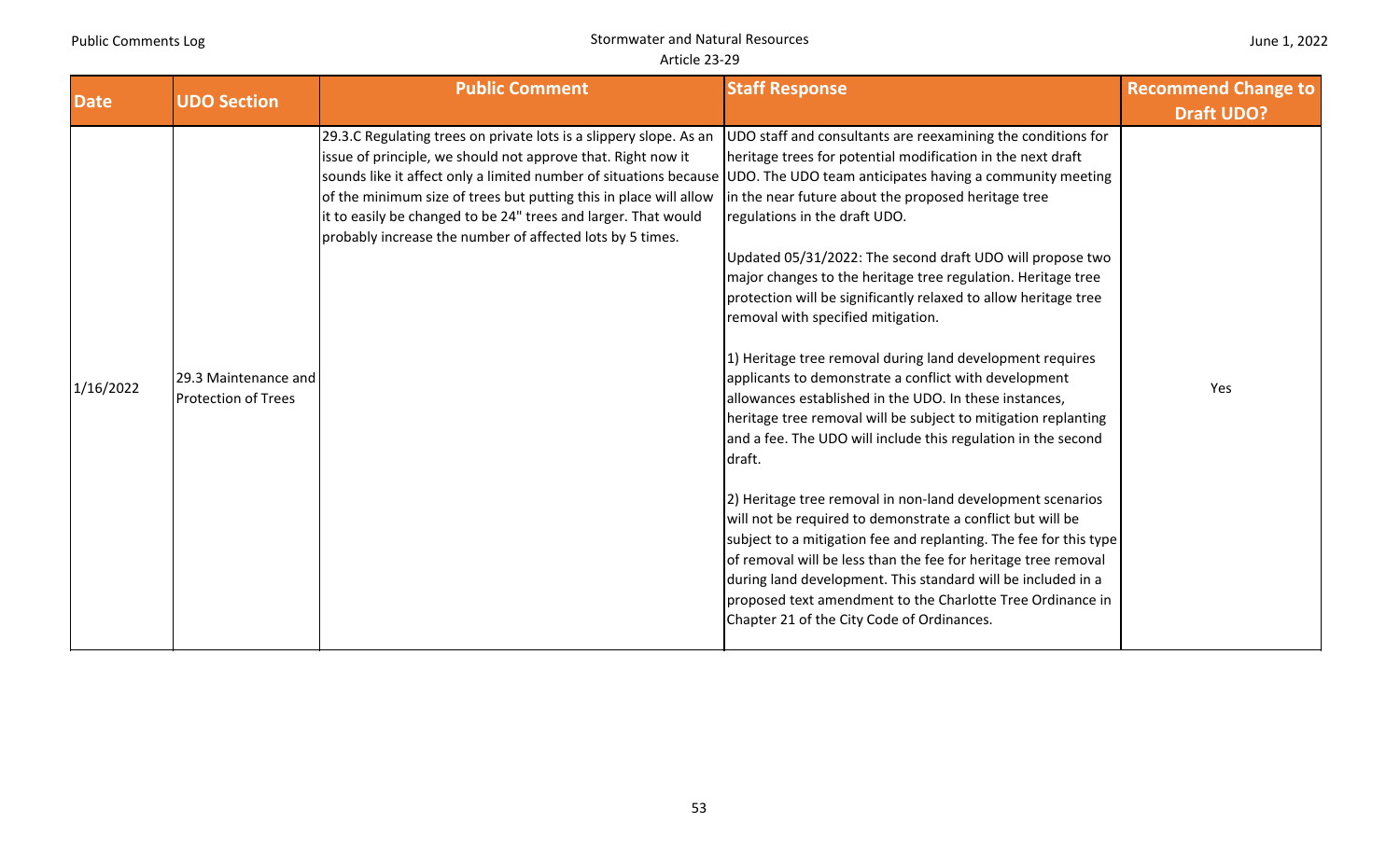| June 1, 2022 |  |  |
|--------------|--|--|
|--------------|--|--|

| <b>Date</b><br><b>UDO Section</b> |                            | <b>Public Comment</b>                                                                                                                                                                                                                                                                                                                                                                                                                                                                                                                                                                                                                                                                                                                                                                                                                                                                         | <b>Staff Response</b>                                                                                                                                                                                                                                                                                                                                                                                                                                                                                                                                                                                                                                                                                                                                                                                                                                                                                                                                                                                                                                                                                                                                                                                                                 | <b>Recommend Change to</b> |
|-----------------------------------|----------------------------|-----------------------------------------------------------------------------------------------------------------------------------------------------------------------------------------------------------------------------------------------------------------------------------------------------------------------------------------------------------------------------------------------------------------------------------------------------------------------------------------------------------------------------------------------------------------------------------------------------------------------------------------------------------------------------------------------------------------------------------------------------------------------------------------------------------------------------------------------------------------------------------------------|---------------------------------------------------------------------------------------------------------------------------------------------------------------------------------------------------------------------------------------------------------------------------------------------------------------------------------------------------------------------------------------------------------------------------------------------------------------------------------------------------------------------------------------------------------------------------------------------------------------------------------------------------------------------------------------------------------------------------------------------------------------------------------------------------------------------------------------------------------------------------------------------------------------------------------------------------------------------------------------------------------------------------------------------------------------------------------------------------------------------------------------------------------------------------------------------------------------------------------------|----------------------------|
|                                   |                            |                                                                                                                                                                                                                                                                                                                                                                                                                                                                                                                                                                                                                                                                                                                                                                                                                                                                                               |                                                                                                                                                                                                                                                                                                                                                                                                                                                                                                                                                                                                                                                                                                                                                                                                                                                                                                                                                                                                                                                                                                                                                                                                                                       | <b>Draft UDO?</b>          |
| 1/16/2022                         | <b>Protection of Trees</b> | 29.3.C.5 Heritage trees (30" +) are regulated by City. City can<br>determine what is a "reasonable location for your structure or<br>improvement" (29.3.C.5i) and what is an "reasonable use of the UDD. The UDO team anticipates having a community meeting<br>property" (29.3.C.5ii). This theoretically allows tree people to<br>tell a person how and where to do things based solely on trees.<br>Huge overreach. Additionally, fees are \$200/inch (minimum of<br>\$6,000) to remove, if City allows it.<br>Suggestion: Allow owners to remove Heritage trees (at their<br>discretion) in exchange for replanting new trees on the same<br>property. Quantity and size to be determined. This allows City<br>to have input on private property but enables owners to have<br>final decision on what to do, in exchange for them spending<br>29.3 Maintenance and money on replacements. | UDO staff and consultants are reexamining the conditions for<br>heritage trees for potential modification in the next draft<br>in the near future about the proposed heritage tree<br>regulations in the draft UDO.<br>Updated 05/31/2022: The second draft UDO will propose two<br>major changes to the heritage tree regulation. Heritage tree<br>protection will be significantly relaxed to allow heritage tree<br>removal with specified mitigation.<br>1) Heritage tree removal during land development requires<br>applicants to demonstrate a conflict with development<br>allowances established in the UDO. In these instances,<br>heritage tree removal will be subject to mitigation replanting<br>and a fee. The UDO will include this regulation in the second<br>draft.<br>2) Heritage tree removal in non-land development scenarios<br>will not be required to demonstrate a conflict but will be<br>subject to a mitigation fee and replanting. The fee for this type<br>of removal will be less than the fee for heritage tree removal<br>during land development. This standard will be included in a<br>proposed text amendment to the Charlotte Tree Ordinance in<br>Chapter 21 of the City Code of Ordinances. | Yes                        |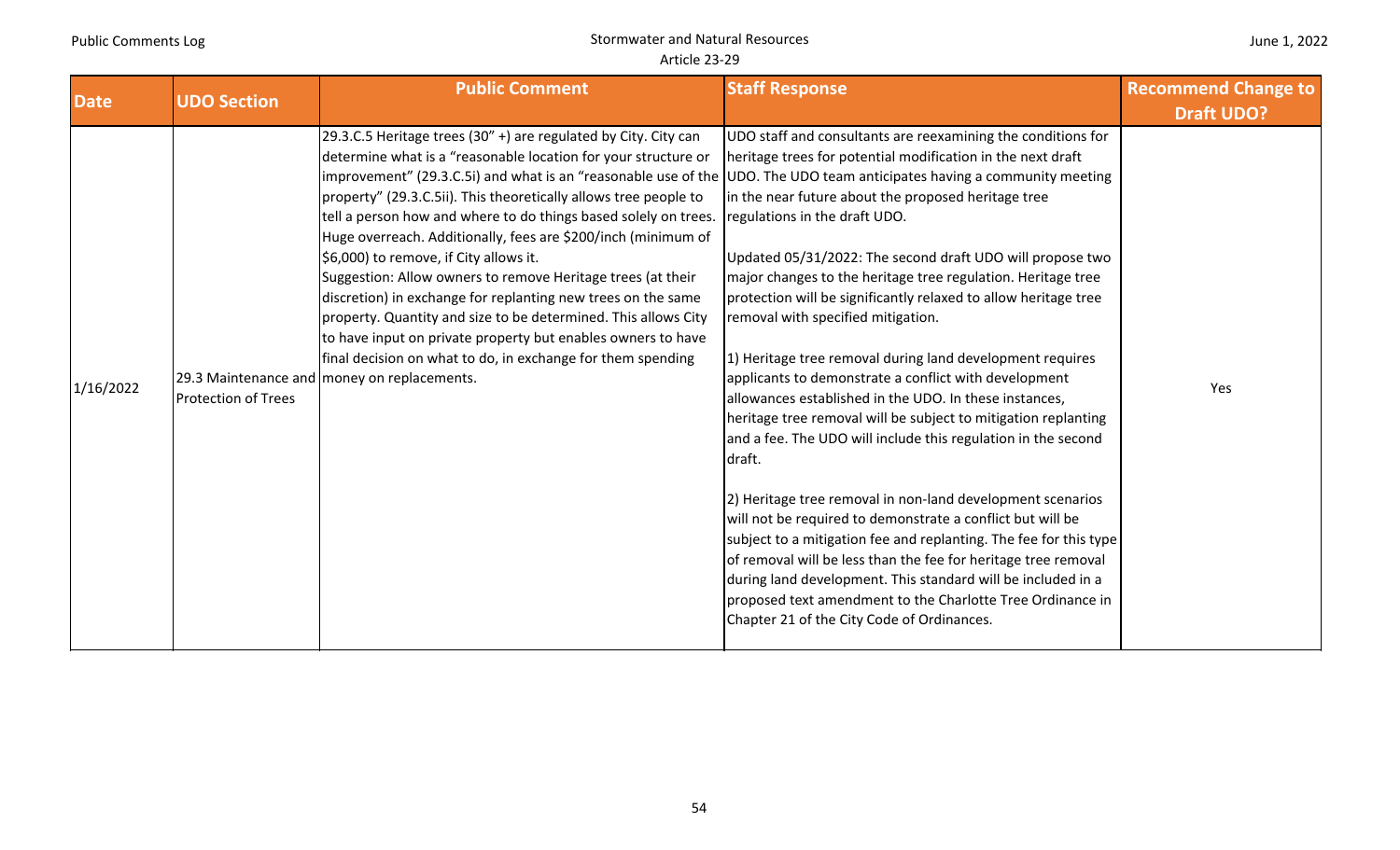| June 1, 2022 |  |  |
|--------------|--|--|
|--------------|--|--|

| <b>Date</b><br><b>UDO Section</b> |                                                    | <b>Public Comment</b>                                                                                                                                                                                                                                                                                                                                                                                                                                                                                                                                                                                                                                                                                                                                                                                                                                                                                                                                                                                                                                                                                                                                                                                                                                                                                                                                                                                                                                                                                                                                                                                                                                                                                              | <b>Staff Response</b>                                                                                                                                                                                                                                                                                                                                                                                                                                                                                                                                                                                                                                                                                                                                                                                                                                                                                                                                                                                                                                                        | <b>Recommend Change to</b> |
|-----------------------------------|----------------------------------------------------|--------------------------------------------------------------------------------------------------------------------------------------------------------------------------------------------------------------------------------------------------------------------------------------------------------------------------------------------------------------------------------------------------------------------------------------------------------------------------------------------------------------------------------------------------------------------------------------------------------------------------------------------------------------------------------------------------------------------------------------------------------------------------------------------------------------------------------------------------------------------------------------------------------------------------------------------------------------------------------------------------------------------------------------------------------------------------------------------------------------------------------------------------------------------------------------------------------------------------------------------------------------------------------------------------------------------------------------------------------------------------------------------------------------------------------------------------------------------------------------------------------------------------------------------------------------------------------------------------------------------------------------------------------------------------------------------------------------------|------------------------------------------------------------------------------------------------------------------------------------------------------------------------------------------------------------------------------------------------------------------------------------------------------------------------------------------------------------------------------------------------------------------------------------------------------------------------------------------------------------------------------------------------------------------------------------------------------------------------------------------------------------------------------------------------------------------------------------------------------------------------------------------------------------------------------------------------------------------------------------------------------------------------------------------------------------------------------------------------------------------------------------------------------------------------------|----------------------------|
|                                   |                                                    |                                                                                                                                                                                                                                                                                                                                                                                                                                                                                                                                                                                                                                                                                                                                                                                                                                                                                                                                                                                                                                                                                                                                                                                                                                                                                                                                                                                                                                                                                                                                                                                                                                                                                                                    |                                                                                                                                                                                                                                                                                                                                                                                                                                                                                                                                                                                                                                                                                                                                                                                                                                                                                                                                                                                                                                                                              | <b>Draft UDO?</b>          |
| 2/11/2022                         | 29.3 Maintenance and<br><b>Protection of Trees</b> | This is an infringement on property rights and civil liberties. This Updated 02/24/2022: UDO staff and consultants are<br>article increases cost of removals as well as human and<br>property risk. Encourage tree preservation and incentivize it by<br>all means as well as educate the public about tree's value. Plant having a community meeting in the near future about the<br>trees on city property and you can do whatever you please with proposed heritage tree regulations in the draft UDO.<br>them. Don't legislate what people can do with their own trees.<br>By not issuing a permit for a "heritage" tree removal unless it's<br>occupying space someone wants to build upon or it is already<br>hazardous, dead or dying increases risk to homeowners as well<br>as exponentially increasing cost of removal. A tree that is not<br>healthy or sound enough to be climbed and rigged out on its<br>own structure requires the use of a crane. Cranes cost more<br>money to use than a crew of two or three. Not all properties<br>have good crane access either. Waiting until that tree is a<br>hazard increases the risk to the workers removing it as well.<br>Waiting until that tree is hazardous or dead decreases the value and a fee. The UDO will include this regulation in the second<br>of that tree for lumber or firewood as well. If a homeowner<br>wants to have a garden but is shaded in by trees then cannot<br>grow food for themselves because of this article.<br>When I have visited the Charlotte city government offices, I<br>noticed all the concrete paved surfaces not trees. Pull up some<br>of that concrete, plant some heritage trees and lead by<br>example. | reexamining the conditions for heritage trees for potential<br>modification in the next draft UDO. The UDO team anticipates<br>Updated 05/31/2022: The second draft UDO will propose two<br>major changes to the heritage tree regulation. Heritage tree<br>protection will be significantly relaxed to allow heritage tree<br>removal with specified mitigation.<br>1) Heritage tree removal during land development requires<br>applicants to demonstrate a conflict with development<br>allowances established in the UDO. In these instances,<br>heritage tree removal will be subject to mitigation replanting<br>draft.<br>2) Heritage tree removal in non-land development scenarios<br>will not be required to demonstrate a conflict but will be<br>subject to a mitigation fee and replanting. The fee for this type<br>of removal will be less than the fee for heritage tree removal<br>during land development. This standard will be included in a<br>proposed text amendment to the Charlotte Tree Ordinance in<br>Chapter 21 of the City Code of Ordinances. | Yes                        |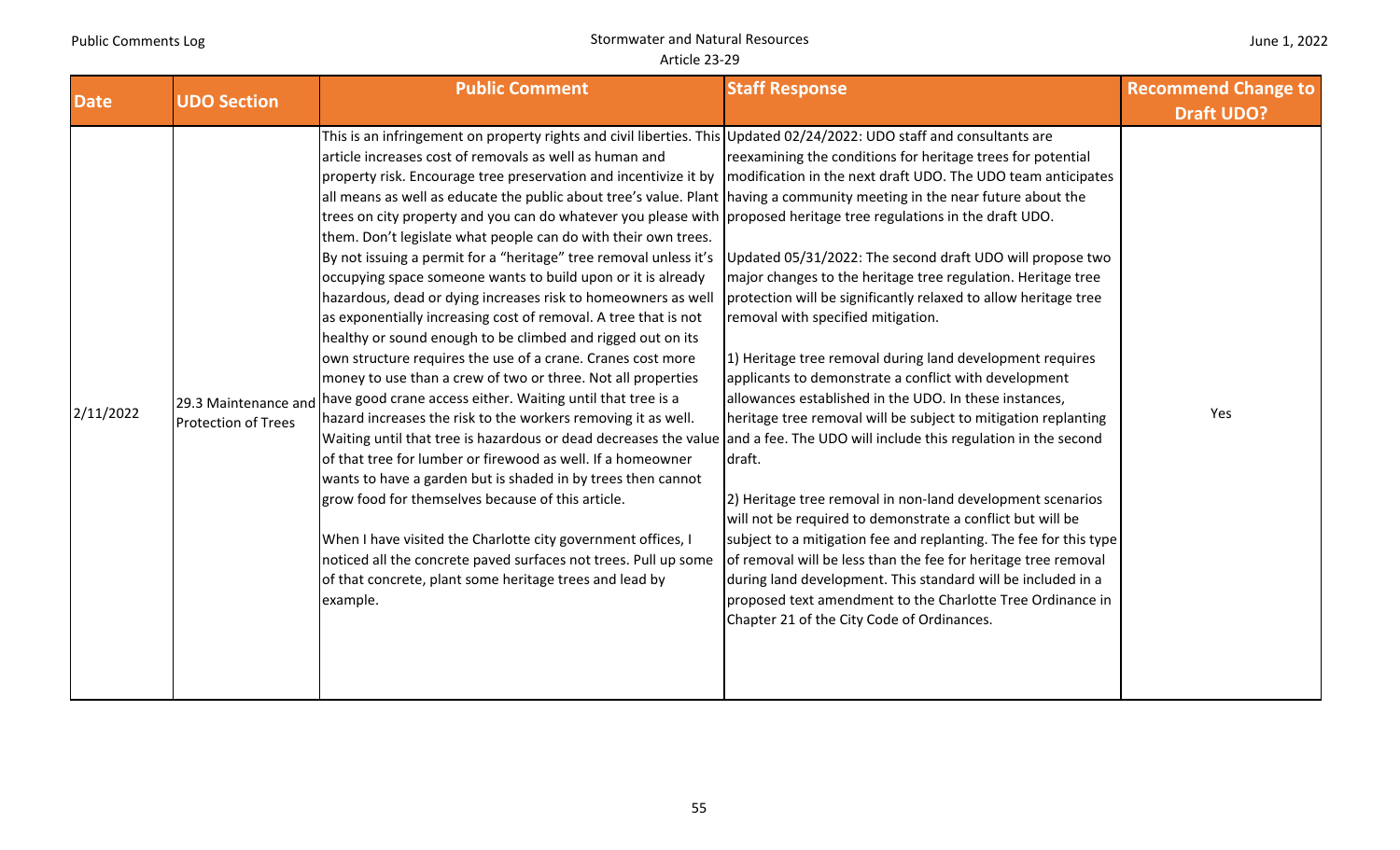|  | June 1, 2022 |  |
|--|--------------|--|
|--|--------------|--|

|             |                                                    | <b>Public Comment</b>                                                                                                                                                                                                                                                                                                                                                                                                   | <b>Staff Response</b>                                                                                                                                                                                                                                                                                                                                                                                                                                                                                                                                                                                                                                                                                                                                                                                                                                                                                                                                                                                                                                                                                                                                                                                                                                             | <b>Recommend Change to</b> |
|-------------|----------------------------------------------------|-------------------------------------------------------------------------------------------------------------------------------------------------------------------------------------------------------------------------------------------------------------------------------------------------------------------------------------------------------------------------------------------------------------------------|-------------------------------------------------------------------------------------------------------------------------------------------------------------------------------------------------------------------------------------------------------------------------------------------------------------------------------------------------------------------------------------------------------------------------------------------------------------------------------------------------------------------------------------------------------------------------------------------------------------------------------------------------------------------------------------------------------------------------------------------------------------------------------------------------------------------------------------------------------------------------------------------------------------------------------------------------------------------------------------------------------------------------------------------------------------------------------------------------------------------------------------------------------------------------------------------------------------------------------------------------------------------|----------------------------|
| <b>Date</b> | <b>UDO Section</b>                                 |                                                                                                                                                                                                                                                                                                                                                                                                                         |                                                                                                                                                                                                                                                                                                                                                                                                                                                                                                                                                                                                                                                                                                                                                                                                                                                                                                                                                                                                                                                                                                                                                                                                                                                                   | <b>Draft UDO?</b>          |
| 2/16/2022   | 29.3 Maintenance and<br><b>Protection of Trees</b> | Under heritage section 5, I request that if a heritage tree should Updated 02/24/2022: UDO staff and consultants are<br>be removed a tree of equal "value" (size, canopy, native) be<br>planted on the property where it can grow. The language<br>needs to be stronger, otherwise what is to prevent someone<br>from removing a willow oak and planting a red bud<br>insteadwhich is occurring right now in charlotte. | reexamining the conditions for heritage trees for potential<br>modification in the next draft UDO. The UDO team anticipates<br>having a community meeting in the near future about the<br>proposed heritage tree regulations in the draft UDO.<br>Updated 05/31/2022: The second draft UDO will propose two<br>major changes to the heritage tree regulation. Heritage tree<br>protection will be significantly relaxed to allow heritage tree<br>removal with specified mitigation.<br>1) Heritage tree removal during land development requires<br>applicants to demonstrate a conflict with development<br>allowances established in the UDO. In these instances,<br>heritage tree removal will be subject to mitigation replanting<br>and a fee. The UDO will include this regulation in the second<br>draft.<br>[2] Heritage tree removal in non-land development scenarios<br>will not be required to demonstrate a conflict but will be<br>subject to a mitigation fee and replanting. The fee for this type<br>of removal will be less than the fee for heritage tree removal<br>during land development. This standard will be included in a<br>proposed text amendment to the Charlotte Tree Ordinance in<br>Chapter 21 of the City Code of Ordinances. | Yes                        |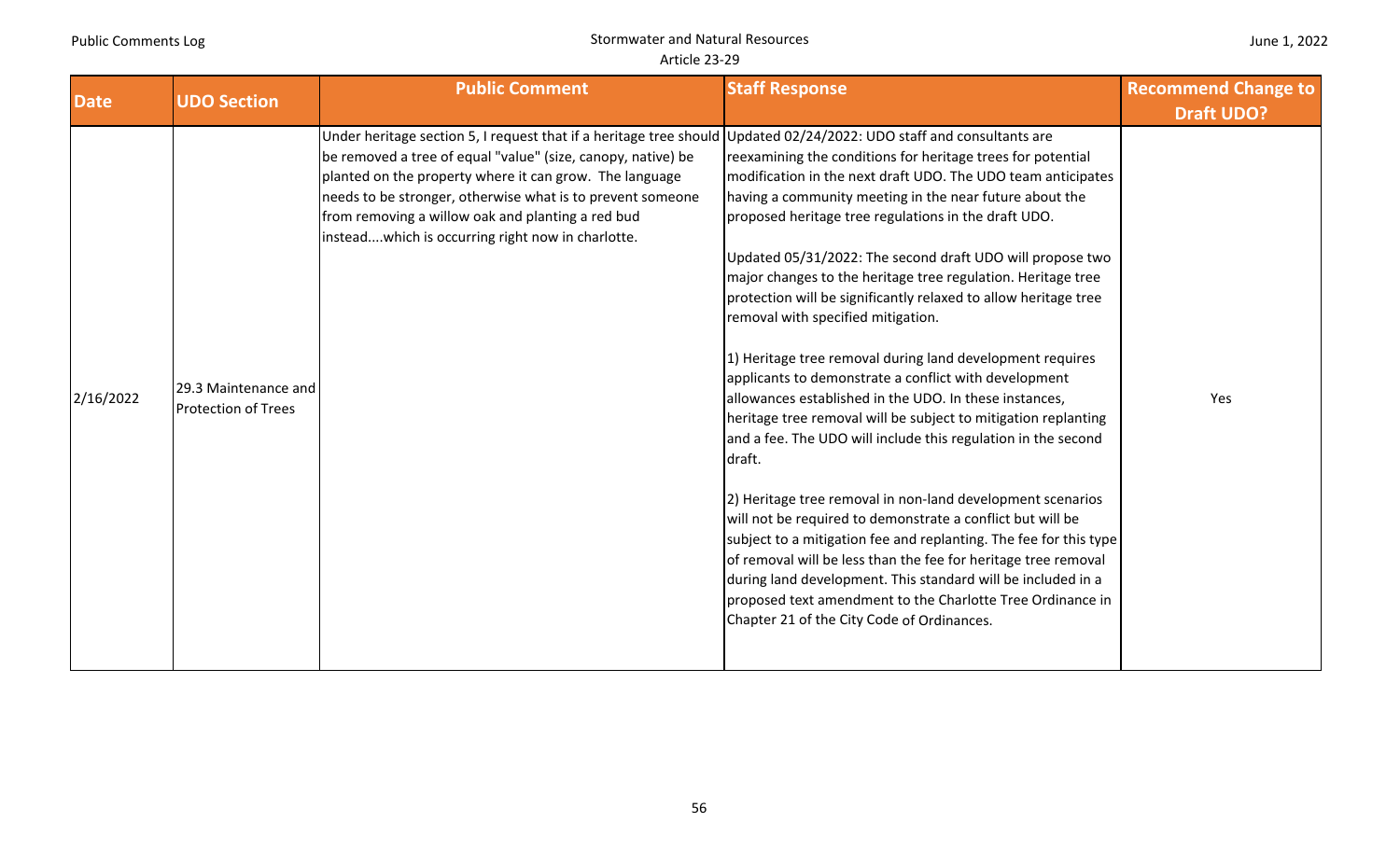| June 1, 2022 |  |  |
|--------------|--|--|
|--------------|--|--|

| <b>Date</b> | <b>UDO Section</b>                                 | <b>Public Comment</b>                                                                                                                                                                                                                                                                                                                                                                                                                                                                                                                                                                                                                                                                                                                                                                                                                                                                                                                                                                                                                                                                           | <b>Staff Response</b>                                                                                                                                                                                                                                                                                                                                                                                                                                                                                                                                                                                                                                                                                                                                                                                                                                                                                                                                                                                                                                                                                                                                                                | <b>Recommend Change to</b> |
|-------------|----------------------------------------------------|-------------------------------------------------------------------------------------------------------------------------------------------------------------------------------------------------------------------------------------------------------------------------------------------------------------------------------------------------------------------------------------------------------------------------------------------------------------------------------------------------------------------------------------------------------------------------------------------------------------------------------------------------------------------------------------------------------------------------------------------------------------------------------------------------------------------------------------------------------------------------------------------------------------------------------------------------------------------------------------------------------------------------------------------------------------------------------------------------|--------------------------------------------------------------------------------------------------------------------------------------------------------------------------------------------------------------------------------------------------------------------------------------------------------------------------------------------------------------------------------------------------------------------------------------------------------------------------------------------------------------------------------------------------------------------------------------------------------------------------------------------------------------------------------------------------------------------------------------------------------------------------------------------------------------------------------------------------------------------------------------------------------------------------------------------------------------------------------------------------------------------------------------------------------------------------------------------------------------------------------------------------------------------------------------|----------------------------|
|             |                                                    |                                                                                                                                                                                                                                                                                                                                                                                                                                                                                                                                                                                                                                                                                                                                                                                                                                                                                                                                                                                                                                                                                                 |                                                                                                                                                                                                                                                                                                                                                                                                                                                                                                                                                                                                                                                                                                                                                                                                                                                                                                                                                                                                                                                                                                                                                                                      | <b>Draft UDO?</b>          |
| 2/16/2022   | 29.3 Maintenance and<br><b>Protection of Trees</b> | 29.3<br>am very happy to see efforts to restrict/eliminate topping as a reexamining the conditions for heritage trees for potential<br>practice! I am also glad to see the requirements around<br>protecting of heritage trees being listed here. I did not see<br>(perhaps I overlooked it) the definition of a heritage tree in the<br>document. I have heard that a standard of 30" is planned to be<br>used. I think that standard is a huge improvement from what I<br>understand our definition of heritage trees has been in the<br>past. If we were able to protect smaller trees with a standard of protection will be significantly relaxed to allow heritage tree<br>(example) 24" that would be great, but I think an easily<br>understood standard that protects a lot of large canopy trees<br>on residential properties is super beneficial, and a large step in<br>the right direction. I am in full support of the protection of<br>heritage trees! I would love to see a standard of 30"<br>implemented. If anything I would support the standard<br>including smaller trees. | Updated 02/24/2022: UDO staff and consultants are<br>modification in the next draft UDO. The UDO team anticipates<br>having a community meeting in the near future about the<br>proposed heritage tree regulations in the draft UDO.<br>Updated 05/31/2022: The second draft UDO will propose two<br>major changes to the heritage tree regulation. Heritage tree<br>removal with specified mitigation.<br>1) Heritage tree removal during land development requires<br>applicants to demonstrate a conflict with development<br>allowances established in the UDO. In these instances,<br>heritage tree removal will be subject to mitigation replanting<br>and a fee. The UDO will include this regulation in the second<br>draft.<br>[2] Heritage tree removal in non-land development scenarios<br>will not be required to demonstrate a conflict but will be<br>subject to a mitigation fee and replanting. The fee for this type<br>of removal will be less than the fee for heritage tree removal<br>during land development. This standard will be included in a<br>proposed text amendment to the Charlotte Tree Ordinance in<br>Chapter 21 of the City Code of Ordinances. | Yes                        |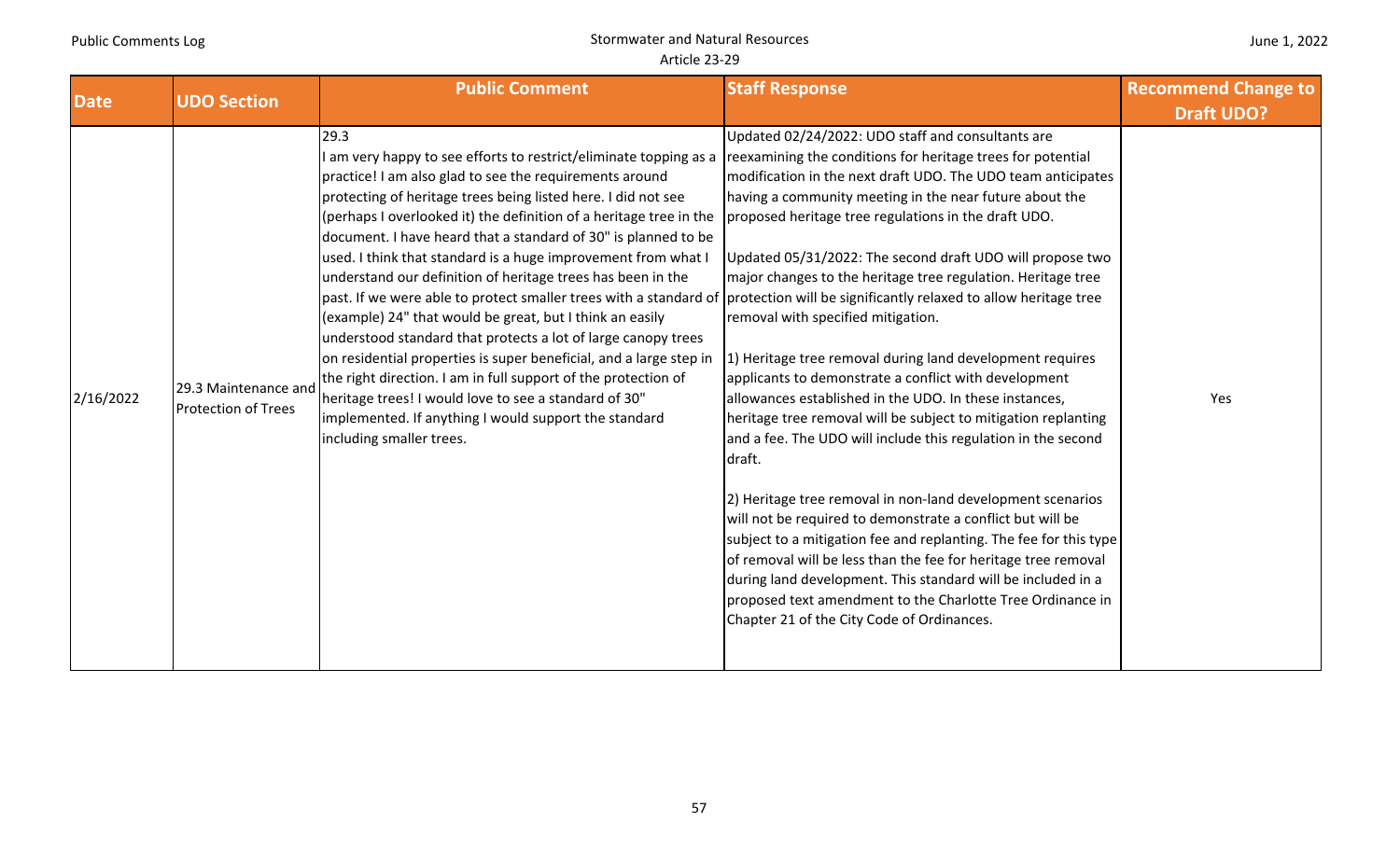| <b>Date</b> | <b>UDO Section</b>                                 | <b>Public Comment</b>                                                                                                                                                                                                                                                                                                                                                                                                                                                                                                                                                                                                                                                                                                                                                                                                                                                                                                                                                                                                                    | <b>Staff Response</b>                                                                                                                                                                                                                                                                                                                                                                                                                                                                                                                                                                                                                                                                                                   | <b>Recommend Change to</b><br><b>Draft UDO?</b> |
|-------------|----------------------------------------------------|------------------------------------------------------------------------------------------------------------------------------------------------------------------------------------------------------------------------------------------------------------------------------------------------------------------------------------------------------------------------------------------------------------------------------------------------------------------------------------------------------------------------------------------------------------------------------------------------------------------------------------------------------------------------------------------------------------------------------------------------------------------------------------------------------------------------------------------------------------------------------------------------------------------------------------------------------------------------------------------------------------------------------------------|-------------------------------------------------------------------------------------------------------------------------------------------------------------------------------------------------------------------------------------------------------------------------------------------------------------------------------------------------------------------------------------------------------------------------------------------------------------------------------------------------------------------------------------------------------------------------------------------------------------------------------------------------------------------------------------------------------------------------|-------------------------------------------------|
| 2/18/2022   | 29.3 Maintenance and<br><b>Protection of Trees</b> | Seeing numerous new Charlotte area construction of single<br>family and multi- family homes and apartment residential, and<br>even commercial buildings, and the low levels of existing<br>mature, healthy specimen trees that developers allowed to<br>leave standing, it's obvious that UDO codes for ten percent and required green area to be saved from 10% to 15% for all sites<br>fifteen percent preservation of healthy, mature specimen trees<br>on the above project categories - are now insufficient to either<br>help act as carbon sinks or provide cooling shade for urban<br>desert neighborhoods. Such low percentages of existing trees<br>left, and those replaced with tiny new trees instead, is harmful<br>to the community's health and Charlotte's beauty!!<br>Developers need to operate with a people, planet, profit<br>approach! And to encourage this, the updated UDO must<br>increase the percentages of mature, healthy trees developers<br>are required to leave intact!<br>Saving more specimen trees | Updated 03/17/2022: The UDO is proposing several concepts<br>to improve the preservation of large, healthy mature trees<br>whether a site is being developed or a property owner is<br>deciding to remove a tree on their lot. We also increased the<br>that are required to comply with Section 29.5. We have<br>recieved a lot of feedback on this topic and are working with<br>our consultants and staff to reconcile the diverse experiences<br>and opinions that we've heard over this phase of engagement.<br>Staff will work with the UDO consultant to update the draft<br>proposed standards and the updated standards will be<br>included in the second draft of the UDO to be published<br>released in May. | Yes                                             |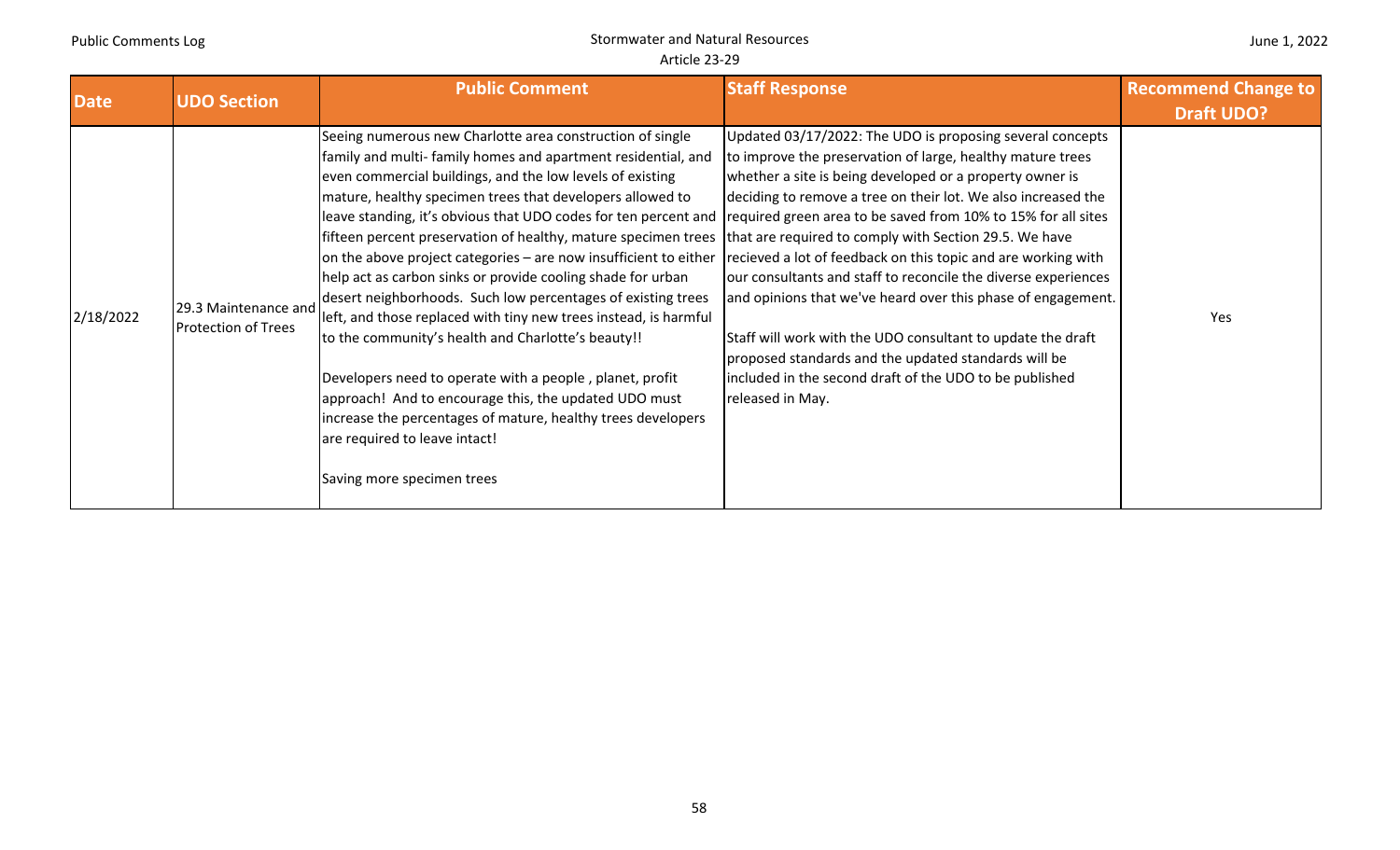|  | June 1, 2022 |
|--|--------------|
|--|--------------|

| <b>Date</b> | <b>UDO Section</b>         | <b>Public Comment</b>                                                                                                                                                                                                                                                                                                                                                                                                                                                                                                                                                                                                                                                                                                                                                                                                                                                                                                                                                                                                                                                | <b>Staff Response</b>                                                                                                                                                                                                                                                                                                                                                                                                                                                                                                                                                                                                                                                                                                                                                                                                                                                                                                                                                                                                                                                                                                                                                                                                                                                                                                                                                                                                                                                      | <b>Recommend Change to</b> |
|-------------|----------------------------|----------------------------------------------------------------------------------------------------------------------------------------------------------------------------------------------------------------------------------------------------------------------------------------------------------------------------------------------------------------------------------------------------------------------------------------------------------------------------------------------------------------------------------------------------------------------------------------------------------------------------------------------------------------------------------------------------------------------------------------------------------------------------------------------------------------------------------------------------------------------------------------------------------------------------------------------------------------------------------------------------------------------------------------------------------------------|----------------------------------------------------------------------------------------------------------------------------------------------------------------------------------------------------------------------------------------------------------------------------------------------------------------------------------------------------------------------------------------------------------------------------------------------------------------------------------------------------------------------------------------------------------------------------------------------------------------------------------------------------------------------------------------------------------------------------------------------------------------------------------------------------------------------------------------------------------------------------------------------------------------------------------------------------------------------------------------------------------------------------------------------------------------------------------------------------------------------------------------------------------------------------------------------------------------------------------------------------------------------------------------------------------------------------------------------------------------------------------------------------------------------------------------------------------------------------|----------------------------|
|             |                            |                                                                                                                                                                                                                                                                                                                                                                                                                                                                                                                                                                                                                                                                                                                                                                                                                                                                                                                                                                                                                                                                      |                                                                                                                                                                                                                                                                                                                                                                                                                                                                                                                                                                                                                                                                                                                                                                                                                                                                                                                                                                                                                                                                                                                                                                                                                                                                                                                                                                                                                                                                            | <b>Draft UDO?</b>          |
| 2/17/2022   | <b>Protection of Trees</b> | For residential side of things: if there's a homeowner that has a<br>tree on their property that's dead, dying, or diseased, obviously<br>those people can tell when a tree is completely dead or causing<br>a hazard. But if the tree is still alive, is it going to be necessary<br>for the homeowner to hire an arborist/someone who's certified<br>to be able to tell if it's a hazard or not? For commercial side of<br>things: I've witnessed a lot of changes in the last 30 years or so<br>in Charlotte and it's great that we're doing a lot of things to<br>promote a green environment and world for us to live in, it's<br>just, are we going to privatize, are we going to regulate, is it<br>going to be a combination of both? We're losing a lot of canopy<br>and I see it a lot in the commercial setting and studies show it's<br>29.3 Maintenance and also on the residential side. What are the requirements, I think<br>it's 15%, for the tree save area? Is there no way to increase that<br>to 25%? It doesn't seem like 15% is quite enough. | Updated 04/13/22: Regarding the component of this comment<br>related to tree save (which we call green area in the UDO), the UDO<br>increased residential green area to 15% based on policy established<br>in the Tree Canopy Action Plan and Charlotte Future 2040<br>Comprehensive Plan. Staff does not believe there is the necessary<br>policy foundation for recommending an increase in green area<br>percentages for commercial and mixed use sites.<br>Updated 05/31/2022: The second draft UDO will propose two major<br>changes to the heritage tree regulation. Heritage tree protection will<br>be significantly relaxed to allow heritage tree removal with specified<br>mitigation.<br>1) Heritage tree removal during land development requires<br>applicants to demonstrate a conflict with development allowances<br>established in the UDO. In these instances, heritage tree removal will<br>be subject to mitigation replanting and a fee. The UDO will include<br>this regulation in the second draft.<br>2) Heritage tree removal in non-land development scenarios will not<br>be required to demonstrate a conflict but will be subject to a<br>mitigation fee and replanting. The fee for this type of removal will be<br>less than the fee for heritage tree removal during land development.<br>This standard will be included in a proposed text amendment to the<br>Charlotte Tree Ordinance in Chapter 21 of the City Code of<br>Ordinances. | Yes                        |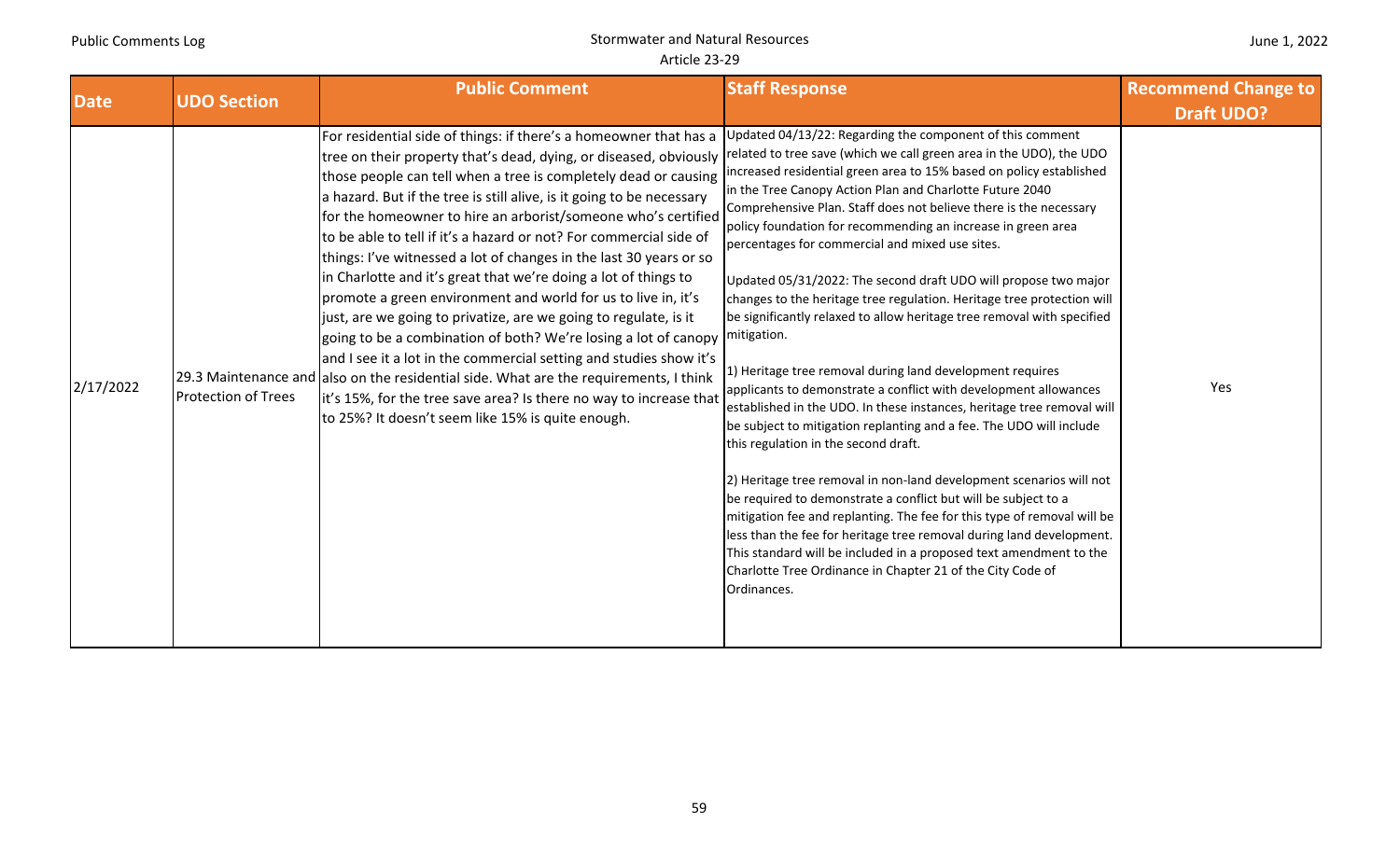|  | June 1, 2022 |  |
|--|--------------|--|
|--|--------------|--|

| <b>Date</b> | <b>UDO Section</b>                                 | <b>Public Comment</b>                                                                                                                                                                                                                                                                                                                                                                                                                                                                                                                                                                                                                                                                                                                                                                                                                                                                                                                                                                                                                                                                                                                                                                                                                                                              | <b>Staff Response</b>                                                                                                                                                                                                                                                                                                                                                                                                                                                                                                                                                                                                                                                                                                                                                                                                                                                                                                                                                                                                                                                                                                                                                                                                                                                                                                                                                                                                                                                                                                                                                                                       | <b>Recommend Change to</b> |
|-------------|----------------------------------------------------|------------------------------------------------------------------------------------------------------------------------------------------------------------------------------------------------------------------------------------------------------------------------------------------------------------------------------------------------------------------------------------------------------------------------------------------------------------------------------------------------------------------------------------------------------------------------------------------------------------------------------------------------------------------------------------------------------------------------------------------------------------------------------------------------------------------------------------------------------------------------------------------------------------------------------------------------------------------------------------------------------------------------------------------------------------------------------------------------------------------------------------------------------------------------------------------------------------------------------------------------------------------------------------|-------------------------------------------------------------------------------------------------------------------------------------------------------------------------------------------------------------------------------------------------------------------------------------------------------------------------------------------------------------------------------------------------------------------------------------------------------------------------------------------------------------------------------------------------------------------------------------------------------------------------------------------------------------------------------------------------------------------------------------------------------------------------------------------------------------------------------------------------------------------------------------------------------------------------------------------------------------------------------------------------------------------------------------------------------------------------------------------------------------------------------------------------------------------------------------------------------------------------------------------------------------------------------------------------------------------------------------------------------------------------------------------------------------------------------------------------------------------------------------------------------------------------------------------------------------------------------------------------------------|----------------------------|
|             |                                                    |                                                                                                                                                                                                                                                                                                                                                                                                                                                                                                                                                                                                                                                                                                                                                                                                                                                                                                                                                                                                                                                                                                                                                                                                                                                                                    |                                                                                                                                                                                                                                                                                                                                                                                                                                                                                                                                                                                                                                                                                                                                                                                                                                                                                                                                                                                                                                                                                                                                                                                                                                                                                                                                                                                                                                                                                                                                                                                                             | <b>Draft UDO?</b>          |
| 2/17/2022   | 29.3 Maintenance and<br><b>Protection of Trees</b> | I've already put in several comments. Most of the comments<br>are responded to as TBD and I think it's imperative that you tell<br>the public when the TBDs will be answered. For them to be<br>answered a week before a city council vote would be<br>inappropriate. One question - this happens to be the only<br>section, Article 29, that the chief urban forester has no<br>designee. Seems simple that I would know that by now, but I'm<br>not getting that answer. I can't put in more comments until I<br>know the answers to some of these questions. I also want to<br>comment that, via the printed responses to date that you can<br>be denied a permit to remove a tree on your property and I see<br>no nexus for a denial. Again, I think we the public deserve to<br>know when we can't take out our own private trees. I read the<br>ordinance back section, Article 40 or 39, and it says a \$20,000<br>fine for taking out a tree without a permit, but I have a<br>response that says it's not \$20,000. We the public deserve to<br>know when it's not \$20,000 or when it is \$20,000. I will<br>continue to submit comments on your portal, and I just ask you<br>to please respond to us something other than TBD. That's not a<br>very helpful response. | Staff has heard and received, and continues to hear and receive, a<br>tremendous amount of feedback on the topic of heritage trees.<br>Perspectives have spanned the spectrum generating both positive<br>and negative comments about the draft standards. Numerous<br>benefits and drawbacks have been identified.<br>A topic of this significance warrants additional discussion and<br>consideration beyond staff. Staff held two listening sessions on<br>February 17. Staff has also presented takeaways from heritage tree<br>comments to City Council and has heard their Council's initial<br>feedback on the topic.<br>Staff will work with the UDO consultant to update the draft proposed<br>standards and the updated standards will be included in the second<br>draft of the UDO to be published released in May.<br>Updated 03/29/22: The Chief Urban Forester is included as an<br>administrator in Article 36. Section 36.5 specifies that all<br>administrators listed, or their designee, are responsible for the<br>administration and enforcement of the specific articles in this<br>Ordinance. The fine specified in the second half of your comment<br>references a cap on the amount that can be fined for injury or<br>destruction of trees. This is a cap established in the Tree Ordinance<br>today, and is only used in penalizing large violations. This standard<br>will be updated to specify that the formula for the penalty will be set<br>by the Charlotte Tree Manual. Article 40 will continue to include the<br>\$20,000 cap as establised in the current standards. | Yes                        |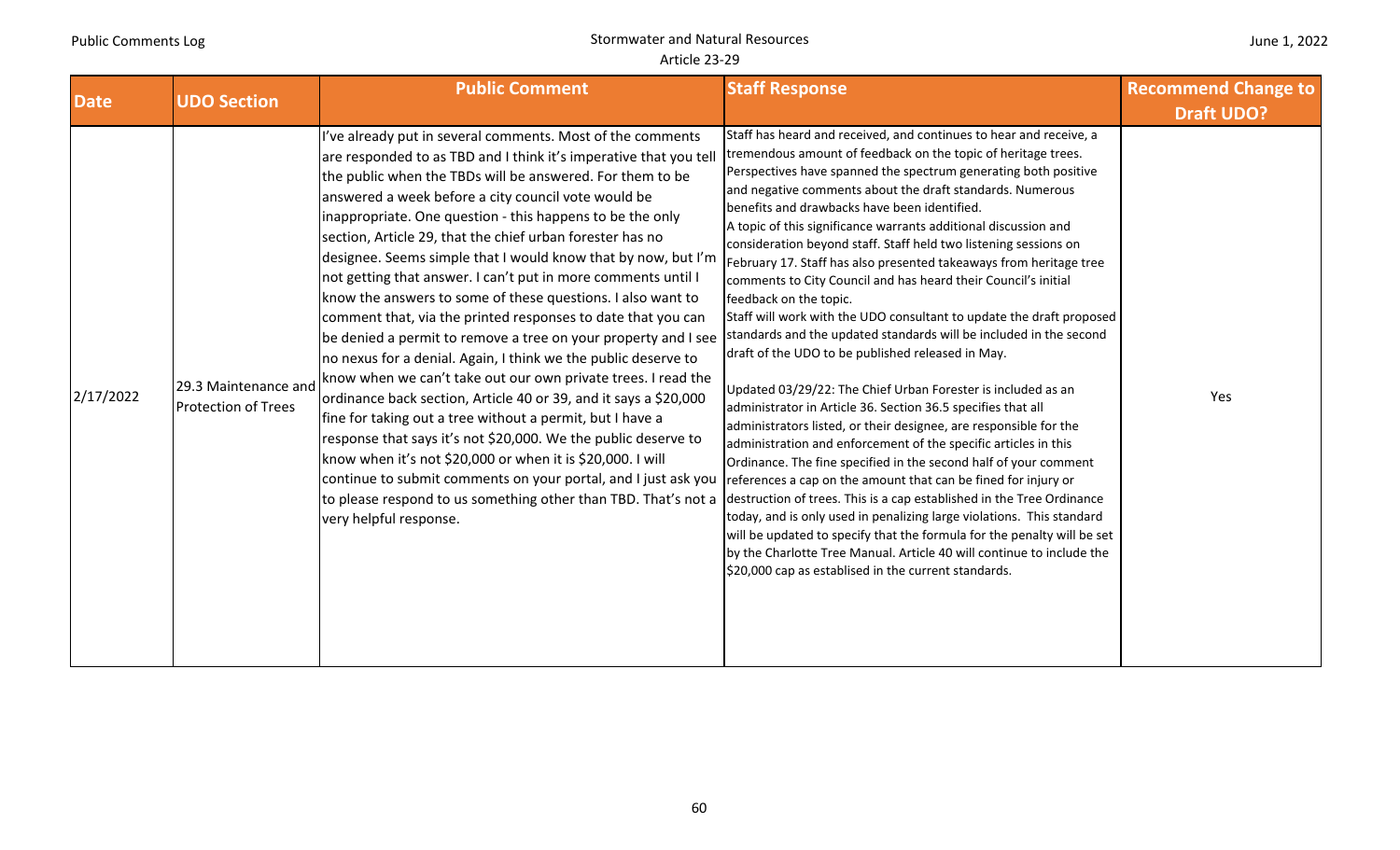| <b>Date</b> | <b>UDO Section</b>         | <b>Public Comment</b>                                                                                                                                                                                                                                                                                                                                                                                                                                                                                                                                                                                                                                                                                                                                                                                                                                                                                                                                                                                                                                                                                                                                                                                                                                                                                                                                                                                                                                                                                                                                                         | <b>Staff Response</b>                                                                                                                                                                                                                                                                                                                                                                                                                                                                                                                                                                                                                                                                                                                                                                                                                                                                                                                                                                                | <b>Recommend Change to</b><br><b>Draft UDO?</b> |
|-------------|----------------------------|-------------------------------------------------------------------------------------------------------------------------------------------------------------------------------------------------------------------------------------------------------------------------------------------------------------------------------------------------------------------------------------------------------------------------------------------------------------------------------------------------------------------------------------------------------------------------------------------------------------------------------------------------------------------------------------------------------------------------------------------------------------------------------------------------------------------------------------------------------------------------------------------------------------------------------------------------------------------------------------------------------------------------------------------------------------------------------------------------------------------------------------------------------------------------------------------------------------------------------------------------------------------------------------------------------------------------------------------------------------------------------------------------------------------------------------------------------------------------------------------------------------------------------------------------------------------------------|------------------------------------------------------------------------------------------------------------------------------------------------------------------------------------------------------------------------------------------------------------------------------------------------------------------------------------------------------------------------------------------------------------------------------------------------------------------------------------------------------------------------------------------------------------------------------------------------------------------------------------------------------------------------------------------------------------------------------------------------------------------------------------------------------------------------------------------------------------------------------------------------------------------------------------------------------------------------------------------------------|-------------------------------------------------|
| 2/17/2022   | <b>Protection of Trees</b> | 've lived in Charlotte a long time. My views of the tree canopy<br>have ranged from admiring it for 25 years and taking it for<br>granted a little bit, and then recently being surprised by the<br>laws and maybe disappointed by our collective action to do<br>something about it. I've gotten to the point where I feel like I<br>should take some responsibility. It's occurred on all of our<br>watches, and we need to do something about it. I support the<br>new protection program, I would even go as far as to say if we<br>extended it to trees smaller than 30 inches, maybe 20 or 25, I<br>think that would be reasonable. I appreciate Tim's comments<br>about the mitigation fees, I know we have to do that. But those draft.<br>[29.3 Maintenance and are not really commensurate with the loss of a 30-50 inch tree.<br>If I understood that right, replacing a 50 inch tree with 5 2-inch<br>trees, that doesn't seem to be a reasonable trade off. I'm the<br>president of the Myers Park HOA, we're a voluntary HOA that<br>fortunately has very strong membership. One of our biggest<br>issues and concerns is the loss of our trees. We're part of the<br>problem - we've had a lot of infill development, a lot of<br>homeowners choosing to take down trees. It's the biggest<br>concern we get from neighbors, why are we allowing this to<br>happen and what can we do about it? I think this is strongly<br>needed and I would encourage you to do as strong of<br>protection as we possibly can. I think it's very important for the<br>city. | Updated 05/31/2022: The second draft UDO will propose two<br>major changes to the heritage tree regulation. Heritage tree<br>protection will be significantly relaxed to allow heritage tree<br>removal with specified mitigation.<br>1) Heritage tree removal during land development requires<br>applicants to demonstrate a conflict with development<br>allowances established in the UDO. In these instances,<br>heritage tree removal will be subject to mitigation replanting<br>and a fee. The UDO will include this regulation in the second<br>2) Heritage tree removal in non-land development scenarios<br>will not be required to demonstrate a conflict but will be<br>subject to a mitigation fee and replanting. The fee for this type<br>of removal will be less than the fee for heritage tree removal<br>during land development. This standard will be included in a<br>proposed text amendment to the Charlotte Tree Ordinance in<br>Chapter 21 of the City Code of Ordinances. | Yes                                             |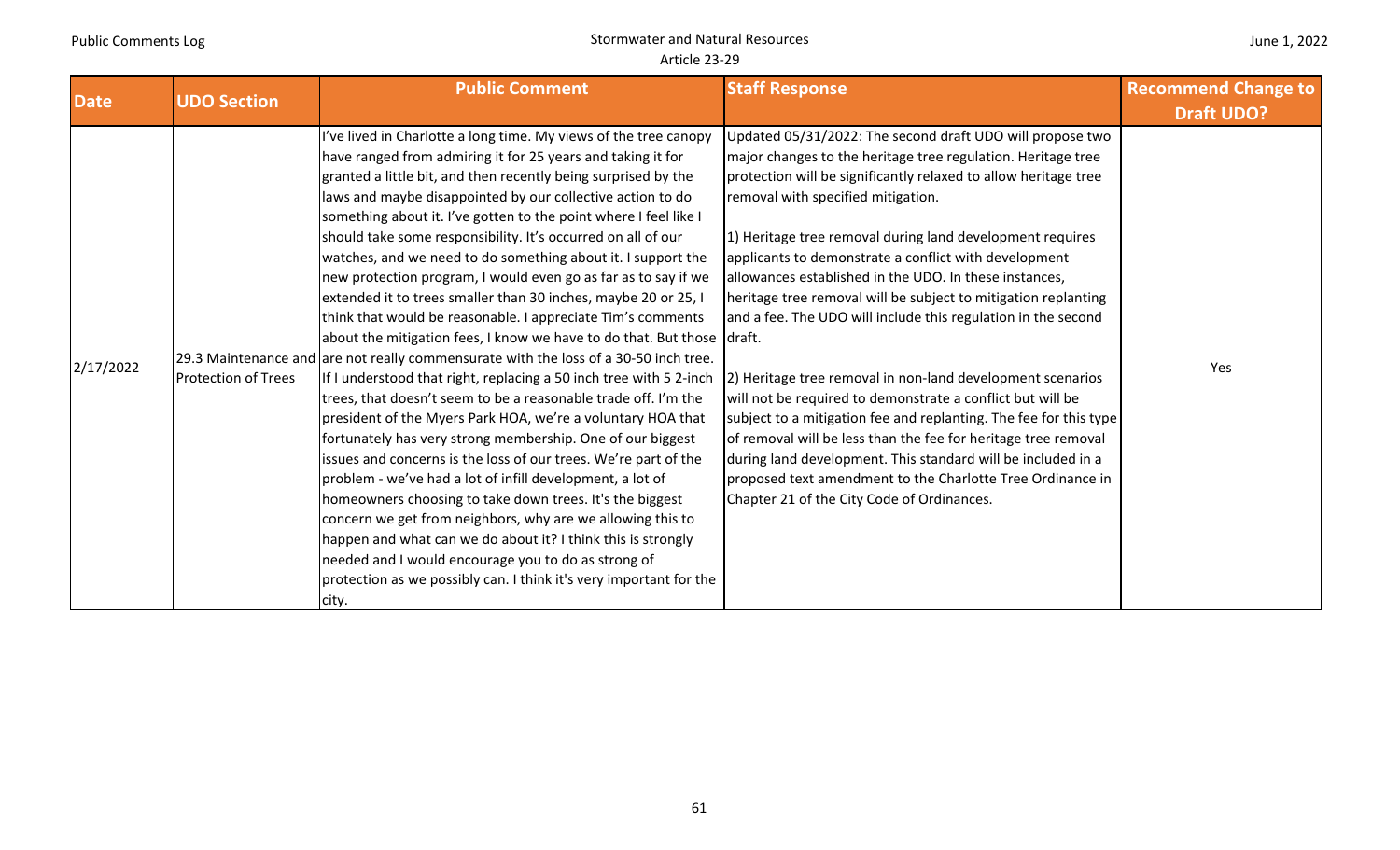| <b>Date</b> | <b>UDO Section</b>         | <b>Public Comment</b>                                                                                                                                                                                                                                                                                                                                                                                                                                                                                                                                                                                                                                                                                                                                                                                                                                                                                                                                                                                                                                                                                                                                                                                                                                                                                                                                                                                                                                                                                                                    | <b>Staff Response</b>                                                                                                                                                                                                                                                                                                                                                                                                                                                                                                                                                                                                                                                                                                                  | <b>Recommend Change to</b><br><b>Draft UDO?</b> |
|-------------|----------------------------|------------------------------------------------------------------------------------------------------------------------------------------------------------------------------------------------------------------------------------------------------------------------------------------------------------------------------------------------------------------------------------------------------------------------------------------------------------------------------------------------------------------------------------------------------------------------------------------------------------------------------------------------------------------------------------------------------------------------------------------------------------------------------------------------------------------------------------------------------------------------------------------------------------------------------------------------------------------------------------------------------------------------------------------------------------------------------------------------------------------------------------------------------------------------------------------------------------------------------------------------------------------------------------------------------------------------------------------------------------------------------------------------------------------------------------------------------------------------------------------------------------------------------------------|----------------------------------------------------------------------------------------------------------------------------------------------------------------------------------------------------------------------------------------------------------------------------------------------------------------------------------------------------------------------------------------------------------------------------------------------------------------------------------------------------------------------------------------------------------------------------------------------------------------------------------------------------------------------------------------------------------------------------------------|-------------------------------------------------|
| 2/17/2022   | <b>Protection of Trees</b> | (Part 1 of 2) I'm an HOA president in an urban development<br>from about 50 years ago, there's many of them around<br>Charlotte going from 50-70 years ago. So we have quite a few<br>older trees, there's some over 100 years old in my back yard.<br>Some of them are under 30 inches so I concur with the person<br>that said we should consider a smaller diameter as the<br>minimum. I want to give some background on HOAs in general<br>- we do have binding covenants in our community, but our only  allowances established in the UDO. In these instances,<br>authority really is our ability to foreclose on a homeowner<br>29.3 Maintenance and which we would probably never do for cutting a tree down. So<br>our authority is very limited even in a binding HOA for enforcing draft.<br>cutting trees. We could require homeowners to replant but it's<br>difficult to go through the process that an HOA would need to<br>do for that. So having the city back us up in our tree protections will not be required to demonstrate a conflict but will be<br>is a positive. I think it's a good idea, I just wouldn't want to shift  subject to a mitigation fee and replanting. The fee for this type  <br>the burden to individual homeowners. We have a lot of activity of removal will be less than the fee for heritage tree removal<br>buying up residential single-family zoning and redeveloping<br>that, so statistically I think we're seeing that we're losing<br>canopy when there's infill in single family. | Updated 05/31/2022: The second draft UDO will propose two<br>major changes to the heritage tree regulation. Heritage tree<br>protection will be significantly relaxed to allow heritage tree<br>removal with specified mitigation.<br>1) Heritage tree removal during land development requires<br>applicants to demonstrate a conflict with development<br>heritage tree removal will be subject to mitigation replanting<br>and a fee. The UDO will include this regulation in the second<br>[2] Heritage tree removal in non-land development scenarios<br>during land development. This standard will be included in a<br>proposed text amendment to the Charlotte Tree Ordinance in<br>Chapter 21 of the City Code of Ordinances. | Yes                                             |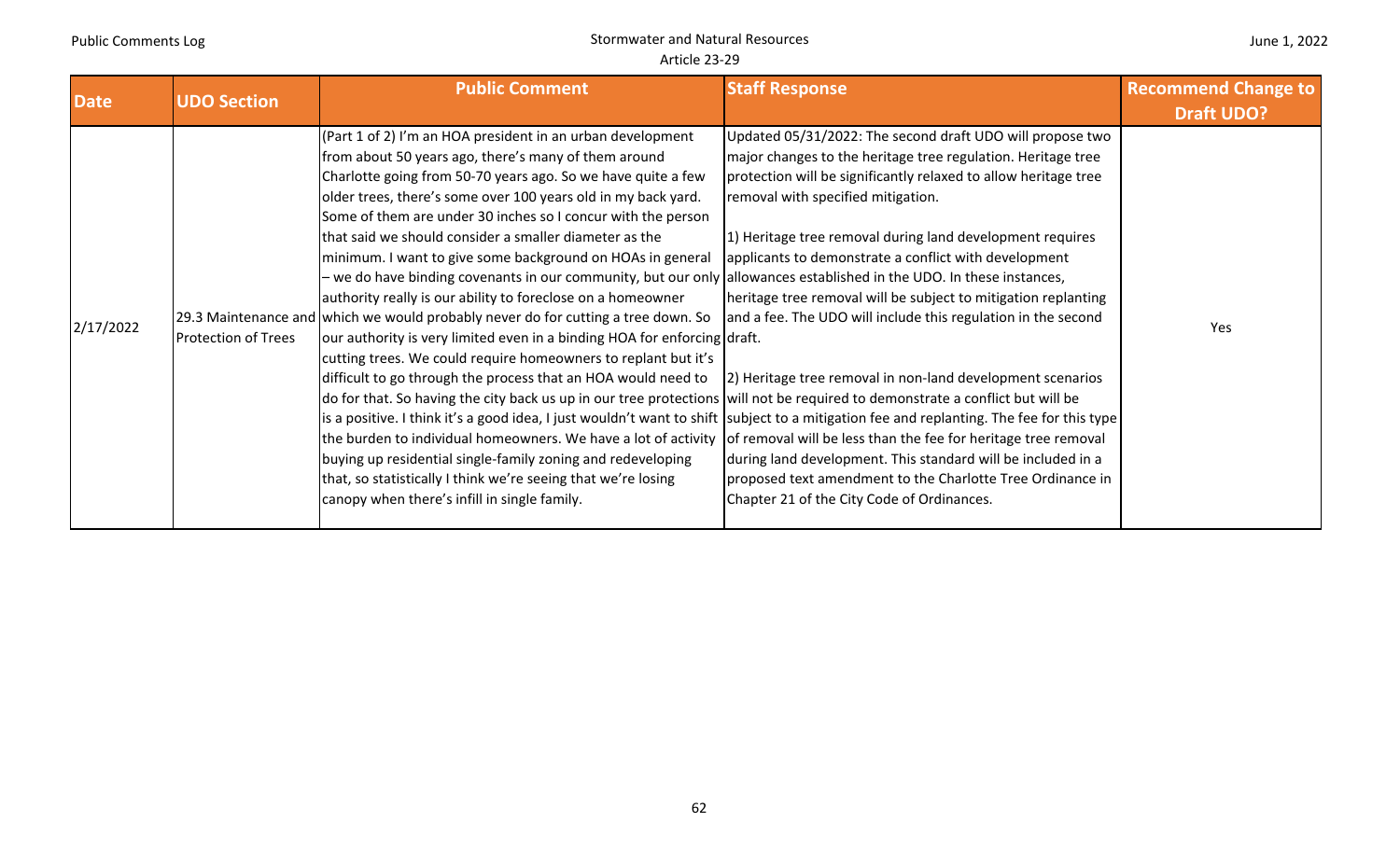#### June 1, 2022

| <b>Date</b> | <b>UDO Section</b>         | <b>Public Comment</b>                                                                                                                                                                                                                                                                                                                                                                                                                                                                                                                                                                                                                                                                                                                                                                                                                               | <b>Staff Response</b>                                                                                                                                                                                                                                                                                                                                                                                                                                                                                                                                                                                                                                                                                                                                                                                                                                                                                                                                                                                            | <b>Recommend Change to</b><br><b>Draft UDO?</b> |
|-------------|----------------------------|-----------------------------------------------------------------------------------------------------------------------------------------------------------------------------------------------------------------------------------------------------------------------------------------------------------------------------------------------------------------------------------------------------------------------------------------------------------------------------------------------------------------------------------------------------------------------------------------------------------------------------------------------------------------------------------------------------------------------------------------------------------------------------------------------------------------------------------------------------|------------------------------------------------------------------------------------------------------------------------------------------------------------------------------------------------------------------------------------------------------------------------------------------------------------------------------------------------------------------------------------------------------------------------------------------------------------------------------------------------------------------------------------------------------------------------------------------------------------------------------------------------------------------------------------------------------------------------------------------------------------------------------------------------------------------------------------------------------------------------------------------------------------------------------------------------------------------------------------------------------------------|-------------------------------------------------|
| 2/17/2022   | <b>Protection of Trees</b> | (Part 2 of 2) But generally, my feedback with HOAs is that even<br>though there's good intentions, we do need the city's help in<br>expert ways. Another example would be determining when a<br>tree is diseased or dying. We sometimes refer people to city<br>staff and sometimes require that they submit a certified<br>arborist report, but it's not something that's easy to enforce.<br>We unfortunately lose a lot of trees that we don't realize until<br>it's a lot later. Also, we've had a lot of lots cleared, and<br>sometimes city staff have no idea. There's not really a<br>29.3 Maintenance and mechanism until someone puts in a permit for new<br>development to know that land was cleared. There's very little<br>we can do as an HOA. I think that should be a consideration,<br>and I appreciate the general idea of this. | Updated 05/31/2022: The second draft UDO will propose two<br>major changes to the heritage tree regulation. Heritage tree<br>protection will be significantly relaxed to allow heritage tree<br>removal with specified mitigation.<br>1) Heritage tree removal during land development requires<br>applicants to demonstrate a conflict with development<br>allowances established in the UDO. In these instances,<br>heritage tree removal will be subject to mitigation replanting<br>and a fee. The UDO will include this regulation in the second<br>Idraft.<br>[2] Heritage tree removal in non-land development scenarios<br>will not be required to demonstrate a conflict but will be<br>subject to a mitigation fee and replanting. The fee for this type<br>of removal will be less than the fee for heritage tree removal<br>during land development. This standard will be included in a<br>proposed text amendment to the Charlotte Tree Ordinance in<br>Chapter 21 of the City Code of Ordinances. | Yes                                             |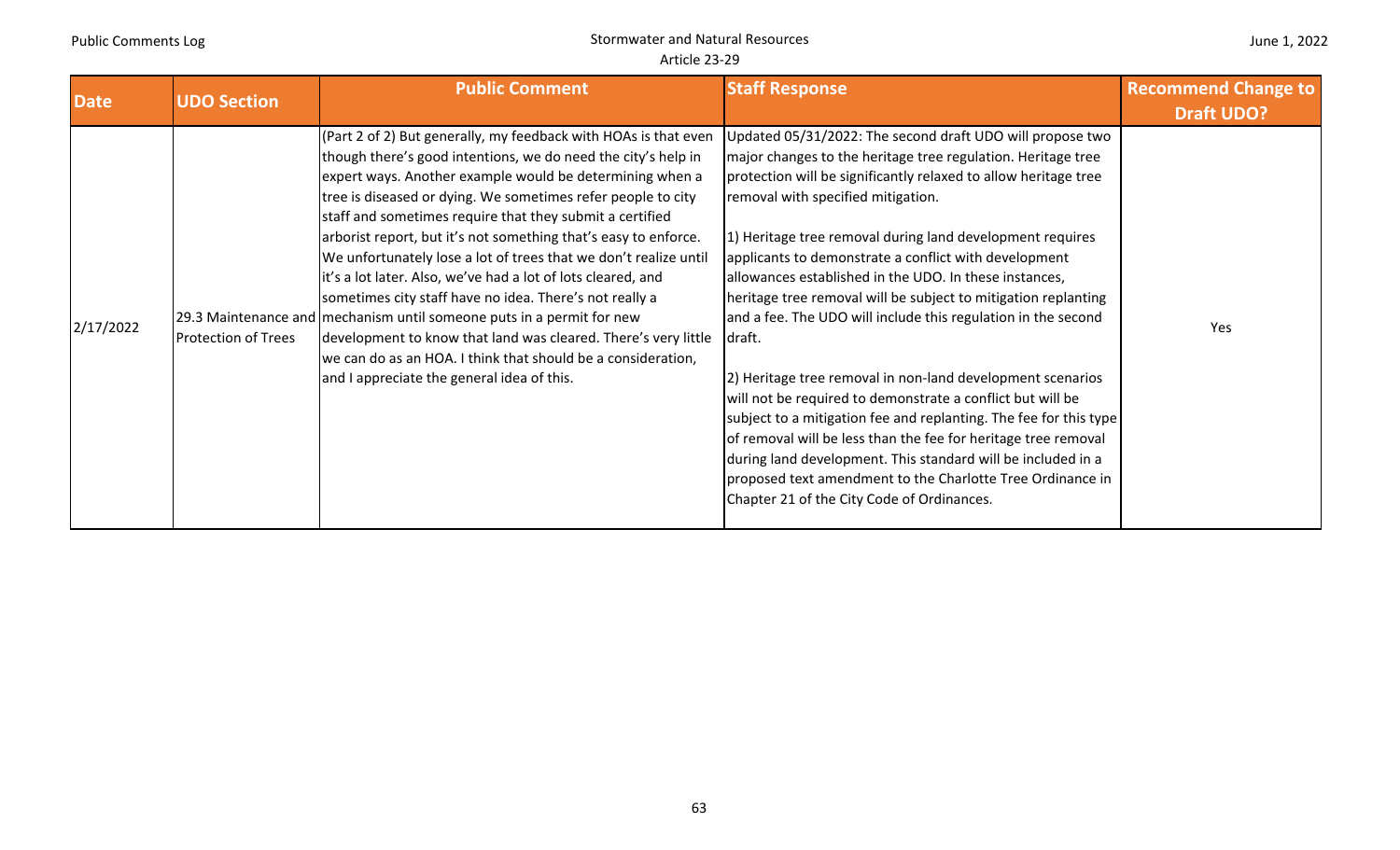| <b>Date</b> | <b>UDO Section</b>         | <b>Public Comment</b>                                                                                                                                                                                                                                                                                                                                                                                                                                                                                                                                                                                                                                                                                                                                                                                                                                                                                                                                                                                                                                                                                                                                                                                                                                                                                                                                                                                                                                                               | <b>Staff Response</b>                                                                                                                                                                                                                                                                                                                                                                                                                                                                                                                                                                                                                                                                                                                                                      | <b>Recommend Change to</b> |
|-------------|----------------------------|-------------------------------------------------------------------------------------------------------------------------------------------------------------------------------------------------------------------------------------------------------------------------------------------------------------------------------------------------------------------------------------------------------------------------------------------------------------------------------------------------------------------------------------------------------------------------------------------------------------------------------------------------------------------------------------------------------------------------------------------------------------------------------------------------------------------------------------------------------------------------------------------------------------------------------------------------------------------------------------------------------------------------------------------------------------------------------------------------------------------------------------------------------------------------------------------------------------------------------------------------------------------------------------------------------------------------------------------------------------------------------------------------------------------------------------------------------------------------------------|----------------------------------------------------------------------------------------------------------------------------------------------------------------------------------------------------------------------------------------------------------------------------------------------------------------------------------------------------------------------------------------------------------------------------------------------------------------------------------------------------------------------------------------------------------------------------------------------------------------------------------------------------------------------------------------------------------------------------------------------------------------------------|----------------------------|
|             |                            |                                                                                                                                                                                                                                                                                                                                                                                                                                                                                                                                                                                                                                                                                                                                                                                                                                                                                                                                                                                                                                                                                                                                                                                                                                                                                                                                                                                                                                                                                     |                                                                                                                                                                                                                                                                                                                                                                                                                                                                                                                                                                                                                                                                                                                                                                            | <b>Draft UDO?</b>          |
| 2/17/2022   | <b>Protection of Trees</b> | I really think it's important what you're doing and I fully support Updated 05/31/2022: The second draft UDO will propose two<br>having the UDO require, for the first time I believe on private<br>property, a regulation. I'm not sure this will do what we want to protection will be significantly relaxed to allow heritage tree<br>do but I know it's a first step. If single family is losing 60% of the removal with specified mitigation.<br>tree canopy, and I went on our property, we have 9 large trees<br>only one of which is actually 30 inches in diameter. I know you<br>have to start somewhere, but could we go to 24 inches and<br>could we actually require people to plant trees if they take<br>them down? \$1,000 is really not that much money, it costs 4x<br>29.3 Maintenance and that to cut the tree down to begin with, it probably costs that<br>much for a driveway permit, it costs a lot more than that for a<br>building permit. It doesn't seem like it is enough of a penalty to<br>encourage people to move whatever they're doing around so as (2) Heritage tree removal in non-land development scenarios<br>to not take the tree down – given that it's not diseased or a<br>hazard. I would up the value of the penalty and require the<br>trees to be planted on their property to really aggressively go<br>after saving our tree canopy. But I do applaud the efforts, I just<br>wish it could be stronger, and I would support that. | major changes to the heritage tree regulation. Heritage tree<br>1) Heritage tree removal during land development requires<br>applicants to demonstrate a conflict with development<br>allowances established in the UDO. In these instances,<br>heritage tree removal will be subject to mitigation replanting<br>and a fee. The UDO will include this regulation in the second<br>draft.<br>will not be required to demonstrate a conflict but will be<br>subject to a mitigation fee and replanting. The fee for this type<br>of removal will be less than the fee for heritage tree removal<br>during land development. This standard will be included in a<br>proposed text amendment to the Charlotte Tree Ordinance in<br>Chapter 21 of the City Code of Ordinances. | Yes                        |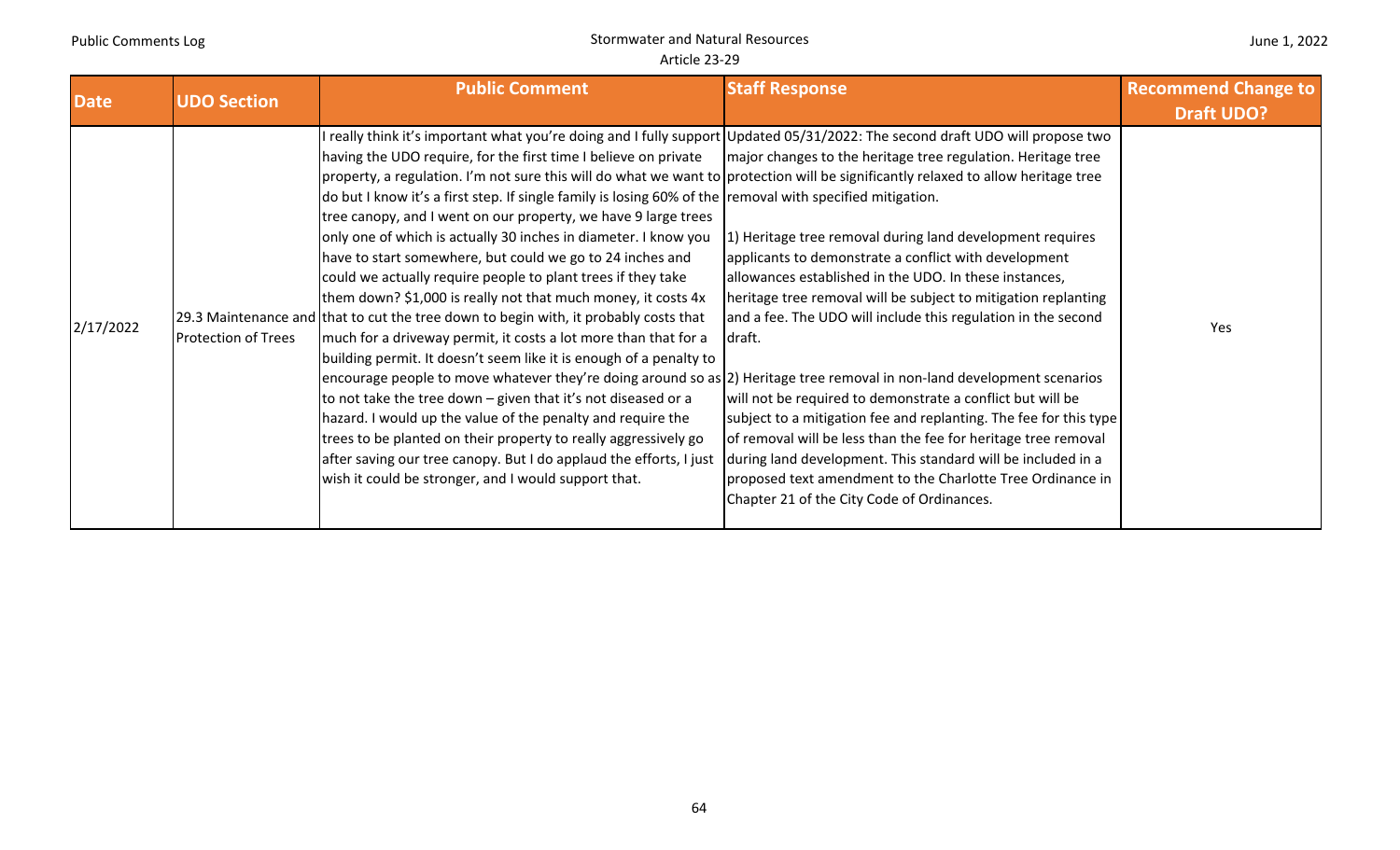| <b>Date</b> | <b>UDO Section</b>         | <b>Public Comment</b>                                                                                                                                                                                                                                                                                                                                                                                                                                                                                                                                                                                                                                                                                                                                                                                                                                               | <b>Staff Response</b>                                                                                                                                                                                                                                                                                                                                                                                                                                                                                                                                                                                                                                                                                                                                                                                                                                                                                                                                                                                          | <b>Recommend Change to</b><br><b>Draft UDO?</b> |
|-------------|----------------------------|---------------------------------------------------------------------------------------------------------------------------------------------------------------------------------------------------------------------------------------------------------------------------------------------------------------------------------------------------------------------------------------------------------------------------------------------------------------------------------------------------------------------------------------------------------------------------------------------------------------------------------------------------------------------------------------------------------------------------------------------------------------------------------------------------------------------------------------------------------------------|----------------------------------------------------------------------------------------------------------------------------------------------------------------------------------------------------------------------------------------------------------------------------------------------------------------------------------------------------------------------------------------------------------------------------------------------------------------------------------------------------------------------------------------------------------------------------------------------------------------------------------------------------------------------------------------------------------------------------------------------------------------------------------------------------------------------------------------------------------------------------------------------------------------------------------------------------------------------------------------------------------------|-------------------------------------------------|
| 2/17/2022   | <b>Protection of Trees</b> | $(Part 1 of 2)$ As I contemplated the myriad reasons to<br>protection in Charlotte is of the utmost concern, my mind<br>naturally considered environmental reasons - such as the<br>amount of carbon sequestered in our trees, or the pollutants<br>filtered. And the economic reasons such as decreased energy<br>bill for residents and increased home values. But my thoughts<br>kept returning to the mental health impact of our trees, and I<br>want to make sure that's considered in the assessment of this<br>as well. Surrounding ourselves with trees has physiological<br>[29.3 Maintenance and limpacts such as chemical changes that decrease our anxiety.<br>During a national mental health crisis that's not sparing our<br>residents in need, it's time we consider even seemingly simple<br>ways to ameliorate the lives of Charlotte residents. | Updated 05/31/2022: The second draft UDO will propose two<br>major changes to the heritage tree regulation. Heritage tree<br>protection will be significantly relaxed to allow heritage tree<br>removal with specified mitigation.<br>1) Heritage tree removal during land development requires<br>applicants to demonstrate a conflict with development<br>allowances established in the UDO. In these instances,<br>heritage tree removal will be subject to mitigation replanting<br>and a fee. The UDO will include this regulation in the second<br>draft.<br>2) Heritage tree removal in non-land development scenarios<br>will not be required to demonstrate a conflict but will be<br>subject to a mitigation fee and replanting. The fee for this type<br>of removal will be less than the fee for heritage tree removal<br>during land development. This standard will be included in a<br>proposed text amendment to the Charlotte Tree Ordinance in<br>Chapter 21 of the City Code of Ordinances. | Yes                                             |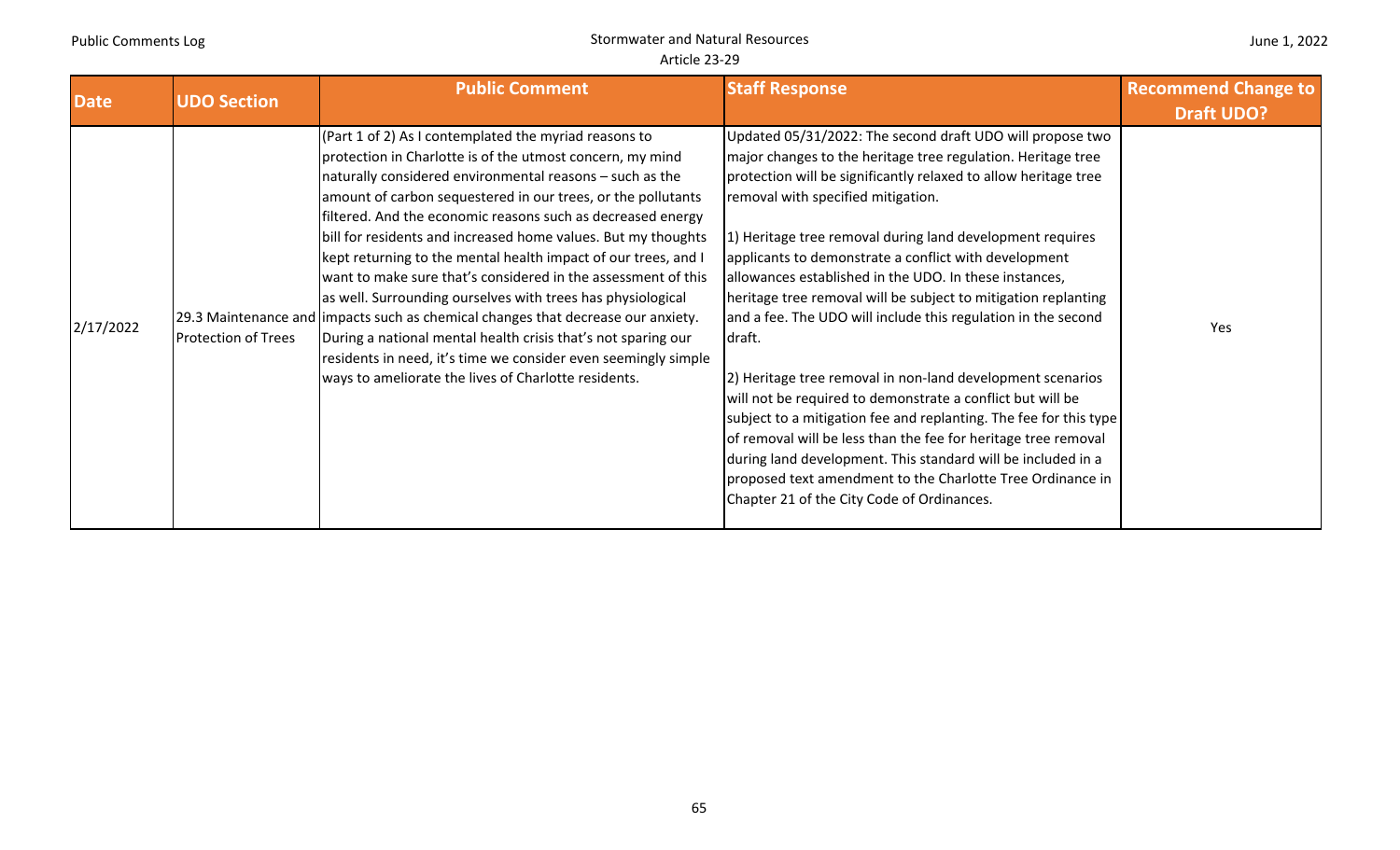| <b>Date</b> | <b>UDO Section</b>         | <b>Public Comment</b>                                                                                                                                                                                                                                                                                                                                                                                                                                                                                                                                                                                                                                                                                                                                                                                                                                                                                                                                                                                                                                                                                | <b>Staff Response</b>                                                                                                                                                                                                                                                                                                                                                                                                                                                                                                                                                                                                                                                                                                                                                                                                                                                                                                                       | <b>Recommend Change to</b><br><b>Draft UDO?</b> |
|-------------|----------------------------|------------------------------------------------------------------------------------------------------------------------------------------------------------------------------------------------------------------------------------------------------------------------------------------------------------------------------------------------------------------------------------------------------------------------------------------------------------------------------------------------------------------------------------------------------------------------------------------------------------------------------------------------------------------------------------------------------------------------------------------------------------------------------------------------------------------------------------------------------------------------------------------------------------------------------------------------------------------------------------------------------------------------------------------------------------------------------------------------------|---------------------------------------------------------------------------------------------------------------------------------------------------------------------------------------------------------------------------------------------------------------------------------------------------------------------------------------------------------------------------------------------------------------------------------------------------------------------------------------------------------------------------------------------------------------------------------------------------------------------------------------------------------------------------------------------------------------------------------------------------------------------------------------------------------------------------------------------------------------------------------------------------------------------------------------------|-------------------------------------------------|
| 2/17/2022   | <b>Protection of Trees</b> | (Part 2 of 2) Our hearty and luscious tree canopy provides<br>refuge and hope. In the winter lights twinkle around large<br>trunks and hang from high branches. The flowering dogwood in protection will be significantly relaxed to allow heritage tree<br>the front yard of our first home signaled warm weather to<br>come. Magnolias become tree forts in all parts of the city, large<br>oaks give cover to young couples eating in Freedom Park,<br>where we take a moment for solice, mindfulness, peace, or<br>even much needed fun on swings in old trees. The bright<br>burning colors in the fall make everyone slow down and<br>[29.3 Maintenance and appreciate the city's beauty. These are more than just trees.<br>They hold more than carbon and pollutants. They hold our<br>memories. They welcome us home to Charlotte. We have<br>environmental, financial, and other important reasons to save<br>and protect our trees. Let us not forget the moments that<br>we've been afforded by the great tree canopy of our city. We<br>must push ourselves to do all that's necessary. | Updated 05/31/2022: The second draft UDO will propose two<br>major changes to the heritage tree regulation. Heritage tree<br>removal with specified mitigation.<br>1) Heritage tree removal during land development requires<br>applicants to demonstrate a conflict with development<br>allowances established in the UDO. In these instances,<br>heritage tree removal will be subject to mitigation replanting<br>and a fee. The UDO will include this regulation in the second<br>draft.<br>2) Heritage tree removal in non-land development scenarios<br>will not be required to demonstrate a conflict but will be<br>subject to a mitigation fee and replanting. The fee for this type<br>of removal will be less than the fee for heritage tree removal<br>during land development. This standard will be included in a<br>proposed text amendment to the Charlotte Tree Ordinance in<br>Chapter 21 of the City Code of Ordinances. | Yes                                             |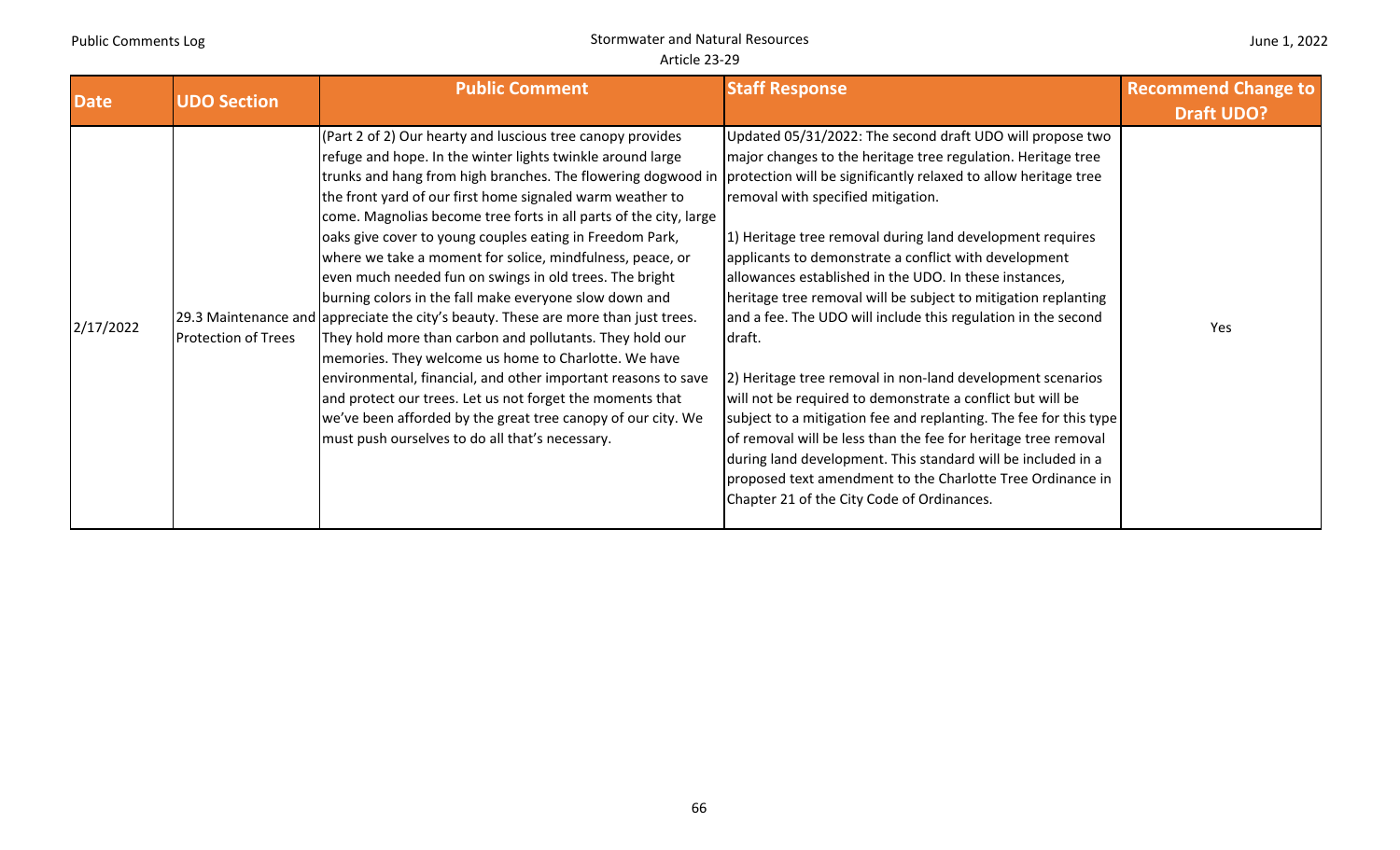| <b>Date</b> | <b>UDO Section</b>         | <b>Public Comment</b>                                                                                                                                                                                                                                                                                                                                                                                                                                                                                                                                                                                                                                                                                                                                                                                                                                                                                                                                                                                                                                                                                                                                                                                                                                                                                                                                                                                                                                                               | <b>Staff Response</b>                                                                                                                                                                                                                                                                                                                                                                                                                                                                                                                                                                                                                                                                                                                                                                                                                                                                                                                                                                                | <b>Recommend Change to</b> |
|-------------|----------------------------|-------------------------------------------------------------------------------------------------------------------------------------------------------------------------------------------------------------------------------------------------------------------------------------------------------------------------------------------------------------------------------------------------------------------------------------------------------------------------------------------------------------------------------------------------------------------------------------------------------------------------------------------------------------------------------------------------------------------------------------------------------------------------------------------------------------------------------------------------------------------------------------------------------------------------------------------------------------------------------------------------------------------------------------------------------------------------------------------------------------------------------------------------------------------------------------------------------------------------------------------------------------------------------------------------------------------------------------------------------------------------------------------------------------------------------------------------------------------------------------|------------------------------------------------------------------------------------------------------------------------------------------------------------------------------------------------------------------------------------------------------------------------------------------------------------------------------------------------------------------------------------------------------------------------------------------------------------------------------------------------------------------------------------------------------------------------------------------------------------------------------------------------------------------------------------------------------------------------------------------------------------------------------------------------------------------------------------------------------------------------------------------------------------------------------------------------------------------------------------------------------|----------------------------|
|             |                            |                                                                                                                                                                                                                                                                                                                                                                                                                                                                                                                                                                                                                                                                                                                                                                                                                                                                                                                                                                                                                                                                                                                                                                                                                                                                                                                                                                                                                                                                                     |                                                                                                                                                                                                                                                                                                                                                                                                                                                                                                                                                                                                                                                                                                                                                                                                                                                                                                                                                                                                      | <b>Draft UDO?</b>          |
| 2/17/2022   | <b>Protection of Trees</b> | (Part 1 of 2) I am as big a conservationist as anybody in<br>Charlotte. I love trees and I could go on and on about my<br>perspective on that, but I'm going to approach it a little<br>differently. I don't think there's that many people that are<br>desiring to take trees down for random reasons. I think more<br>people love trees, they want them in their yard, the only thing<br>that brings people to even consider it $-$ given the cost $-$ is<br>something that they consider to be a need or a fear. Of course,<br>that could mean it's sick or it's in a position where a storm<br>could take it down or that type of thing. If we start with the<br>[29.3 Maintenance and premise that people don't want to take trees down, as opposed draft.<br>to their desire to do it, we have a different perspective. A lot of<br>people that are going to be affected by this don't know<br>anything about it. They don't pay attention to UDO things<br>because they think it's just for developers, and this is focused<br>on a big policy change to really go in and regulate individual<br>single-family homes. Most of the loss of the tree canopy that<br>we have in a single-family area is not from individual property<br>owners taking down their trees, it's from infill development,<br>that's the vast majority of it. I don't think there's any way to<br>manage individuals taking down trees in their yards, but that's<br>probably a fairly small number. | Updated 05/31/2022: The second draft UDO will propose two<br>major changes to the heritage tree regulation. Heritage tree<br>protection will be significantly relaxed to allow heritage tree<br>removal with specified mitigation.<br>1) Heritage tree removal during land development requires<br>applicants to demonstrate a conflict with development<br>allowances established in the UDO. In these instances,<br>heritage tree removal will be subject to mitigation replanting<br>and a fee. The UDO will include this regulation in the second<br>2) Heritage tree removal in non-land development scenarios<br>will not be required to demonstrate a conflict but will be<br>subject to a mitigation fee and replanting. The fee for this type<br>of removal will be less than the fee for heritage tree removal<br>during land development. This standard will be included in a<br>proposed text amendment to the Charlotte Tree Ordinance in<br>Chapter 21 of the City Code of Ordinances. | Yes                        |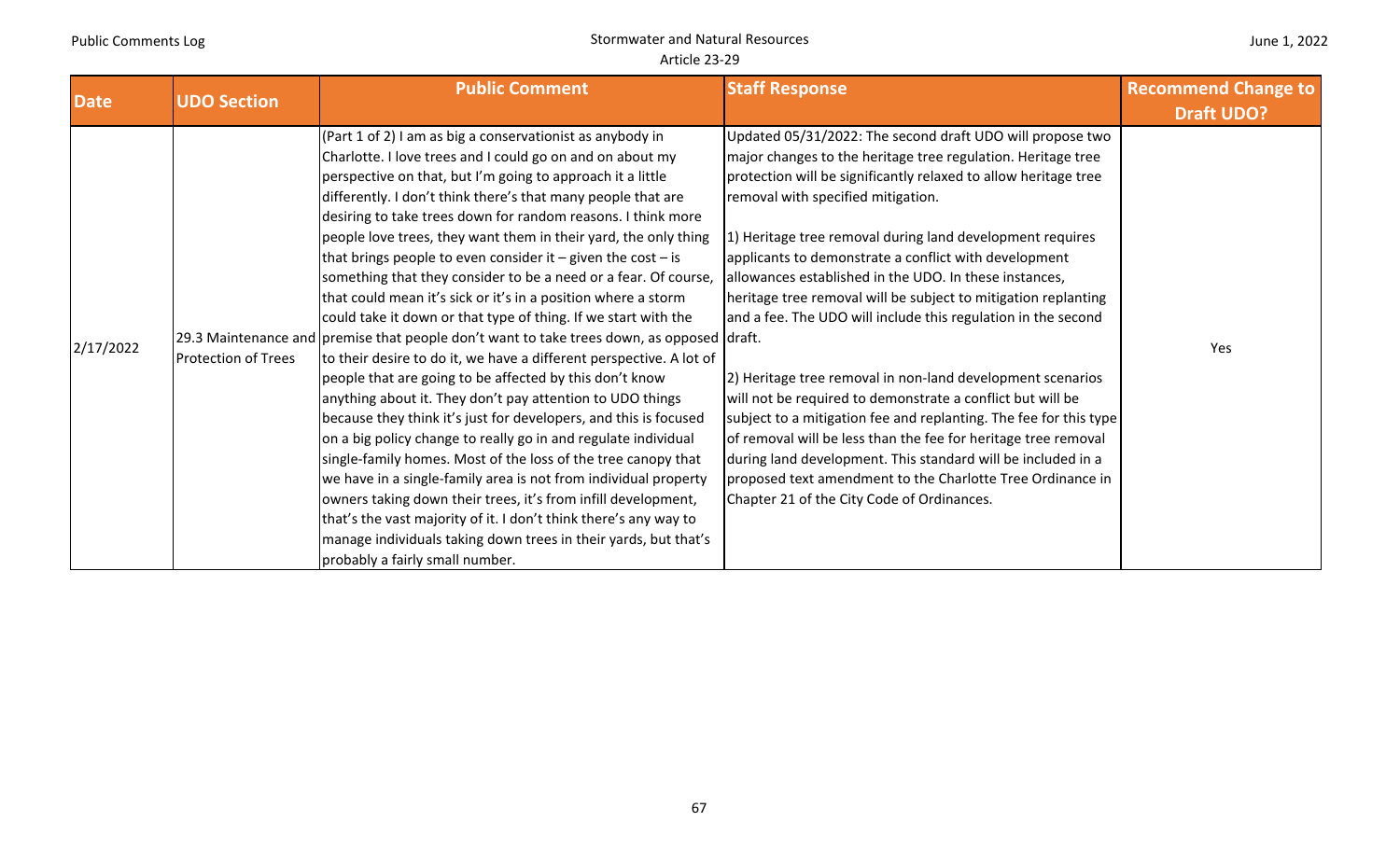| <b>Date</b> | <b>UDO Section</b>         | <b>Public Comment</b>                                                                                                                                                                                                                                                                                                                                                                                                                                                                                                                                                                                                                                                                                                                                                                                                                                                                                                                                                                                                                                                                                                                                                                                                                                                                                                                                                                                                                                                                                                                                                                                                                                          | <b>Staff Response</b>                                                                                                                                                                                                                                                                                                                                                                                                                                                                                                                                                                                                                                                                                                                                                                                                                                                                                                                                                                                | <b>Recommend Change to</b><br><b>Draft UDO?</b> |
|-------------|----------------------------|----------------------------------------------------------------------------------------------------------------------------------------------------------------------------------------------------------------------------------------------------------------------------------------------------------------------------------------------------------------------------------------------------------------------------------------------------------------------------------------------------------------------------------------------------------------------------------------------------------------------------------------------------------------------------------------------------------------------------------------------------------------------------------------------------------------------------------------------------------------------------------------------------------------------------------------------------------------------------------------------------------------------------------------------------------------------------------------------------------------------------------------------------------------------------------------------------------------------------------------------------------------------------------------------------------------------------------------------------------------------------------------------------------------------------------------------------------------------------------------------------------------------------------------------------------------------------------------------------------------------------------------------------------------|------------------------------------------------------------------------------------------------------------------------------------------------------------------------------------------------------------------------------------------------------------------------------------------------------------------------------------------------------------------------------------------------------------------------------------------------------------------------------------------------------------------------------------------------------------------------------------------------------------------------------------------------------------------------------------------------------------------------------------------------------------------------------------------------------------------------------------------------------------------------------------------------------------------------------------------------------------------------------------------------------|-------------------------------------------------|
| 2/17/2022   | <b>Protection of Trees</b> | (Part 2 of 2) Those numbers must have changed from the initial<br>ones because they are much lower. I was understanding it was<br>\$200 an inch, which in the case of a 30-inch tree would be<br>\$6,000 mitigation cost. If it's only \$1,000 or less maybe the<br>impact to people is less but my comments mostly remain the<br>same. Once we consider that people have carefully considered<br>whether they're going to take a tree down or not, if someone<br>from the city comes in and tells them "we don't feel that this<br>one's as dangerous," the city decides it's a big principal change,<br>the city also decides whether an addition to your house affects<br>a tree, they get to ask if you think a tree should go in a different draft.<br>spot. I just think these are private, personal decisions that<br>29.3 Maintenance and people make with great consideration and does the city have<br>the ability to make those decisions? It's a step into people's<br>personal lives that is not necessary at this point. I think<br>dropping requirement to 24 inches covers a lot of the area and<br>will impact a vastly greater volume of people. Data shows that<br>most of those areas where tree canopy has been obliterated<br>are developments. I think it's a slippery slope for the<br>government to step in, it's a role they've never been in making<br>decisions for people's personal property, and I don't think<br>there's a big enough issue for them to step in. I'm all for<br>development, I'm all for replanting. I'm not coming from a non-<br>conservation perspective, I'm coming at this from a freedom<br>perspective. | Updated 05/31/2022: The second draft UDO will propose two<br>major changes to the heritage tree regulation. Heritage tree<br>protection will be significantly relaxed to allow heritage tree<br>removal with specified mitigation.<br>1) Heritage tree removal during land development requires<br>applicants to demonstrate a conflict with development<br>allowances established in the UDO. In these instances,<br>heritage tree removal will be subject to mitigation replanting<br>and a fee. The UDO will include this regulation in the second<br>2) Heritage tree removal in non-land development scenarios<br>will not be required to demonstrate a conflict but will be<br>subject to a mitigation fee and replanting. The fee for this type<br>of removal will be less than the fee for heritage tree removal<br>during land development. This standard will be included in a<br>proposed text amendment to the Charlotte Tree Ordinance in<br>Chapter 21 of the City Code of Ordinances. | Yes                                             |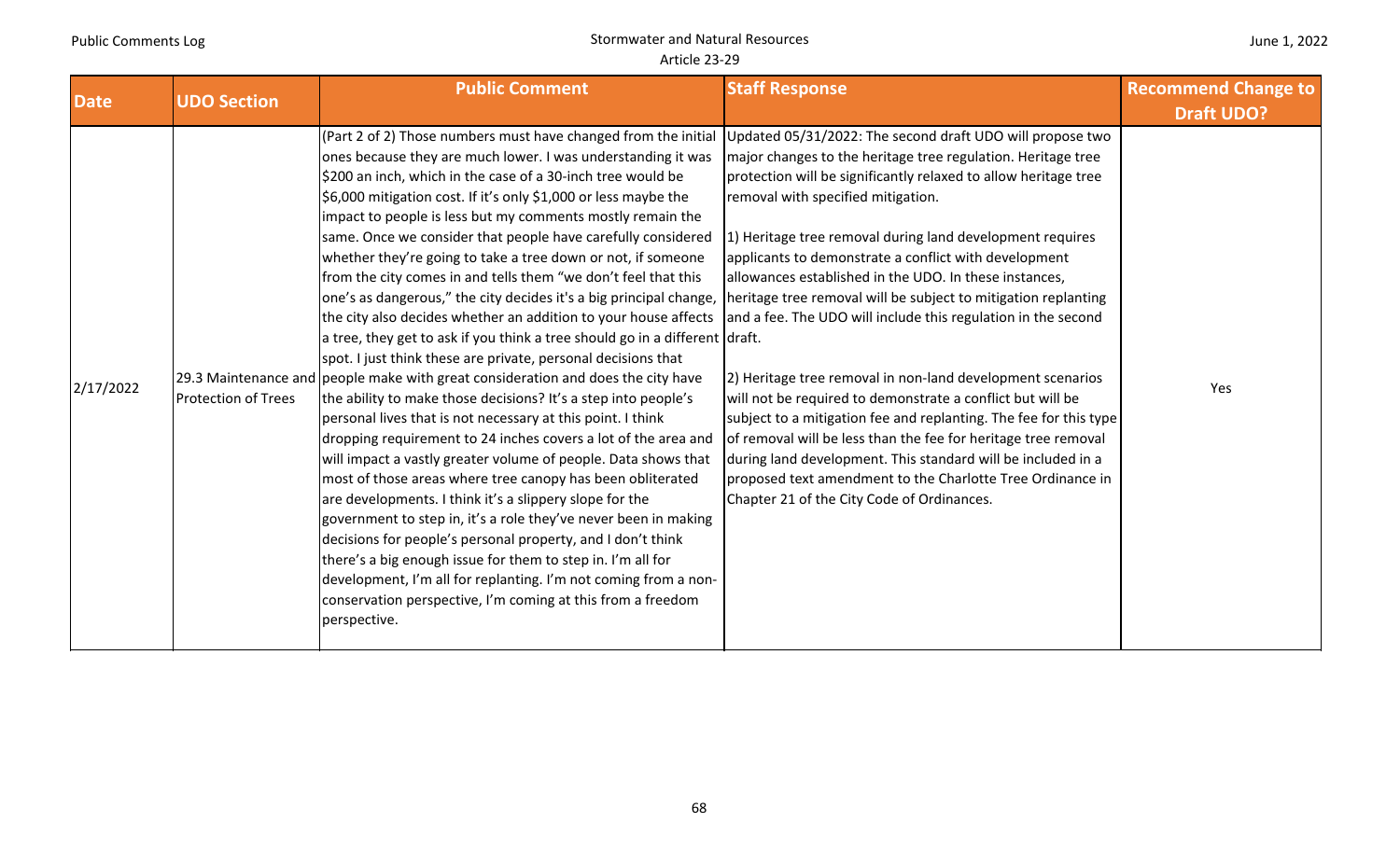| <b>Date</b> | <b>UDO Section</b>         | <b>Public Comment</b>                                                                                                                                                                                                                                                                                                                                                                                                                                                                                                                                                                                                                                                                                                                                                                                                                                                                                                                                                                                                                                                                                                                                                                                                                                                                                                                                                                                                                                                                                                                                                                                                                                                                                                                                        | <b>Staff Response</b>                                                                                                                                                                                                                                                                                                                                                                                                                                                                                                                                                                                                                                                                                                                                                                                                                                              | <b>Recommend Change to</b><br><b>Draft UDO?</b> |
|-------------|----------------------------|--------------------------------------------------------------------------------------------------------------------------------------------------------------------------------------------------------------------------------------------------------------------------------------------------------------------------------------------------------------------------------------------------------------------------------------------------------------------------------------------------------------------------------------------------------------------------------------------------------------------------------------------------------------------------------------------------------------------------------------------------------------------------------------------------------------------------------------------------------------------------------------------------------------------------------------------------------------------------------------------------------------------------------------------------------------------------------------------------------------------------------------------------------------------------------------------------------------------------------------------------------------------------------------------------------------------------------------------------------------------------------------------------------------------------------------------------------------------------------------------------------------------------------------------------------------------------------------------------------------------------------------------------------------------------------------------------------------------------------------------------------------|--------------------------------------------------------------------------------------------------------------------------------------------------------------------------------------------------------------------------------------------------------------------------------------------------------------------------------------------------------------------------------------------------------------------------------------------------------------------------------------------------------------------------------------------------------------------------------------------------------------------------------------------------------------------------------------------------------------------------------------------------------------------------------------------------------------------------------------------------------------------|-------------------------------------------------|
| 2/17/2022   | <b>Protection of Trees</b> | (Part 1 of 2) I have a number of questions that were not<br>addressed in the short presentation or the draft proposal. The<br>proposal says that a tree-disturbing activity would require a<br>permit. I'm curious how the city defines a tree-disturbing<br>activity for a heritage tree. Would pruning and other routine<br>maintenance by an arborist/someone hired by the homeowner<br>be classified as a tree-disturbing activity and require a permit?<br>How would this permitting process be carried out? Would the<br>homeowner or the tree removal service be responsible for<br>obtaining the permit? I'd also like to disagree that \$1,000 is a<br>trivial fee, it's not a trivial fee for a lot of people especially since draft.<br>we're not out of the pandemic. I think \$1,000 is too much. I'm<br>29.3 Maintenance and also concerned about who will make the decision if a heritage<br>tree is sufficiently diseased or dead to warrant removal. If you<br>don't have to have a permit to remove the tree if it's dead or<br>diseased, how is that going to be handled, and how are conflicts of removal will be less than the fee for heritage tree removal<br>of opinion on these matters going to be resolved? My instinct is during land development. This standard will be included in a<br>that it's developers and not homeowners that are threatening<br>Charlotte's tree canopy. I think there are two issues here.<br>There's the value and importance of the tree canopy. Then<br>there's the issue of how to approach protecting the canopy. I<br>think this approach will have a lot of unintended consequences.<br>I also think it's very heavy-handed, the burden should be on<br>private developers not on individuals. | Updated 05/31/2022: The second draft UDO will propose two<br>major changes to the heritage tree regulation. Heritage tree<br>protection will be significantly relaxed to allow heritage tree<br>removal with specified mitigation.<br>1) Heritage tree removal during land development requires<br>applicants to demonstrate a conflict with development<br>allowances established in the UDO. In these instances,<br>heritage tree removal will be subject to mitigation replanting<br>and a fee. The UDO will include this regulation in the second<br>2) Heritage tree removal in non-land development scenarios<br>will not be required to demonstrate a conflict but will be<br>subject to a mitigation fee and replanting. The fee for this type<br>proposed text amendment to the Charlotte Tree Ordinance in<br>Chapter 21 of the City Code of Ordinances. | Yes                                             |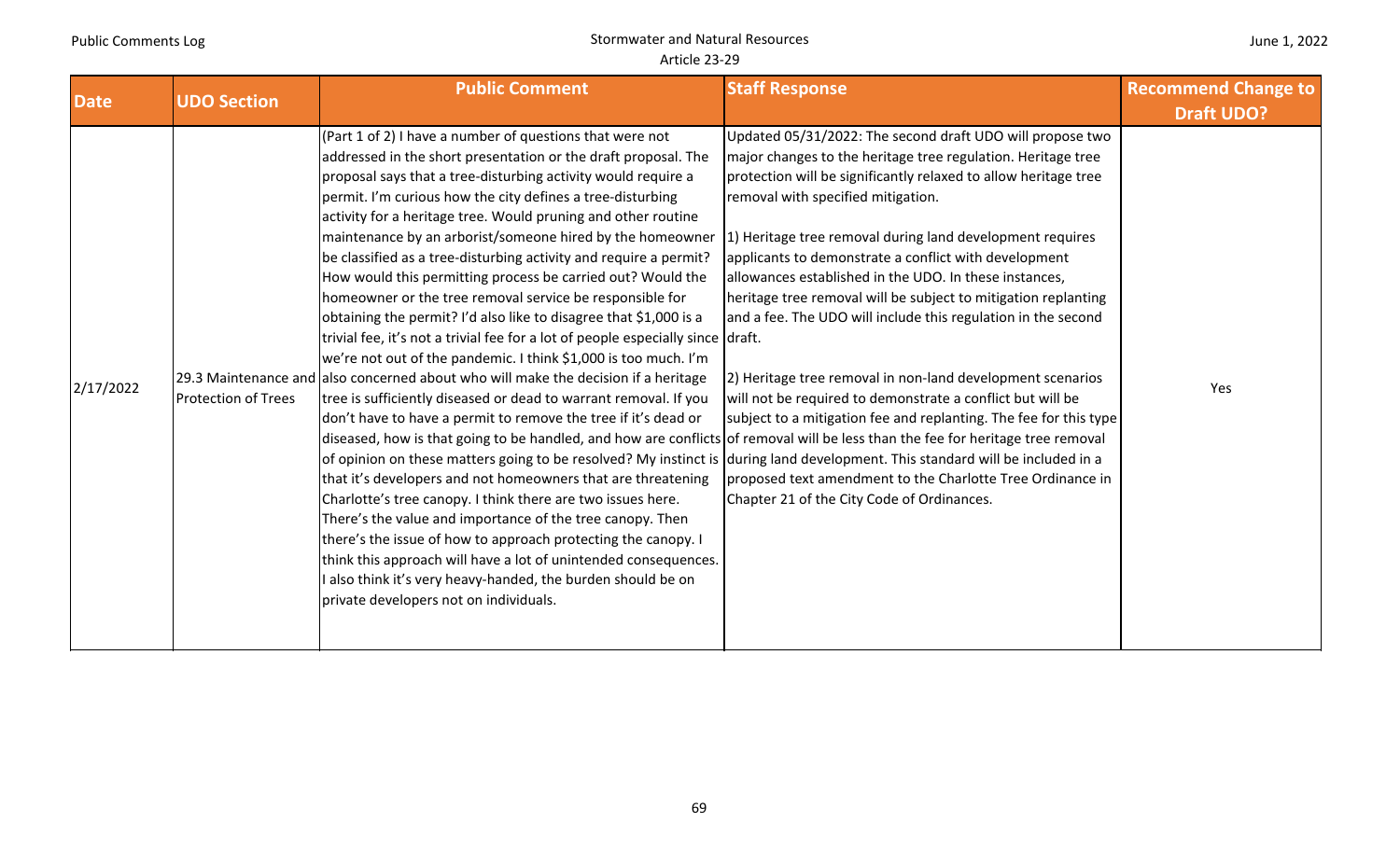| <b>Date</b> | <b>UDO Section</b>                                 | <b>Public Comment</b>                                                                                                                                                                                                                                                                                                                                                                                                                                                                                                                                                                                                                                                                                                                                                                                                                                                                                                                                                                                                                                                                                                                                                                                                                                                                                                                                                                                                                                        | <b>Staff Response</b>                                                                                                                                                                                                                                                                                                                                                                                                                                                                                                                                                                                                                                                                                                                                                                                                                                                                                                                                                    | <b>Recommend Change to</b> |
|-------------|----------------------------------------------------|--------------------------------------------------------------------------------------------------------------------------------------------------------------------------------------------------------------------------------------------------------------------------------------------------------------------------------------------------------------------------------------------------------------------------------------------------------------------------------------------------------------------------------------------------------------------------------------------------------------------------------------------------------------------------------------------------------------------------------------------------------------------------------------------------------------------------------------------------------------------------------------------------------------------------------------------------------------------------------------------------------------------------------------------------------------------------------------------------------------------------------------------------------------------------------------------------------------------------------------------------------------------------------------------------------------------------------------------------------------------------------------------------------------------------------------------------------------|--------------------------------------------------------------------------------------------------------------------------------------------------------------------------------------------------------------------------------------------------------------------------------------------------------------------------------------------------------------------------------------------------------------------------------------------------------------------------------------------------------------------------------------------------------------------------------------------------------------------------------------------------------------------------------------------------------------------------------------------------------------------------------------------------------------------------------------------------------------------------------------------------------------------------------------------------------------------------|----------------------------|
|             |                                                    |                                                                                                                                                                                                                                                                                                                                                                                                                                                                                                                                                                                                                                                                                                                                                                                                                                                                                                                                                                                                                                                                                                                                                                                                                                                                                                                                                                                                                                                              |                                                                                                                                                                                                                                                                                                                                                                                                                                                                                                                                                                                                                                                                                                                                                                                                                                                                                                                                                                          | <b>Draft UDO?</b>          |
| 2/17/2022   | 29.3 Maintenance and<br><b>Protection of Trees</b> | (Part 2 of 2) I live in southeast Charlotte and I can drive around<br>and spot several large areas that have been clear cut either for<br>development that never materialized or where there are<br>development activities, and I really believe that this ought to be removal with specified mitigation.<br>the bulk of tree loss in residential areas. If I were the city, I think<br>concentrating on the developers actions would be the<br>preferred course of action. I think educating homeowners on<br>the importance of trees would be a better approach on that<br>side. I can also envision problematic scenarios where you could<br>have a leaning tree near your house that doesn't meet the<br>city's criteria for removal without a permit, but it does pose a<br>threat to your house. How will problematic situations like that<br>be resolved? It seems it's not reasonable for a homeowner to<br>have to pay a \$1,000 fee to protect their home. I don't think<br>anyone wants to unnecessarily remove a tree, but there are<br>scenarios that would test the intent of this proposal. Before<br>long, we will need permits to remove or prune trees of any size<br>on any property. Most people of Charlotte don't even know<br>what's in this proposal, they're busy with their lives and they<br>haven't been informed. Perhaps the city hasn't done enough<br>outreach. The vast majority of people don't know it's in the<br>works. | Updated 05/31/2022: The second draft UDO will propose two<br>major changes to the heritage tree regulation. Heritage tree<br>protection will be significantly relaxed to allow heritage tree<br>1) Heritage tree removal during land development requires<br>applicants to demonstrate a conflict with development<br>allowances established in the UDO. In these instances,<br>heritage tree removal will be subject to mitigation replanting<br>and a fee. The UDO will include this regulation in the second<br>draft.<br>2) Heritage tree removal in non-land development scenarios<br>will not be required to demonstrate a conflict but will be<br>subject to a mitigation fee and replanting. The fee for this type<br>of removal will be less than the fee for heritage tree removal<br>during land development. This standard will be included in a<br>proposed text amendment to the Charlotte Tree Ordinance in<br>Chapter 21 of the City Code of Ordinances. | Yes                        |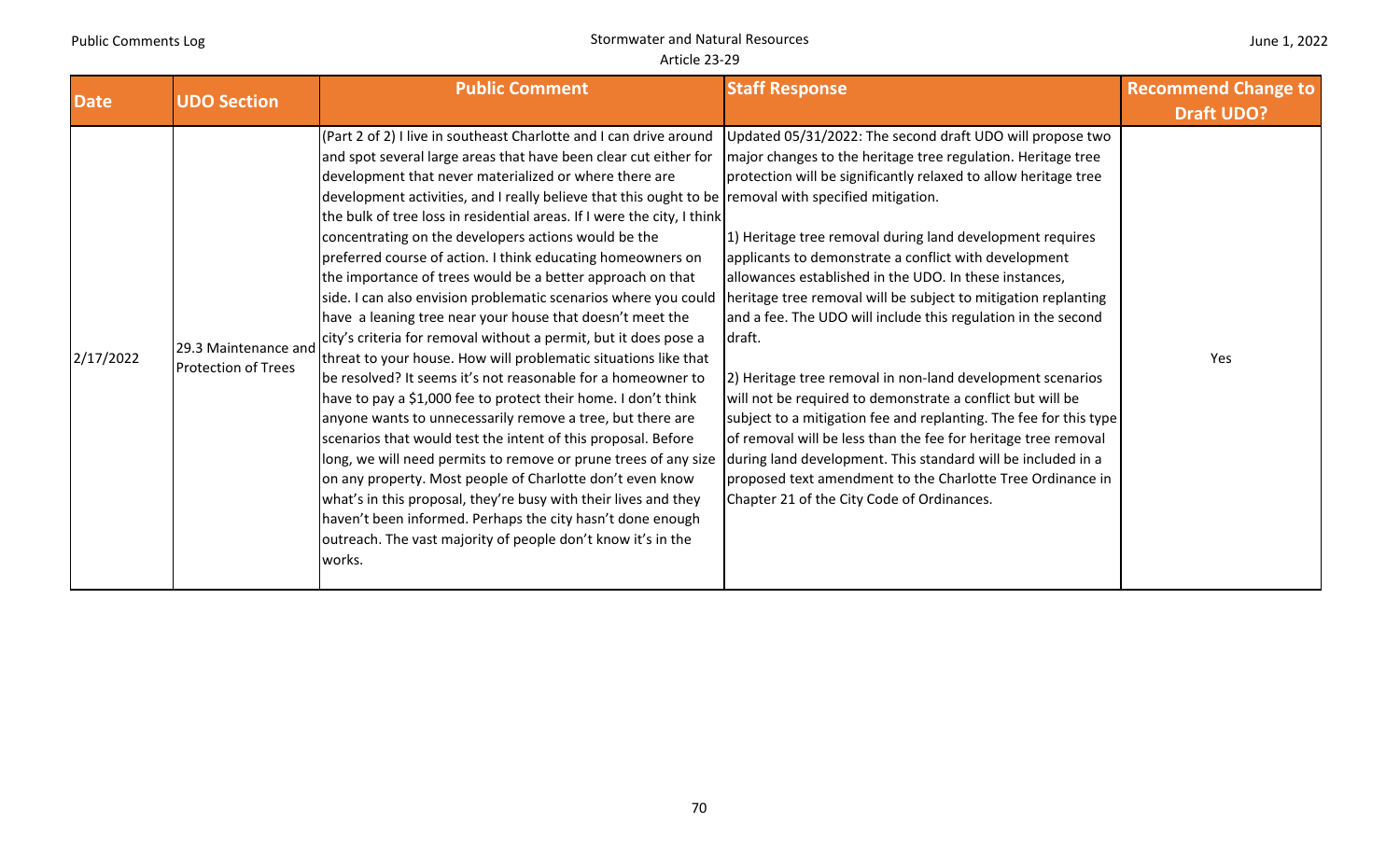#### June 1, 2022

| <b>Date</b> | <b>UDO Section</b>         | <b>Public Comment</b>                                                                                                                                                                                                                                                                                                                                                                                                                                                                                                                                                                                                                                                                                                                                                                                                                                                                                                                                                                                                  | <b>Staff Response</b>                                                                                                                                                                                                                                                                                                                                                                                                                                                                                                                                                                                                                                                                                                                                                                                                                                                                                                                          | <b>Recommend Change to</b><br><b>Draft UDO?</b> |
|-------------|----------------------------|------------------------------------------------------------------------------------------------------------------------------------------------------------------------------------------------------------------------------------------------------------------------------------------------------------------------------------------------------------------------------------------------------------------------------------------------------------------------------------------------------------------------------------------------------------------------------------------------------------------------------------------------------------------------------------------------------------------------------------------------------------------------------------------------------------------------------------------------------------------------------------------------------------------------------------------------------------------------------------------------------------------------|------------------------------------------------------------------------------------------------------------------------------------------------------------------------------------------------------------------------------------------------------------------------------------------------------------------------------------------------------------------------------------------------------------------------------------------------------------------------------------------------------------------------------------------------------------------------------------------------------------------------------------------------------------------------------------------------------------------------------------------------------------------------------------------------------------------------------------------------------------------------------------------------------------------------------------------------|-------------------------------------------------|
| 2/17/2022   | <b>Protection of Trees</b> | I want to express my support for making this heritage tree rule<br>as strong as possible. One of the most striking impressions I've<br>gotten in Charlotte is the rapid tree loss in the periphery and<br>the existing urban boundary. I don't see much in the way of<br>rules, restrictions, or ways of keeping our natural heritage here.<br>I see a tremendous rate of loss. You can literally see the effects<br>of that in terms of the roadkill from animals fleeing when<br>bulldozers arrive. Given the global ecological meltdown that<br>must set the context for this conversation, we really need to<br>29.3 Maintenance and exercise the fullest extent of Charlotte's constitutional power to and a fee. The UDO will include this regulation in the second<br>keep as many trees as possible, both on undeveloped land as<br>well as heritage trees on individual lots. I do think that \$1,000 is<br>less than trivial compared to the value of these trees in the<br>times that we are now living in. | Updated 05/31/2022: The second draft UDO will propose two<br>major changes to the heritage tree regulation. Heritage tree<br>protection will be significantly relaxed to allow heritage tree<br>removal with specified mitigation.<br>1) Heritage tree removal during land development requires<br>applicants to demonstrate a conflict with development<br>allowances established in the UDO. In these instances,<br>heritage tree removal will be subject to mitigation replanting<br>Idraft.<br>2) Heritage tree removal in non-land development scenarios<br>will not be required to demonstrate a conflict but will be<br>subject to a mitigation fee and replanting. The fee for this type<br>of removal will be less than the fee for heritage tree removal<br>during land development. This standard will be included in a<br>proposed text amendment to the Charlotte Tree Ordinance in<br>Chapter 21 of the City Code of Ordinances. | Yes                                             |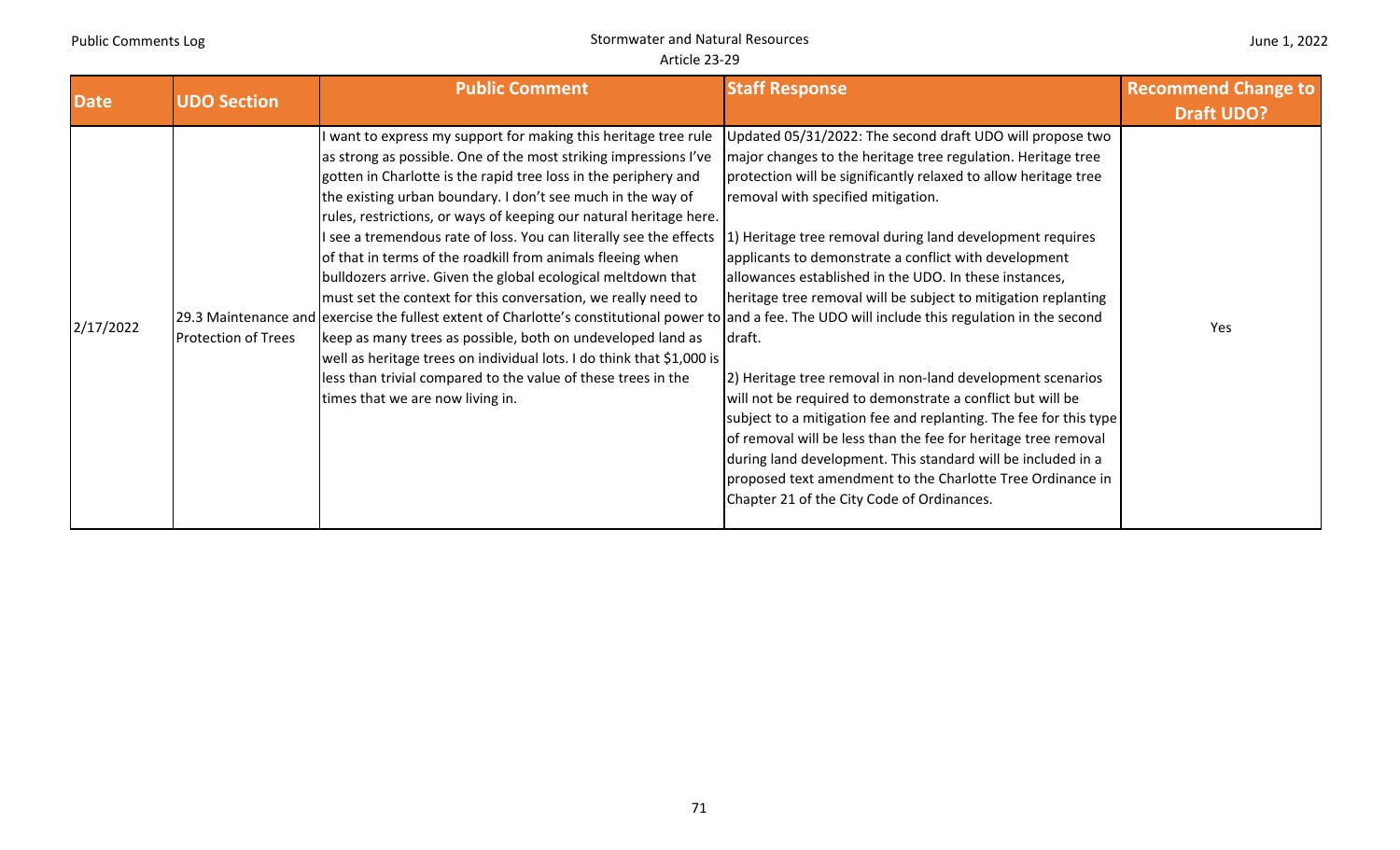| <b>Date</b> | <b>UDO Section</b>         | <b>Public Comment</b>                                                                                                                                                                                                                                                                                                                                                                                                                                                                                                                                                                                                                                                                                                                                                                                                                                                                                                                                                                                                                                                                                                                                                                                                                                                                                                                                                                                                                                                                                       | <b>Staff Response</b>                                                                                                                                                                                                                                                                                                                                                                                                                                                                                                                                                                                                                                                                                                                                                                                                                                                                                                                      | <b>Recommend Change to</b><br><b>Draft UDO?</b> |
|-------------|----------------------------|-------------------------------------------------------------------------------------------------------------------------------------------------------------------------------------------------------------------------------------------------------------------------------------------------------------------------------------------------------------------------------------------------------------------------------------------------------------------------------------------------------------------------------------------------------------------------------------------------------------------------------------------------------------------------------------------------------------------------------------------------------------------------------------------------------------------------------------------------------------------------------------------------------------------------------------------------------------------------------------------------------------------------------------------------------------------------------------------------------------------------------------------------------------------------------------------------------------------------------------------------------------------------------------------------------------------------------------------------------------------------------------------------------------------------------------------------------------------------------------------------------------|--------------------------------------------------------------------------------------------------------------------------------------------------------------------------------------------------------------------------------------------------------------------------------------------------------------------------------------------------------------------------------------------------------------------------------------------------------------------------------------------------------------------------------------------------------------------------------------------------------------------------------------------------------------------------------------------------------------------------------------------------------------------------------------------------------------------------------------------------------------------------------------------------------------------------------------------|-------------------------------------------------|
| 2/17/2022   | <b>Protection of Trees</b> | (Part 1 of 2) I'm for this ordinance that you guys have got<br>proposed. I would like to see a bit more definition involved. I<br>think having a 30-inch diameter specification is pretty large<br>given the species diversity out here. I think we should look to<br>possibly dial down that number of removal we were looking to<br>do and potentially having a few or half a dozen natural species<br>that we're looking to protect and preserve. Some of these<br>natural species aren't really going to get to 30 inches in<br>diameter, unless they're mature oak or something like that.<br>There's a lot of other species we could preserve for sure with<br>29.3 Maintenance and reducing size, 30 inches is a little high for a lot of our species. I<br>think some more look into clarification into size specification<br>would be nice. A few things in there too on who is going to be<br>able to come out and identify trees as being dead, diseased,<br>hazardous – I think you might need more clarification on that as subject to a mitigation fee and replanting. The fee for this type<br>well. I'd love to see at least a minimum level of certification,<br>certified arborists, I think that would be a great minimum<br>qualification to have. I'm an arborist, I run a tree-care company<br>in Charlotte. I've been a certified arborist for 11 years and I'm<br>also tree-risk assessment certified. I have a lot of merit in the<br>industry and I'm a fan of tree preservation. | Updated 05/31/2022: The second draft UDO will propose two<br>major changes to the heritage tree regulation. Heritage tree<br>protection will be significantly relaxed to allow heritage tree<br>removal with specified mitigation.<br>1) Heritage tree removal during land development requires<br>applicants to demonstrate a conflict with development<br>allowances established in the UDO. In these instances,<br>heritage tree removal will be subject to mitigation replanting<br>and a fee. The UDO will include this regulation in the second<br>draft.<br>[2] Heritage tree removal in non-land development scenarios<br>will not be required to demonstrate a conflict but will be<br>of removal will be less than the fee for heritage tree removal<br>during land development. This standard will be included in a<br>proposed text amendment to the Charlotte Tree Ordinance in<br>Chapter 21 of the City Code of Ordinances. | Yes                                             |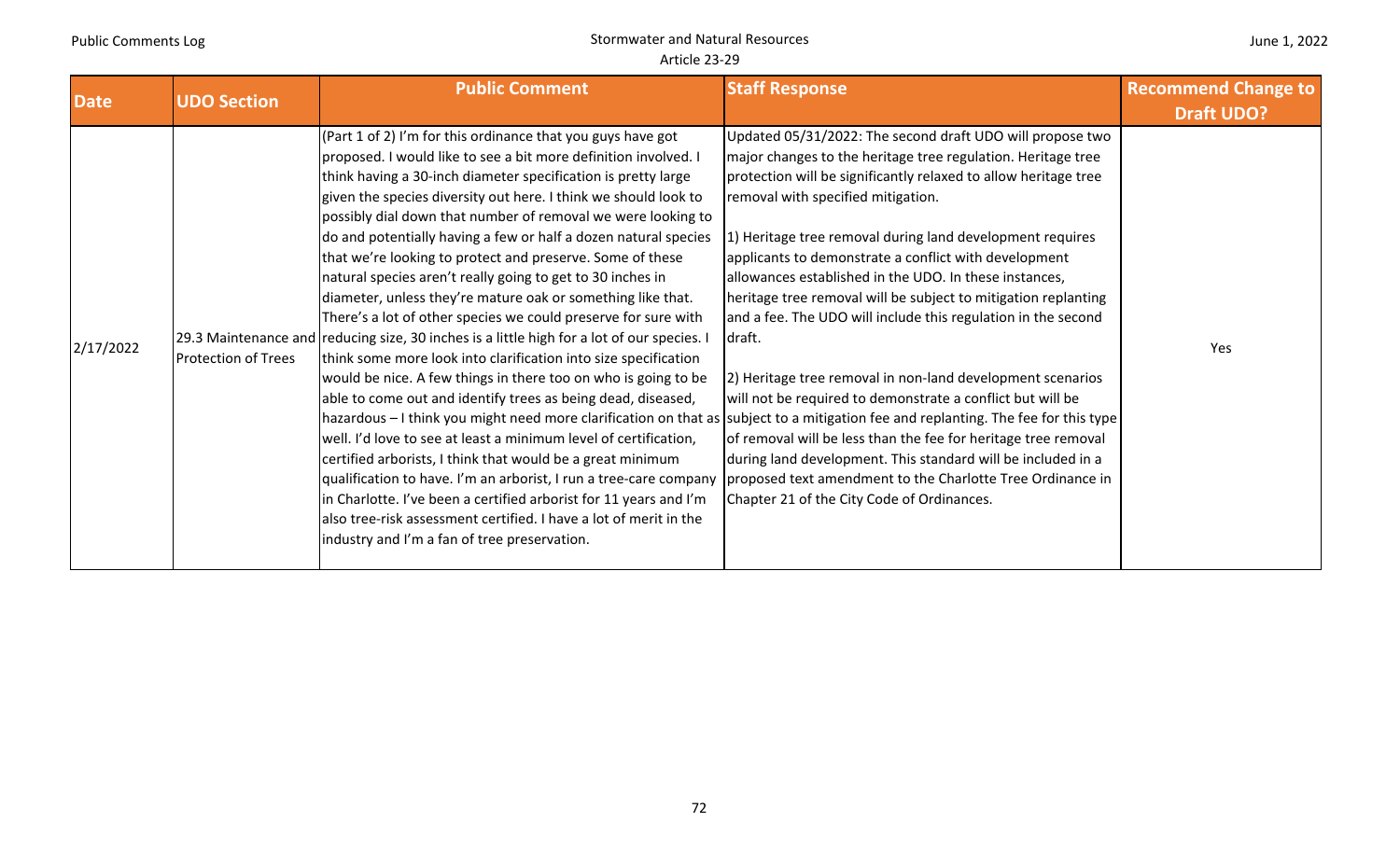| June 1, 2022 |  |
|--------------|--|
|--------------|--|

| <b>Date</b> | <b>UDO Section</b>         | <b>Public Comment</b>                                                                                                                                                                                                                                                                                                                                                                                                                                                                                                                                                                                                                                                                                                                                                                                                                                                                                                                                                                                                                                                                                                                                                                                                                                                                                                                                                                                                                                                                                                                                                                                                                                                                                                                                                                    | <b>Staff Response</b>                                                                                                                                                                                                                                                                                                                                                                                                                                                                                                                                                                                                                                                                                                                                                                                                                                             | <b>Recommend Change to</b> |
|-------------|----------------------------|------------------------------------------------------------------------------------------------------------------------------------------------------------------------------------------------------------------------------------------------------------------------------------------------------------------------------------------------------------------------------------------------------------------------------------------------------------------------------------------------------------------------------------------------------------------------------------------------------------------------------------------------------------------------------------------------------------------------------------------------------------------------------------------------------------------------------------------------------------------------------------------------------------------------------------------------------------------------------------------------------------------------------------------------------------------------------------------------------------------------------------------------------------------------------------------------------------------------------------------------------------------------------------------------------------------------------------------------------------------------------------------------------------------------------------------------------------------------------------------------------------------------------------------------------------------------------------------------------------------------------------------------------------------------------------------------------------------------------------------------------------------------------------------|-------------------------------------------------------------------------------------------------------------------------------------------------------------------------------------------------------------------------------------------------------------------------------------------------------------------------------------------------------------------------------------------------------------------------------------------------------------------------------------------------------------------------------------------------------------------------------------------------------------------------------------------------------------------------------------------------------------------------------------------------------------------------------------------------------------------------------------------------------------------|----------------------------|
|             |                            |                                                                                                                                                                                                                                                                                                                                                                                                                                                                                                                                                                                                                                                                                                                                                                                                                                                                                                                                                                                                                                                                                                                                                                                                                                                                                                                                                                                                                                                                                                                                                                                                                                                                                                                                                                                          |                                                                                                                                                                                                                                                                                                                                                                                                                                                                                                                                                                                                                                                                                                                                                                                                                                                                   | <b>Draft UDO?</b>          |
| 2/17/2022   | <b>Protection of Trees</b> | (Part 2 of 2) I think it's a harder realm to push into what we<br>want to do with single-family homes, but there are other major   major changes to the heritage tree regulation. Heritage tree<br>cities that are really pushing for preservation - Washington D.C., protection will be significantly relaxed to allow heritage tree<br>Atlanta, Austin, Raleigh has some stuff implemented, Savannah<br>- they all are doing a lot to protect their tree canopy and they<br>have ordinances that are very similar to what you have<br>proposed, even more stringent than the ones you have now. I<br>think yours is very lax. I'd love to see more teeth to it, because<br>the amount of people that come out and don't educate the<br>homeowners and clients that we're looking to do work with,<br>they immediately jump to trees being hazardous and don't take draft.<br>time to educate the customer and cut down perfectly healthy<br>29.3 Maintenance and trees. The silliest things you see all the time. Having an<br>ordinance in play where cutting down large heritage trees Is<br>regulated and protecting what we've got is very important.<br>We've got amazing old trees here and I'm all for protecting it.<br>Copying what other cities have done can be helpful, and would<br>love to see more definition to things, who is allowed to come<br>out and decide if a tree is diseased. I'd love to see more<br>certification involvement, bringing a certified person out is a big<br>thing. There's some things in there that need adjusting and<br>word refinement, but I think this is a good thing. I really think<br>that the city is trying to implement a different change. Removal<br>any more than 5-10% of live foliage of trees should be frowned<br>upon. | Updated 05/31/2022: The second draft UDO will propose two<br>removal with specified mitigation.<br>1) Heritage tree removal during land development requires<br>applicants to demonstrate a conflict with development<br>allowances established in the UDO. In these instances,<br>heritage tree removal will be subject to mitigation replanting<br>and a fee. The UDO will include this regulation in the second<br>2) Heritage tree removal in non-land development scenarios<br>will not be required to demonstrate a conflict but will be<br>subject to a mitigation fee and replanting. The fee for this type<br>of removal will be less than the fee for heritage tree removal<br>during land development. This standard will be included in a<br>proposed text amendment to the Charlotte Tree Ordinance in<br>Chapter 21 of the City Code of Ordinances. | Yes                        |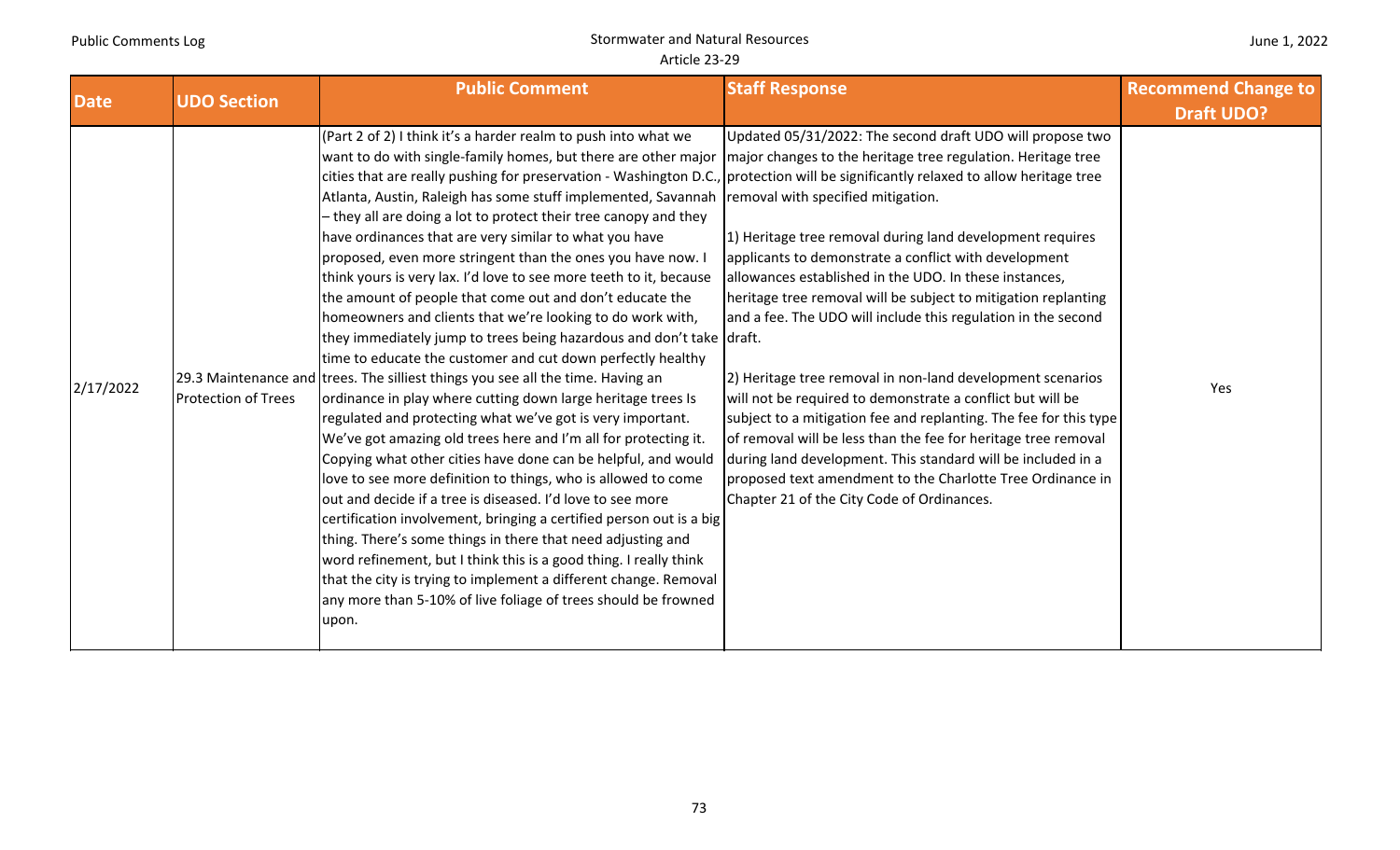|  |  | June 1, 2022 |
|--|--|--------------|
|--|--|--------------|

| <b>Date</b> | <b>UDO Section</b>                                 | <b>Public Comment</b>                                                                                                                                                                                                                                                                                                                                                                                                                                                                                                                                                                                                                                                                                                                                                                                                                                                                                                                                                                                                                                                                                           | <b>Staff Response</b>                                                                                                                                                                                                                                                                                                                                                                                                                                                                                                                                                                                                                                                                                                                                                                                                   | <b>Recommend Change to</b> |
|-------------|----------------------------------------------------|-----------------------------------------------------------------------------------------------------------------------------------------------------------------------------------------------------------------------------------------------------------------------------------------------------------------------------------------------------------------------------------------------------------------------------------------------------------------------------------------------------------------------------------------------------------------------------------------------------------------------------------------------------------------------------------------------------------------------------------------------------------------------------------------------------------------------------------------------------------------------------------------------------------------------------------------------------------------------------------------------------------------------------------------------------------------------------------------------------------------|-------------------------------------------------------------------------------------------------------------------------------------------------------------------------------------------------------------------------------------------------------------------------------------------------------------------------------------------------------------------------------------------------------------------------------------------------------------------------------------------------------------------------------------------------------------------------------------------------------------------------------------------------------------------------------------------------------------------------------------------------------------------------------------------------------------------------|----------------------------|
|             |                                                    |                                                                                                                                                                                                                                                                                                                                                                                                                                                                                                                                                                                                                                                                                                                                                                                                                                                                                                                                                                                                                                                                                                                 |                                                                                                                                                                                                                                                                                                                                                                                                                                                                                                                                                                                                                                                                                                                                                                                                                         | <b>Draft UDO?</b>          |
| 2/17/2022   | 29.3 Maintenance and<br><b>Protection of Trees</b> | Tree canopy loss is a huge one for me. I watched a 44 acre farm Updated 05/03/2022: Development of this scale requires<br>behind me that was all trees get developed and now looks like a permit approval which requires staff review and<br>barren landscape. With that being said, I've seen some of the<br>new ideas about the tree ordinances, I want to know how that's established for today's ordinances and will carry over to the<br>going to be monitored/enforced going forward? Especially with UDO. As standards are added to the UDO, we will evaluate the<br>development.                                                                                                                                                                                                                                                                                                                                                                                                                                                                                                                        | administration of the ordinance. This process is well<br>need for additional review staff based on workloads and                                                                                                                                                                                                                                                                                                                                                                                                                                                                                                                                                                                                                                                                                                        | No                         |
|             |                                                    |                                                                                                                                                                                                                                                                                                                                                                                                                                                                                                                                                                                                                                                                                                                                                                                                                                                                                                                                                                                                                                                                                                                 | application intensity.                                                                                                                                                                                                                                                                                                                                                                                                                                                                                                                                                                                                                                                                                                                                                                                                  |                            |
| 2/17/2022   | <b>Protection of Trees</b>                         | Many cities in North America have regulated trees for years and Updated 05/31/2022: The second draft UDO will propose two<br>we have not, and we've been a little spoiled by that. If we really major changes to the heritage tree regulation. Heritage tree<br>believe that people want to protect trees, and data shows that<br>60% of loss is coming from single family lots, it doesn't mean<br>that individuals are doing it $-$ it means that it's coming from<br>clear cutting for development. If we really want to encourage<br>not taking down the tree canopy we have and adding to it,<br>rather than having a penalty, we should have a requirement for  allowances established in the UDO. In these instances,<br>replacing removed trees with a certain size requirement. Allow<br>29.3 Maintenance and people to build on their own property. A lot of residents aren't<br>aware of this stuff, but the developers that are taking single<br>family homes, taking trees down, and building on them are<br>aware of all of this and build that into their work. Clear cutting<br>should be over. | protection will be significantly relaxed to allow heritage tree<br>removal with specified mitigation.<br>1) Heritage tree removal during land development requires<br>applicants to demonstrate a conflict with development<br>heritage tree removal will be subject to mitigation replanting<br>and a fee. The UDO will include this regulation in the second<br>draft.<br>2) Heritage tree removal in non-land development scenarios<br>will not be required to demonstrate a conflict but will be<br>subject to a mitigation fee and replanting. The fee for this type<br>of removal will be less than the fee for heritage tree removal<br>during land development. This standard will be included in a<br>proposed text amendment to the Charlotte Tree Ordinance in<br>Chapter 21 of the City Code of Ordinances. | Yes                        |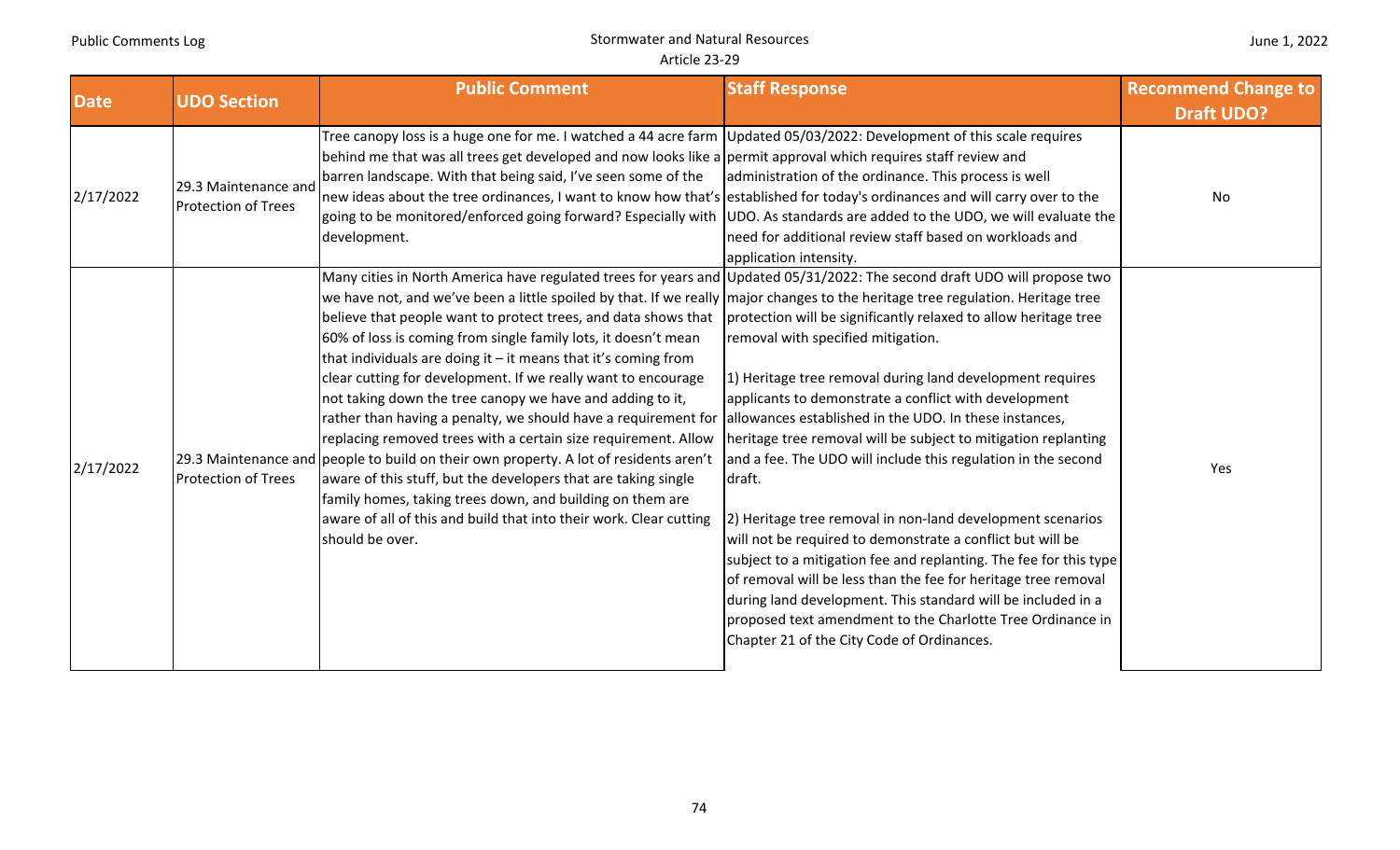|  |  | June 1, 2022 |
|--|--|--------------|
|--|--|--------------|

| <b>Date</b> | <b>UDO Section</b>         | <b>Public Comment</b>                                                                                                                                                                                                                                                                                                                                                                                                                                                                                                                                                                                                                                                                                                                                                                                                                                                                                                                                                                                                   | <b>Staff Response</b>                                                                                                                                                                                                                                                                                                                                                                                                                                                                                                                                                                                                                                                                                                                                                                                                                                                                                                                       | <b>Recommend Change to</b> |
|-------------|----------------------------|-------------------------------------------------------------------------------------------------------------------------------------------------------------------------------------------------------------------------------------------------------------------------------------------------------------------------------------------------------------------------------------------------------------------------------------------------------------------------------------------------------------------------------------------------------------------------------------------------------------------------------------------------------------------------------------------------------------------------------------------------------------------------------------------------------------------------------------------------------------------------------------------------------------------------------------------------------------------------------------------------------------------------|---------------------------------------------------------------------------------------------------------------------------------------------------------------------------------------------------------------------------------------------------------------------------------------------------------------------------------------------------------------------------------------------------------------------------------------------------------------------------------------------------------------------------------------------------------------------------------------------------------------------------------------------------------------------------------------------------------------------------------------------------------------------------------------------------------------------------------------------------------------------------------------------------------------------------------------------|----------------------------|
| 2/17/2022   | <b>Protection of Trees</b> | When we talk about replanting, we need to consider that a 1-<br>for-1 planting doesn't have the same environmental impact.<br>When trees are removed, and depending on how they're<br>29.3 Maintenance and removed, carbon is released, and this has a detrimental effect.<br>While replanting is a strategy that is definitely needed, we need administered.<br>to take the environmental impact into consideration when<br>coming up with that formula for replanting.                                                                                                                                                                                                                                                                                                                                                                                                                                                                                                                                                | Updated 05/03/2022: While we agree that removing an old<br>tree and replacing with a young tree does not make up for the<br>difference, the ordinance requirements for replanting need to<br>maintain a level of simplicity to be understood and                                                                                                                                                                                                                                                                                                                                                                                                                                                                                                                                                                                                                                                                                            | <b>Draft UDO?</b><br>No    |
| 2/17/2022   | <b>Protection of Trees</b> | Regarding carve outs or exceptions for hazardous trees - I've<br>seen in several other municipalities where that this becomes a<br>completely unlimited huge loop hole, especially if the land<br>owner wants to cut first and ask for permission later. Then<br>when a tree is down, determining if it was dead or diseased<br>becomes a difficult matter and difficult to impose sanctions<br>upon. I would like to see a forward-looking prospective<br>assessment of all of our heritage trees so we can know ahead of allowances established in the UDO. In these instances,<br>time if something is protected. The diameter threshold should<br>29.3 Maintenance and be as low and as inclusive as possible. As for where the blame<br>lies – development of new lots versus homeowners – I see both draft.<br>as tremendous problems, both types of tree cover have<br>tremendous ecological value. The city shouldn't choose one or<br>the other, we should strongly discourage tree loss in both<br>scenarios. | Updated 05/31/2022: The second draft UDO will propose two<br>major changes to the heritage tree regulation. Heritage tree<br>protection will be significantly relaxed to allow heritage tree<br>removal with specified mitigation.<br>1) Heritage tree removal during land development requires<br>applicants to demonstrate a conflict with development<br>heritage tree removal will be subject to mitigation replanting<br>and a fee. The UDO will include this regulation in the second<br>[2] Heritage tree removal in non-land development scenarios<br>will not be required to demonstrate a conflict but will be<br>subject to a mitigation fee and replanting. The fee for this type<br>of removal will be less than the fee for heritage tree removal<br>during land development. This standard will be included in a<br>proposed text amendment to the Charlotte Tree Ordinance in<br>Chapter 21 of the City Code of Ordinances. | Yes                        |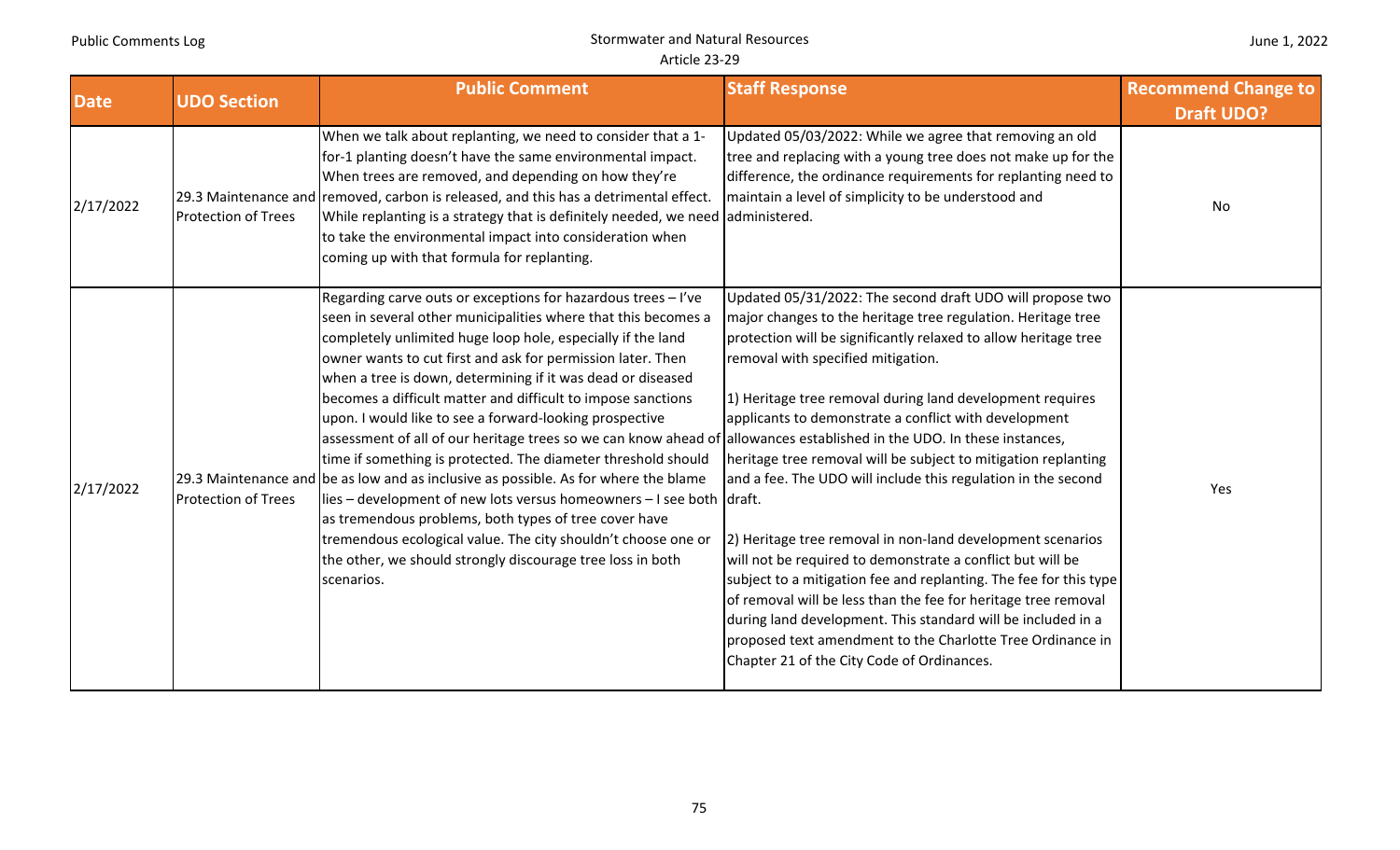|  |  | June 1, 2022 |
|--|--|--------------|
|--|--|--------------|

| <b>Date</b> | <b>UDO Section</b>                                 | <b>Public Comment</b>                                                                                                                                                                                                                                    | <b>Staff Response</b>                                                                                                                                                                                                                                                                                                                                                                                                                                                                                                                                                                                                                                                                                                                                                                                                                                                                                                                                                                                          | <b>Recommend Change to</b> |
|-------------|----------------------------------------------------|----------------------------------------------------------------------------------------------------------------------------------------------------------------------------------------------------------------------------------------------------------|----------------------------------------------------------------------------------------------------------------------------------------------------------------------------------------------------------------------------------------------------------------------------------------------------------------------------------------------------------------------------------------------------------------------------------------------------------------------------------------------------------------------------------------------------------------------------------------------------------------------------------------------------------------------------------------------------------------------------------------------------------------------------------------------------------------------------------------------------------------------------------------------------------------------------------------------------------------------------------------------------------------|----------------------------|
| 2/17/2022   | 29.3 Maintenance and<br><b>Protection of Trees</b> | What is the definition of "native" for this purpose? Is there<br>more incentive to plant native trees (ie, the replacement tree)?<br>What does the \$1000 fine fund? Can it be towards planting in<br>low canopy neighborhoods or something appropriate? | Updated 05/31/2022: The second draft UDO will propose two<br>major changes to the heritage tree regulation. Heritage tree<br>protection will be significantly relaxed to allow heritage tree<br>removal with specified mitigation.<br>1) Heritage tree removal during land development requires<br>applicants to demonstrate a conflict with development<br>allowances established in the UDO. In these instances,<br>heritage tree removal will be subject to mitigation replanting<br>and a fee. The UDO will include this regulation in the second<br>draft.<br>2) Heritage tree removal in non-land development scenarios<br>will not be required to demonstrate a conflict but will be<br>subject to a mitigation fee and replanting. The fee for this type<br>of removal will be less than the fee for heritage tree removal<br>during land development. This standard will be included in a<br>proposed text amendment to the Charlotte Tree Ordinance in<br>Chapter 21 of the City Code of Ordinances. | <b>Draft UDO?</b><br>Yes   |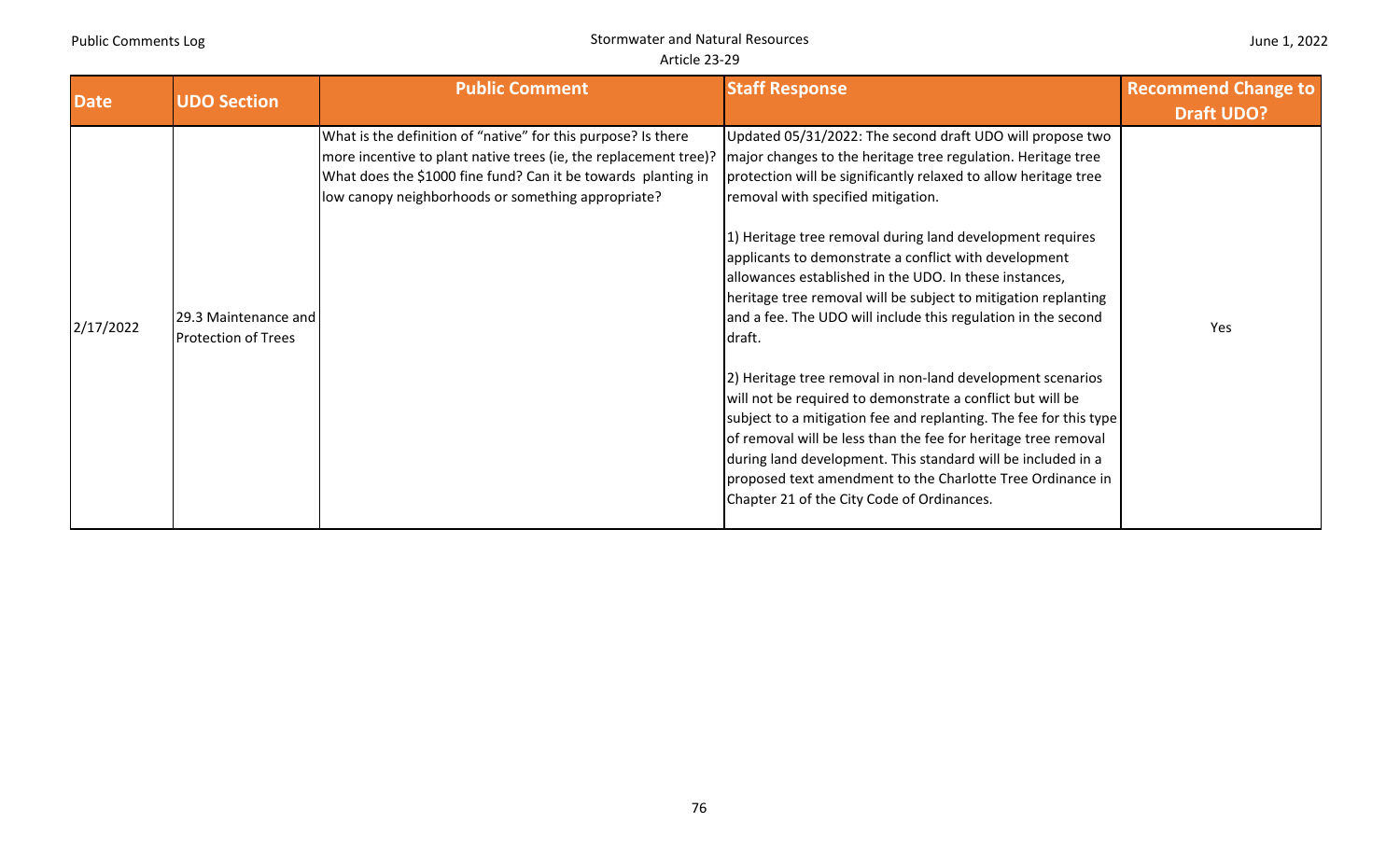| June 1, 2022 |  |
|--------------|--|
|--------------|--|

| <b>Date</b> | <b>UDO Section</b>                                 | <b>Public Comment</b>                                                                                                                                                                                                                                                                    | <b>Staff Response</b>                                                                                                                                                                                                                                                                                                                                                                                                                                                                                                                                                                                                                                                                                                                                                                                                                                                                                                                                                                                          | <b>Recommend Change to</b><br><b>Draft UDO?</b> |
|-------------|----------------------------------------------------|------------------------------------------------------------------------------------------------------------------------------------------------------------------------------------------------------------------------------------------------------------------------------------------|----------------------------------------------------------------------------------------------------------------------------------------------------------------------------------------------------------------------------------------------------------------------------------------------------------------------------------------------------------------------------------------------------------------------------------------------------------------------------------------------------------------------------------------------------------------------------------------------------------------------------------------------------------------------------------------------------------------------------------------------------------------------------------------------------------------------------------------------------------------------------------------------------------------------------------------------------------------------------------------------------------------|-------------------------------------------------|
| 2/17/2022   | 29.3 Maintenance and<br><b>Protection of Trees</b> | Two questions - first, sometimes trees, planted when small and<br>too close to a house can damage the house either with root<br>growth or size. Is saving the house an acceptable reason to<br>remove a tree. Two - Is there an ordinance against pruning<br>major branches of the tree? | Updated 05/31/2022: The second draft UDO will propose two<br>major changes to the heritage tree regulation. Heritage tree<br>protection will be significantly relaxed to allow heritage tree<br>removal with specified mitigation.<br>1) Heritage tree removal during land development requires<br>applicants to demonstrate a conflict with development<br>allowances established in the UDO. In these instances,<br>heritage tree removal will be subject to mitigation replanting<br>and a fee. The UDO will include this regulation in the second<br>draft.<br>2) Heritage tree removal in non-land development scenarios<br>will not be required to demonstrate a conflict but will be<br>subject to a mitigation fee and replanting. The fee for this type<br>of removal will be less than the fee for heritage tree removal<br>during land development. This standard will be included in a<br>proposed text amendment to the Charlotte Tree Ordinance in<br>Chapter 21 of the City Code of Ordinances. | Yes                                             |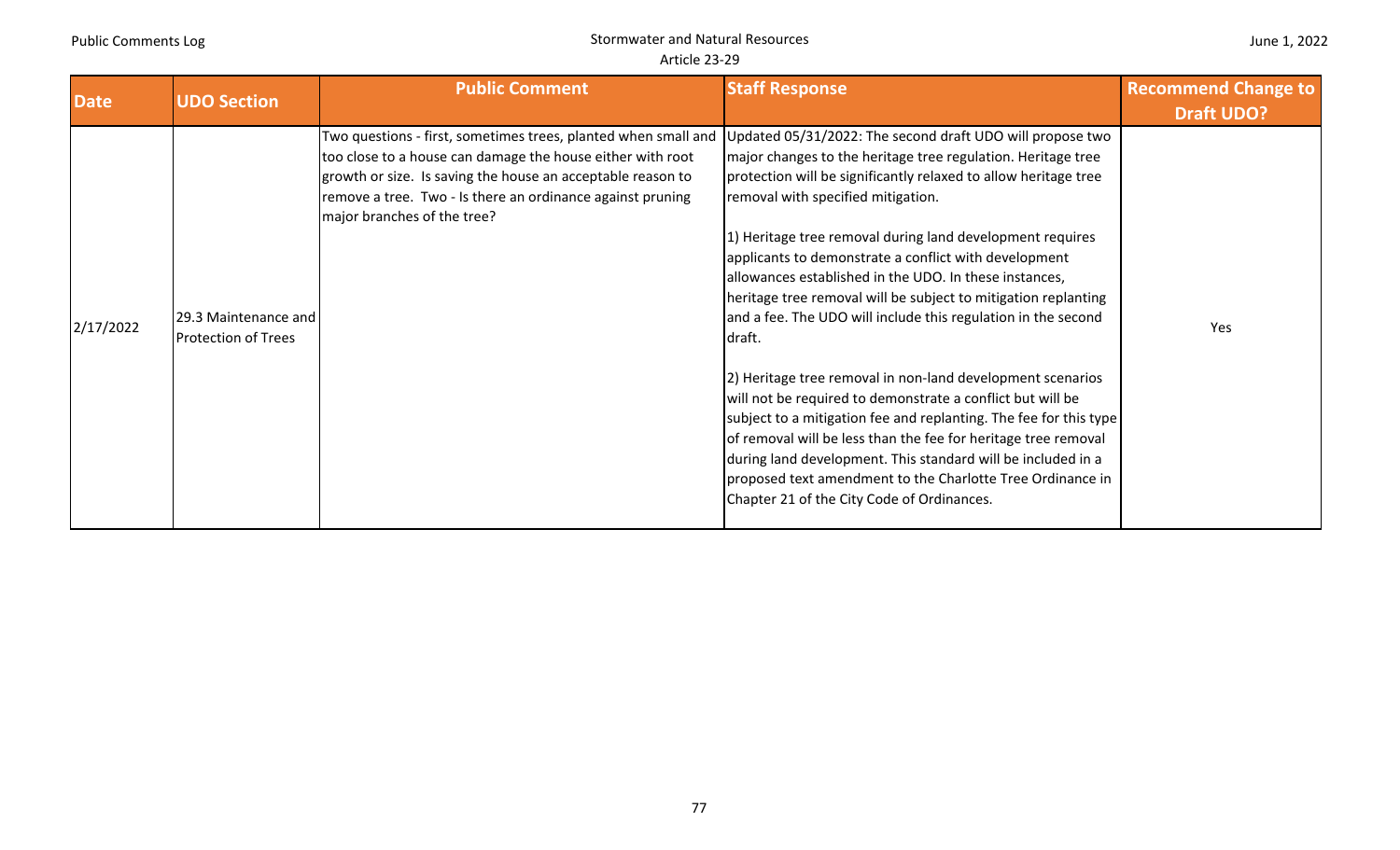| <b>Date</b> | <b>UDO Section</b>                                 | <b>Public Comment</b>                                                                                                                                                     | <b>Staff Response</b>                                                                                                                                                                                                                                                                                                                                                                                                                                                                                                                                                                                                                                                                                                                                                                                                                                                                                                                             | <b>Recommend Change to</b> |
|-------------|----------------------------------------------------|---------------------------------------------------------------------------------------------------------------------------------------------------------------------------|---------------------------------------------------------------------------------------------------------------------------------------------------------------------------------------------------------------------------------------------------------------------------------------------------------------------------------------------------------------------------------------------------------------------------------------------------------------------------------------------------------------------------------------------------------------------------------------------------------------------------------------------------------------------------------------------------------------------------------------------------------------------------------------------------------------------------------------------------------------------------------------------------------------------------------------------------|----------------------------|
|             |                                                    |                                                                                                                                                                           |                                                                                                                                                                                                                                                                                                                                                                                                                                                                                                                                                                                                                                                                                                                                                                                                                                                                                                                                                   | <b>Draft UDO?</b>          |
| 2/17/2022   | 29.3 Maintenance and<br><b>Protection of Trees</b> | Have the mitigation costs decreased? Were they not \$200/inch Updated 05/31/2022: The second draft UDO will propose two<br>initially? Resulting in a \$6,000 minimum fee? | major changes to the heritage tree regulation. Heritage tree<br>protection will be significantly relaxed to allow heritage tree<br>removal with specified mitigation.<br>1) Heritage tree removal during land development requires<br>applicants to demonstrate a conflict with development<br>allowances established in the UDO. In these instances,<br>heritage tree removal will be subject to mitigation replanting<br>and a fee. The UDO will include this regulation in the second<br>draft.<br>2) Heritage tree removal in non-land development scenarios<br>will not be required to demonstrate a conflict but will be<br>subject to a mitigation fee and replanting. The fee for this type<br>of removal will be less than the fee for heritage tree removal<br>during land development. This standard will be included in a<br>proposed text amendment to the Charlotte Tree Ordinance in<br>Chapter 21 of the City Code of Ordinances. | Yes                        |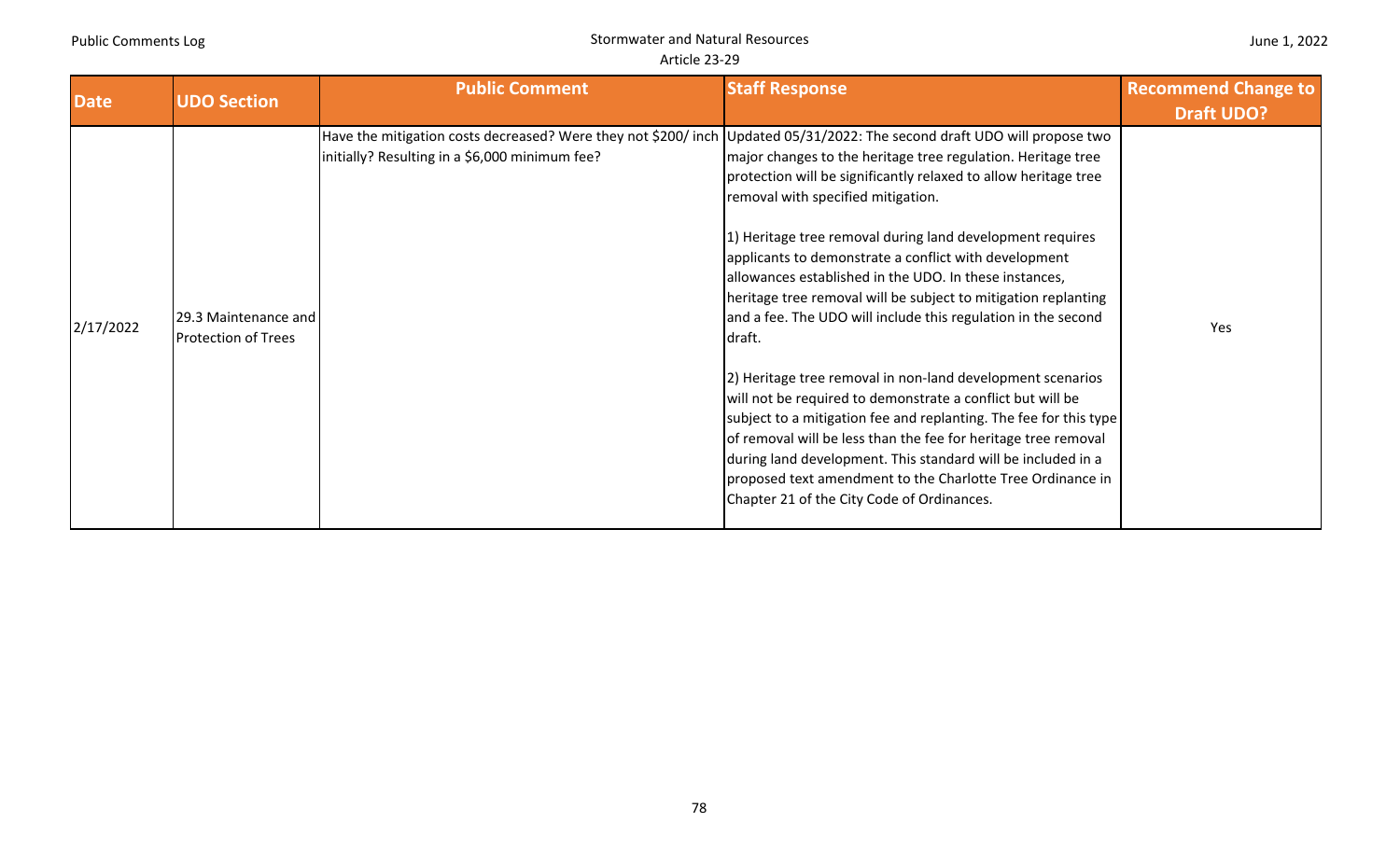|  |  | June 1, 2022 |
|--|--|--------------|
|--|--|--------------|

| <b>Date</b> | <b>UDO Section</b>                                 | <b>Public Comment</b>                                                                                                                                                                                                                                                                                                                                                                                                                                                                                                                                               | <b>Staff Response</b>                                                                                                                                                                                                                                                                                                                                                                                                                                                                                                                                                                                                                                                                                                                                                                                                                                                           | <b>Recommend Change to</b><br><b>Draft UDO?</b> |
|-------------|----------------------------------------------------|---------------------------------------------------------------------------------------------------------------------------------------------------------------------------------------------------------------------------------------------------------------------------------------------------------------------------------------------------------------------------------------------------------------------------------------------------------------------------------------------------------------------------------------------------------------------|---------------------------------------------------------------------------------------------------------------------------------------------------------------------------------------------------------------------------------------------------------------------------------------------------------------------------------------------------------------------------------------------------------------------------------------------------------------------------------------------------------------------------------------------------------------------------------------------------------------------------------------------------------------------------------------------------------------------------------------------------------------------------------------------------------------------------------------------------------------------------------|-------------------------------------------------|
| 2/17/2022   | 29.3 Maintenance and<br><b>Protection of Trees</b> | Specimen canopy trees are being taken down with an alarming Updated 05/31/2022: The second draft UDO will propose two<br>rate in my neighborhood, Plaza-Midwood, for single family<br>houses and townhouses. I highly recommend a stronger cost for protection will be significantly relaxed to allow heritage tree<br>removing these treasured trees so that homeowners think<br>twice before removing them. Has the city reviewed other cities<br>tree ordinances? This is a good first step but now is the time to<br>be bold and protect our urban tree canopy. | major changes to the heritage tree regulation. Heritage tree<br>removal with specified mitigation.<br>1) Heritage tree removal during land development requires<br>applicants to demonstrate a conflict with development<br>allowances established in the UDO. In these instances,<br>heritage tree removal will be subject to mitigation replanting<br>and a fee. The UDO will include this regulation in the second<br>draft.<br>[2] Heritage tree removal in non-land development scenarios<br>will not be required to demonstrate a conflict but will be<br>subject to a mitigation fee and replanting. The fee for this type<br>of removal will be less than the fee for heritage tree removal<br>during land development. This standard will be included in a<br>proposed text amendment to the Charlotte Tree Ordinance in<br>Chapter 21 of the City Code of Ordinances. | <b>Yes</b>                                      |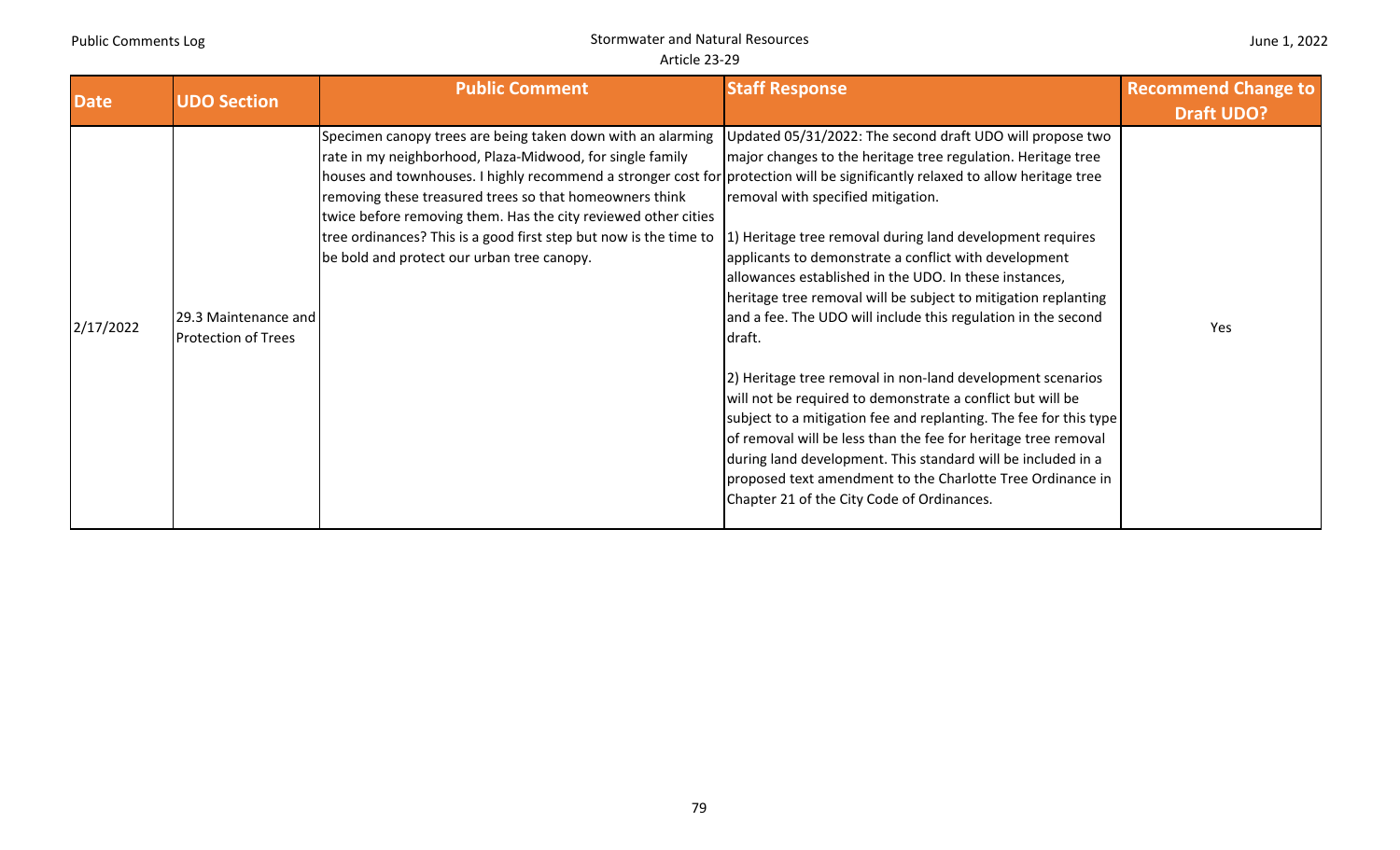| <b>Date</b> | <b>UDO Section</b>                                 | <b>Public Comment</b>                                                                                                                                                                                                                                        | <b>Staff Response</b>                                                                                                                                                                                                                                                                                                                                                                                                                                                                                                                                                                                                                                                                                                                                                                                                                                                                                                                                                                                          | <b>Recommend Change to</b><br><b>Draft UDO?</b> |
|-------------|----------------------------------------------------|--------------------------------------------------------------------------------------------------------------------------------------------------------------------------------------------------------------------------------------------------------------|----------------------------------------------------------------------------------------------------------------------------------------------------------------------------------------------------------------------------------------------------------------------------------------------------------------------------------------------------------------------------------------------------------------------------------------------------------------------------------------------------------------------------------------------------------------------------------------------------------------------------------------------------------------------------------------------------------------------------------------------------------------------------------------------------------------------------------------------------------------------------------------------------------------------------------------------------------------------------------------------------------------|-------------------------------------------------|
| 2/17/2022   | 29.3 Maintenance and<br><b>Protection of Trees</b> | I agree the cost should be higher than \$1000, while this is a<br>substantial amount to an individual this is a trivial amount in<br>the scope of development projects and will just get rolled into<br>cost. Most importantly that replanting be mandatory. | Updated 05/31/2022: The second draft UDO will propose two<br>major changes to the heritage tree regulation. Heritage tree<br>protection will be significantly relaxed to allow heritage tree<br>removal with specified mitigation.<br>1) Heritage tree removal during land development requires<br>applicants to demonstrate a conflict with development<br>allowances established in the UDO. In these instances,<br>heritage tree removal will be subject to mitigation replanting<br>and a fee. The UDO will include this regulation in the second<br>draft.<br>2) Heritage tree removal in non-land development scenarios<br>will not be required to demonstrate a conflict but will be<br>subject to a mitigation fee and replanting. The fee for this type<br>of removal will be less than the fee for heritage tree removal<br>during land development. This standard will be included in a<br>proposed text amendment to the Charlotte Tree Ordinance in<br>Chapter 21 of the City Code of Ordinances. | Yes                                             |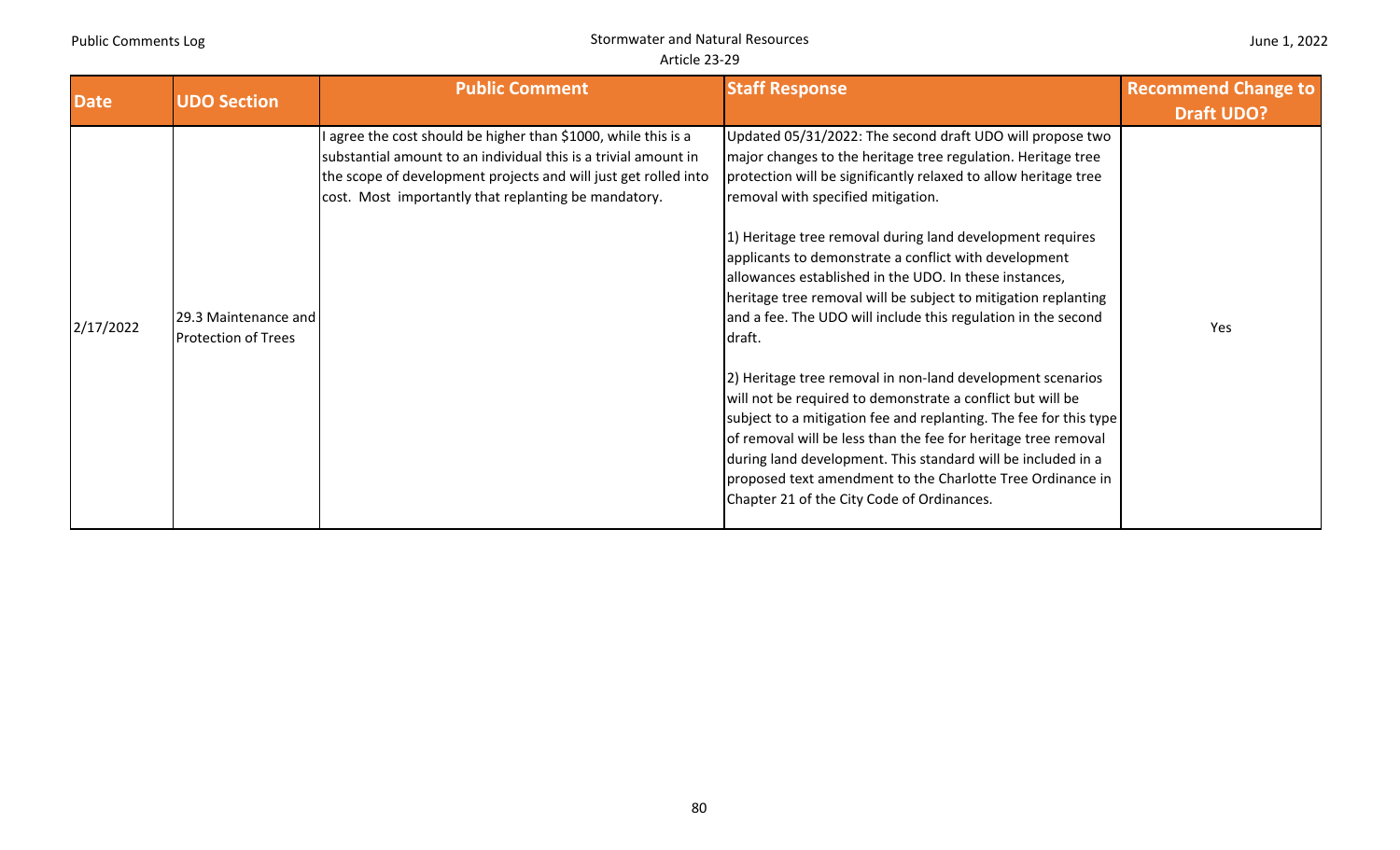| <b>Date</b> | <b>UDO Section</b>                                 | <b>Public Comment</b>                                                                                                                                  | <b>Staff Response</b>                                                                                                                                                                                                                                                                                                                                                                                                                                                                                                                                                                                                                                                                                                                                                                                                                                                                                                                                                                                          | <b>Recommend Change to</b><br><b>Draft UDO?</b> |
|-------------|----------------------------------------------------|--------------------------------------------------------------------------------------------------------------------------------------------------------|----------------------------------------------------------------------------------------------------------------------------------------------------------------------------------------------------------------------------------------------------------------------------------------------------------------------------------------------------------------------------------------------------------------------------------------------------------------------------------------------------------------------------------------------------------------------------------------------------------------------------------------------------------------------------------------------------------------------------------------------------------------------------------------------------------------------------------------------------------------------------------------------------------------------------------------------------------------------------------------------------------------|-------------------------------------------------|
| 2/17/2022   | 29.3 Maintenance and<br><b>Protection of Trees</b> | Last big tree cost me 6k to remove! I don't know a single<br>homeowner that is actively clearing their lot's. The price makes<br>it almost impossible. | Updated 05/31/2022: The second draft UDO will propose two<br>major changes to the heritage tree regulation. Heritage tree<br>protection will be significantly relaxed to allow heritage tree<br>removal with specified mitigation.<br>1) Heritage tree removal during land development requires<br>applicants to demonstrate a conflict with development<br>allowances established in the UDO. In these instances,<br>heritage tree removal will be subject to mitigation replanting<br>and a fee. The UDO will include this regulation in the second<br>draft.<br>2) Heritage tree removal in non-land development scenarios<br>will not be required to demonstrate a conflict but will be<br>subject to a mitigation fee and replanting. The fee for this type<br>of removal will be less than the fee for heritage tree removal<br>during land development. This standard will be included in a<br>proposed text amendment to the Charlotte Tree Ordinance in<br>Chapter 21 of the City Code of Ordinances. | Yes                                             |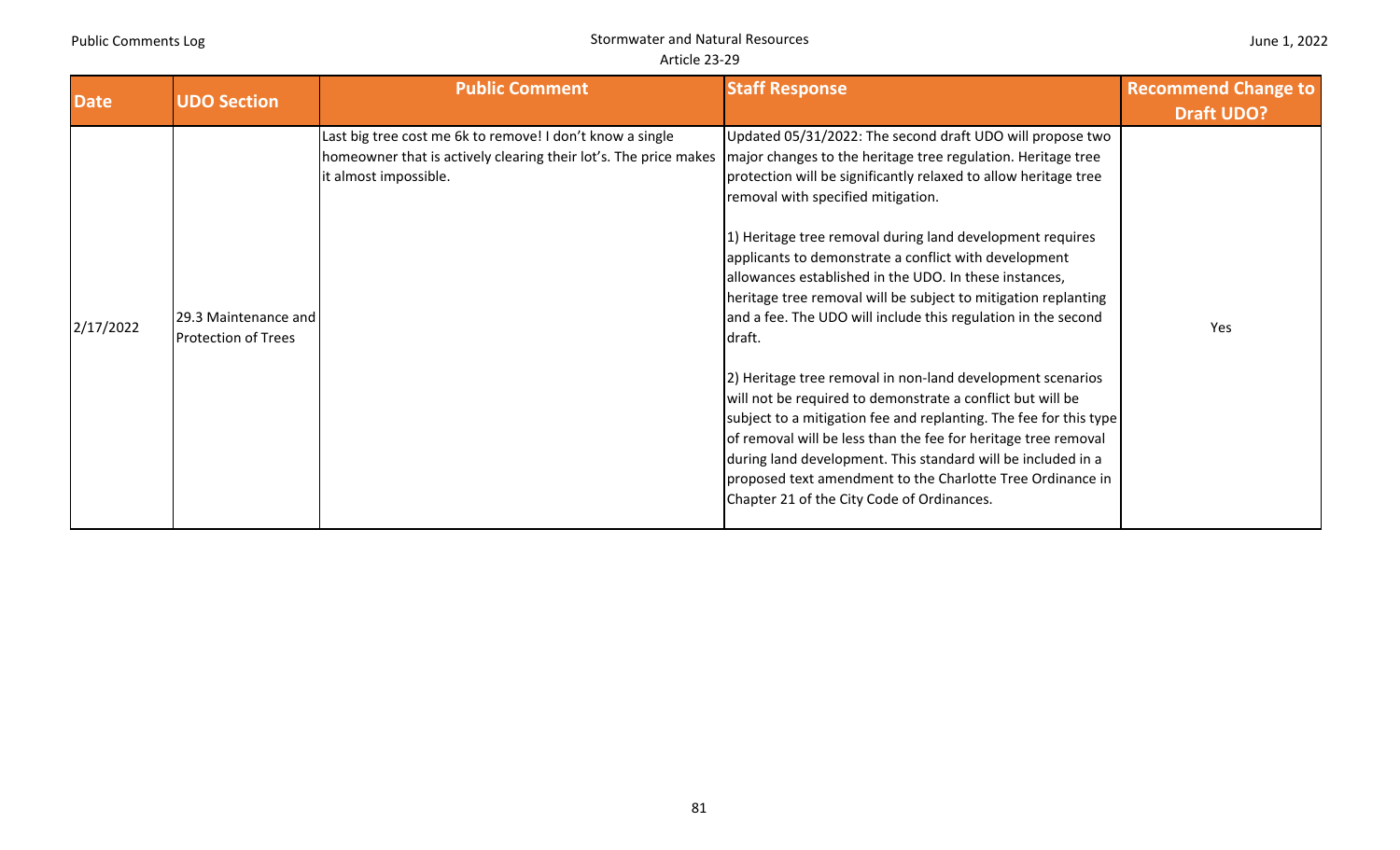| <b>Date</b> | <b>UDO Section</b>                                 | <b>Public Comment</b>                                                                                                                                                                                                                                                                                                                      | <b>Staff Response</b>                                                                                                                                                                                                                                                                                                                                                                                                                                                                                                                                                                                                                                                                                                                                                                                                                                                                                                                                                                                          | <b>Recommend Change to</b><br><b>Draft UDO?</b> |
|-------------|----------------------------------------------------|--------------------------------------------------------------------------------------------------------------------------------------------------------------------------------------------------------------------------------------------------------------------------------------------------------------------------------------------|----------------------------------------------------------------------------------------------------------------------------------------------------------------------------------------------------------------------------------------------------------------------------------------------------------------------------------------------------------------------------------------------------------------------------------------------------------------------------------------------------------------------------------------------------------------------------------------------------------------------------------------------------------------------------------------------------------------------------------------------------------------------------------------------------------------------------------------------------------------------------------------------------------------------------------------------------------------------------------------------------------------|-------------------------------------------------|
| 2/17/2022   | 29.3 Maintenance and<br><b>Protection of Trees</b> | would encourage people to look at the Polaris historical tree<br>canopy aerials for Charlotte. It is not as bad as we are typically<br>told, in general. Of course there are areas that are worse than<br>others, but overall, I was surprised at how well we have done.<br>agree replanting is a better requirement than mitigation fees. | Updated 05/31/2022: The second draft UDO will propose two<br>major changes to the heritage tree regulation. Heritage tree<br>protection will be significantly relaxed to allow heritage tree<br>removal with specified mitigation.<br>1) Heritage tree removal during land development requires<br>applicants to demonstrate a conflict with development<br>allowances established in the UDO. In these instances,<br>heritage tree removal will be subject to mitigation replanting<br>and a fee. The UDO will include this regulation in the second<br>draft.<br>2) Heritage tree removal in non-land development scenarios<br>will not be required to demonstrate a conflict but will be<br>subject to a mitigation fee and replanting. The fee for this type<br>of removal will be less than the fee for heritage tree removal<br>during land development. This standard will be included in a<br>proposed text amendment to the Charlotte Tree Ordinance in<br>Chapter 21 of the City Code of Ordinances. | Yes                                             |
| 3/11/2022   | 29.3 Maintenance and<br><b>Protection of Trees</b> | Article 29.3C. 3. Tree Protection Zone is a defined term and<br>should be capitalized                                                                                                                                                                                                                                                      | Updated 03/23/22: The UDO does not capitalize all defined<br>terms. This term will not be capitalized to align with this<br>formatting style.                                                                                                                                                                                                                                                                                                                                                                                                                                                                                                                                                                                                                                                                                                                                                                                                                                                                  | No                                              |
| 3/11/2022   | <b>Protection of Trees</b>                         | Article 29.3 C.1. Trees on Private Property says "Any person<br>owning or occupying real property bordering on any street<br>29.3 Maintenance and where trees have branches, limbs, trunks, or other parts<br>projecting into the public street or property shall maintain"<br>Do you mean 'public property' or 'any property'?            | Updated 03/24/22: This provision is intended to cover trees<br>on private property that are causing issues with the public<br>right-of way, or public property (like a fire station). This<br>statement will be revised to provide additional clarity in the<br>next draft of the UDO.                                                                                                                                                                                                                                                                                                                                                                                                                                                                                                                                                                                                                                                                                                                         | Yes                                             |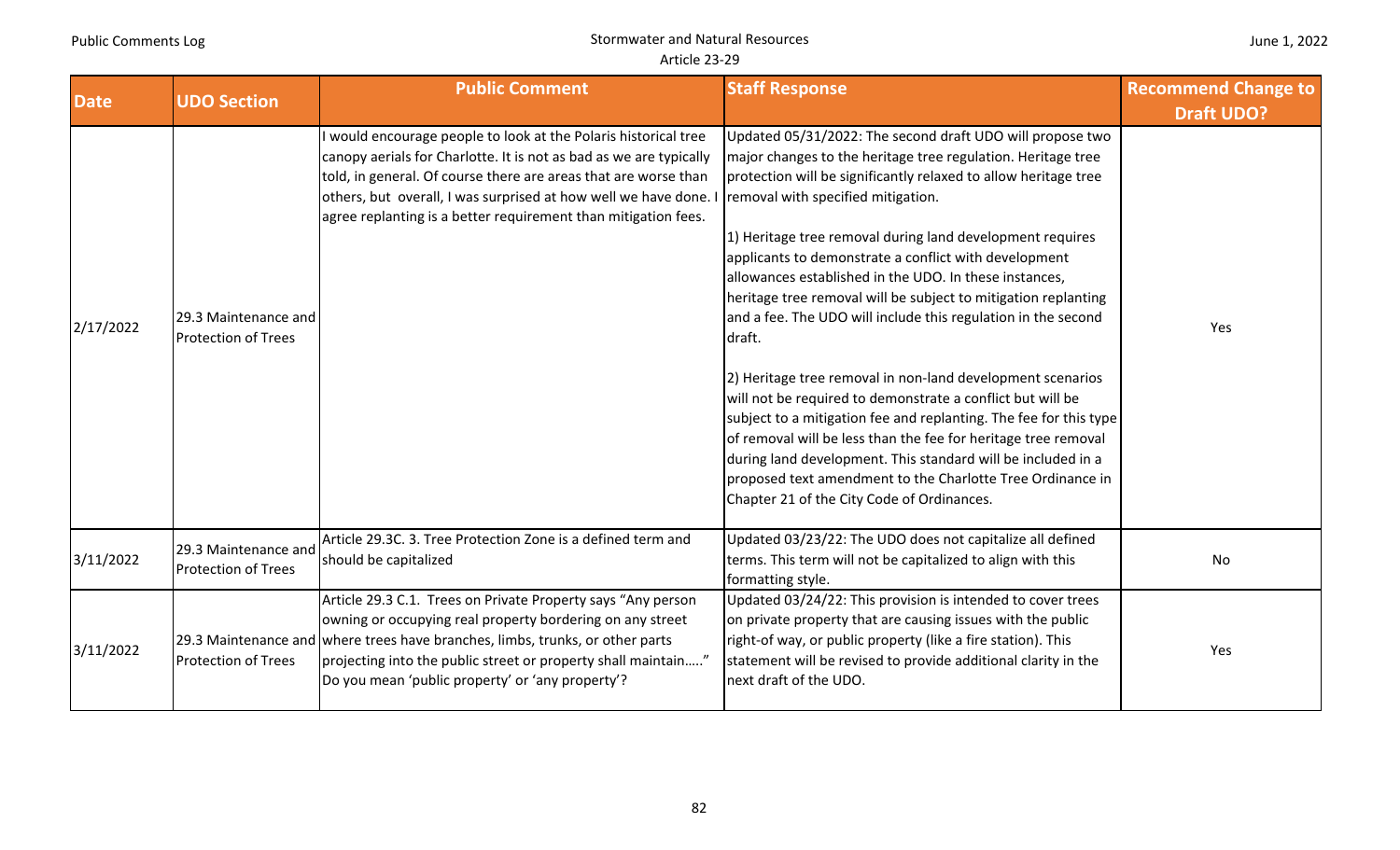| June 1, 2022 |  |  |
|--------------|--|--|
|--------------|--|--|

| <b>Date</b> | <b>UDO Section</b>                                 | <b>Public Comment</b>                                                                                                                                                                                                                                                                                                                                                                                                                                                                                                                                                                                                              | <b>Staff Response</b>                                                                                                                                                                                                                                                                                                                                                                                                                       | <b>Recommend Change to</b><br><b>Draft UDO?</b> |
|-------------|----------------------------------------------------|------------------------------------------------------------------------------------------------------------------------------------------------------------------------------------------------------------------------------------------------------------------------------------------------------------------------------------------------------------------------------------------------------------------------------------------------------------------------------------------------------------------------------------------------------------------------------------------------------------------------------------|---------------------------------------------------------------------------------------------------------------------------------------------------------------------------------------------------------------------------------------------------------------------------------------------------------------------------------------------------------------------------------------------------------------------------------------------|-------------------------------------------------|
| 3/11/2022   | <b>Protection of Trees</b>                         | Page 29-4 (article 29.3 C 4) makes topping trees a violation of<br>the UDO subject to civil penalties (page 40-19) but nowhere<br>does it acknowledge that utilities on private property may<br>require owners to have trees trimmed and/or topped because<br>29.3 Maintenance and of Utility easement encroachments. If I'm required to maintain<br>trees adjacent to an easement on my property you should not<br>require a tree permit (which can be denied) nor collect a tree<br>fee. If you're going to regulate to this level of over-reach you<br>must include all legal exemptions within this document.<br>Additionally: | Updated 03/24/22: The intent of this provision is not to<br>enforce penalties on property owners for the actions of utility<br>providers. We will provide additional clarity on this in the next<br>draft of the UDO.<br>Updated 04/14/22: Staff will add the following text to clarify:<br>"Property owners will not be held liable for any pruning<br>conducted by utility providers."                                                    | Yes                                             |
| 3/11/2022   | 29.3 Maintenance and<br><b>Protection of Trees</b> | 29.3 B fails to acknowledge that all Rights-of-way in the City are<br>NOT the property of the City. For example the City does not<br>control the freeway corridors or state roads within the City and<br>it's ETJ; and can have no jurisdiction over those trees in or<br>adjacent to the right of way or require planting of trees and<br>shrubs in or adjacent to these rights-of-way- nor can they<br>require a permit, or a fee.                                                                                                                                                                                               | Updated 03/24/22: The perimeter tree requirement in Section<br>29.7 is a carry over from the current tree ordinance.<br>Updated 04/29/2022: The enforcement of this provision is<br>framed by jurisdictional limitations established outside the<br>UDO and staff does not recommend an adjustment to this<br>language for the next draft of the UDO.                                                                                       | No                                              |
| 3/11/2022   | 29.3 Maintenance and<br><b>Protection of Trees</b> | There are no exemptions for bona-fide farms, commercial<br>nurseries, or tree farms, for example. That violates state law.                                                                                                                                                                                                                                                                                                                                                                                                                                                                                                         | Updated 03/23/22: Section 29.2.B.3.b maintains an exemption<br>for any activity undertaken on forestland for the production<br>and harvesting of timber and timber products. UDO staff will<br>review this with the City Attorney's Office.<br>Updated 05/03/2022: Farm activities undertaken on bona-fide<br>farms would not generally meet the applicability threshold for<br>this article and thus not be subject to these requirements. | Yes<br>No                                       |
| 3/11/2022   | 29.3 Maintenance and<br><b>Protection of Trees</b> | currently have a beaver issue on my property, what is the<br>exemption for non-owner tree damage. How do I keep from<br>getting fined when I can't control the large rodents? What<br>about when we have the next hurricane? Can we all be fined<br>\$20,000 per tree without notice for an Act of God?                                                                                                                                                                                                                                                                                                                            | Updated 03/24/22: Protected trees such as heritage trees or<br>trees in tree save areas that fall in a storm event or due to<br>damage from wildlife can be removed without a permit.                                                                                                                                                                                                                                                       | No                                              |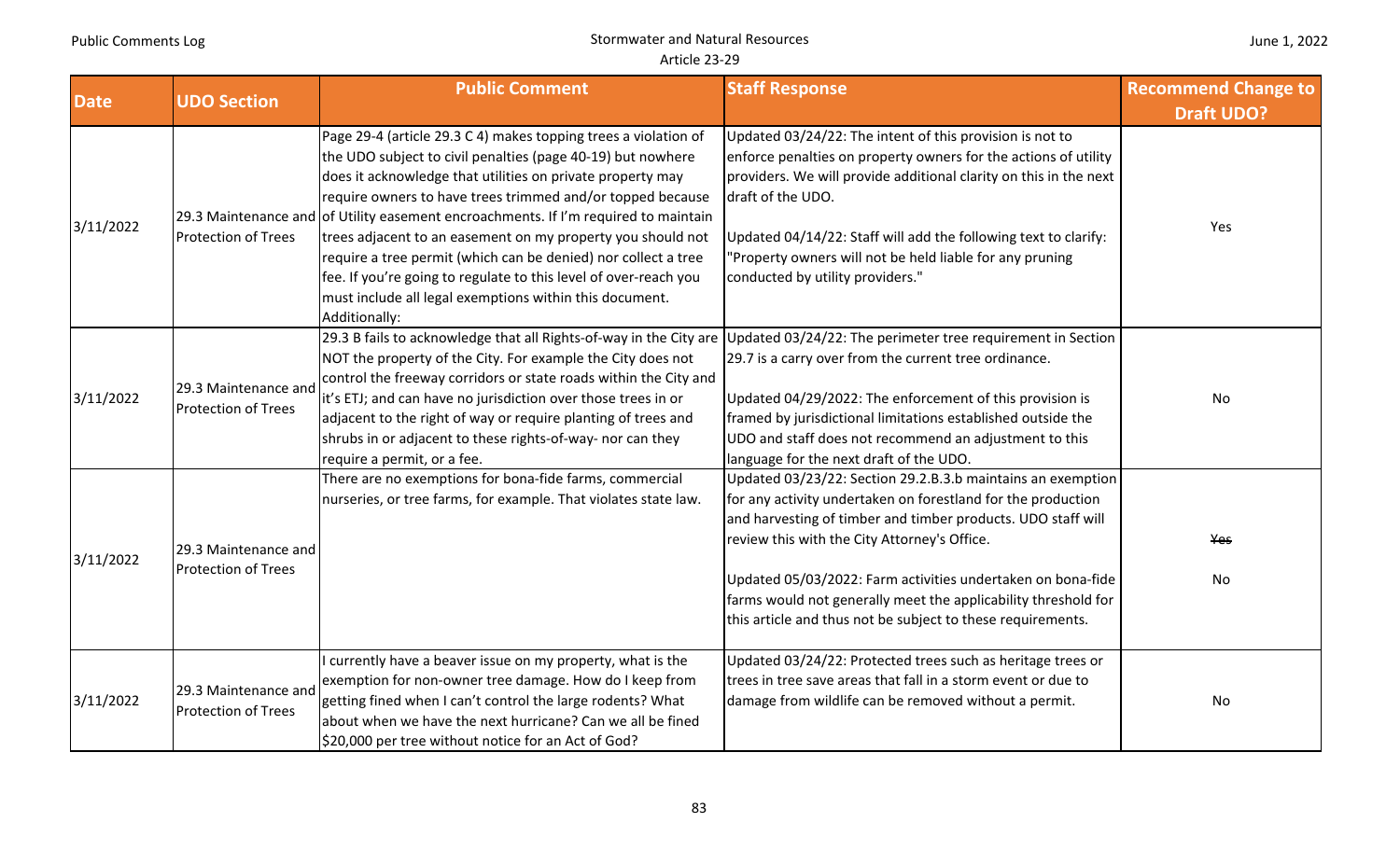| <b>Date</b> | <b>UDO Section</b>                                 | <b>Public Comment</b>                                                                                                                                                                                                                                                                                                                                                                                                                                                                                                                                                                                                                                                                               | <b>Staff Response</b>                                                                                                                                                                                                                                                                                                                               | <b>Recommend Change to</b><br><b>Draft UDO?</b> |
|-------------|----------------------------------------------------|-----------------------------------------------------------------------------------------------------------------------------------------------------------------------------------------------------------------------------------------------------------------------------------------------------------------------------------------------------------------------------------------------------------------------------------------------------------------------------------------------------------------------------------------------------------------------------------------------------------------------------------------------------------------------------------------------------|-----------------------------------------------------------------------------------------------------------------------------------------------------------------------------------------------------------------------------------------------------------------------------------------------------------------------------------------------------|-------------------------------------------------|
| 3/11/2022   | <b>Protection of Trees</b>                         | Page 29.3 C. #4 requires trees be allowed to grow to their<br>natural form but Article 20.2 requires a minimum vertical<br>clearance of 14'. And in the previous paragraph 23.3 C. 3 you<br>29.3 Maintenance and have to maintain or PRUNE trees to prevent obstructions. A<br>property owner should not have to submit a Plan and pay a<br>permit fee (which can be denied) to comply with another City<br>requirement. Plans, Permit fees and fines should not be<br>required when the same UDO requires the work.                                                                                                                                                                                | Updated 03/24/22: This statement will be revised to provide<br>additional clarity in the next draft of the UDO.<br>Updated 04/14/22: Staff added the following language:<br>"Pruning of these trees may be allowed where a tree work<br>permit has been issued and another requirement of the UDO<br>or City Code requires pruning of these trees." | Yes                                             |
| 3/11/2022   | 29.3 Maintenance and<br><b>Protection of Trees</b> | Article 29 Tree Protection ordinance requiring property owners<br>to permit & seek approval to remove trees from their own<br>property or pay into a tree fund on its' face appears to be an<br>unconstitutional condition on private property rights under the<br>takings clause of the Constitution where the set aside is a<br>minimum 15% of one's private lands (but it could be up to<br>100% given the Critical Root Zone standards). Please revise the<br>proposed Article 29 to provide for compensation to those<br>property owners you are requiring get a permit, pay a fee (and<br>still risk being denied) to take out their own trees on their own<br>property (not within City ROW) | Updated 03/24/22: Thank you for your comment. The City is<br>authorized to regulate the removal of trees on private<br>property by a local act passed by the NC General Assembly.                                                                                                                                                                   | No                                              |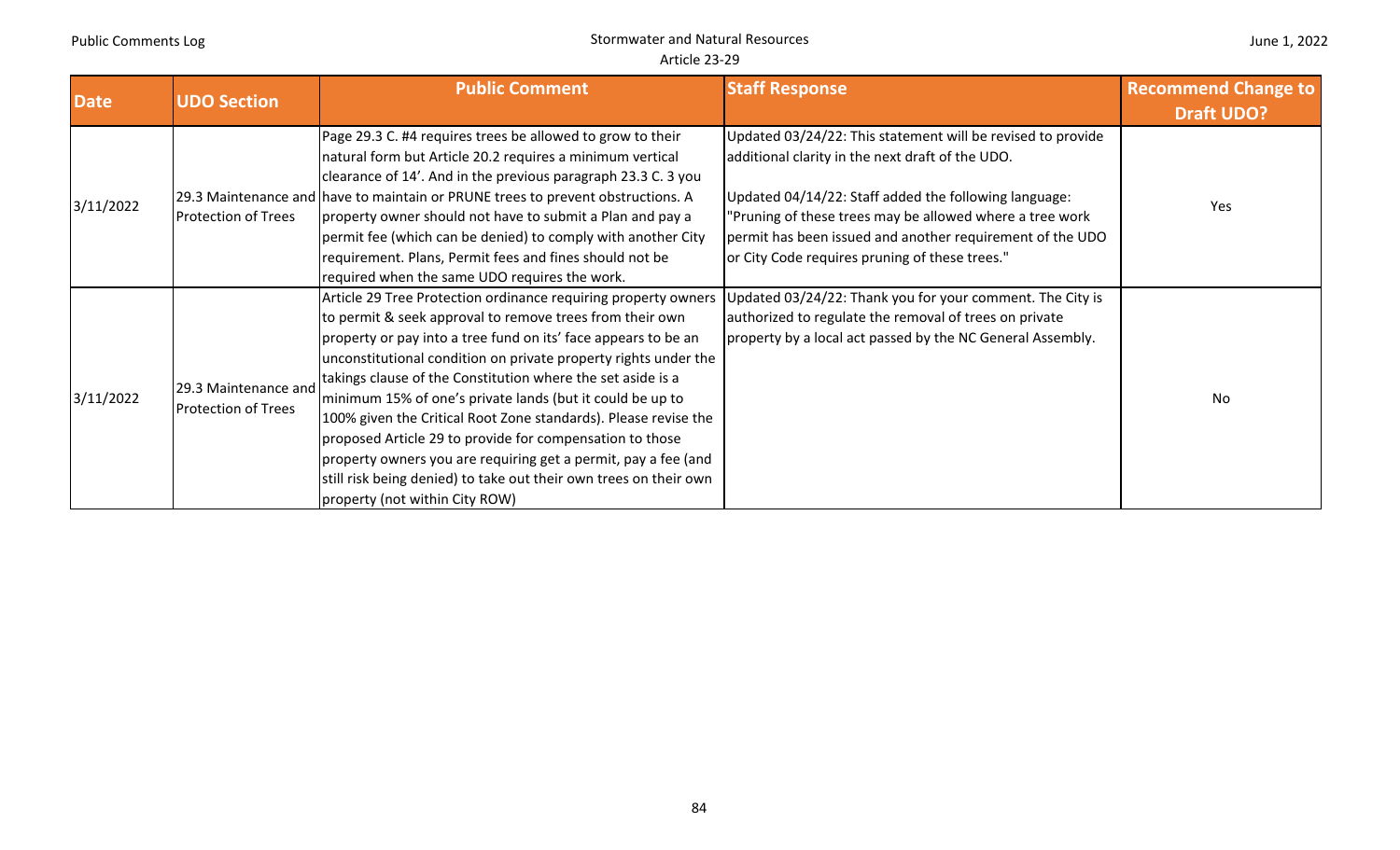#### June 1, 2022

| <b>Date</b> | <b>UDO Section</b>         | <b>Public Comment</b>                                                                                                                                                                                                                                                                                                                                                                                                                                                                                                                                                                                                                                                                                                                                                                                                                                                                         | <b>Staff Response</b>                                                                                                                                                                                                                                                                                                                                                                                                                                                                                                                                                                                                                                                                                                                                                                                                                                                                                                                                                                                                                           | <b>Recommend Change to</b> |
|-------------|----------------------------|-----------------------------------------------------------------------------------------------------------------------------------------------------------------------------------------------------------------------------------------------------------------------------------------------------------------------------------------------------------------------------------------------------------------------------------------------------------------------------------------------------------------------------------------------------------------------------------------------------------------------------------------------------------------------------------------------------------------------------------------------------------------------------------------------------------------------------------------------------------------------------------------------|-------------------------------------------------------------------------------------------------------------------------------------------------------------------------------------------------------------------------------------------------------------------------------------------------------------------------------------------------------------------------------------------------------------------------------------------------------------------------------------------------------------------------------------------------------------------------------------------------------------------------------------------------------------------------------------------------------------------------------------------------------------------------------------------------------------------------------------------------------------------------------------------------------------------------------------------------------------------------------------------------------------------------------------------------|----------------------------|
|             |                            |                                                                                                                                                                                                                                                                                                                                                                                                                                                                                                                                                                                                                                                                                                                                                                                                                                                                                               |                                                                                                                                                                                                                                                                                                                                                                                                                                                                                                                                                                                                                                                                                                                                                                                                                                                                                                                                                                                                                                                 | <b>Draft UDO?</b>          |
| 3/12/2022   | <b>Protection of Trees</b> | Please add the total protection of "Paper Streets" to Article 29<br>Tree Protection. "Paper Streets" throughout Charlotte have<br>historically been unclaimed land with a right of way for the City<br>of Charlotte. These areas create invaluable tree canopy<br>corridors that buffer between properties. "Paper Streets"<br>should be designated as "public green space" and developers<br>should be completely prohibited from impacting these areas<br>through buyout options. Many of these "Paper Streets" have<br>large heritage trees and need protection. Protecting,<br>maintaining and preserving "Paper Streets" protects our tree<br>[29.3 Maintenance and canopy throughout the city, which is facing historic losses in the rights-of-way that are not accepted by the City bring<br>face of climate change and over development. We need to<br>keep these corridors in tact. | Updated 03/24/22: UDO staff will review these requirements<br>with the City Attorney's Office.<br>Updated 03/29/22: Staff continues to hear and receive<br>feedback in regard to tree protection on "paper streets." We<br>will review possible preservation requirements and/or<br>incentives to target preservation of trees in these rights-of-<br>way.<br>Updated 04/04/22: City regulation protecting trees on paper<br>numerous legal and resource issues. These legal and resource<br>issues outweigh the minimal amount of land across the City<br>dedicated as paper right-of-way to warrant City acceptance<br>and protection. The City will continue to pursue tree<br>preservation through its programs and policies, including the<br>Tree Canopy Preservation Program (TCPP). Abandonded areas<br>of paper rights-of-way that become private property may<br>become or be used as required green area. The UDO will not<br>require heritage tree protection or allow required green area<br>to be located in paper rights-of-way. | No                         |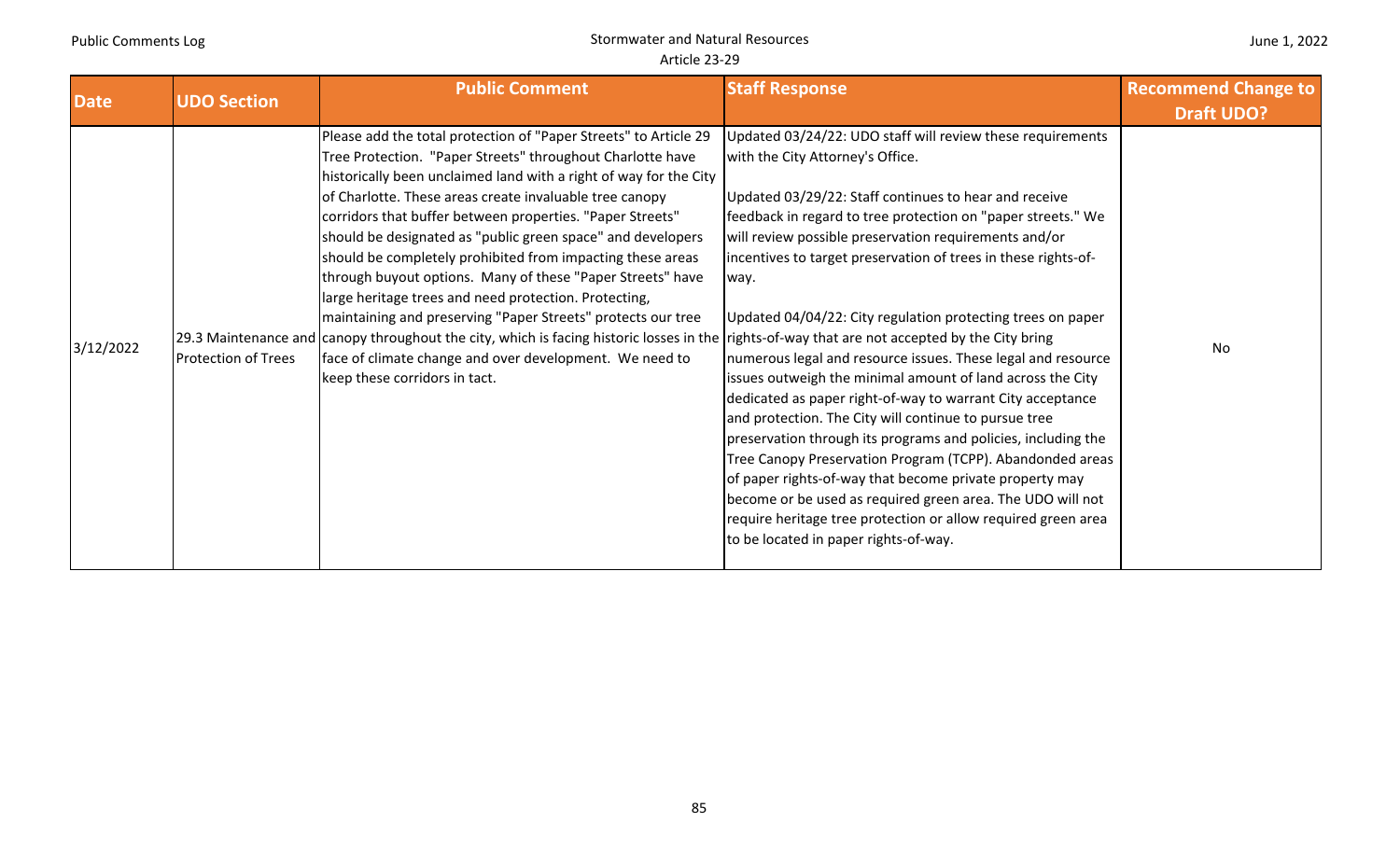| <b>Date</b> | <b>UDO Section</b>                                 | <b>Public Comment</b>                                                                                                                                                    | <b>Staff Response</b>                                                                                                                                                                                                                                                                                                                                                                                                                                                                                                                                                                                                                                                                                                                                                                                                                                                                                                                                                                                          | <b>Recommend Change to</b><br><b>Draft UDO?</b> |
|-------------|----------------------------------------------------|--------------------------------------------------------------------------------------------------------------------------------------------------------------------------|----------------------------------------------------------------------------------------------------------------------------------------------------------------------------------------------------------------------------------------------------------------------------------------------------------------------------------------------------------------------------------------------------------------------------------------------------------------------------------------------------------------------------------------------------------------------------------------------------------------------------------------------------------------------------------------------------------------------------------------------------------------------------------------------------------------------------------------------------------------------------------------------------------------------------------------------------------------------------------------------------------------|-------------------------------------------------|
| 3/12/2022   | 29.3 Maintenance and<br><b>Protection of Trees</b> | In 29.3.C.5.A.ii, what is the criteria used to determine<br>"unreasonably restrict the use of the property"? Who makes<br>that decision, the property owner or the city? | Updated 05/31/2022: The second draft UDO will propose two<br>major changes to the heritage tree regulation. Heritage tree<br>protection will be significantly relaxed to allow heritage tree<br>removal with specified mitigation.<br>1) Heritage tree removal during land development requires<br>applicants to demonstrate a conflict with development<br>allowances established in the UDO. In these instances,<br>heritage tree removal will be subject to mitigation replanting<br>and a fee. The UDO will include this regulation in the second<br>draft.<br>2) Heritage tree removal in non-land development scenarios<br>will not be required to demonstrate a conflict but will be<br>subject to a mitigation fee and replanting. The fee for this type<br>of removal will be less than the fee for heritage tree removal<br>during land development. This standard will be included in a<br>proposed text amendment to the Charlotte Tree Ordinance in<br>Chapter 21 of the City Code of Ordinances. | Yes                                             |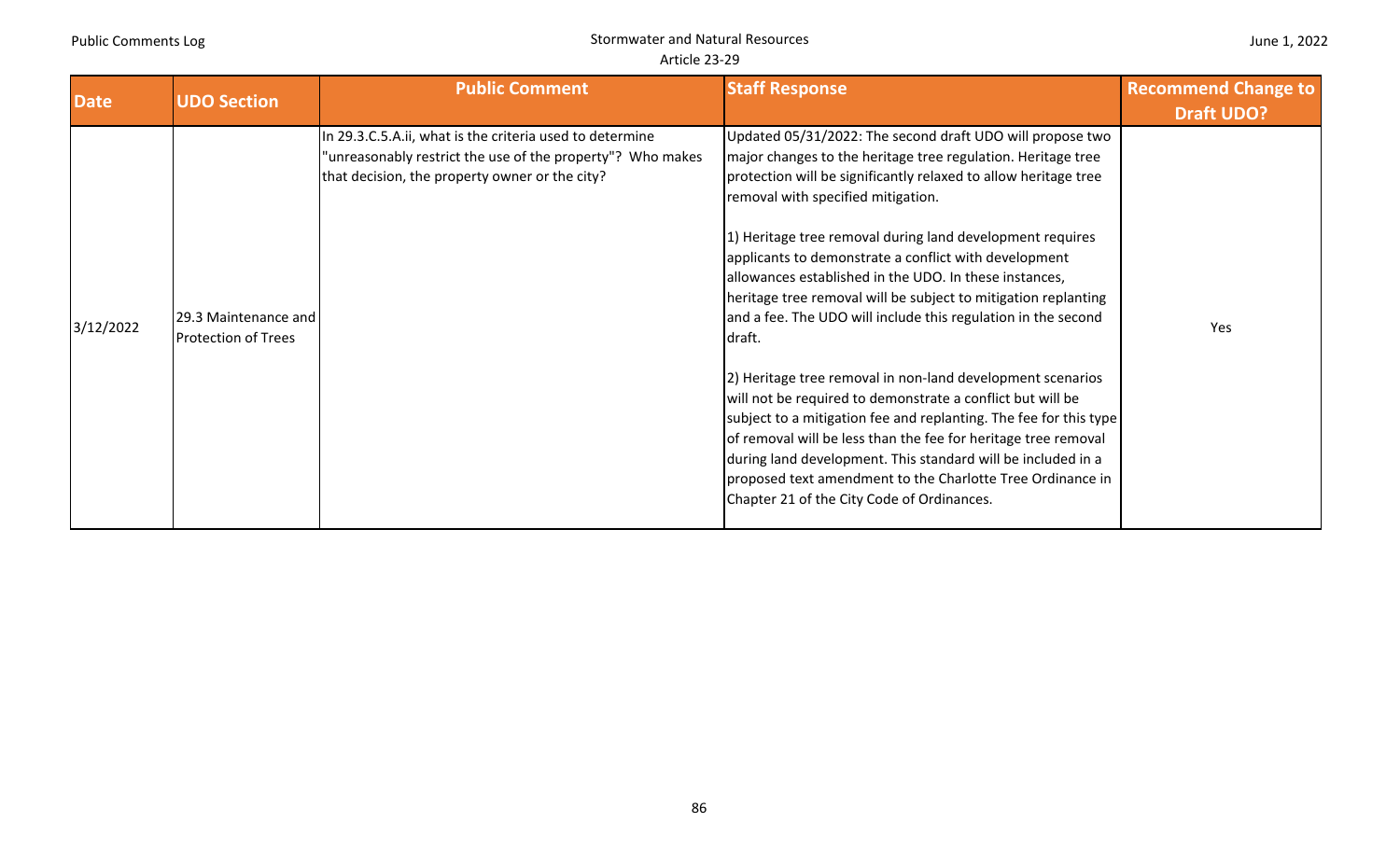| June 1, 2022 |  |  |  |
|--------------|--|--|--|
|--------------|--|--|--|

| <b>Date</b> | <b>UDO Section</b>                                 | <b>Public Comment</b>                                                                                                                                                                            | <b>Staff Response</b>                                                                                                                                                                                                                                                                                                                                                                                                                                                                                                                                                                                                                                                                                                                                             | <b>Recommend Change to</b><br><b>Draft UDO?</b> |
|-------------|----------------------------------------------------|--------------------------------------------------------------------------------------------------------------------------------------------------------------------------------------------------|-------------------------------------------------------------------------------------------------------------------------------------------------------------------------------------------------------------------------------------------------------------------------------------------------------------------------------------------------------------------------------------------------------------------------------------------------------------------------------------------------------------------------------------------------------------------------------------------------------------------------------------------------------------------------------------------------------------------------------------------------------------------|-------------------------------------------------|
| 3/12/2022   | 29.3 Maintenance and<br><b>Protection of Trees</b> | In 29.3.C.5.a.iii, What is the criteria for determining that is tree<br>is "sufficiently diseased, injured or in danger of falling"? Who<br>makes that decision: the property owner or the city? | Updated 05/31/2022: The second draft UDO will propose two<br>major changes to the heritage tree regulation. Heritage tree<br>protection will be significantly relaxed to allow heritage tree<br>removal with specified mitigation.<br>1) Heritage tree removal during land development requires<br>applicants to demonstrate a conflict with development<br>allowances established in the UDO. In these instances,<br>heritage tree removal will be subject to mitigation replanting<br>and a fee. The UDO will include this regulation in the second<br>draft.<br>[2] Heritage tree removal in non-land development scenarios<br>will not be required to demonstrate a conflict but will be<br>subject to a mitigation fee and replanting. The fee for this type | <b>Yes</b>                                      |
|             |                                                    |                                                                                                                                                                                                  | of removal will be less than the fee for heritage tree removal<br>during land development. This standard will be included in a<br>proposed text amendment to the Charlotte Tree Ordinance in<br>Chapter 21 of the City Code of Ordinances.                                                                                                                                                                                                                                                                                                                                                                                                                                                                                                                        |                                                 |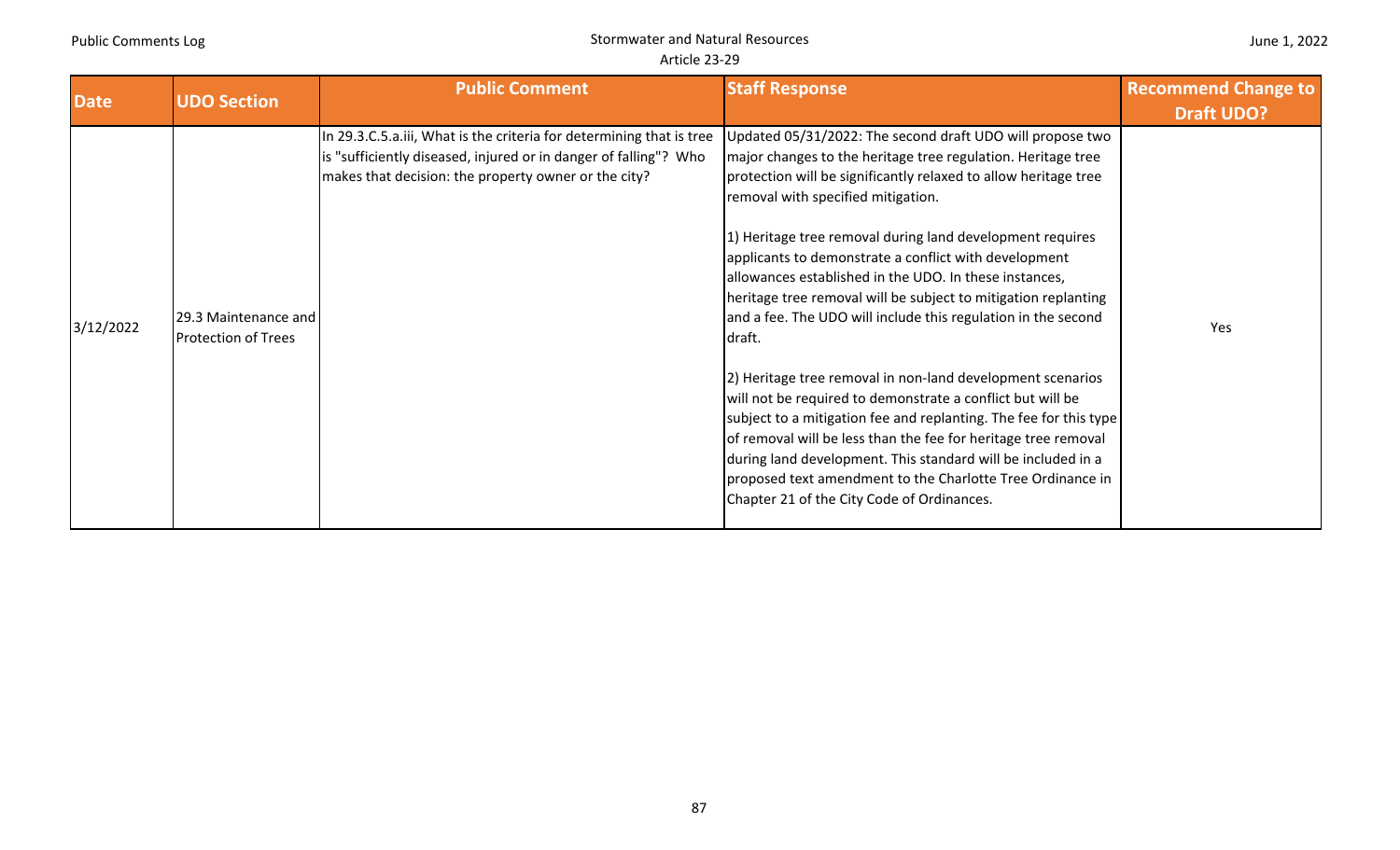|  | June 1, 2022 |
|--|--------------|
|--|--------------|

| <b>Date</b> | <b>UDO Section</b>                                 | <b>Public Comment</b>                                                                                                                                                                                                                                                                                               | <b>Staff Response</b>                                                                                                                                                                                                                                                                                                                                                                                                                                                                                                                                                                                                                                                                                                                                                                                                                                                                                                                                                                                          | <b>Recommend Change to</b><br><b>Draft UDO?</b> |
|-------------|----------------------------------------------------|---------------------------------------------------------------------------------------------------------------------------------------------------------------------------------------------------------------------------------------------------------------------------------------------------------------------|----------------------------------------------------------------------------------------------------------------------------------------------------------------------------------------------------------------------------------------------------------------------------------------------------------------------------------------------------------------------------------------------------------------------------------------------------------------------------------------------------------------------------------------------------------------------------------------------------------------------------------------------------------------------------------------------------------------------------------------------------------------------------------------------------------------------------------------------------------------------------------------------------------------------------------------------------------------------------------------------------------------|-------------------------------------------------|
| 3/12/2022   | 29.3 Maintenance and<br><b>Protection of Trees</b> | When the UDO is finally approved, if it still has regulations of<br>Heritage Trees on private property, what is the proposed<br>mechanism, initially and on going, to ensure that all property<br>owners are notified of the requirement to get a Tree Permit as<br>well as the mechanism on getting such a permit? | Updated 05/31/2022: The second draft UDO will propose two<br>major changes to the heritage tree regulation. Heritage tree<br>protection will be significantly relaxed to allow heritage tree<br>removal with specified mitigation.<br>1) Heritage tree removal during land development requires<br>applicants to demonstrate a conflict with development<br>allowances established in the UDO. In these instances,<br>heritage tree removal will be subject to mitigation replanting<br>and a fee. The UDO will include this regulation in the second<br>draft.<br>2) Heritage tree removal in non-land development scenarios<br>will not be required to demonstrate a conflict but will be<br>subject to a mitigation fee and replanting. The fee for this type<br>of removal will be less than the fee for heritage tree removal<br>during land development. This standard will be included in a<br>proposed text amendment to the Charlotte Tree Ordinance in<br>Chapter 21 of the City Code of Ordinances. | Yes                                             |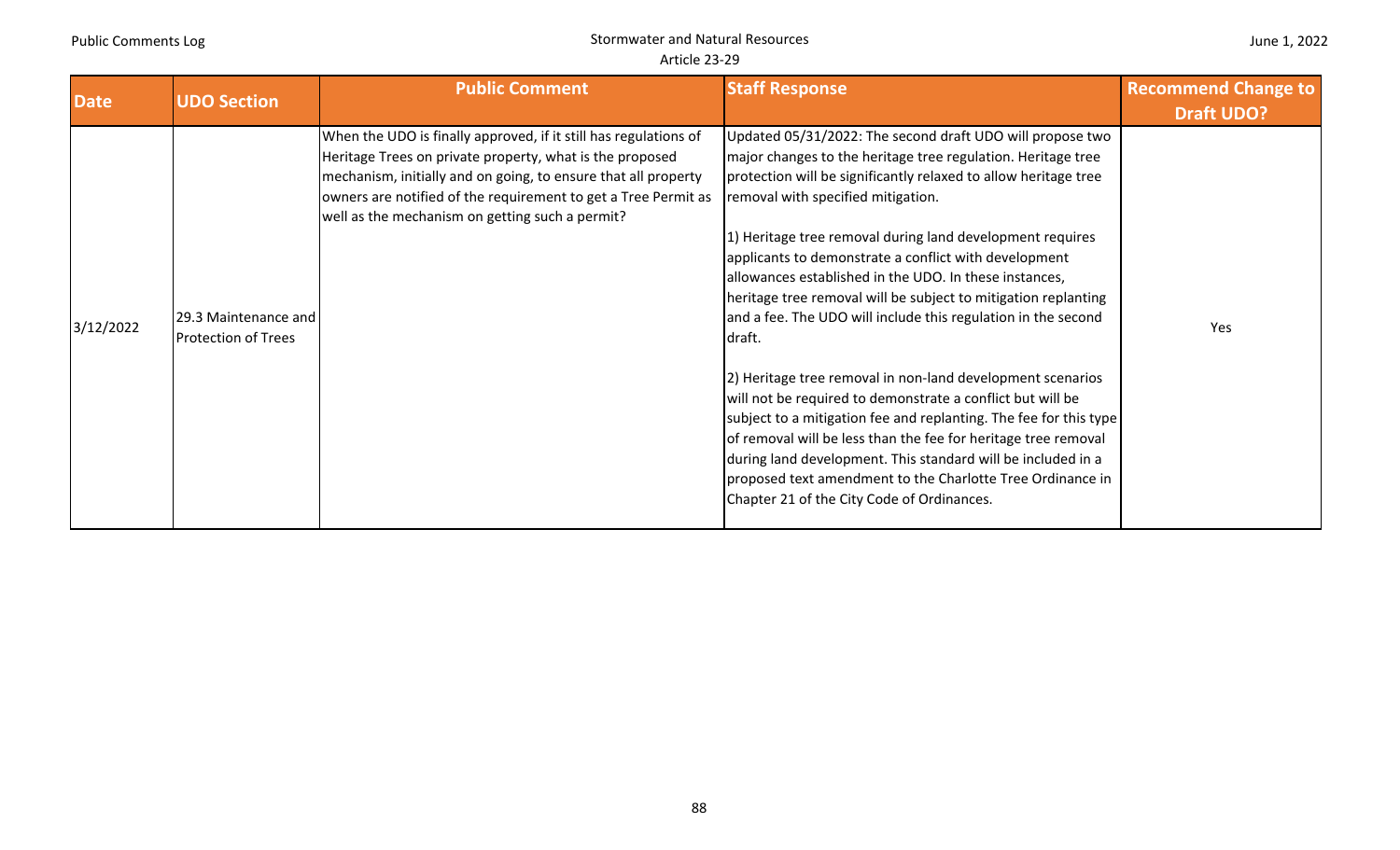| <b>Date</b> | <b>UDO Section</b>                                 | <b>Public Comment</b>                                                                                                                                                                                                                                                                                                                                                                | <b>Staff Response</b>                                                                                                                                                                                                                                                                                                                                                                                                                                                                                                                                                                                                                                                                                                                                                                                                                                                                                                                                                                                                                                                                                                                                                                                                                                                                                                                                                                                                                                                                                                                                                                                                                                                                                                                                    | <b>Recommend Change to</b> |
|-------------|----------------------------------------------------|--------------------------------------------------------------------------------------------------------------------------------------------------------------------------------------------------------------------------------------------------------------------------------------------------------------------------------------------------------------------------------------|----------------------------------------------------------------------------------------------------------------------------------------------------------------------------------------------------------------------------------------------------------------------------------------------------------------------------------------------------------------------------------------------------------------------------------------------------------------------------------------------------------------------------------------------------------------------------------------------------------------------------------------------------------------------------------------------------------------------------------------------------------------------------------------------------------------------------------------------------------------------------------------------------------------------------------------------------------------------------------------------------------------------------------------------------------------------------------------------------------------------------------------------------------------------------------------------------------------------------------------------------------------------------------------------------------------------------------------------------------------------------------------------------------------------------------------------------------------------------------------------------------------------------------------------------------------------------------------------------------------------------------------------------------------------------------------------------------------------------------------------------------|----------------------------|
|             |                                                    |                                                                                                                                                                                                                                                                                                                                                                                      |                                                                                                                                                                                                                                                                                                                                                                                                                                                                                                                                                                                                                                                                                                                                                                                                                                                                                                                                                                                                                                                                                                                                                                                                                                                                                                                                                                                                                                                                                                                                                                                                                                                                                                                                                          | <b>Draft UDO?</b>          |
| 3/13/2022   | 29.3 Maintenance and<br><b>Protection of Trees</b> | Our tree canopy is disappearing, and developers need to take<br>greater care to preserve existing trees, which provide greater<br>benefits than new saplings. I am supportive of requiring a<br>permit to remove larger "heritage" trees (30" diameter plus),<br>and would like to see the city adopt the paper streets' heritage<br>trees to provide upkeep and oversight of these. | Updated 04/04/22: City regulation protecting trees on paper rights-of-<br>way that are not accepted by the City bring numerous legal and<br>resource issues. These legal and resource issues outweigh the<br>minimal amount of land across the City dedicated as paper right-of-<br>way to warrant City acceptance and protection. The City will continue<br>to pursue tree preservation through its programs and policies,<br>including the Tree Canopy Preservation Program (TCPP). Abandonded<br>areas of paper rights-of-way that become private property may<br>become or be used as required green area. The UDO will not require<br>heritage tree protection or allow required green area to be located in<br>paper rights-of-way.<br>Updated 05/31/2022: The second draft UDO will propose two major<br>changes to the heritage tree regulation. Heritage tree protection will<br>be significantly relaxed to allow heritage tree removal with specified<br>mitigation.<br>1) Heritage tree removal during land development requires<br>applicants to demonstrate a conflict with development allowances<br>established in the UDO. In these instances, heritage tree removal will<br>be subject to mitigation replanting and a fee. The UDO will include<br>this regulation in the second draft.<br>2) Heritage tree removal in non-land development scenarios will not<br>be required to demonstrate a conflict but will be subject to a<br>mitigation fee and replanting. The fee for this type of removal will be<br>less than the fee for heritage tree removal during land development.<br>This standard will be included in a proposed text amendment to the<br>Charlotte Tree Ordinance in Chapter 21 of the City Code of<br>Ordinances. | Yes                        |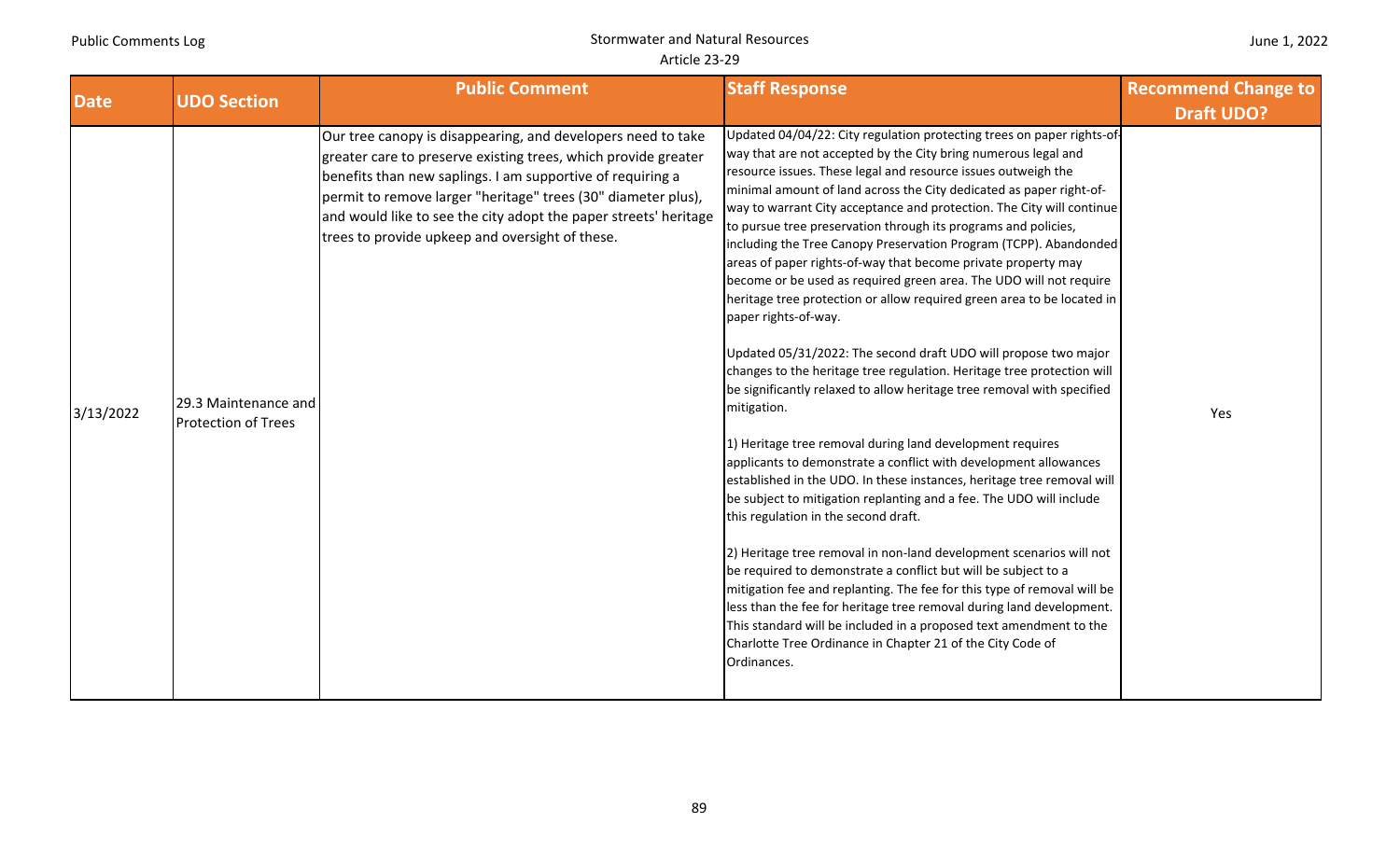| <b>Date</b> | <b>UDO Section</b>                                                 | <b>Public Comment</b>                                                                                                                                                                                                                                                                                                                                                                                                                                                                                                                                                                                                                                                                                                                                                                                                                                                                                                                                                                                                                                                                                                                                                                                                                                                                                                                                                                                                                                                                                                                                                                                                                                                                                                                                                                                                                             | <b>Staff Response</b>                                                                                                                                                                                                                                                                                                                                                                                                                                                                                                                                                                                                                                                                                                                                                                                                                                                                                                                                                                                                                                                                                                                                                                                                                                                                                                                | <b>Recommend Change to</b><br><b>Draft UDO?</b> |
|-------------|--------------------------------------------------------------------|---------------------------------------------------------------------------------------------------------------------------------------------------------------------------------------------------------------------------------------------------------------------------------------------------------------------------------------------------------------------------------------------------------------------------------------------------------------------------------------------------------------------------------------------------------------------------------------------------------------------------------------------------------------------------------------------------------------------------------------------------------------------------------------------------------------------------------------------------------------------------------------------------------------------------------------------------------------------------------------------------------------------------------------------------------------------------------------------------------------------------------------------------------------------------------------------------------------------------------------------------------------------------------------------------------------------------------------------------------------------------------------------------------------------------------------------------------------------------------------------------------------------------------------------------------------------------------------------------------------------------------------------------------------------------------------------------------------------------------------------------------------------------------------------------------------------------------------------------|--------------------------------------------------------------------------------------------------------------------------------------------------------------------------------------------------------------------------------------------------------------------------------------------------------------------------------------------------------------------------------------------------------------------------------------------------------------------------------------------------------------------------------------------------------------------------------------------------------------------------------------------------------------------------------------------------------------------------------------------------------------------------------------------------------------------------------------------------------------------------------------------------------------------------------------------------------------------------------------------------------------------------------------------------------------------------------------------------------------------------------------------------------------------------------------------------------------------------------------------------------------------------------------------------------------------------------------|-------------------------------------------------|
| 3/18/2022   | 29.3 Maintenance and<br>Protection of Trees;<br>29.1 Purpose; 29.8 | 29.1 - Should also include mitigation of heat island effect and<br>providing services to abutting neighbors such as heat reduction, clean<br>air, and storm water retention.<br>[29.3 (B) - No mention of paper streets. Please adopt trees in paper<br>streets as public trees therefore protecting them under this ordinance.<br>[29.3 (D) - Tree Work Permits: Doesn't seem to include paper streets or<br>streets on abutting property lines. What happens when someone<br>builds something too close to a tree in a right-of-way, paper street, or<br>neighboring property and does enough damage to kill the tree that's<br>not on their property?<br>29.8 - Suggesting that developers and private contractors must meet<br>with Urban Forestry to determine if further efforts (such as changes to<br>proposed site plan) can be used to save mature trees over 30 DBH.<br>This will hopefully stop unnecessary cutting from happening through<br>Tree Mitigation Funds the "pay a fee" proposal.<br>General Comments: There needs to be stricter rules regarding damage and protection. The City will continue to pursue tree<br>to trees that are on neighboring parcels of land. There also needs to be preservation through its programs and policies, including the<br>a protection of Charlotte's paper streets, which currently are a legal<br>grey zone when it comes to tree protection. Lastly, preservation<br>should come before mitigation. Stricter enforcements from the<br>beginning will hopefully push developers and home owners to use<br>smarter methods of development to work around their existing<br>mature trees instead of figuring how to budget around a tree issue in<br>order to take mature trees down and potentially only have to replace<br>them with smaller trees that do not hold the same benefit. | Updated 03/24/22: The purpose statement in 29.1 will<br>mention that trees serve the function of mitigating heat island<br>effects. If development of a property results in loss of a tree<br>on City property, the City would enforce penalties for the loss<br>of the tree. Loss of a tree on a neighboring property is a civil<br>matter between property owners. This process will carry over<br>to the enforcement of the UDO. The protection of Heritage<br>Trees (heallthy, native trees greater than 30 inches diameter)<br>would be discussed between Urban Forestry staff and<br>developers as a part of their development review. This is a<br>process element that will not be specified in the UDO.<br>Updated 04/04/22: City regulation protecting trees on paper<br>rights-of-way that are not accepted by the City bring<br>numerous legal and resource issues. These legal and resource<br>issues outweigh the minimal amount of land across the City<br>dedicated as paper right-of-way to warrant City acceptance<br>Tree Canopy Preservation Program (TCPP). Abandonded areas<br>of paper rights-of-way that become private property may<br>become or be used as required green area. The UDO will not<br>require heritage tree protection or allow required green area<br>to be located in paper rights-of-way. | Yes (29.1)                                      |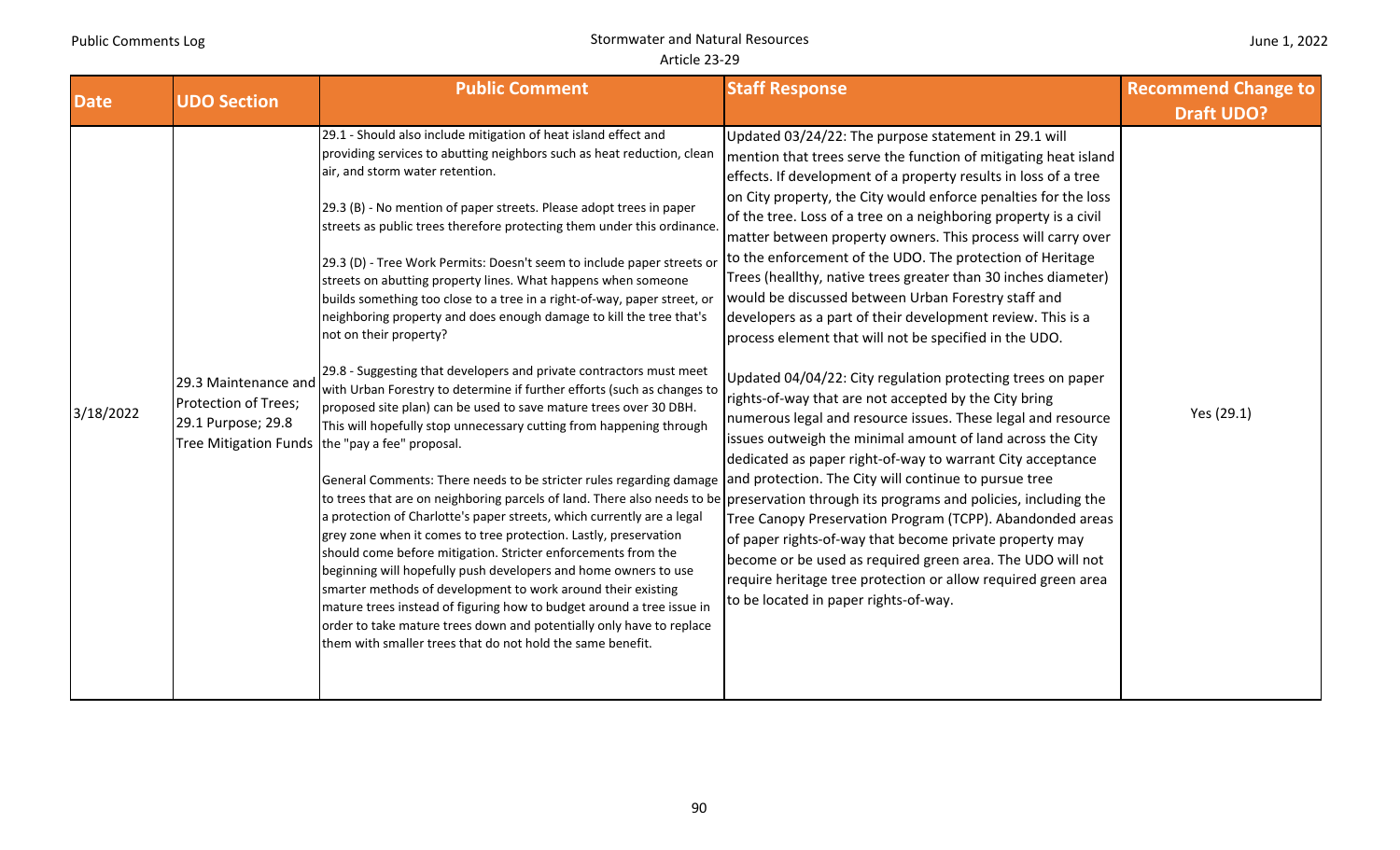|  | June 1, 2022 |
|--|--------------|
|--|--------------|

| <b>Date</b> | <b>UDO Section</b>                                         | <b>Public Comment</b>                                                                                                                                                                                                                                                                                                                                                                                                                                                                                                                                                                                                                                                                                                                                                                                                                                                                                                                                                                                                                                | <b>Staff Response</b>                                                                                                                                                                                                                                                                                                                                                                                                                                                                                                                                                                                                                                                                                                                                     | <b>Recommend Change to</b><br><b>Draft UDO?</b> |
|-------------|------------------------------------------------------------|------------------------------------------------------------------------------------------------------------------------------------------------------------------------------------------------------------------------------------------------------------------------------------------------------------------------------------------------------------------------------------------------------------------------------------------------------------------------------------------------------------------------------------------------------------------------------------------------------------------------------------------------------------------------------------------------------------------------------------------------------------------------------------------------------------------------------------------------------------------------------------------------------------------------------------------------------------------------------------------------------------------------------------------------------|-----------------------------------------------------------------------------------------------------------------------------------------------------------------------------------------------------------------------------------------------------------------------------------------------------------------------------------------------------------------------------------------------------------------------------------------------------------------------------------------------------------------------------------------------------------------------------------------------------------------------------------------------------------------------------------------------------------------------------------------------------------|-------------------------------------------------|
| 2/9/2022    | Protection of Trees;<br>29.4 Plan Submittal<br>and Process | Protecting large trees (heritage trees) is important for the<br>canopy (shade), but these trees also provide ecological benefits   major changes to the heritage tree regulation. Heritage tree<br>that cannot be replaced by any number of new replacement<br>trees (small trees). The 30 inch size for heritage trees is too<br>blunt. 25 inches for oaks makes sense, 15 inches DBH for<br>hickory, black gum, and other medium trees. 10 inches for<br>dogwood and redbud. I support the regulation of trees on single applicants to demonstrate a conflict with development<br>family lots because it protects neighboring property values and allowances established in the UDO. In these instances,<br>29.3 Maintenance and the local environment, not just the big picture across the whole  heritage tree removal will be subject to mitigation replanting<br>city. We can't keep letting developers, builders, realtors, and<br>house flippers cut down most of the trees on a lot every time<br>they flip a house. That is short-sighted. | Updated 05/31/2022: The second draft UDO will propose two<br>protection will be significantly relaxed to allow heritage tree<br>removal with specified mitigation.<br>1) Heritage tree removal during land development requires<br>and a fee. The UDO will include this regulation in the second<br>draft.<br>2) Heritage tree removal in non-land development scenarios<br>will not be required to demonstrate a conflict but will be<br>subject to a mitigation fee and replanting. The fee for this type<br>of removal will be less than the fee for heritage tree removal<br>during land development. This standard will be included in a<br>proposed text amendment to the Charlotte Tree Ordinance in<br>Chapter 21 of the City Code of Ordinances. | Yes                                             |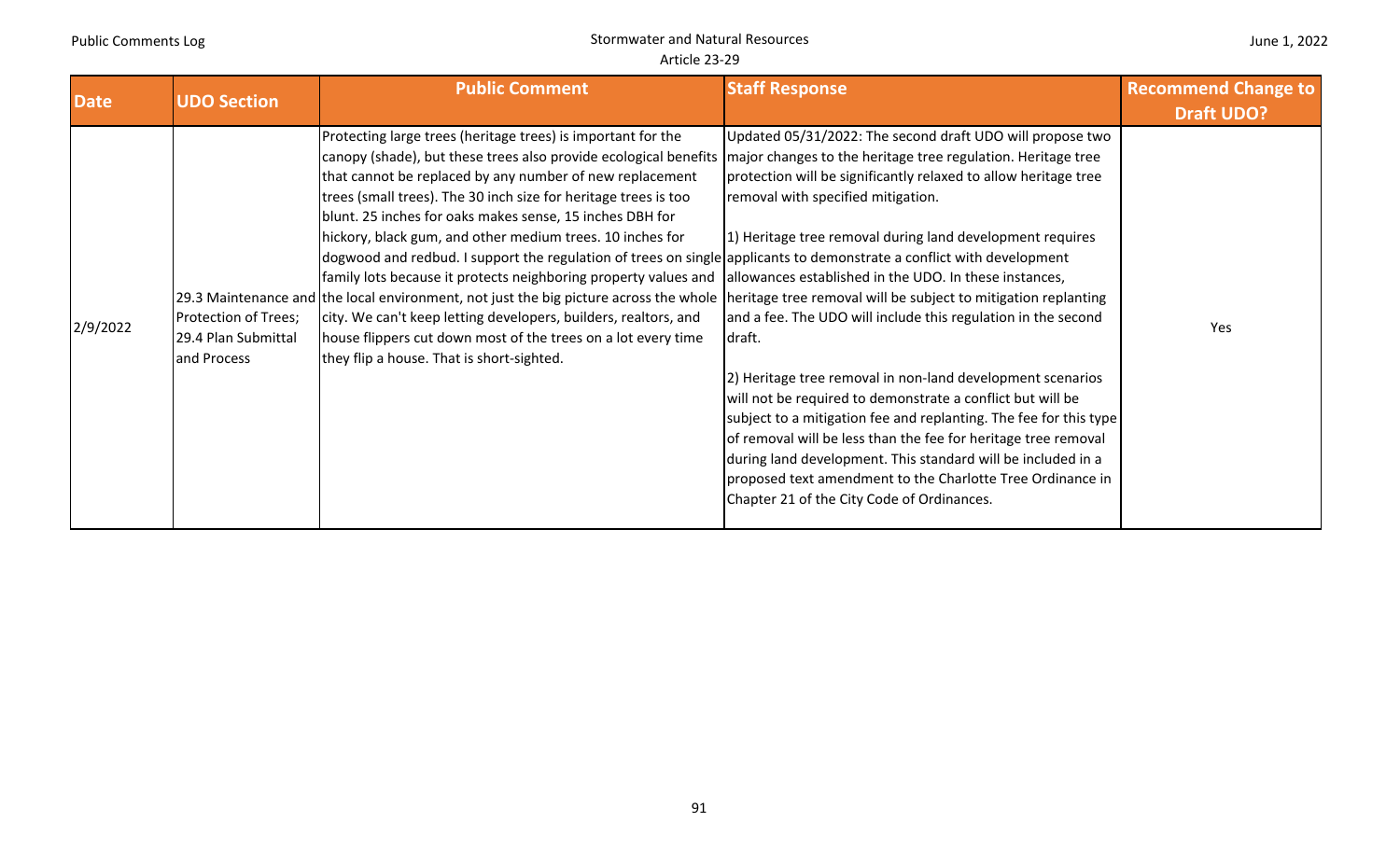# Stormwater and Natural Resources Article 23‐29

| <b>Date</b> | <b>UDO Section</b>                                              | <b>Public Comment</b>                                                                                                                                                                                                                                                                                                                                                                                                                                                                                                                                                                                                                                                                                                                                                                                                                                                 | <b>Staff Response</b>                                                                                                                                                                                                                                                                                                                                                                                                                                                                                                                                                                                                                                                                                                                                                                                                                                                                                                                       | <b>Recommend Change to</b><br><b>Draft UDO?</b> |
|-------------|-----------------------------------------------------------------|-----------------------------------------------------------------------------------------------------------------------------------------------------------------------------------------------------------------------------------------------------------------------------------------------------------------------------------------------------------------------------------------------------------------------------------------------------------------------------------------------------------------------------------------------------------------------------------------------------------------------------------------------------------------------------------------------------------------------------------------------------------------------------------------------------------------------------------------------------------------------|---------------------------------------------------------------------------------------------------------------------------------------------------------------------------------------------------------------------------------------------------------------------------------------------------------------------------------------------------------------------------------------------------------------------------------------------------------------------------------------------------------------------------------------------------------------------------------------------------------------------------------------------------------------------------------------------------------------------------------------------------------------------------------------------------------------------------------------------------------------------------------------------------------------------------------------------|-------------------------------------------------|
| 3/18/2022   | 29.3 Maintenance and<br>Protection of Trees;<br>29.5 Green Area | 29.3 The conditions under which a person can remove a<br>heritage tree should be given more substantive description -<br>The tree and critical root zone are located within the buildable<br>area where a structure or improvement may be placed and<br>there is no other reasonable location,' and 'Preservation of the<br>tree would unreasonably restrict use of the property,' are fully<br>subjective. They invite an interpretation of 'reasonable' as<br>'providing equal financial return,' and 'unreasonable' as 'causing allowances established in the UDO. In these instances,<br>any loss of financial return.' The ordinance should clarify that<br>the city may require heritage trees to remain because<br>alternatives are available, even if the alternatives are financially draft.<br>sub-optimal or otherwise not ideal in the view of the owner. | Updated 05/31/2022: The second draft UDO will propose two<br>major changes to the heritage tree regulation. Heritage tree<br>protection will be significantly relaxed to allow heritage tree<br>removal with specified mitigation.<br>1) Heritage tree removal during land development requires<br>applicants to demonstrate a conflict with development<br>heritage tree removal will be subject to mitigation replanting<br>and a fee. The UDO will include this regulation in the second<br>[2] Heritage tree removal in non-land development scenarios<br>will not be required to demonstrate a conflict but will be<br>subject to a mitigation fee and replanting. The fee for this type<br>of removal will be less than the fee for heritage tree removal<br>during land development. This standard will be included in a<br>proposed text amendment to the Charlotte Tree Ordinance in<br>Chapter 21 of the City Code of Ordinances. | Yes                                             |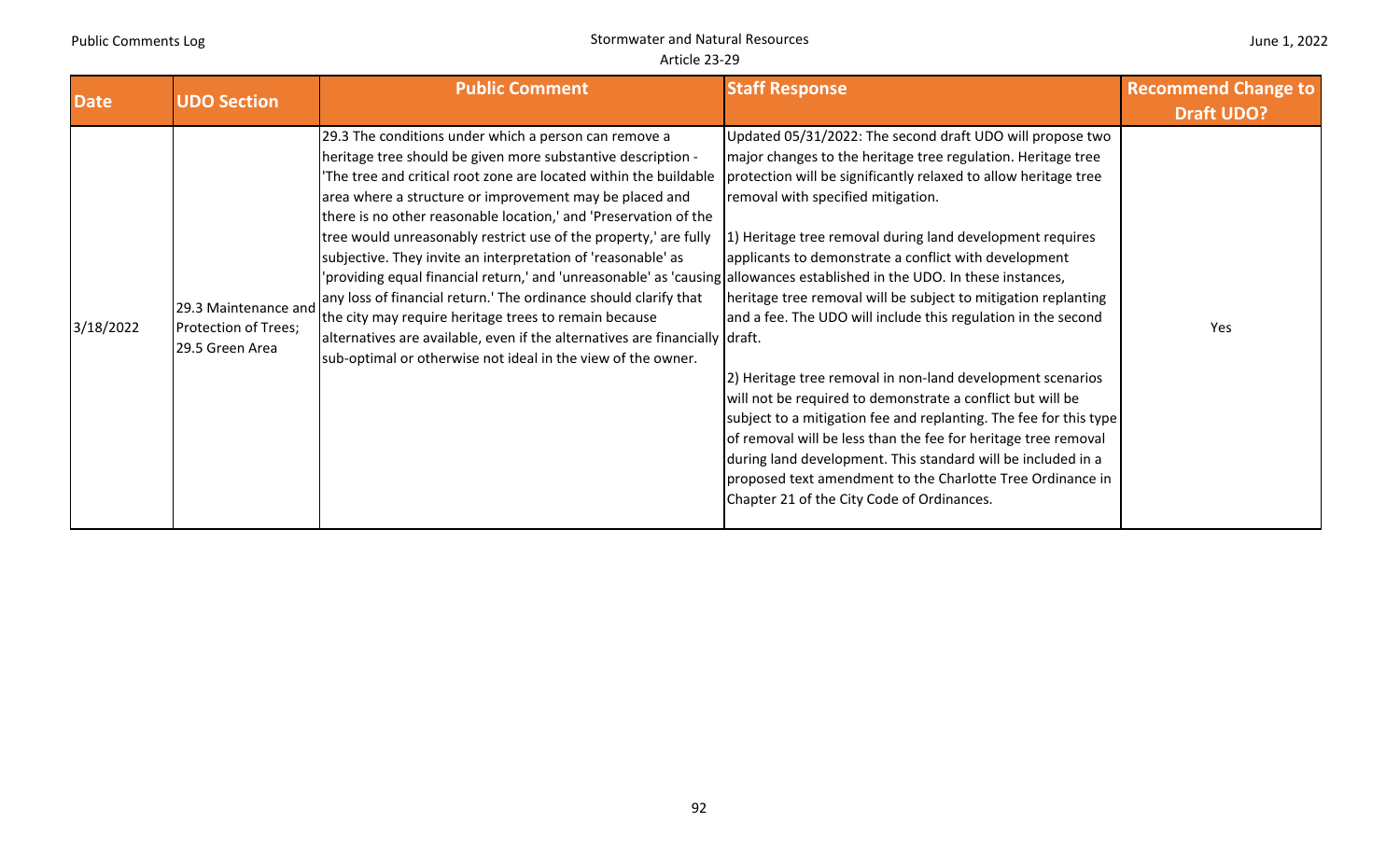# Stormwater and Natural Resources Article 23‐29

#### June 1, 2022

| <b>Date</b> | <b>UDO Section</b>                                              | <b>Public Comment</b>                                                                                                                                                                                                                                                                                                                                                                                                                                                                                                                                                                                                                                                                                                                                                                                                                                                                                                                                                    | <b>Staff Response</b>                                                                                                                                                                                                                                                                                                                                                                                                                                                                                                                                                                                                                                                                                                                                                                                                                                                          | <b>Recommend Change to</b><br><b>Draft UDO?</b> |
|-------------|-----------------------------------------------------------------|--------------------------------------------------------------------------------------------------------------------------------------------------------------------------------------------------------------------------------------------------------------------------------------------------------------------------------------------------------------------------------------------------------------------------------------------------------------------------------------------------------------------------------------------------------------------------------------------------------------------------------------------------------------------------------------------------------------------------------------------------------------------------------------------------------------------------------------------------------------------------------------------------------------------------------------------------------------------------|--------------------------------------------------------------------------------------------------------------------------------------------------------------------------------------------------------------------------------------------------------------------------------------------------------------------------------------------------------------------------------------------------------------------------------------------------------------------------------------------------------------------------------------------------------------------------------------------------------------------------------------------------------------------------------------------------------------------------------------------------------------------------------------------------------------------------------------------------------------------------------|-------------------------------------------------|
| 3/18/2022   | 29.3 Maintenance and<br>Protection of Trees;<br>29.5 Green Area | 29.3 The exemption of trees that are 'sufficiently diseased,<br>injured, dead, in danger of falling, creates unsafe sight<br>distance,' appears to invite the unsubstantiated assertion of the protection will be significantly relaxed to allow heritage tree<br>landowner, who is invited to 'cut first and explain later,' when<br>the evidence of such condition will of course be eliminated. This<br>exemption should be replaced with a factual determination by $a 1$ ) Heritage tree removal during land development requires<br>city-recognized professional (or the city forester) that the tree<br>is, in fact, 'sufficiently diseased, injured, dead, in danger of<br>falling, creates unsafe sight distance,' hired at the expense of<br>the landowner, and making this determination before any<br>cutting happens. In other words, this should be a substantive<br>portion of the tree protection section, not an uncontrollable<br>'exemption' from it. | Updated 05/31/2022: The second draft UDO will propose two<br>major changes to the heritage tree regulation. Heritage tree<br>removal with specified mitigation.<br>applicants to demonstrate a conflict with development<br>allowances established in the UDO. In these instances,<br>heritage tree removal will be subject to mitigation replanting<br>and a fee. The UDO will include this regulation in the second<br>draft.<br>2) Heritage tree removal in non-land development scenarios<br>will not be required to demonstrate a conflict but will be<br>subject to a mitigation fee and replanting. The fee for this type<br>of removal will be less than the fee for heritage tree removal<br>during land development. This standard will be included in a<br>proposed text amendment to the Charlotte Tree Ordinance in<br>Chapter 21 of the City Code of Ordinances. | Yes                                             |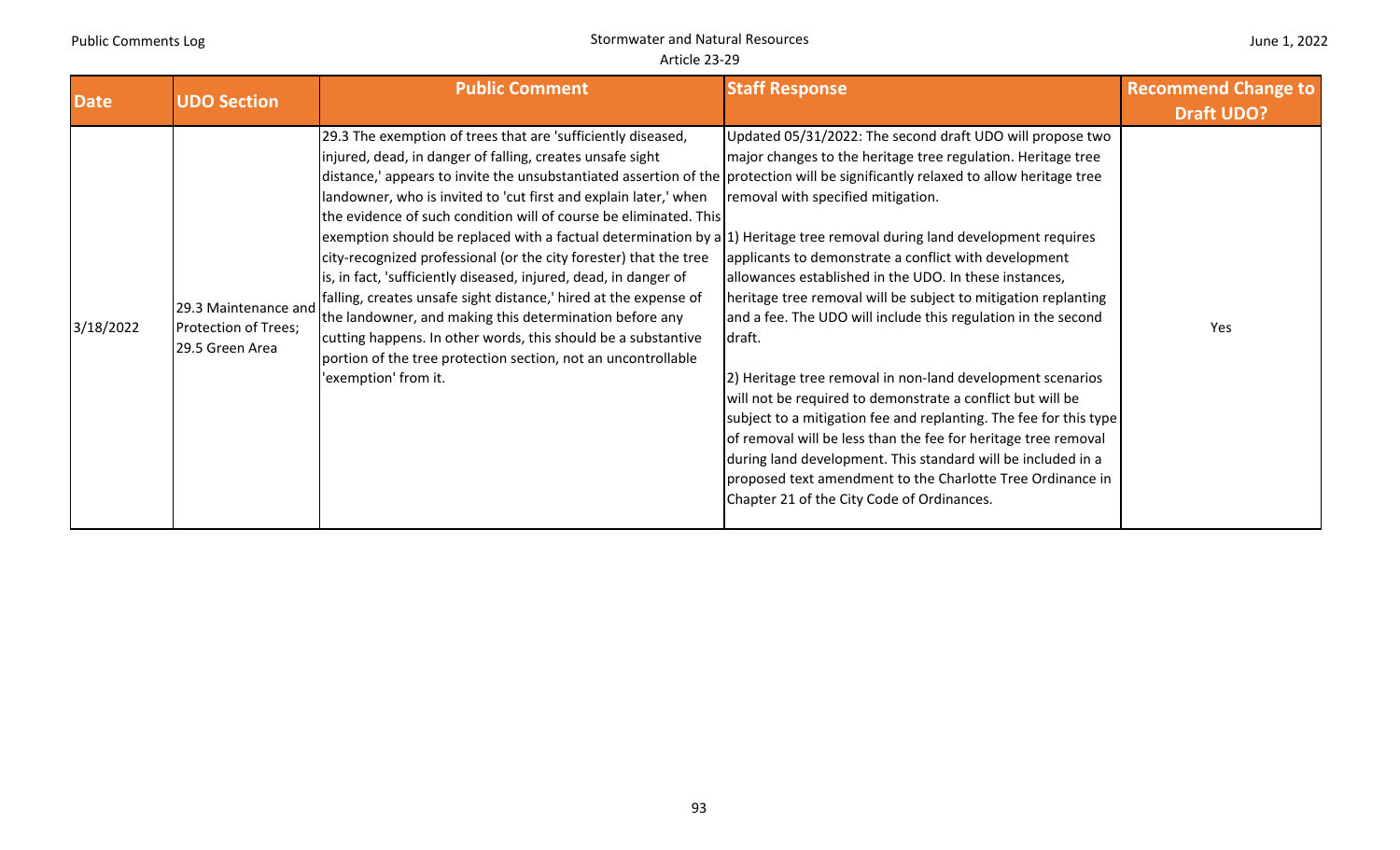| <b>Date</b> | <b>UDO Section</b>                                              | <b>Public Comment</b>                                                                                                                                                                                                                                                                                                                                             | <b>Staff Response</b>                                                                                                                                                                                                                                                                                                                                                                                                                                                                                                                                                                                                                                                                                                                                                                                                                                                                                                                                                                                          | <b>Recommend Change to</b> |
|-------------|-----------------------------------------------------------------|-------------------------------------------------------------------------------------------------------------------------------------------------------------------------------------------------------------------------------------------------------------------------------------------------------------------------------------------------------------------|----------------------------------------------------------------------------------------------------------------------------------------------------------------------------------------------------------------------------------------------------------------------------------------------------------------------------------------------------------------------------------------------------------------------------------------------------------------------------------------------------------------------------------------------------------------------------------------------------------------------------------------------------------------------------------------------------------------------------------------------------------------------------------------------------------------------------------------------------------------------------------------------------------------------------------------------------------------------------------------------------------------|----------------------------|
|             |                                                                 |                                                                                                                                                                                                                                                                                                                                                                   |                                                                                                                                                                                                                                                                                                                                                                                                                                                                                                                                                                                                                                                                                                                                                                                                                                                                                                                                                                                                                | <b>Draft UDO?</b>          |
| 3/18/2022   | 29.3 Maintenance and<br>Protection of Trees;<br>29.5 Green Area | 29.3 The option of removing a tree if the landowner makes<br>a'heritage tree mitigation payment,' should require a payment<br>that is sufficiently large to account for the enormous ecological<br>value of such trees, to provide an actual disincentive to their<br>destruction, and to enable the city to make substantial tree<br>protection efforts.         | Updated 05/31/2022: The second draft UDO will propose two<br>major changes to the heritage tree regulation. Heritage tree<br>protection will be significantly relaxed to allow heritage tree<br>removal with specified mitigation.<br>1) Heritage tree removal during land development requires<br>applicants to demonstrate a conflict with development<br>allowances established in the UDO. In these instances,<br>heritage tree removal will be subject to mitigation replanting<br>and a fee. The UDO will include this regulation in the second<br>draft.<br>2) Heritage tree removal in non-land development scenarios<br>will not be required to demonstrate a conflict but will be<br>subject to a mitigation fee and replanting. The fee for this type<br>of removal will be less than the fee for heritage tree removal<br>during land development. This standard will be included in a<br>proposed text amendment to the Charlotte Tree Ordinance in<br>Chapter 21 of the City Code of Ordinances. | Yes                        |
| 3/18/2022   | 29.3 Maintenance and<br>Protection of Trees;<br>29.5 Green Area | 29.5 The general 'Green Area' standard of 15% is arbitrarily<br>small. Given the severity of our deforestation problem, and the the current ordinance requirement for commercial<br>context of the global crisis of losing the Earth's forest cover, the development. The green area percentage for single family is<br>UDO should set a much higher requirement. | Updated 03/24/22: The 15% requirement is carried over from<br>increasing from 10% to 15%. There are also additional<br>standards that will address and protect tree canopy though<br>tree planting and preservation in development.                                                                                                                                                                                                                                                                                                                                                                                                                                                                                                                                                                                                                                                                                                                                                                            | No                         |
| 3/18/2022   | 29.3 Maintenance and<br>Protection of Trees;<br>29.5 Green Area | 29.5 The multipliers toward 'Green Area Credits' should be<br>smaller, and generally less than 1, in recognition of the<br>ecological truth that mature, long-established trees contribute<br>more to biodiversity and the carbon cycle than new trees, even<br>where cumulative width and cross-section measurements are<br>nominally equal.                     | Updated 03/24/22: Many of these multipliers are carried over<br>and being translated from current ordinance allowances. The<br>only multipliers that are greater than 1 would be green area<br>options with greater ecological value than traditional on-site<br>tree save.                                                                                                                                                                                                                                                                                                                                                                                                                                                                                                                                                                                                                                                                                                                                    | No                         |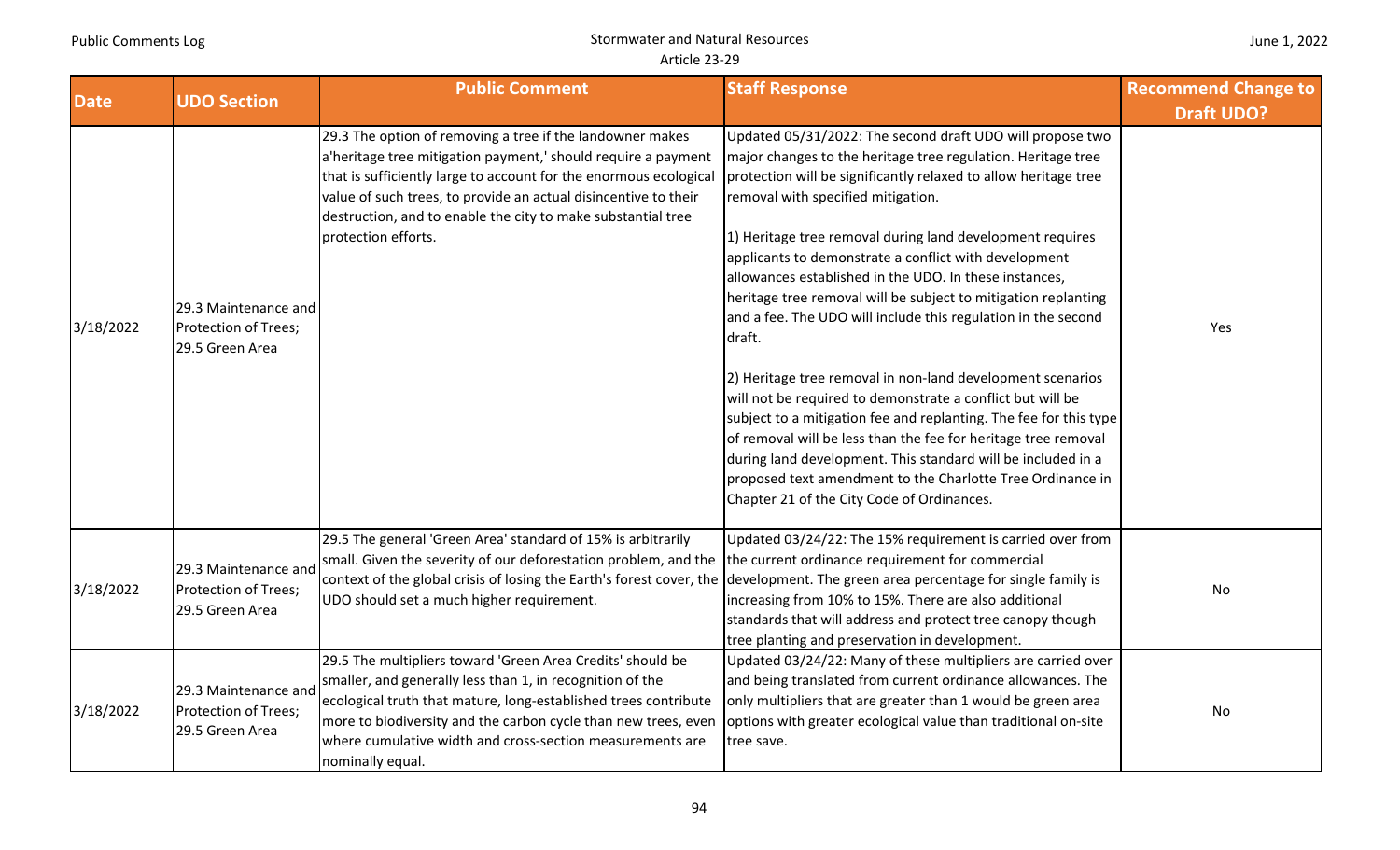| <b>Date</b> | <b>UDO Section</b>                                              | <b>Public Comment</b>                                                                                                                                                                                                                                                                                                                                                                                                                                                                                                                                                                                                              | <b>Staff Response</b>                                                                                                                                                                                                                                                                                                                                                                                                                                                                                                                                                                                                                                                                                                                                                    | <b>Recommend Change to</b><br><b>Draft UDO?</b> |
|-------------|-----------------------------------------------------------------|------------------------------------------------------------------------------------------------------------------------------------------------------------------------------------------------------------------------------------------------------------------------------------------------------------------------------------------------------------------------------------------------------------------------------------------------------------------------------------------------------------------------------------------------------------------------------------------------------------------------------------|--------------------------------------------------------------------------------------------------------------------------------------------------------------------------------------------------------------------------------------------------------------------------------------------------------------------------------------------------------------------------------------------------------------------------------------------------------------------------------------------------------------------------------------------------------------------------------------------------------------------------------------------------------------------------------------------------------------------------------------------------------------------------|-------------------------------------------------|
| 3/18/2022   | Protection of Trees;<br>29.5 Green Area                         | 29.5 The preservation of high-quality and 'specimen' trees<br>should be an absolute requirement, not 'incentivized' with<br>multipliers to allow more tree destruction elsewhere. The<br>category of 'Preservation of existing on-site tree canopy<br>contiguous with intermittent and perennial streams, should not not be required in the next draft of the UDO. Since these trees<br>require additional multiplier incentives because this is already<br>required by the erosion and drainage sections of the UDO. The<br>29.3 Maintenance and city should not have to offer sweeteners for that which is<br>already mandatory. | Updated 03/24/22: UDO staff and consultants are reexamining<br>this language for potential modification in the next draft UDO.<br>Updated 03/28/22: The preservation of specimen trees will<br>provide additional ecological benefits, the proposed UDO will<br>maintain the incentive multiplier to encourage saving these<br>trees in the development process.<br>To clarify, stormwater standards do protect some trees<br>located along streams, however there are some disturbances<br>allowed per the buffer standards specified in the articles<br>where these standards live. The incentive for tree save along<br>buffers is an important step toward discouraging disturbance<br>of these buffers and saving trees in these ecologically<br>significant areas. | No                                              |
| 3/18/2022   | 29.3 Maintenance and<br>Protection of Trees;<br>29.5 Green Area | 29.5 Payments to the city in lieu of preservation should be<br>eliminated. If a developer can buy his way out of a city<br>ordinance, then the ordinance does not exist.                                                                                                                                                                                                                                                                                                                                                                                                                                                           | Updated 03/24/22: The intent of the payment-in-lieu option is<br>to provide the City with funds to protect canopy elsewhere in<br>the City that can be better controlled, preserved, and<br>leveraged.                                                                                                                                                                                                                                                                                                                                                                                                                                                                                                                                                                   | No                                              |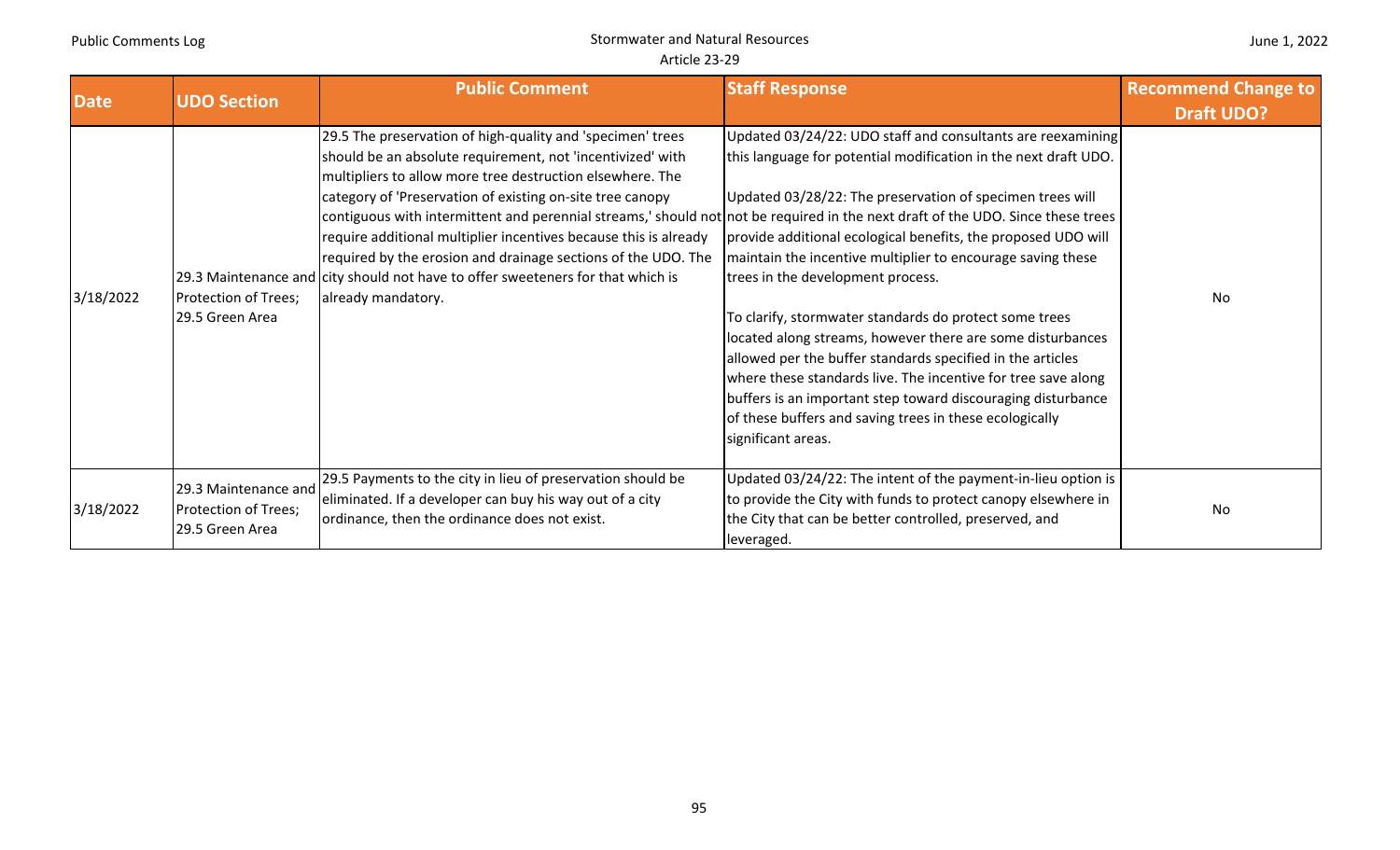| <b>Date</b> | <b>UDO Section</b>                                                                          | <b>Public Comment</b>                                                                                                                                                                                                                                                                                                                                                                                                                                                                                                                                                                                         | <b>Staff Response</b>                                                                                                                                                                                                                                                                                                                                                                                                                                                                                                                                                                                                                                                                                                                                                    | <b>Recommend Change to</b><br><b>Draft UDO?</b> |
|-------------|---------------------------------------------------------------------------------------------|---------------------------------------------------------------------------------------------------------------------------------------------------------------------------------------------------------------------------------------------------------------------------------------------------------------------------------------------------------------------------------------------------------------------------------------------------------------------------------------------------------------------------------------------------------------------------------------------------------------|--------------------------------------------------------------------------------------------------------------------------------------------------------------------------------------------------------------------------------------------------------------------------------------------------------------------------------------------------------------------------------------------------------------------------------------------------------------------------------------------------------------------------------------------------------------------------------------------------------------------------------------------------------------------------------------------------------------------------------------------------------------------------|-------------------------------------------------|
| 3/18/2022   | Protection of Trees;<br>29.5 Green Area                                                     | 29.5 Off-site mitigation through land conservation should be<br>carefully scrutinized, and only accepted if the conserved land<br>would otherwise be in danger of being developed. These<br>exchanges of land or land rights have a history of developers<br>gifting land they don't want, in exchange for the permit to<br>[29.3 Maintenance and destroy the land they actually want to destroy. Where the land<br>is remote and not in such danger, the city should only accept it<br>at a reduced multiplier, with an eye toward establishment of<br>large protected areas with potential as future parks. | Updated 03/29/22: The process for allowing off-site mitigation<br>to be used to meet green area requirements will include a<br>careful review by Urban Forestry staff to ensure the sites used<br>for this credit are within the guidelines. These guidelines are<br>linked in the Supporting Documents page under Stormwater<br>and Natural Resources<br>(publicinput.com/cltudo_supportingdocuments). As drafted,<br>these standards specify that off-site mitigation areas must<br>meet the same requirements of on-site tree save, and be<br>located within .5 miles of the development applying to use off-<br>site mitigation as a green area credit. There are additional<br>criteria for where off-site tree save may be located in these<br>guidelines as well. | No                                              |
| 3/18/2022   | 29.3 Maintenance and<br>Protection of Trees;<br>29.8 Tree Mitigation<br>Funds; 29.1 Purpose | 29.1 - Should also include mitigation of heat island effect and<br>providing services to abutting neighbors such as heat reduction, this language for potential modification in the next draft UDO.<br>clean air, and storm water retention.                                                                                                                                                                                                                                                                                                                                                                  | Updated 03/24/22: UDO staff and consultants are reexamining<br>Updated 04/22/22: Item 10 in the purpose statement will be<br>revised to include "mitigate heat island effects" as a<br>component of the purpose statement.                                                                                                                                                                                                                                                                                                                                                                                                                                                                                                                                               | Yes                                             |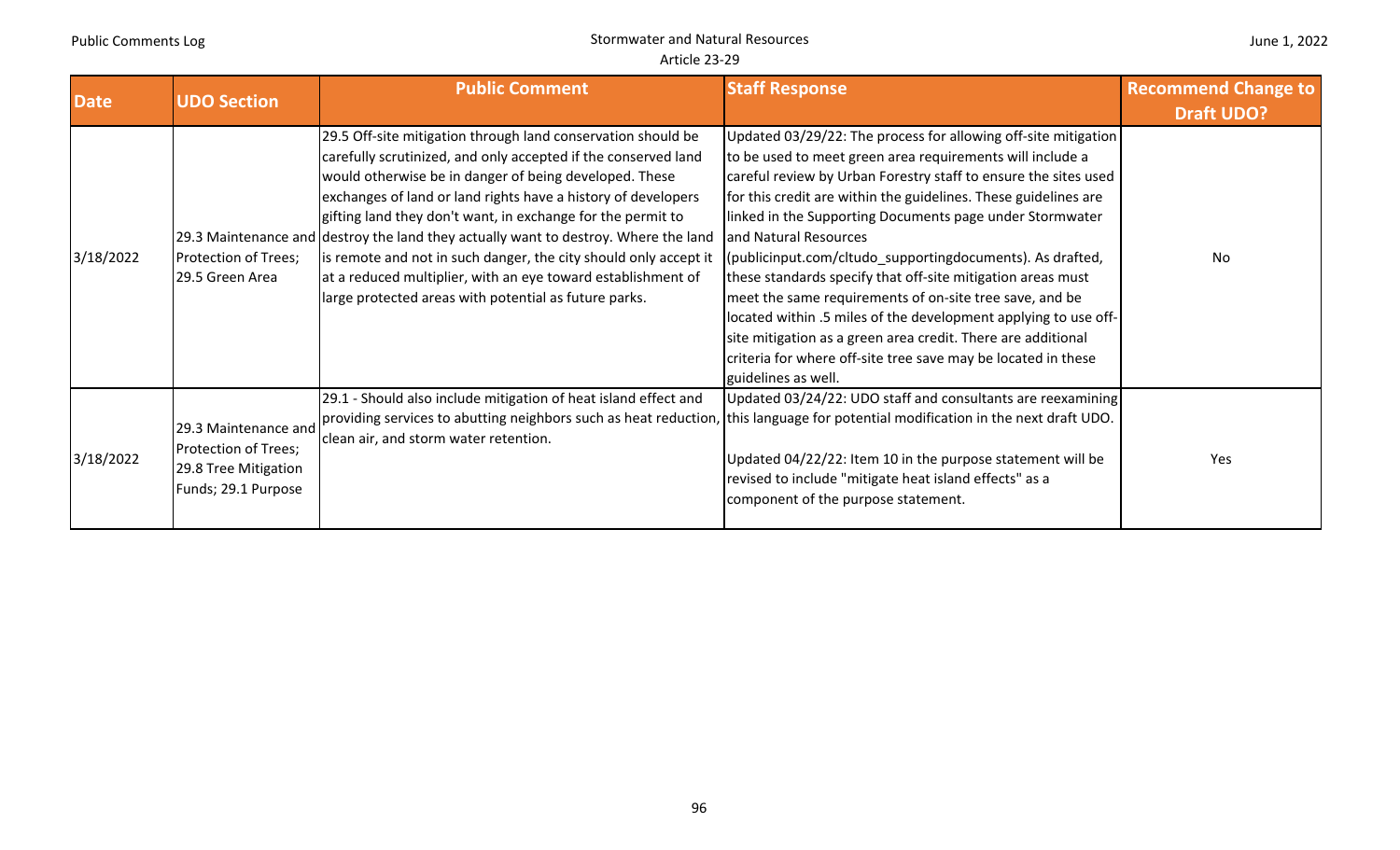|  |  | June 1, 2022 |
|--|--|--------------|
|--|--|--------------|

| <b>Date</b> | <b>UDO Section</b>                                                                          | <b>Public Comment</b>                                                                                                                             | <b>Staff Response</b>                                                                                                                                                                                                                                                                                                                                                                                                                                                                                                                                                                                                                                                                                                                                                                                                                                                                                                                                                                                  | <b>Recommend Change to</b><br><b>Draft UDO?</b> |
|-------------|---------------------------------------------------------------------------------------------|---------------------------------------------------------------------------------------------------------------------------------------------------|--------------------------------------------------------------------------------------------------------------------------------------------------------------------------------------------------------------------------------------------------------------------------------------------------------------------------------------------------------------------------------------------------------------------------------------------------------------------------------------------------------------------------------------------------------------------------------------------------------------------------------------------------------------------------------------------------------------------------------------------------------------------------------------------------------------------------------------------------------------------------------------------------------------------------------------------------------------------------------------------------------|-------------------------------------------------|
| 3/18/2022   | 29.3 Maintenance and<br>Protection of Trees;<br>29.8 Tree Mitigation<br>Funds; 29.1 Purpose | 29.3 (B) - No mention of paper streets. Please adopt trees in<br>paper streets as public trees therefore protecting them under<br>this ordinance. | Updated 03/29/22: Staff continues to hear and receive<br>feedback in regard to tree protection on "paper streets." We<br>will review possible preservation requirements and/or<br>incentives to target preservation of trees in these rights-of-<br>way.<br>Updated 04/04/22: City regulation protecting trees on paper<br>rights-of-way that are not accepted by the City bring<br>numerous legal and resource issues. These legal and resource<br>issues outweigh the minimal amount of land across the City<br>dedicated as paper right-of-way to warrant City acceptance<br>and protection. The City will continue to pursue tree<br>preservation through its programs and policies, including the<br>Tree Canopy Preservation Program (TCPP). Abandonded areas<br>of paper rights-of-way that become private property may<br>become or be used as required green area. The UDO will not<br>require heritage tree protection or allow required green area<br>to be located in paper rights-of-way. | No                                              |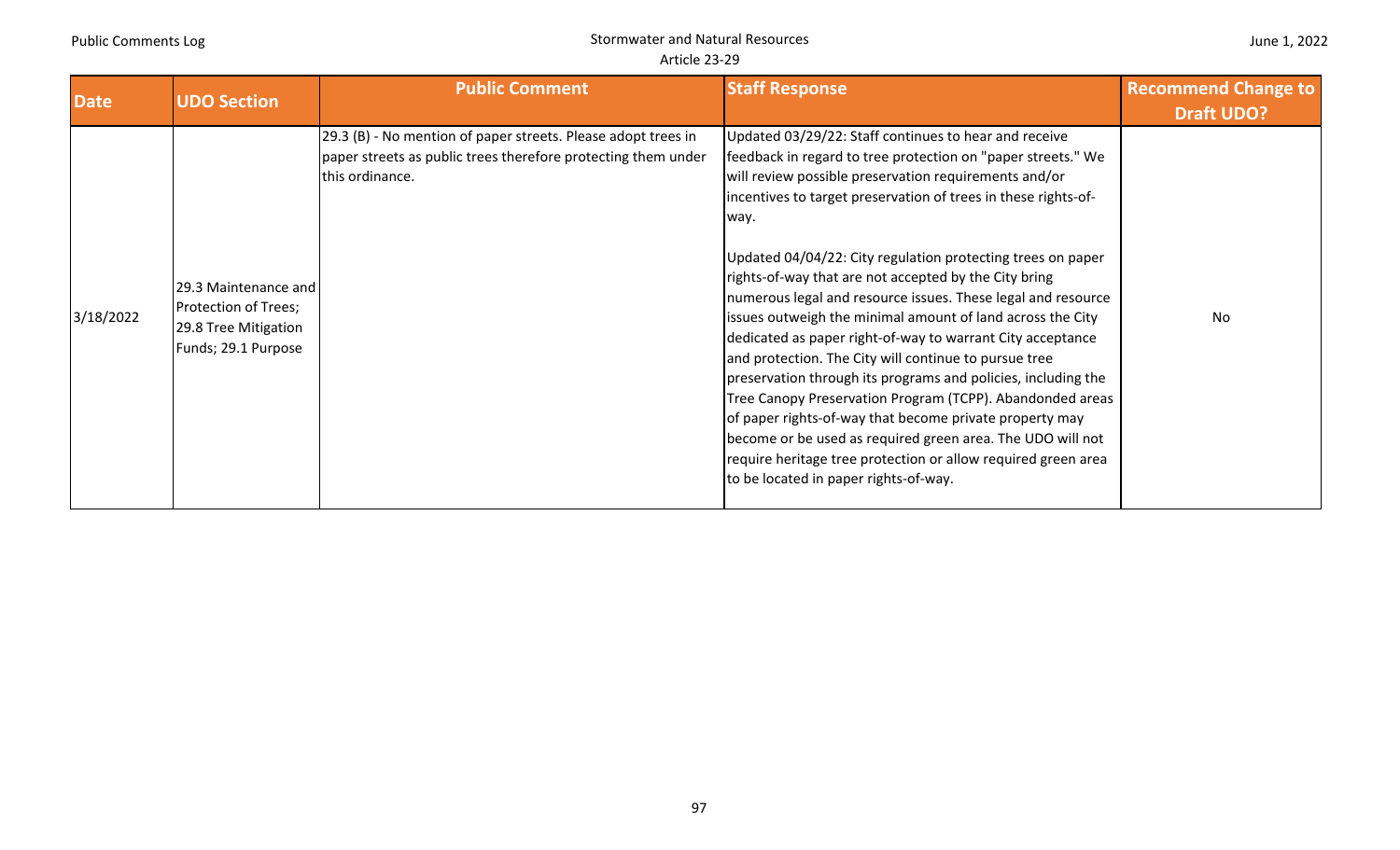| June 1, 2022 |  |  |
|--------------|--|--|
|--------------|--|--|

| <b>Date</b> | <b>UDO Section</b>                                                                          | <b>Public Comment</b>                                                                                                                                                                                                                                                                                                                                                       | <b>Staff Response</b>                                                                                                                                                                                                                                                                                                                                                                                                                                                                                                                                                                                                                                                                                                                                                                                                                                                                                                                         | <b>Recommend Change to</b><br><b>Draft UDO?</b> |
|-------------|---------------------------------------------------------------------------------------------|-----------------------------------------------------------------------------------------------------------------------------------------------------------------------------------------------------------------------------------------------------------------------------------------------------------------------------------------------------------------------------|-----------------------------------------------------------------------------------------------------------------------------------------------------------------------------------------------------------------------------------------------------------------------------------------------------------------------------------------------------------------------------------------------------------------------------------------------------------------------------------------------------------------------------------------------------------------------------------------------------------------------------------------------------------------------------------------------------------------------------------------------------------------------------------------------------------------------------------------------------------------------------------------------------------------------------------------------|-------------------------------------------------|
| 3/18/2022   | 29.3 Maintenance and<br>Protection of Trees;<br>29.8 Tree Mitigation<br>Funds; 29.1 Purpose | [29.3 (D) - Tree Work Permits: Doesn't seem to include paper<br>streets or streets on abutting property lines. What happens<br>when someone builds something too close to a tree in a right-of-will review possible preservation requirements and/or<br>way, paper street, or neighboring property and does enough<br>damage to kill the tree that's not on their property? | Updated 03/29/22: Staff continues to hear and receive<br>feedback in regard to tree protection on "paper streets." We<br>incentives to target preservation of trees in these rights-of-<br>way.<br>Updated 04/04/22: City regulation protecting trees on paper<br>rights-of-way that are not accepted by the City bring<br>numerous legal and resource issues. These legal and resource<br>issues outweigh the minimal amount of land across the City<br>dedicated as paper right-of-way to warrant City acceptance<br>and protection. The City will continue to pursue tree<br>preservation through its programs and policies, including the<br>Tree Canopy Preservation Program (TCPP). Abandonded areas<br>of paper rights-of-way that become private property may<br>become or be used as required green area. The UDO will not<br>require heritage tree protection or allow required green area<br>to be located in paper rights-of-way. | No                                              |
| 3/18/2022   | Protection of Trees;<br>29.8 Tree Mitigation<br>Funds; 29.1 Purpose                         | 29.8 - Suggesting that developers and private contractors must<br>29.3 Maintenance and meet with Urban Forestry to determine if further efforts (such<br>as changes to proposed site plan) can be used to save mature<br>trees over 30 DBH. This will hopefully stop unnecessary cutting<br>from happening through the "pay a fee" proposal.                                | Updated 03/24/22: Urban Forestry is connected with<br>developers and owners during the process to find solutions<br>and alternative options.                                                                                                                                                                                                                                                                                                                                                                                                                                                                                                                                                                                                                                                                                                                                                                                                  | No                                              |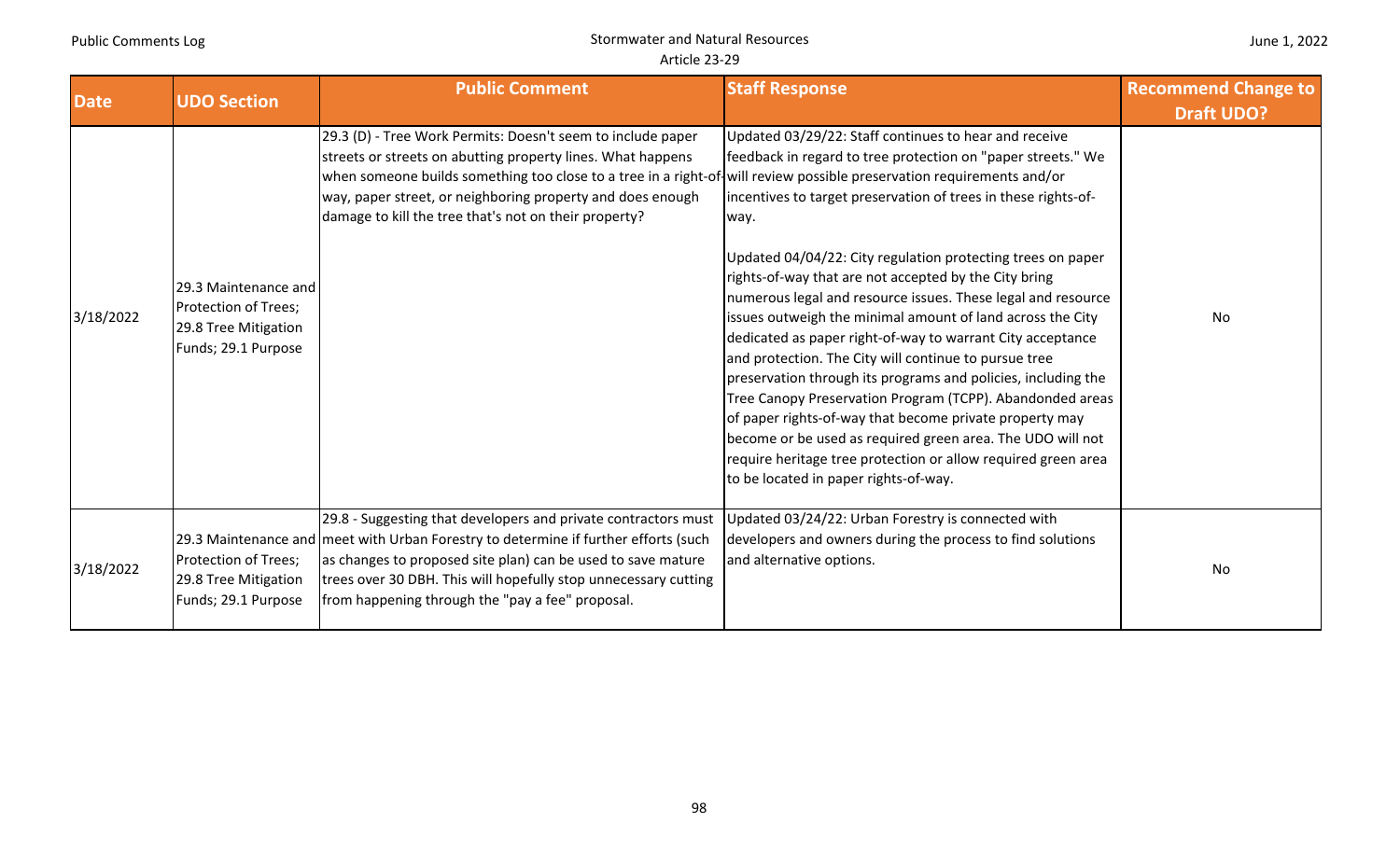|  | June 1, 2022 |
|--|--------------|
|--|--------------|

| <b>Date</b> | <b>UDO Section</b>                                                                          | <b>Public Comment</b>                                                                                                                                                                                                                                                                                                                                                                                                                                                                                                                                                                                                                                                                                                                                                           | <b>Staff Response</b>                                                                                                                                                                                                                                                                                                                                                                                                                                                                                                                                                                                                                                                                                                                                                                                                                                                                                                                                                                                                                                                                                                                                                                                                                          | <b>Recommend Change to</b><br><b>Draft UDO?</b> |
|-------------|---------------------------------------------------------------------------------------------|---------------------------------------------------------------------------------------------------------------------------------------------------------------------------------------------------------------------------------------------------------------------------------------------------------------------------------------------------------------------------------------------------------------------------------------------------------------------------------------------------------------------------------------------------------------------------------------------------------------------------------------------------------------------------------------------------------------------------------------------------------------------------------|------------------------------------------------------------------------------------------------------------------------------------------------------------------------------------------------------------------------------------------------------------------------------------------------------------------------------------------------------------------------------------------------------------------------------------------------------------------------------------------------------------------------------------------------------------------------------------------------------------------------------------------------------------------------------------------------------------------------------------------------------------------------------------------------------------------------------------------------------------------------------------------------------------------------------------------------------------------------------------------------------------------------------------------------------------------------------------------------------------------------------------------------------------------------------------------------------------------------------------------------|-------------------------------------------------|
| 3/18/2022   | 29.3 Maintenance and<br>Protection of Trees;<br>29.8 Tree Mitigation<br>Funds; 29.1 Purpose | General Comments: There needs to be stricter rules regarding<br>damage to trees that are on neighboring parcels of land. There<br>also needs to be a protection of Charlotte's paper streets,<br>which currently are a legal grey zone when it comes to tree<br>protection. Lastly, preservation should come before mitigation.<br>Stricter enforcements from the beginning will hopefully push<br>developers and home owners to use smarter methods of<br>development to work around their existing mature trees<br>instead of figuring how to budget around a tree issue in order<br>to take mature trees down and potentially only have to replace Updated 04/04/22: City regulation protecting trees on paper<br>them with smaller trees that do not hold the same benefit. | Updated 03/29/22: Staff continues to hear and receive<br>feedback in regard to damage to trees on neighboring parcels<br>and tree protection on "paper streets." We will review<br>possible preservation requirements and/or incentives to<br>target preservation of trees in these rights-of-way. There are<br>legal and enforcement considerations regarding damage to<br>trees on neighboring parcels that will take time to analyze and<br>consider.<br>rights-of-way that are not accepted by the City bring<br>numerous legal and resource issues. These legal and resource<br>issues outweigh the minimal amount of land across the City<br>dedicated as paper right-of-way to warrant City acceptance<br>and protection. The City will continue to pursue tree<br>preservation through its programs and policies, including the<br>Tree Canopy Preservation Program (TCPP). Abandonded areas<br>of paper rights-of-way that become private property may<br>become or be used as required green area. The UDO will not<br>require heritage tree protection or allow required green area<br>to be located in paper rights-of-way. In addition,<br>encroachments over property lines is a civil issue to be<br>resolved between neighbors | No                                              |
| 11/12/2021  | 29.4 Plan Submittal<br>and Process                                                          | Tree surveys are very costly.                                                                                                                                                                                                                                                                                                                                                                                                                                                                                                                                                                                                                                                                                                                                                   | Tree surveys are currently required by the Tree Ordinance.<br>Tree surveys will continue to only be required for conditional<br>zoning map amendments (previously called conditional<br>rezonings), and a tree compliance plans submitted for<br>development or redevelopment. Importantly, tree surveys will<br>be limited to include only those trees and protected areas<br>listed in 29.4.A and 29.4.B.1                                                                                                                                                                                                                                                                                                                                                                                                                                                                                                                                                                                                                                                                                                                                                                                                                                   | No                                              |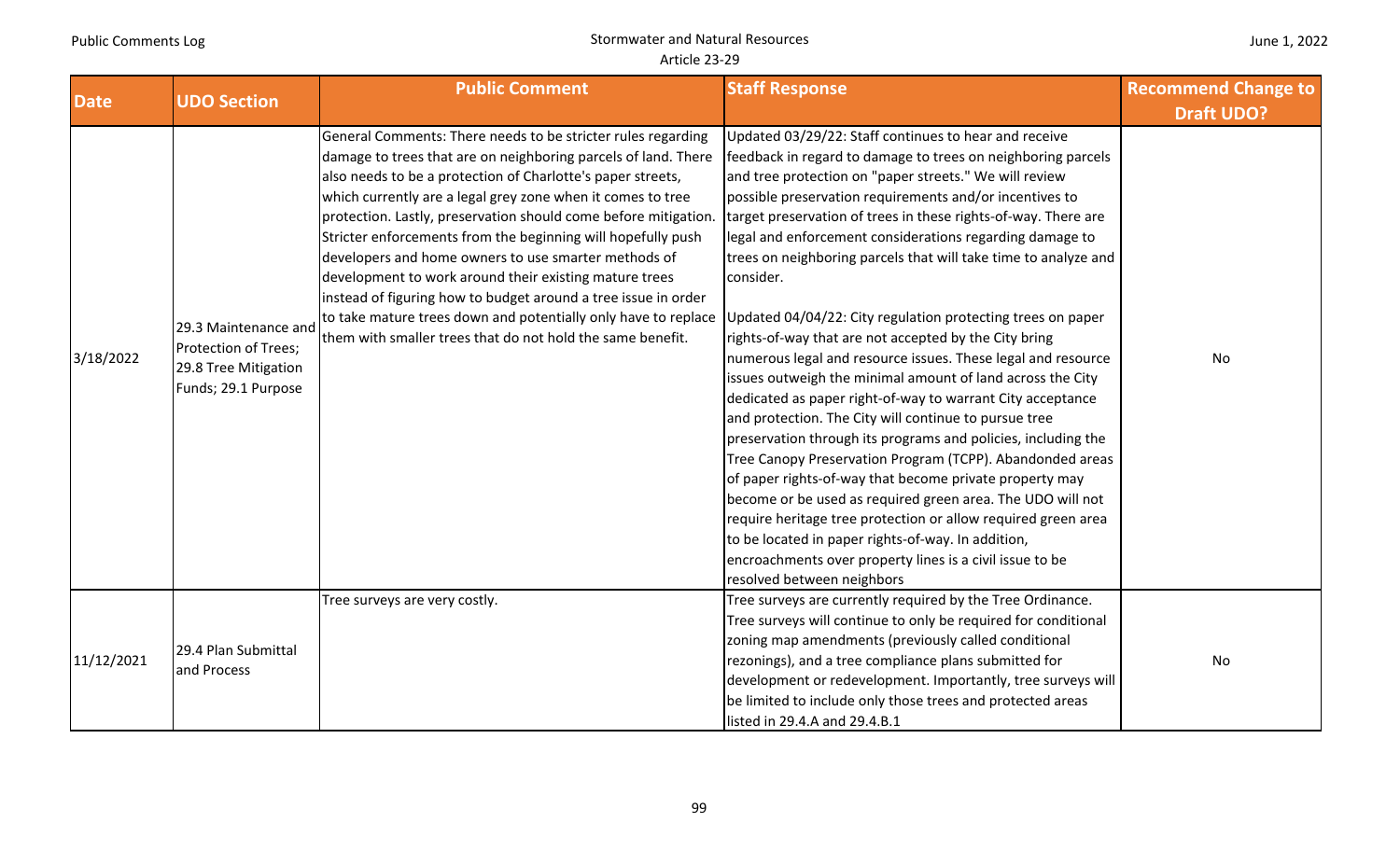| <b>Date</b> | <b>UDO Section</b>                 | <b>Public Comment</b>                                                                                                                                                                                                                                                                                                                                                                                                                                                                     | <b>Staff Response</b>                                                                                                                                                                                                                                                                                                                                                                                       | <b>Recommend Change to</b><br><b>Draft UDO?</b> |
|-------------|------------------------------------|-------------------------------------------------------------------------------------------------------------------------------------------------------------------------------------------------------------------------------------------------------------------------------------------------------------------------------------------------------------------------------------------------------------------------------------------------------------------------------------------|-------------------------------------------------------------------------------------------------------------------------------------------------------------------------------------------------------------------------------------------------------------------------------------------------------------------------------------------------------------------------------------------------------------|-------------------------------------------------|
| 11/27/2021  | 29.4 Plan Submittal<br>and Process | 29.4 A and B.1-- a tree survey is an unneccisary expenditure of<br>money. the aerials used now adequately show the tree line. the identifying and tracking compliance with tree preservation<br>tree save areas are shown by metes & bounds on the final plat.<br>And further protected with orange tree fence until inspection<br>release. requiring that level of survey provides no additional<br>data to the City, in addition the definition of Canopy on page 2-<br>10 say s aerial | Tree surveys are a current requirement and important for<br>standards. Importantly, tree surveys will be limited to include<br>only those trees and protected areas listed in 29.4.A and<br>29.4.B.1.                                                                                                                                                                                                       | <b>No</b>                                       |
| 11/27/2021  | 29.4 Plan Submittal<br>and Process | 29.4 B.2. a. should e 8" trees not 3" trees                                                                                                                                                                                                                                                                                                                                                                                                                                               | Current City policy considers all trees $\geq 3$ " occurring in public<br>street right-of-way to be protected per Tree Ordinance<br>Guidelines. Current tree survey provision only requires trees ≥<br>8" DBH occurring in public street right-of-way to be depicted<br>in survey and protected during development. The UDO is<br>recommending a change from 8" to 3" to align with current<br>City policy. | No                                              |
| 11/27/2021  | 29.4 Plan Submittal<br>and Process | Charlotte Tree Manual is not defined                                                                                                                                                                                                                                                                                                                                                                                                                                                      | The Charlotte Tree Manual is the updated version of the<br>current Tree Ordinance Guidelines supplemental document<br>required by the current Tree Ordinance. The UDO will be<br>revised to include a statement on the authority of the City to<br>prepare and publish guidelines.                                                                                                                          | Yes                                             |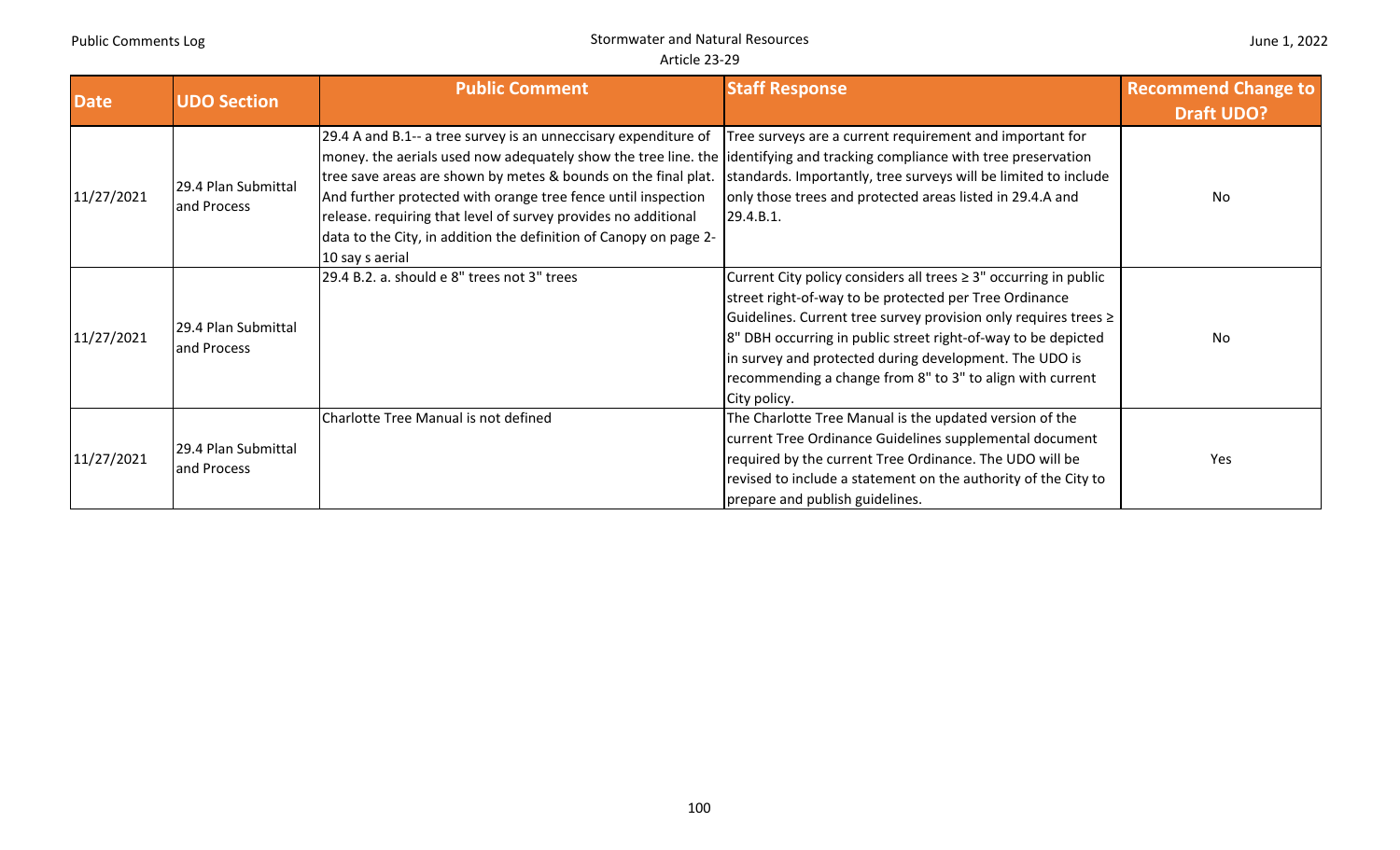| June 1, 2022 |  |  |
|--------------|--|--|
|--------------|--|--|

| <b>Date</b> | <b>UDO Section</b>                 | <b>Public Comment</b>                                                                                                                                                         | <b>Staff Response</b>                                                                                                                                                                                                                                                                                                                                                                                                                                                                                                                                                                                                                                            | <b>Recommend Change to</b><br><b>Draft UDO?</b> |
|-------------|------------------------------------|-------------------------------------------------------------------------------------------------------------------------------------------------------------------------------|------------------------------------------------------------------------------------------------------------------------------------------------------------------------------------------------------------------------------------------------------------------------------------------------------------------------------------------------------------------------------------------------------------------------------------------------------------------------------------------------------------------------------------------------------------------------------------------------------------------------------------------------------------------|-------------------------------------------------|
| 11/27/2021  | 29.4 Plan Submittal<br>and Process | 29.4 C tree As-builts are not needed as the city already gets the Updated 02/07/2022: The UDO is requiring tree as-built plans<br>metes & bounds location on all record plats | to better track and manage compliance. Tree save areas are<br>required to be recorded on the site's final plat, however,<br>green area credits allow for other forms of tree canopy and<br>preservation to count toward a site's green area. In addition,<br>perimeter trees and internal trees will also be required on tree-<br>as-built plans. Tree as-built plans ensure that all elements used<br>to comply with this requirement are recorded accurately.<br>Updated 04/14/22: This term will be updated in the next draft<br>to be called a Spatial Tree Arrangement Plan to clarify that<br>these are different from other code-required as-built plans. | No                                              |
| 11/27/2021  | 29.4 Plan Submittal<br>and Process | 29.4 D. do you mean Green Area when you say tree save?                                                                                                                        | Updated 02/07/2022: This language will be revised to provide<br>clarity in the next draft UDO.<br>Updated 04/22/22: Staff will revise the second draft to require<br>platting of tree save, amenitized tree area, replanted tree<br>save, and any off-site mitigation area used to meet green area<br>requirements.                                                                                                                                                                                                                                                                                                                                              | <b>Yes</b>                                      |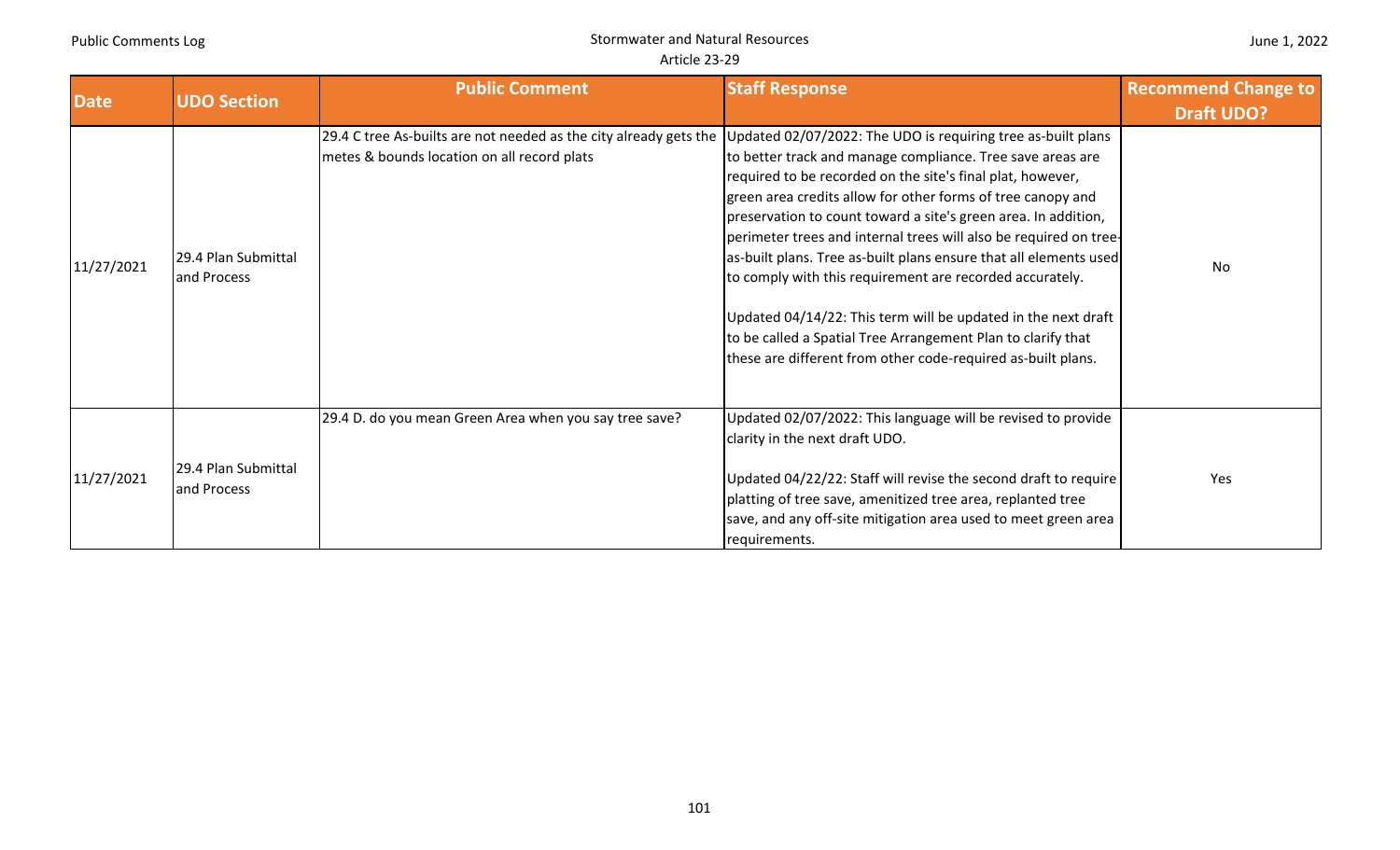| <b>Date</b> | <b>UDO Section</b>                 | <b>Public Comment</b>                                                                                                                                                                                                                                                                                                                                                                                                                                                                                                                                                                                                                                                                                                                                                                                                                                                                                                                                                                                                                                                                                                                                                             | <b>Staff Response</b>                                                                                                                                                                                                                                                                                                                                                                                                                                                                                                                                                                                                                                                        | <b>Recommend Change to</b> |
|-------------|------------------------------------|-----------------------------------------------------------------------------------------------------------------------------------------------------------------------------------------------------------------------------------------------------------------------------------------------------------------------------------------------------------------------------------------------------------------------------------------------------------------------------------------------------------------------------------------------------------------------------------------------------------------------------------------------------------------------------------------------------------------------------------------------------------------------------------------------------------------------------------------------------------------------------------------------------------------------------------------------------------------------------------------------------------------------------------------------------------------------------------------------------------------------------------------------------------------------------------|------------------------------------------------------------------------------------------------------------------------------------------------------------------------------------------------------------------------------------------------------------------------------------------------------------------------------------------------------------------------------------------------------------------------------------------------------------------------------------------------------------------------------------------------------------------------------------------------------------------------------------------------------------------------------|----------------------------|
|             |                                    |                                                                                                                                                                                                                                                                                                                                                                                                                                                                                                                                                                                                                                                                                                                                                                                                                                                                                                                                                                                                                                                                                                                                                                                   |                                                                                                                                                                                                                                                                                                                                                                                                                                                                                                                                                                                                                                                                              | <b>Draft UDO?</b>          |
| 1/6/2022    | 29.4 Plan Submittal<br>and Process | (Part 1 of 2) Hi UDO Team, my name is Andy Lucas and I'm<br>participating in the UDO developer engagement sessions. I was similar comment above, the UDO is requiring tree as-built<br>reviewing the tree ordinance portion this evening and have two plans to better track and manage compliance. Tree save areas<br>comments from a development perspective. The first relates to are required to be recorded on the site's final plat, however,<br>the tree as-builts. You probably have heard this from others,<br>but the idea of adding yet another survey scope of work to our<br>plates has a meaningful impact. It adds several thousand<br>dollars to our total project costs, ties up a very thin pool of<br>already overwhelmed surveyors in the community, and the idea canopy will be better preserved through this requirement by<br>that it is tied to our C/O puts us at significant risk. A walk with<br>our Urban Forestry inspector along with a printed copy of the<br>approved plan should suffice, and it makes practical sense given<br>the field changes we encounter throughout a particular<br>development. Please consider removing this requirement. | Updated 02/07/2022: As stated in a seperate response to a<br>green area credits allow for other forms of tree canopy and<br>preservation to count toward a site's required green area. In<br>addition, tree-as-built plans will record internal and perimeter<br>trees required by this article. As a key community priority, tree<br>ensuring required trees are mapped and captured through<br>project completion.<br>Updated 04/29/2022: The UDO will change the terminology<br>for this plan so as to clarify that this required plan will not be<br>as technical as other "as-built" plans required by the UDO.<br>These will be called Spatial Tree Arrangement Plans. | No                         |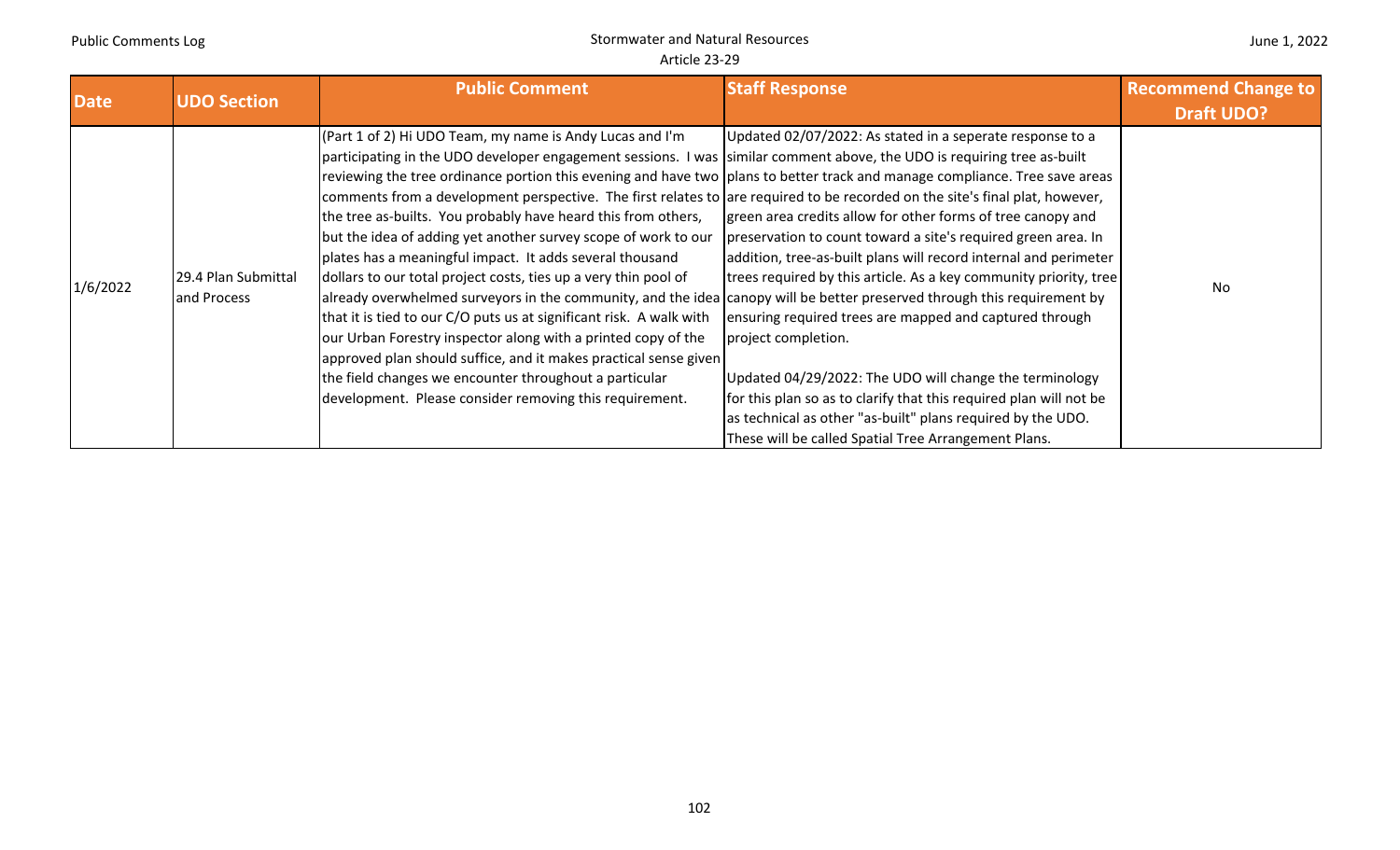| June 1, 2022 |  |  |
|--------------|--|--|
|--------------|--|--|

| <b>Date</b> | <b>UDO Section</b>                 | <b>Public Comment</b>                                                                                                                                                                                                                                                                                                                                                                                                                                                                                                                                                                                                                                                                                                                                                                                                                                                                                                                                                                                                                                                                                  | <b>Staff Response</b>                                                                                                                                                                                                                                                                                                                                                                                                                                                                                                                                                                                                                                        | <b>Recommend Change to</b> |
|-------------|------------------------------------|--------------------------------------------------------------------------------------------------------------------------------------------------------------------------------------------------------------------------------------------------------------------------------------------------------------------------------------------------------------------------------------------------------------------------------------------------------------------------------------------------------------------------------------------------------------------------------------------------------------------------------------------------------------------------------------------------------------------------------------------------------------------------------------------------------------------------------------------------------------------------------------------------------------------------------------------------------------------------------------------------------------------------------------------------------------------------------------------------------|--------------------------------------------------------------------------------------------------------------------------------------------------------------------------------------------------------------------------------------------------------------------------------------------------------------------------------------------------------------------------------------------------------------------------------------------------------------------------------------------------------------------------------------------------------------------------------------------------------------------------------------------------------------|----------------------------|
| 1/6/2022    | 29.4 Plan Submittal<br>and Process | (Part 2 of 2) The second comment I have relates to tree needing UDO staff and consultants are reexamining this language for<br>to be 10 feet from all underground utilities. We develop a lot<br>of urban infill townhome projects, and with the proliferation of<br>these types of communities in the city, I can tell you that it's<br>nearly impossible to maintain this distance considering how<br>busy the utility plan must be. The same is true of dense<br>apartment projects. We have gas, water, sewer, telecom,<br>irrigation, and power that all need to fit underground, and then<br>water meters, sewer cleanouts, irrigation meters, power<br>pedestals and transformers, and telecom vaults and pedestals<br>that are placed aboveground. I would suggest considering 5' or<br>7' of spacing as an alternative, or providing us with the option<br>to place any trees in conflict elsewhere on the site instead of<br>relying on the sole discretion of the Chief Forester. Thank you<br>for your consideration of these comments. I will continue to<br>send as I review. Best, Andy | potential modification in the next draft UDO.<br>Updated 04/13/22: The next draft UDO will allow more<br>flexibility where sites have challenging constraints that make<br>this infeasible.                                                                                                                                                                                                                                                                                                                                                                                                                                                                  | <b>Draft UDO?</b><br>Yes   |
| 3/11/2022   | 29.4 Plan Submittal<br>and Process | 29.4B.1 (page 29-5) should not require a tree survey. If an area<br>FKA Tree Save has the required tree protect fence during<br>development then it's been saved. That boundary is recorded<br>on a final plat at the County with metes and bounds. It is not<br>important at plan approval nor at development completion if<br>the trees are 8" or 2" or oaks or willows. An aerial survey is<br>currently sufficient and should remain sufficient. Orange tree<br>protect fence is currently sufficient and should remain<br>sufficient. AND the definition of Existing Tree Canopy correctly<br>uses the word Aerial as sufficient evidence of tree canopy so<br>the Tree Survey is just a waste of money.                                                                                                                                                                                                                                                                                                                                                                                          | Updated 03/29/22: The requirement for a tree survey is a<br>current standard in the Charlotte Tree Ordinance. There is a<br>new requirement to include a survey of all heritage trees on-<br>site that was added in conjunction with the updated<br>requirement to protect all heritage trees over 30 inches<br>diameter. However, the remainder of this standard is a current<br>requirement that will be carried forward to the UDO. To<br>clarify, a tree survey would not need to be conducted for trees<br>within green area or tree save areas. Green area or tree save<br>is only required to marked by the boundaries of these areas<br>on the plan. | No                         |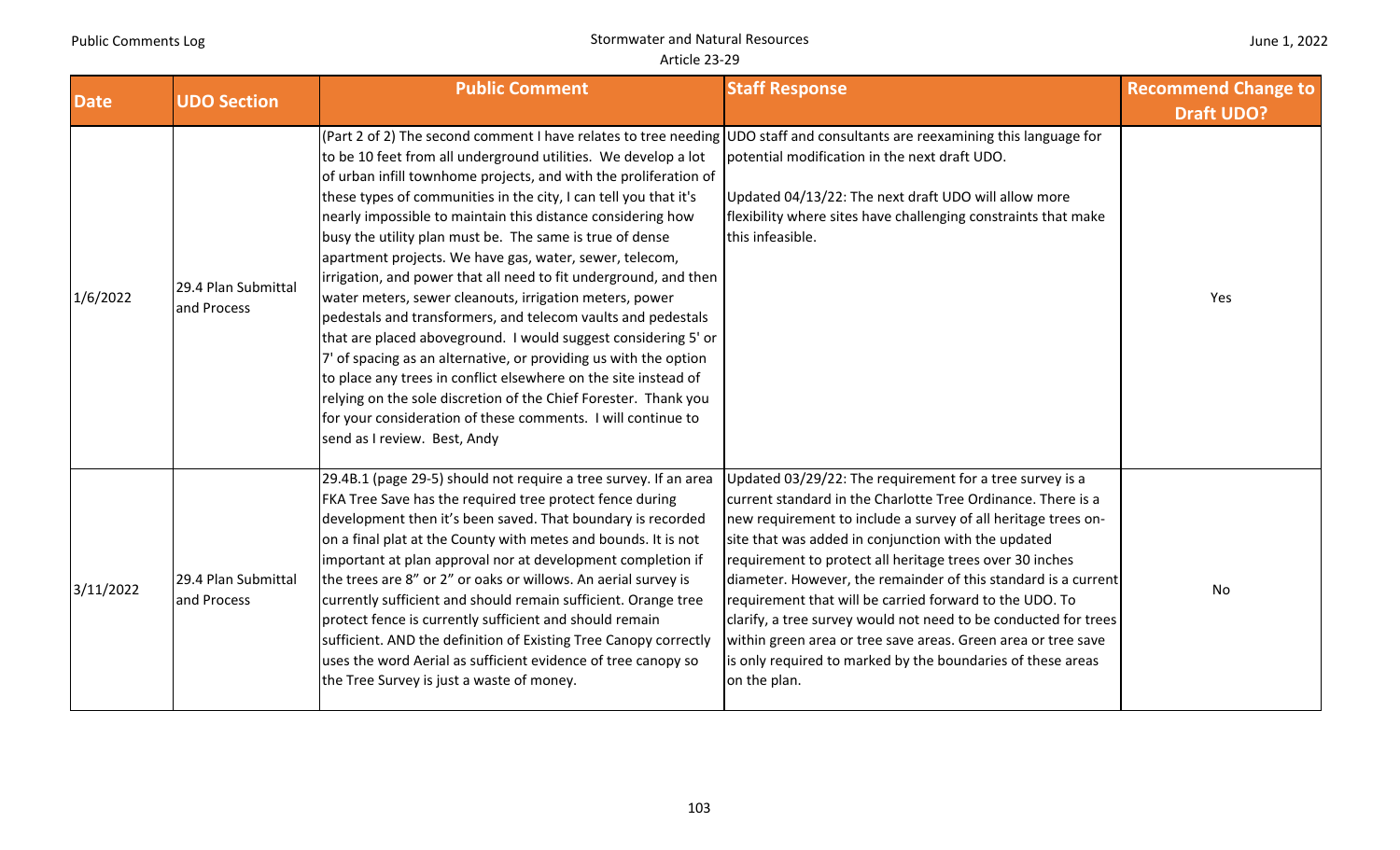| June 1, 2022 |  |
|--------------|--|
|--------------|--|

| <b>Date</b> | <b>UDO Section</b>                 | <b>Public Comment</b>                                                                                                                                                                                                                                                                                                                                                                                                                                                                                                                                                                                                                                                                                                                                                                                                                                                                                                                                                              | <b>Staff Response</b>                                                                                                                                                                                                                                                                                                                                                                                                                                                                                                                                                                                                                                                                                                                                                                                                                                                                                                                                                                                                                                                                                                                                                                                                                                                                                                                                                                                                                                                                    | <b>Recommend Change to</b> |
|-------------|------------------------------------|------------------------------------------------------------------------------------------------------------------------------------------------------------------------------------------------------------------------------------------------------------------------------------------------------------------------------------------------------------------------------------------------------------------------------------------------------------------------------------------------------------------------------------------------------------------------------------------------------------------------------------------------------------------------------------------------------------------------------------------------------------------------------------------------------------------------------------------------------------------------------------------------------------------------------------------------------------------------------------|------------------------------------------------------------------------------------------------------------------------------------------------------------------------------------------------------------------------------------------------------------------------------------------------------------------------------------------------------------------------------------------------------------------------------------------------------------------------------------------------------------------------------------------------------------------------------------------------------------------------------------------------------------------------------------------------------------------------------------------------------------------------------------------------------------------------------------------------------------------------------------------------------------------------------------------------------------------------------------------------------------------------------------------------------------------------------------------------------------------------------------------------------------------------------------------------------------------------------------------------------------------------------------------------------------------------------------------------------------------------------------------------------------------------------------------------------------------------------------------|----------------------------|
|             |                                    |                                                                                                                                                                                                                                                                                                                                                                                                                                                                                                                                                                                                                                                                                                                                                                                                                                                                                                                                                                                    |                                                                                                                                                                                                                                                                                                                                                                                                                                                                                                                                                                                                                                                                                                                                                                                                                                                                                                                                                                                                                                                                                                                                                                                                                                                                                                                                                                                                                                                                                          | <b>Draft UDO?</b>          |
| 3/18/2022   | 29.4 Plan Submittal<br>and Process | (Part 1 of 5) The Charlotte Public Tree Fund, Inc. hereby<br>provides input and recommendations for UDO, Article 29 Trees.<br>We agree with and applaud the removal of the exemption<br>within the uptown area and transit station areas from tree save<br>requirements.<br>We suggest that the exemptions per section 29.2.B.3.a be<br>removed and that some level of tree planting be required for al<br>new development regardless of zoning designation. Tree<br>planting on properties zoned single family residential<br>represents a huge opportunity to increase tree canopy in<br>Charlotte. Language contained in section 29.3.B.5, requiring<br>planting, replacement and maintenance of should apply to all<br>development.<br>The effort to protect heritage trees on private property is<br>laudable however we believe that more of these trees would be<br>saved if the heritage tree designation is applied to trees<br>beginning at 20 DBH as opposed to 30 DBH. | Updated 03/28/2022: The exemption specified in section 29.2.B.3<br>exempts these properties from larger scale preservation and planting<br>but does require these sites to comply with Section 29.6 when they<br>redevelop which requires tree planting or preservation.<br>Section 29.3 does apply to all sites as your comment recommends.<br>Trees protected by previously approved development plans are<br>protected in perpetuity, regardless of the lot or zoning.<br>Updated 05/31/2022: The second draft UDO will propose two major<br>changes to the heritage tree regulation. Heritage tree protection will<br>be significantly relaxed to allow heritage tree removal with specified<br>mitigation.<br>1) Heritage tree removal during land development requires<br>applicants to demonstrate a conflict with development allowances<br>established in the UDO. In these instances, heritage tree removal will<br>be subject to mitigation replanting and a fee. The UDO will include<br>this regulation in the second draft.<br>2) Heritage tree removal in non-land development scenarios will not<br>be required to demonstrate a conflict but will be subject to a<br>mitigation fee and replanting. The fee for this type of removal will be<br>less than the fee for heritage tree removal during land development.<br>This standard will be included in a proposed text amendment to the<br>Charlotte Tree Ordinance in Chapter 21 of the City Code of<br>Ordinances. | Yes                        |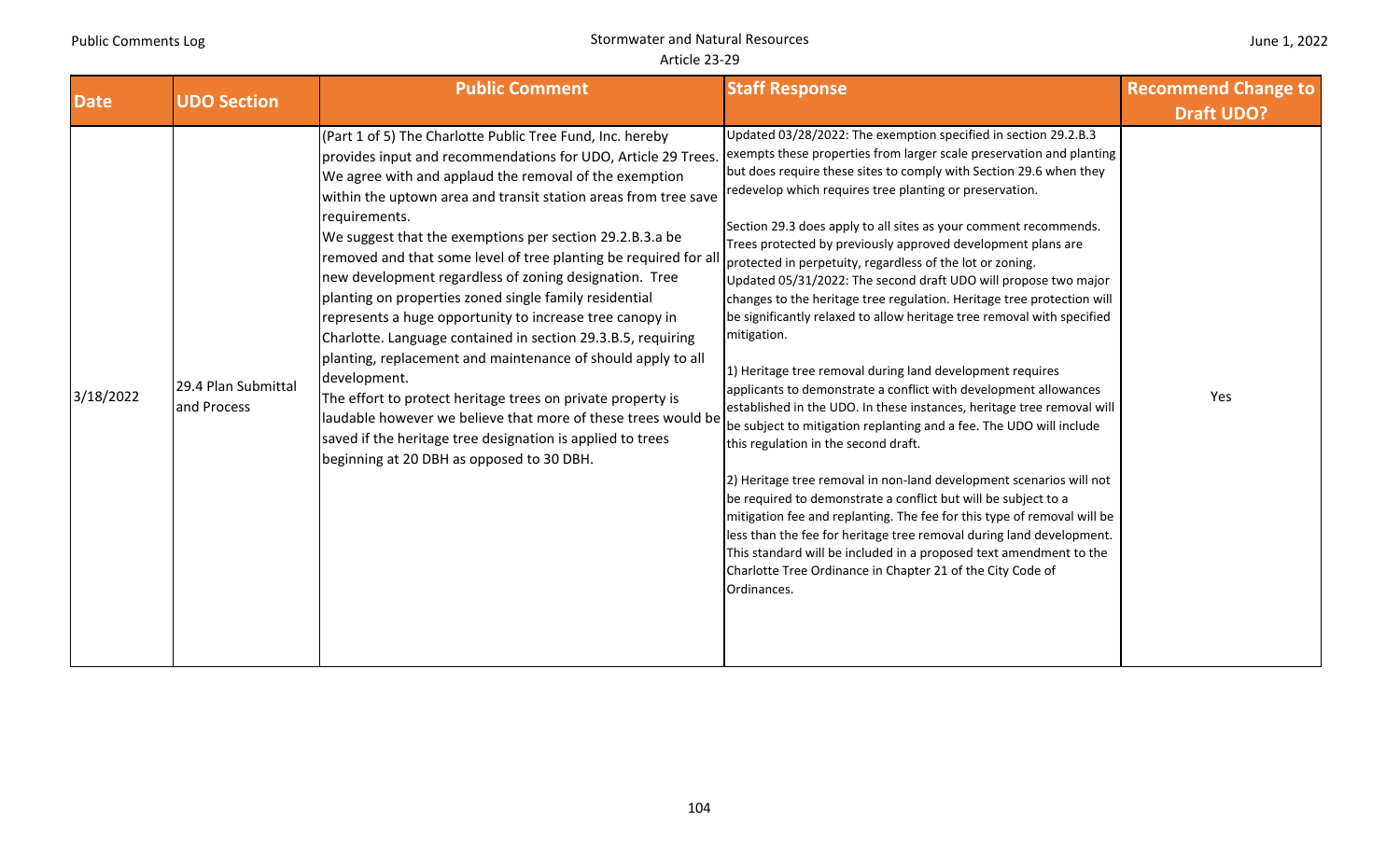|  |  | June 1, 2022 |
|--|--|--------------|
|--|--|--------------|

|             | <b>UDO Section</b>                 | <b>Public Comment</b>                                                                                                                                                                                                                                                                                                                                                                                                                                                                                                                                                                                                                                                                                                                                                                                                                                                                                                                                                                                                                                                                                                                                                                                                                                                                                                                                                                                                                                                                                                                                                            | <b>Staff Response</b>                                                                                                                                                                                                                                                                                                                                                                                                                                                                                                                                                                           | <b>Recommend Change to</b> |
|-------------|------------------------------------|----------------------------------------------------------------------------------------------------------------------------------------------------------------------------------------------------------------------------------------------------------------------------------------------------------------------------------------------------------------------------------------------------------------------------------------------------------------------------------------------------------------------------------------------------------------------------------------------------------------------------------------------------------------------------------------------------------------------------------------------------------------------------------------------------------------------------------------------------------------------------------------------------------------------------------------------------------------------------------------------------------------------------------------------------------------------------------------------------------------------------------------------------------------------------------------------------------------------------------------------------------------------------------------------------------------------------------------------------------------------------------------------------------------------------------------------------------------------------------------------------------------------------------------------------------------------------------|-------------------------------------------------------------------------------------------------------------------------------------------------------------------------------------------------------------------------------------------------------------------------------------------------------------------------------------------------------------------------------------------------------------------------------------------------------------------------------------------------------------------------------------------------------------------------------------------------|----------------------------|
| <b>Date</b> |                                    |                                                                                                                                                                                                                                                                                                                                                                                                                                                                                                                                                                                                                                                                                                                                                                                                                                                                                                                                                                                                                                                                                                                                                                                                                                                                                                                                                                                                                                                                                                                                                                                  |                                                                                                                                                                                                                                                                                                                                                                                                                                                                                                                                                                                                 | <b>Draft UDO?</b>          |
| 3/18/2022   | 29.4 Plan Submittal<br>and Process | (Part 2 of 5) To improve the accuracy and effectiveness of Tree<br>Compliance Plans, Section 29.4.B.1. should be changed to read: will adjust this requirement to specify that the location of the<br>"A tree survey required by this section shall include<br>identification and location of the following:" B.2. should read<br>"identification of, location of, and protection plan for ".<br>B3 should read "requirements of this Article, including the<br>location of each ".;<br>Section 29.5 B. We would like to see the required green area<br>increased to 20%.<br>Section 29.5 D. Tree Save Standards:<br>Item 4. The concept of tree save, as originally written in the<br>tree ordinance, was area set aside that contained trees or<br>where trees would be planted. Tree save excluded impervious<br>pavement or built upon area or vacant area. Tree save area is<br>critical to healthy tree canopy in areas of our city that are more area/tree save is a current standard that will not be adjusted.<br>densely developed. The provision allowing a ten-foot area<br>along buildings to be counted as tree save even though it<br>contains no trees should be removed. Only actual tree save<br>area should be counted as tree save, meaning only pervious<br>area with planted or saved trees should count.<br>Item 6. Allowing land dedicated to the county or the city for<br>greenways and trails to be counted as tree save is generally a<br>good idea. However, credit should only be given for areas that<br>will contain trees and will be pervious. | Updated 03/28/22: Regarding the comments on 29.4. Staff<br>required elements must be on the plan.<br>The UDO is already proposing a 5% increase in single-family<br>residential subdivision green area.<br>The 10-foot no build zone being counted toward tree save was<br>adopted in 2019. The idea is to count this area as a critical<br>area for the health of the tree as it includes the root zone that<br>should be protected. The idea of tree save has evolved over<br>time to meet all the needs of the Charlotte community.<br>The language allowing greenways to count toward green | Yes                        |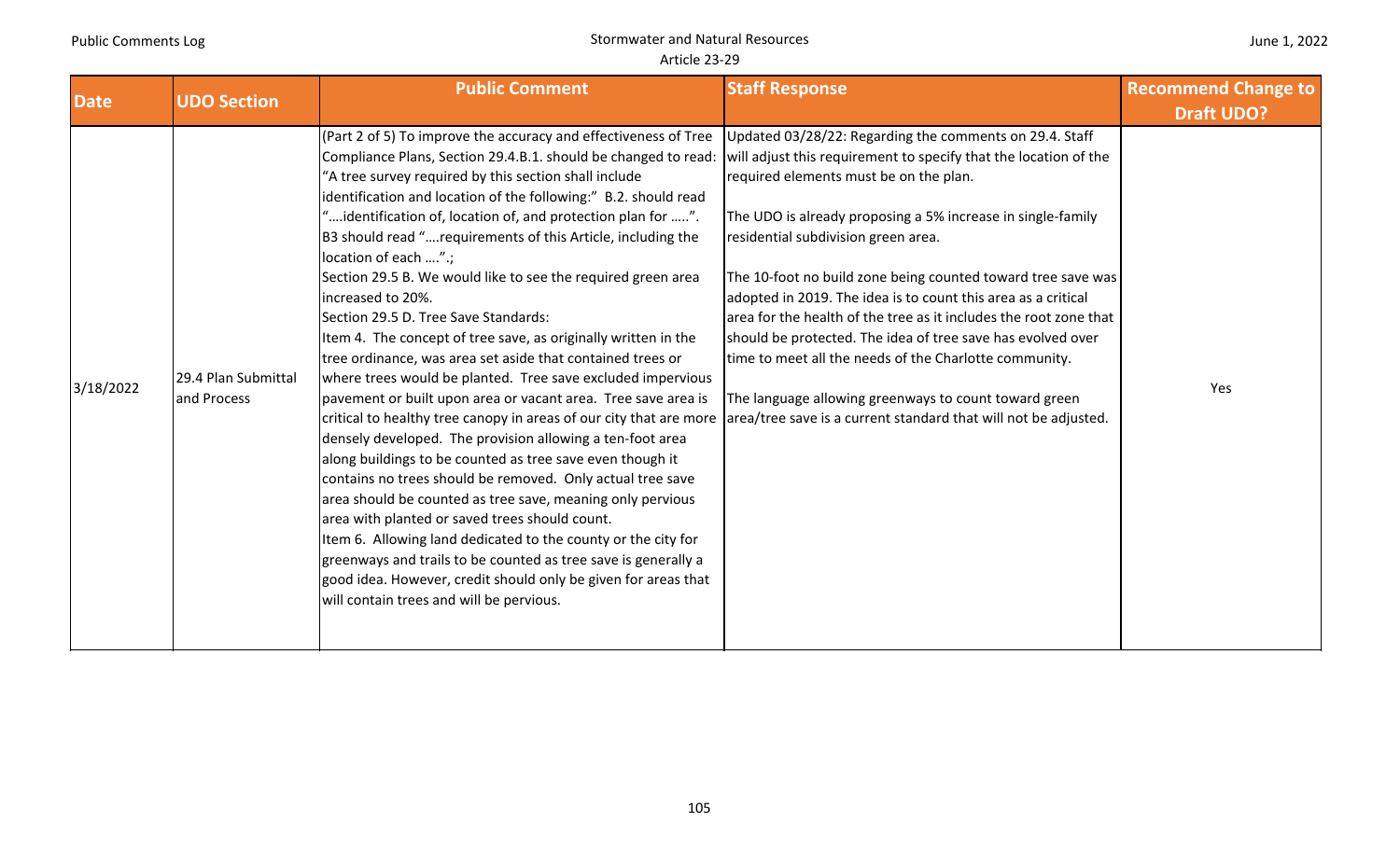|  | June 1, 2022 |
|--|--------------|
|--|--------------|

| <b>Date</b> | <b>UDO Section</b>                 | <b>Public Comment</b>                                                                                                                                                                                                                                                                                                                                                                                                                                                                                                                                                                                                                                                                                                                                                                                                                                                                                                                                                                                                                                                                                                                                                                                                                                                                                                                                                                                                                                                                                                                                                                                                                                                                                                                                                                                                                                                     | <b>Staff Response</b>                                                                                                                                                                                                                                                                                                                                                                                                                                                                                                                                                                                                                                                                                                                                                                                                                                                                                      | <b>Recommend Change to</b> |
|-------------|------------------------------------|---------------------------------------------------------------------------------------------------------------------------------------------------------------------------------------------------------------------------------------------------------------------------------------------------------------------------------------------------------------------------------------------------------------------------------------------------------------------------------------------------------------------------------------------------------------------------------------------------------------------------------------------------------------------------------------------------------------------------------------------------------------------------------------------------------------------------------------------------------------------------------------------------------------------------------------------------------------------------------------------------------------------------------------------------------------------------------------------------------------------------------------------------------------------------------------------------------------------------------------------------------------------------------------------------------------------------------------------------------------------------------------------------------------------------------------------------------------------------------------------------------------------------------------------------------------------------------------------------------------------------------------------------------------------------------------------------------------------------------------------------------------------------------------------------------------------------------------------------------------------------|------------------------------------------------------------------------------------------------------------------------------------------------------------------------------------------------------------------------------------------------------------------------------------------------------------------------------------------------------------------------------------------------------------------------------------------------------------------------------------------------------------------------------------------------------------------------------------------------------------------------------------------------------------------------------------------------------------------------------------------------------------------------------------------------------------------------------------------------------------------------------------------------------------|----------------------------|
|             |                                    |                                                                                                                                                                                                                                                                                                                                                                                                                                                                                                                                                                                                                                                                                                                                                                                                                                                                                                                                                                                                                                                                                                                                                                                                                                                                                                                                                                                                                                                                                                                                                                                                                                                                                                                                                                                                                                                                           |                                                                                                                                                                                                                                                                                                                                                                                                                                                                                                                                                                                                                                                                                                                                                                                                                                                                                                            | <b>Draft UDO?</b>          |
| 3/18/2022   | 29.4 Plan Submittal<br>and Process | (Part 3 of 5) Item 10.b and c. Given the realities of average tree canopy Updated 03/28/22: Upon review, the proposed canopy coverage<br>spread and to plant more trees, we would like to see each tree count<br>for 1,600 square feet of save area vs. 2,500 square feet. We would like Table 29-2 Green Area Credits where we allow trees to be replanted<br>to see the sizes on new trees in this section be a minimum of 1-inch<br>caliper in common area spaces and 2-inch caliper for those planted on Ift. This is a current ordinance allowance and will be carried over to<br>lots.<br>Section 29.5.E. The current tree ordinance states that payment in lieu<br>will not exceed 90% of the average tax value for an acre of land. Given Although we are not looking at any changes to this formula, we are<br>the strong need for additional funds to protect and enhance our tree<br>canopy, we recommend that this be increased to 100% of the average<br>tax value.<br>Section 29.5.G. The amount of impervious, paved areas allowed within triplex and quadraplex development not subject to a subdivision<br>the amenitized tree area should not exceed 10%.<br>Section 29.6. The frontage tree spacing requirement of 40' should be<br>shorter for small and medium trees. This will increase canopy at a<br>small cost and improve the walkability of sidewalks.<br>Section 29.7<br>A.3. We would like to have at least 75% of new required trees be<br>native species (versus the proposed 50%).<br>B.3.b. There is a typo in the first sentence.<br>C.1.a.i. We recommend increasing the planting area to 12% of the<br>total built upon area when BUA exceeds 10,000 square feet.<br>C.1.a.i.(A) Only allow reduction of the planting area to 10%.<br>C.1.a. ii. Require the planting of large maturing trees at one per 6,400 draft.<br>feet of BUA. | approach you present is redundant with a green area credit option in<br>at 36 trees per acre. This equates to each tree counting for 1,210 sq<br>the next draft UDO.<br>changing the capped value for this fee from \$80,100 to \$192,626.<br>Additionally, the UDO is proposing to remove all exemptions from<br>green area/tree save (with the exception of single-family, duplex,<br>approval).<br>The impervious amount allowed in amenitized tree areas was<br>adopted in 2019. Regarding 29.6, we will adjust this language in the<br>next draft UDO.<br>Staff will require 75% of new plantings to be native species for the<br>tree planting standard instead of the current requirement of 50%.<br>The typo you reference will be adjusted. However, the<br>recommendation for more planting area does not align with City<br>Council adopted policy and will not likely be increased in the next | Yes                        |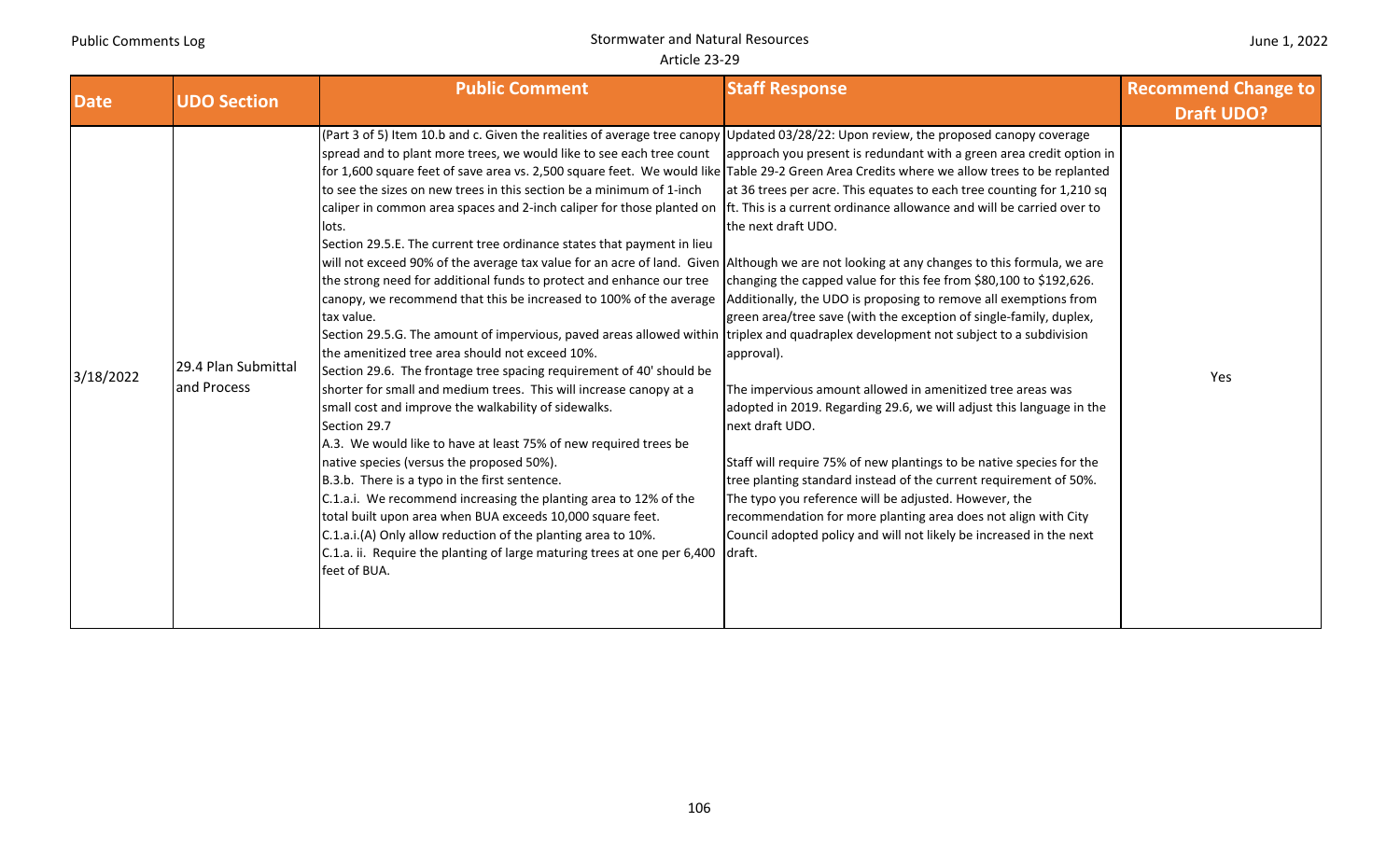| June 1, 2022 |  |  |
|--------------|--|--|
|--------------|--|--|

|                          |                                                          | <b>Public Comment</b>                                                                                                                                                                                                                                                                                                                                                                                                                                                                                                                                                                                                                                                                                                                                                                                                                                                                                                                                                                                                                                                                                               | <b>Staff Response</b>                                                                                                                                                                                                                                                                                                                                                                                                                                                                                                                                                                                                                                                                                                                                                                                | <b>Recommend Change to</b> |
|--------------------------|----------------------------------------------------------|---------------------------------------------------------------------------------------------------------------------------------------------------------------------------------------------------------------------------------------------------------------------------------------------------------------------------------------------------------------------------------------------------------------------------------------------------------------------------------------------------------------------------------------------------------------------------------------------------------------------------------------------------------------------------------------------------------------------------------------------------------------------------------------------------------------------------------------------------------------------------------------------------------------------------------------------------------------------------------------------------------------------------------------------------------------------------------------------------------------------|------------------------------------------------------------------------------------------------------------------------------------------------------------------------------------------------------------------------------------------------------------------------------------------------------------------------------------------------------------------------------------------------------------------------------------------------------------------------------------------------------------------------------------------------------------------------------------------------------------------------------------------------------------------------------------------------------------------------------------------------------------------------------------------------------|----------------------------|
|                          |                                                          |                                                                                                                                                                                                                                                                                                                                                                                                                                                                                                                                                                                                                                                                                                                                                                                                                                                                                                                                                                                                                                                                                                                     |                                                                                                                                                                                                                                                                                                                                                                                                                                                                                                                                                                                                                                                                                                                                                                                                      | <b>Draft UDO?</b>          |
| <b>Date</b><br>3/18/2022 | <b>UDO Section</b><br>29.4 Plan Submittal<br>and Process | (Part 4 of 5) C.2.a.i. and ii. Change the size of the planting area<br>to 12% of BUA and the tree planting rate to one per 6,400 feet<br>of BUA.<br>Section 29.8.A.1. Tree Mitigation Funds. We support the<br>creation and maintenance of the funds for the purpose of<br>collecting and spending mitigation fees. However, section<br>A.1.e. is both too broad and too vague and seems to envision<br>use of funds too far removed from those directly related to tree The statement in the ordinance establishing the use of<br>planting and preservation. Mitigation fees used for "design<br>services, site preparation services, installation services and<br>other  tree-themed program development items for an urban where tree canopy may be declining or removed entirely.<br>trail seem to be mission creep. As such, this section should be<br>either removed or modified. Please keep the use of funds<br>narrowly focused on our tree canopy. We would also like to<br>see a requirement for regular, publicly accessible financial<br>reports that detail the amount of mitigation funds collected, | Updated 03/28/22: The UDO staff will not be increasing the<br>internal tree planting standard beyond the required 10% of<br>BUA and one tree per every 10,000 sq ft of BUA that is carried<br>over from current requirements. Staff does not feel there is<br>adequate policy foundation for altering this standard in this<br>draft of the UDO.<br>mitigation funds is written in a way to support existing and<br>future programs that provide tree canopy to urban areas<br>There are many ancillary costs associated with planting and<br>protecting trees in an urban context that should continue to<br>be included in this standard to allow for creative canopy<br>solutions that serve our community. These programs support<br>many Comprehensive Plan goals and this language will not be | No                         |
|                          |                                                          | allocated, distributed and how such funds are actually used                                                                                                                                                                                                                                                                                                                                                                                                                                                                                                                                                                                                                                                                                                                                                                                                                                                                                                                                                                                                                                                         | adjusted in the next draft of the UDO. Staff will consider your                                                                                                                                                                                                                                                                                                                                                                                                                                                                                                                                                                                                                                                                                                                                      |                            |
|                          |                                                          |                                                                                                                                                                                                                                                                                                                                                                                                                                                                                                                                                                                                                                                                                                                                                                                                                                                                                                                                                                                                                                                                                                                     |                                                                                                                                                                                                                                                                                                                                                                                                                                                                                                                                                                                                                                                                                                                                                                                                      |                            |
|                          |                                                          |                                                                                                                                                                                                                                                                                                                                                                                                                                                                                                                                                                                                                                                                                                                                                                                                                                                                                                                                                                                                                                                                                                                     |                                                                                                                                                                                                                                                                                                                                                                                                                                                                                                                                                                                                                                                                                                                                                                                                      |                            |
|                          |                                                          | annually for each fund suggested in this section.                                                                                                                                                                                                                                                                                                                                                                                                                                                                                                                                                                                                                                                                                                                                                                                                                                                                                                                                                                                                                                                                   | comment regarding annual reports on the expenditures of                                                                                                                                                                                                                                                                                                                                                                                                                                                                                                                                                                                                                                                                                                                                              |                            |
|                          |                                                          |                                                                                                                                                                                                                                                                                                                                                                                                                                                                                                                                                                                                                                                                                                                                                                                                                                                                                                                                                                                                                                                                                                                     | these funds, however this process adjustment would come<br>outside of the UDO.                                                                                                                                                                                                                                                                                                                                                                                                                                                                                                                                                                                                                                                                                                                       |                            |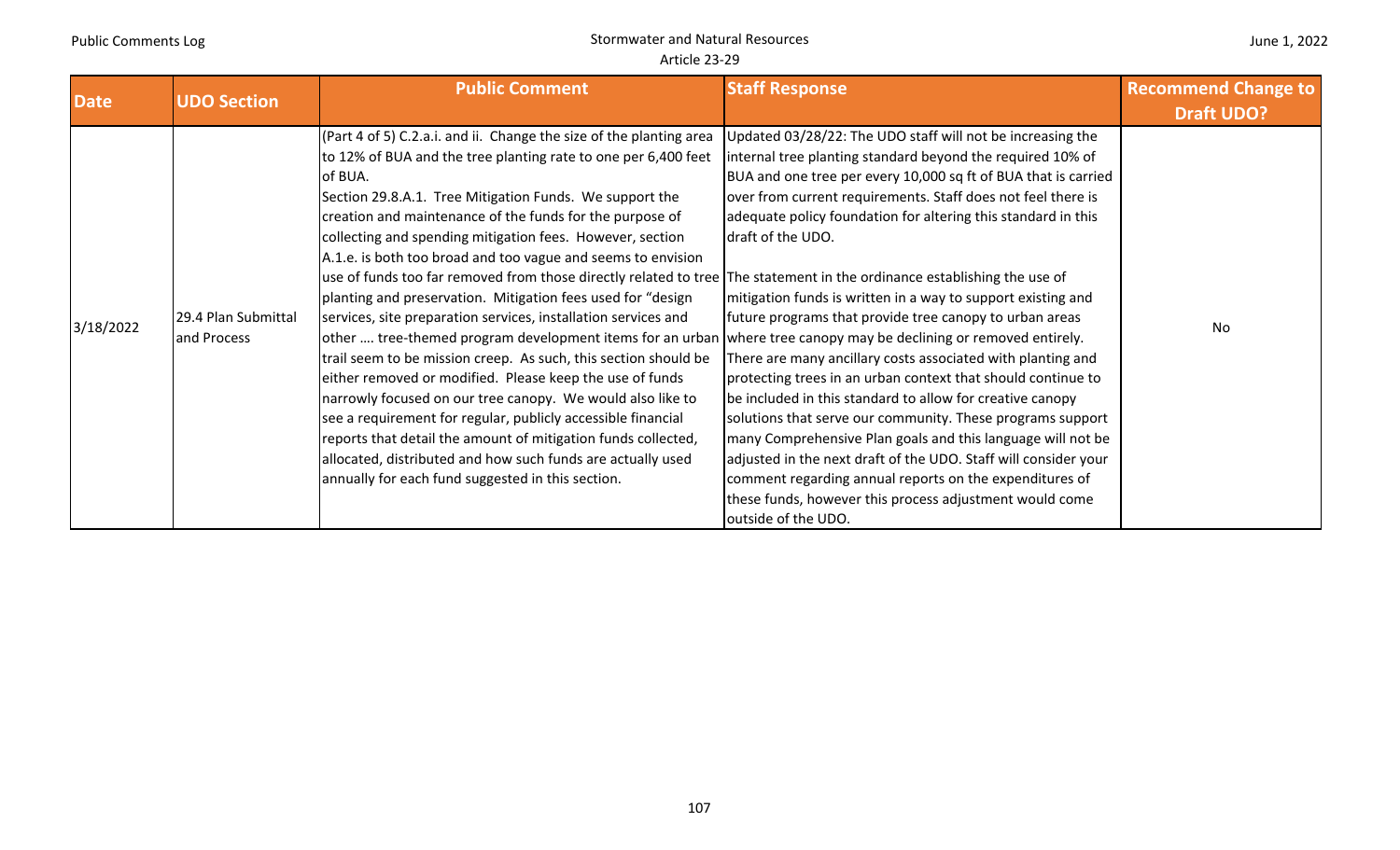# Stormwater and Natural Resources Article 23‐29

| <b>Date</b> | <b>UDO Section</b>                 | <b>Public Comment</b>                                                                                                                                                                                                                                                                                                                                                                                                                                                                                                                                                                                                                                                                                                                                                                                                                                                                                                                                                                                                                                                                                     | <b>Staff Response</b>                                                                                                                                                                                                                                                                                                                                                                                                                                                                                                                                                                                                                                                                                                                                                                                                                                                                                                                                                                                                                                                                                                                                                                                                                                                                                                                                                                                                                                                                                          | <b>Recommend Change to</b><br><b>Draft UDO?</b> |
|-------------|------------------------------------|-----------------------------------------------------------------------------------------------------------------------------------------------------------------------------------------------------------------------------------------------------------------------------------------------------------------------------------------------------------------------------------------------------------------------------------------------------------------------------------------------------------------------------------------------------------------------------------------------------------------------------------------------------------------------------------------------------------------------------------------------------------------------------------------------------------------------------------------------------------------------------------------------------------------------------------------------------------------------------------------------------------------------------------------------------------------------------------------------------------|----------------------------------------------------------------------------------------------------------------------------------------------------------------------------------------------------------------------------------------------------------------------------------------------------------------------------------------------------------------------------------------------------------------------------------------------------------------------------------------------------------------------------------------------------------------------------------------------------------------------------------------------------------------------------------------------------------------------------------------------------------------------------------------------------------------------------------------------------------------------------------------------------------------------------------------------------------------------------------------------------------------------------------------------------------------------------------------------------------------------------------------------------------------------------------------------------------------------------------------------------------------------------------------------------------------------------------------------------------------------------------------------------------------------------------------------------------------------------------------------------------------|-------------------------------------------------|
| 3/18/2022   | 29.4 Plan Submittal<br>and Process | (Part 5 of 5) Additional Recommendations:<br>Parking Lots. Trees in parking lots are vital to combating<br>climate change and heat island effects. The number of trees<br>required in parking lots should be increased, the planting areas<br>within the parking lots made larger and a requirement<br>established that 20' of pervious paving surfaces be used around<br>the planting islands to provide better root growth and water<br>infiltration. It would also be helpful if the city would require<br>large retail shopping stores and mall areas to create smaller<br>parking lots (not sized for the busiest shopping day of the year).<br>It has recently come to our attention trees existing in alleys and<br>paths are not protected or maintained by the city even though<br>the city owns the land. Please add provisions to protect and<br>maintain these trees.<br>Thank you for the opportunity to provide input to the UDO<br>process. We really appreciate that.<br>Sincerely and on behalf of the Charlotte Public Tree Fund Inc.,<br><b>Rick Roti</b><br>President<br>704-957-8660 | Updated 03/29/22: Staff does not feel there is adequate policy<br>foundation for increasing the number of required trees in parking<br>lots as a part of the next draft of the UDO.<br>The UDO does include parking standards in Article 19 that reduce<br>parking standards for some developments as your statement<br>recommends. However, parking is a topic that has garnered lots of<br>community conversation. Your comment will be considered in the<br>changes to that article coming in the next draft of the UDO.<br>Staff continues to hear and receive feedback in regard to tree<br>protection on "paper streets." We will review possible preservation<br>requirements and/or incentives to target preservation of trees in<br>these rights-of-way.<br>Updated 04/04/22: City regulation protecting trees on paper rights-of-<br>way that are not accepted by the City bring numerous legal and<br>resource issues. These legal and resource issues outweigh the<br>minimal amount of land across the City dedicated as paper right-of-<br>way to warrant City acceptance and protection. The City will continue<br>to pursue tree preservation through its programs and policies,<br>including the Tree Canopy Preservation Program (TCPP). Abandonded<br>areas of paper rights-of-way that become private property may<br>become or be used as required green area. The UDO will not require<br>heritage tree protection or allow required green area to be located in<br>paper rights-of-way. | No                                              |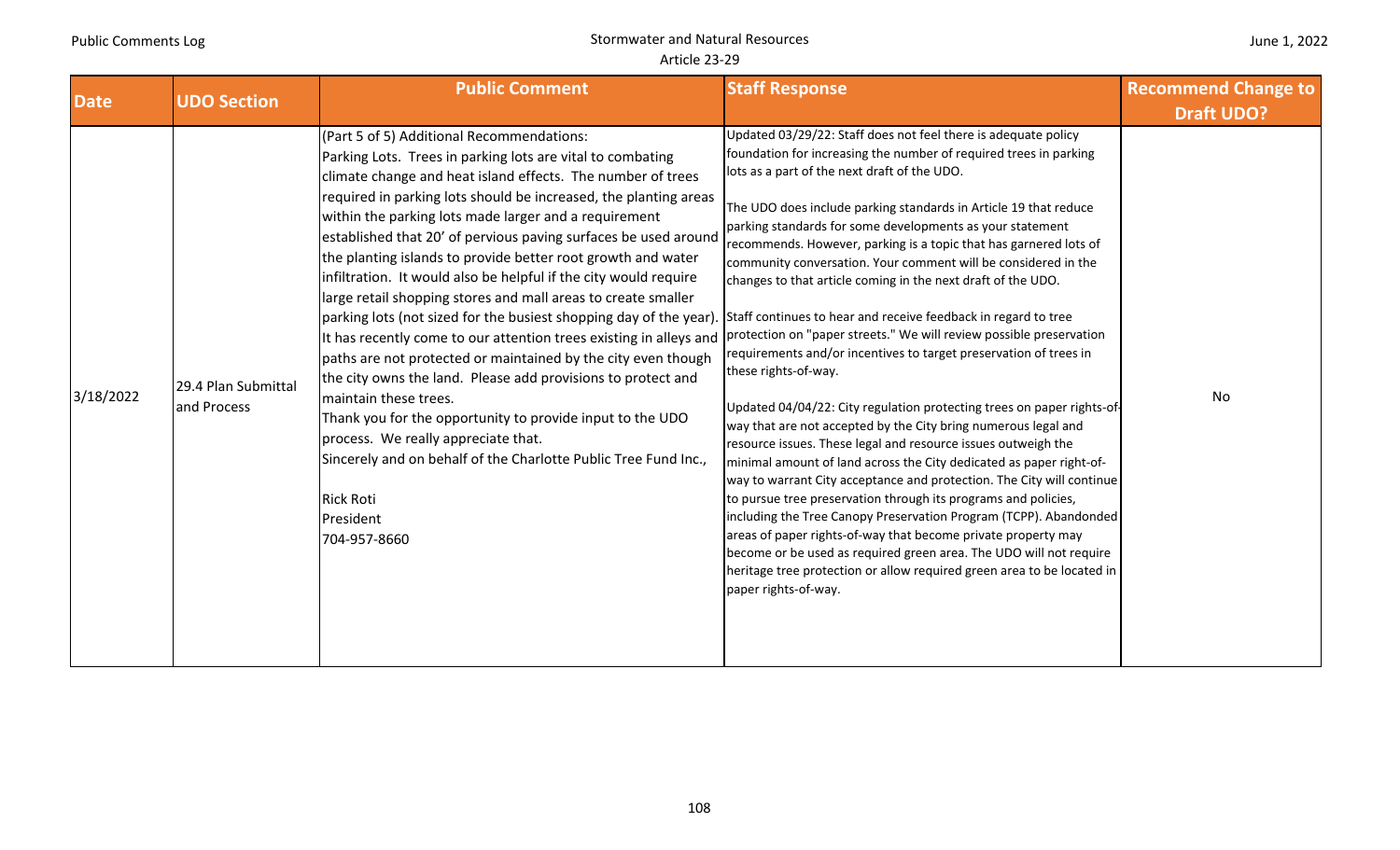| <b>Date</b> | <b>UDO Section</b> | <b>Public Comment</b>                                                                                                  | <b>Staff Response</b>                                            | <b>Recommend Change to</b><br><b>Draft UDO?</b> |
|-------------|--------------------|------------------------------------------------------------------------------------------------------------------------|------------------------------------------------------------------|-------------------------------------------------|
|             |                    | 29.5(B) How does this work?                                                                                            | Updated 02/07/2022: The requirement for a site to save 15%       |                                                 |
|             |                    |                                                                                                                        | of its area for green area is similar to the requirement in      |                                                 |
|             |                    |                                                                                                                        | today's Tree Ordinance to save a set percentage of a site for    |                                                 |
|             |                    |                                                                                                                        | tree save. Table 29-2 Green Area Credits, specifies the green    |                                                 |
| 10/27/2021  | 29.5 Green Area    |                                                                                                                        | area credits avaialable for each site, as well as the multiplier | No                                              |
|             |                    |                                                                                                                        | that is applied to each option. If a site in a Tier 1 site would |                                                 |
|             |                    |                                                                                                                        | like to use a green roof to provide 15% green area. They would   |                                                 |
|             |                    |                                                                                                                        | need to take the area of their green roof, multiply it by the    |                                                 |
|             |                    |                                                                                                                        | multiplier and ensure that number equals 15% of the sites        |                                                 |
|             |                    |                                                                                                                        | overall area.                                                    |                                                 |
|             | 29.5 Green Area    | 29.5(D): No structure is very rigid outside the tree save area. A                                                      | Updated 02/08/2022: While tree save areas must maintain 10-      |                                                 |
|             |                    | bench? A sign?                                                                                                         | Ift separation from structures, the draft UDO is allowing        |                                                 |
|             |                    |                                                                                                                        | additional amenity elements including, but not limited to,       |                                                 |
| 10/27/2021  |                    |                                                                                                                        | benches, trails, gazebos, sheds, fences, to be                   | No                                              |
|             |                    |                                                                                                                        | permitted by the Chief Urban Forester (see Section 29.5.D.5).    |                                                 |
|             |                    |                                                                                                                        | This is a new measure of flexibility that will allow tree save   |                                                 |
|             |                    |                                                                                                                        | areas to include some amenities.                                 |                                                 |
|             | 29.5 Green Area    | 29.5(D)(10)(c): these are VERY small trees - is this all that the                                                      | Updated 02/08/2022: This is a current standard that we do        | No                                              |
| 10/27/2021  |                    | City wants to require?                                                                                                 | not intend on increasing at this time.                           |                                                 |
|             |                    | table 29-2 would require that an inspector visit every singe                                                           | Updated 02/08/2022: This is an existing flexibility provision.   |                                                 |
|             |                    | building permit in the city & dispute the location of a structure.                                                     | Sites are only required to save 15% of the site for green area;  |                                                 |
|             |                    | Structure locations are set within a building pad. this added City trees outside of this 15% are not protected by this |                                                                  |                                                 |
|             |                    | step is ABSURD                                                                                                         | requirement. Staff would only be required to inspect and         |                                                 |
| 11/27/2021  | 29.5 Green Area    |                                                                                                                        | approve removal of trees that would reduce the preserved         | No                                              |
|             |                    |                                                                                                                        | tree save area below this 15%. Say for example a development     |                                                 |
|             |                    |                                                                                                                        | was proposing to save 10% of existing tree canopy to meet the    |                                                 |
|             |                    |                                                                                                                        | tree save requirement and replant the remaining 5%. This         |                                                 |
|             |                    |                                                                                                                        | example would require inspection and approval from City          |                                                 |
|             |                    |                                                                                                                        | staff.                                                           |                                                 |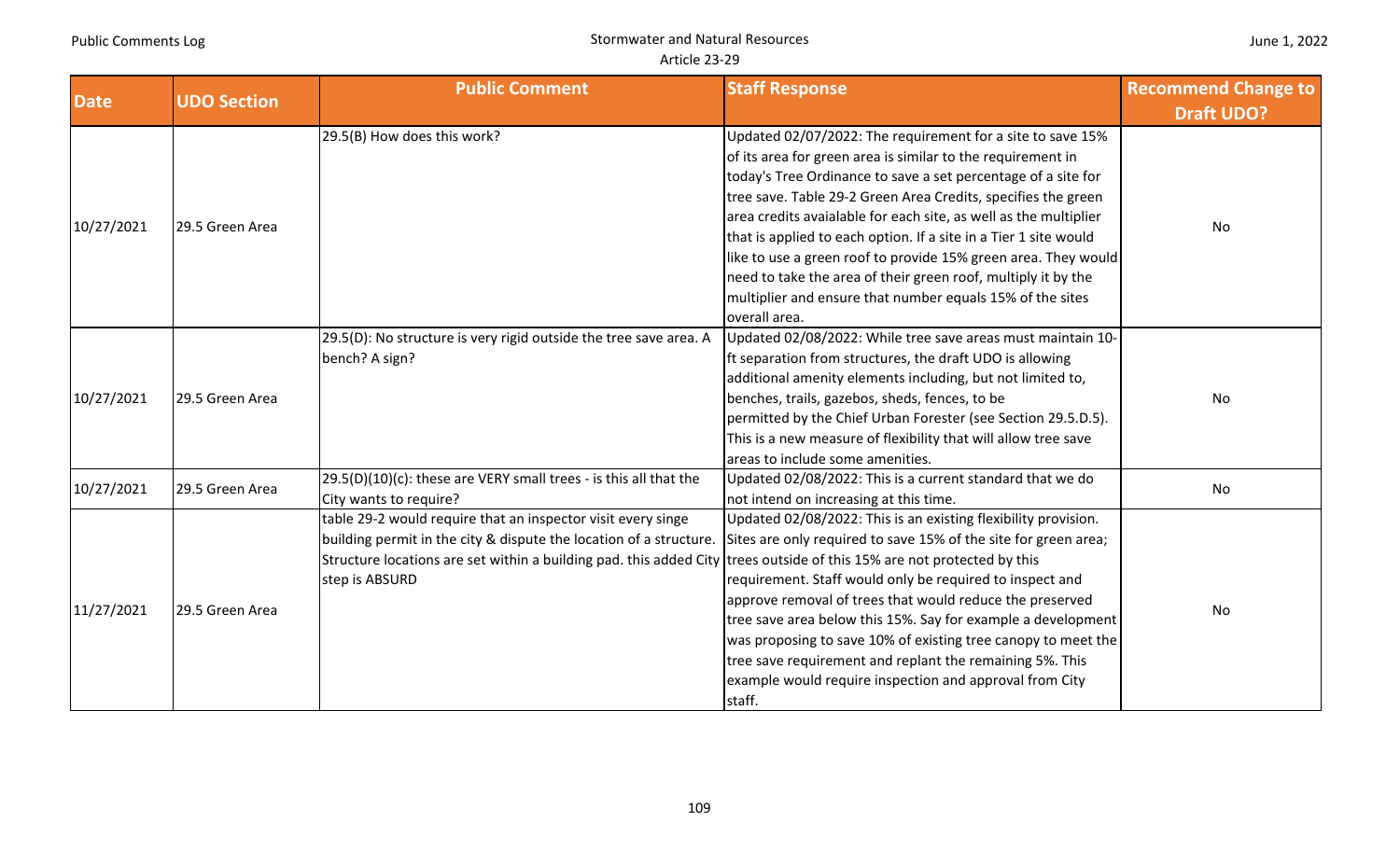| <b>Date</b> | <b>UDO Section</b> | <b>Public Comment</b>                                                                                                                                                                                                                                                                                                                                                                                                                                                                                                                                                                                                                                                                                                                                                                                                                                             | <b>Staff Response</b>                                                                                                                                                                                                                                                                                                                                                                                                                                                                                                                                                                                                                                                                                                                                                                                                                                                                                                                                   | <b>Recommend Change to</b><br><b>Draft UDO?</b> |
|-------------|--------------------|-------------------------------------------------------------------------------------------------------------------------------------------------------------------------------------------------------------------------------------------------------------------------------------------------------------------------------------------------------------------------------------------------------------------------------------------------------------------------------------------------------------------------------------------------------------------------------------------------------------------------------------------------------------------------------------------------------------------------------------------------------------------------------------------------------------------------------------------------------------------|---------------------------------------------------------------------------------------------------------------------------------------------------------------------------------------------------------------------------------------------------------------------------------------------------------------------------------------------------------------------------------------------------------------------------------------------------------------------------------------------------------------------------------------------------------------------------------------------------------------------------------------------------------------------------------------------------------------------------------------------------------------------------------------------------------------------------------------------------------------------------------------------------------------------------------------------------------|-------------------------------------------------|
| 11/27/2021  | 29.5 Green Area    | how do you amenitize a tree area (a good idea) and not disturb<br>it? I know its possible but this document alludes that it isn't                                                                                                                                                                                                                                                                                                                                                                                                                                                                                                                                                                                                                                                                                                                                 | Updated 02/08/2022: Staff does not understand this<br>comment. Please provide additional information. There are a<br>few ways to amenitize green area and we would like clarity on<br>which type you are referring to.                                                                                                                                                                                                                                                                                                                                                                                                                                                                                                                                                                                                                                                                                                                                  | No                                              |
| 12/12/2021  | 29.5 Green Area    | In section 29.5 B, it states that 15% or more of a site is subject<br>to Article 29. Will the minimum level of 15% help the city reach<br>the possible tree canopy levels identified in the 2014 report<br>conducted by the Spatial Analysis Laboratory (found on<br>TreesCharlotte's website)? If not, then what are the steps that<br>the UDO and/or the Charlotte Future 2040 Comprehensive Plan<br>will take to work towards making this opportunity a reality?<br>Furthermore, will the required levels of green area credits be<br>tiered for different parts of the city? Given that some areas<br>have been historically excluded from receiving the benefits of<br>tree canopy (e.g., higher home values, slower driving speeds,<br>reduced energy bills), will the development or redevelopment<br>be held to a higher standard in those neighborhoods? | Updated 02/17/2022: The 15% Green Area requirement in the<br>UDO will help to preserve tree canopy. However, tree save<br>trees are not the only trees that will help Charlotte achieve its<br>canopy goals. The UDO also requires planting and preservation<br>of internal trees and street trees. The UDO proposes to<br>protect heritage trees (native, healthy trees greater than 30 in<br>DBH) and requires infill development to plant or preserve<br>trees; both of these are new requirements proposed in the<br>first draft.<br>The majority of the standards in this article will be based on<br>the site's Place Type designation. In general, Neighborhood 1<br>Place Types will be required to preserve more trees on site<br>whereas Place Types with a greater intensity of uses and<br>activity, such as Regional Activity Centers, will be allowed to<br>use more green area credit options to meet the 15% green<br>area requirement. | No                                              |
| 11/12/2021  | 29.5 Green Area    | Open space / tree save is a land government taking on remodel<br>homes and teardowns.                                                                                                                                                                                                                                                                                                                                                                                                                                                                                                                                                                                                                                                                                                                                                                             | Updated 02/25/2022: UDO staff and consultants are<br>reexamining this language for potential modification in the<br>next draft UDO.<br>Updated 04/14/22: To clarify, the next draft UDO will continue<br>to exempt single-family, duplex, triplex and quadraplex<br>developmet from green area (includes tree save) when they<br>are not proposed as a new subdivision. However, these<br>projects will need to meet other requirements to preserve or<br>plant trees.                                                                                                                                                                                                                                                                                                                                                                                                                                                                                  | Yes                                             |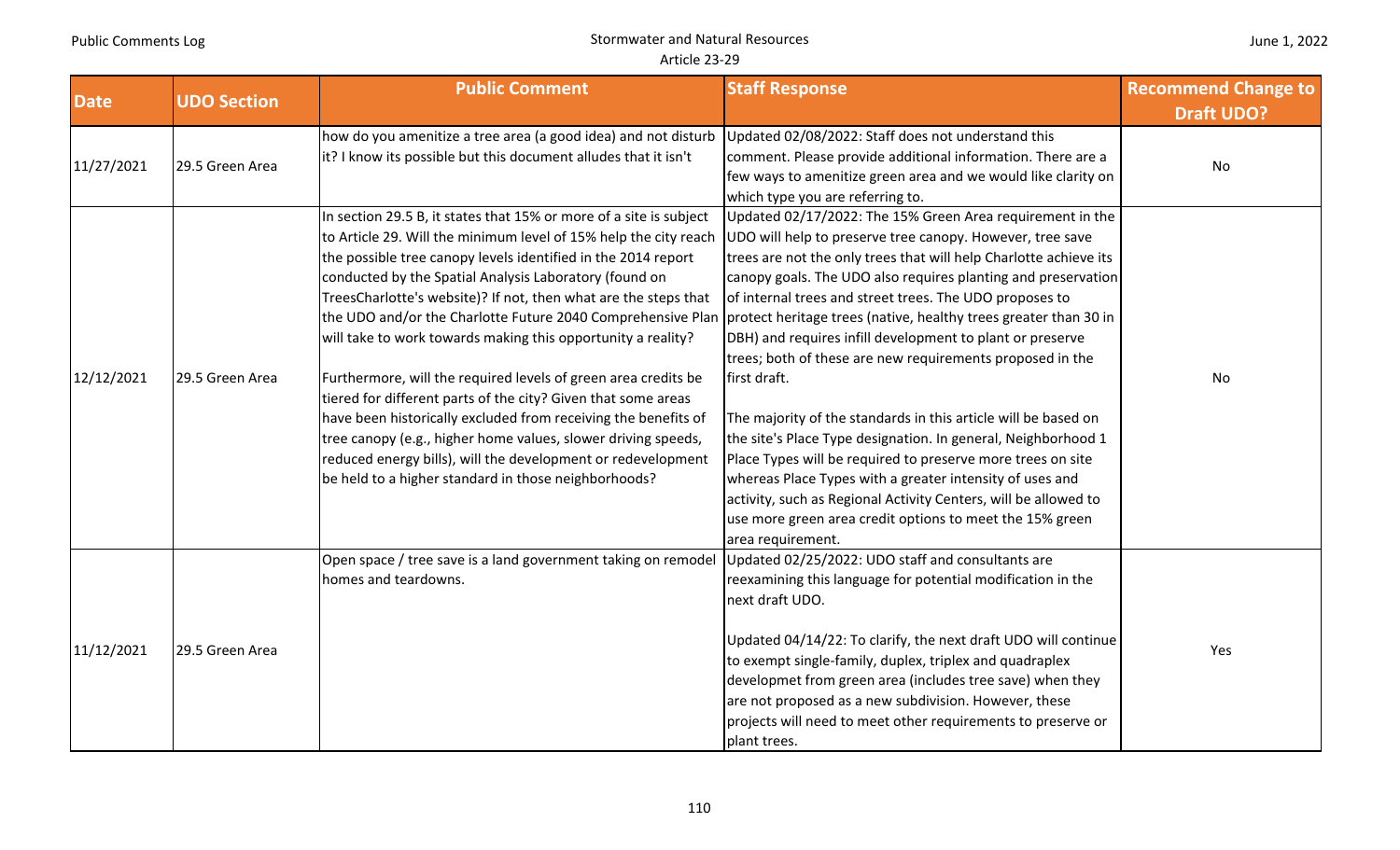| June 1, 2022 |  |  |  |
|--------------|--|--|--|
|--------------|--|--|--|

| <b>Date</b> | <b>UDO Section</b> | <b>Public Comment</b>                                                                                                                                                                                                                                                                                                                                                                                                                                                                                                                                                                                                          | <b>Staff Response</b>                                                                                                                                                                                                                                                                                                                                                                                                                                                                                                                                                                                                                                                                                                                                                                     | <b>Recommend Change to</b> |
|-------------|--------------------|--------------------------------------------------------------------------------------------------------------------------------------------------------------------------------------------------------------------------------------------------------------------------------------------------------------------------------------------------------------------------------------------------------------------------------------------------------------------------------------------------------------------------------------------------------------------------------------------------------------------------------|-------------------------------------------------------------------------------------------------------------------------------------------------------------------------------------------------------------------------------------------------------------------------------------------------------------------------------------------------------------------------------------------------------------------------------------------------------------------------------------------------------------------------------------------------------------------------------------------------------------------------------------------------------------------------------------------------------------------------------------------------------------------------------------------|----------------------------|
|             |                    |                                                                                                                                                                                                                                                                                                                                                                                                                                                                                                                                                                                                                                |                                                                                                                                                                                                                                                                                                                                                                                                                                                                                                                                                                                                                                                                                                                                                                                           | <b>Draft UDO?</b>          |
| 12/16/2021  | 29.5 Green Area    | Just an idea: Could developers be asked to increase their tree<br>save for new residential developments? Or provide new tree<br>plantings for yards after the houses are complete? Restrict the<br>species to native southeastern trees. Nothing invasive, or<br>foreign. It seems like there are many neighborhoods without<br>trees, only houses.<br>Furthermore, a community garden requirement per<br>neighborhood would be beneficial. You could even offer<br>housing assistance program to homeless who maintain the<br>garden part-time.<br>Just some thoughts. thanks for your time & have a happy<br>holiday season. | Updated 02/25/2022: The UDO proposes a 15% green area<br>requirement for residential subdivisions and multifamily<br>development. This is a 5% increase from the current standard<br>for single-family residential developments. The UDO is also<br>requiring new street tree planting or preservation for<br>residential subdivision development and smaller in-fill<br>residential re-development. Programs targeting community<br>gardening and housing assistance will not be included in the<br>UDO.<br>Updated 05/03/2022: Upon reviewing this comment further,<br>staff would like to add that native species will be required for<br>75% of all new plantings required by the Tree Planting section<br>of the article. Also, invasive species are prohibited as new<br>plantings. | No                         |
| 1/16/2022   | 29.5 Green Area    | Green Area - Off Site Mitigation supplemental documentation<br>why is off-site mitigation not allowed for single family?                                                                                                                                                                                                                                                                                                                                                                                                                                                                                                       | Updated 02/25/2022: UDO staff and consultants are<br>reexamining this language for potential modification in the<br>next draft UDO.<br>Updated 03/17/2022: Off-site mitigation will not be added for<br>single-family subdivision development as these areas generally<br>have more space for tree save and green area on site than<br>other more dense forms of development that are permitted to<br>use off-site mitigation per this aritcle.                                                                                                                                                                                                                                                                                                                                           | No                         |
| 2/16/2022   | 29.5 Green Area    | 29.5 Section D. Charlotte used to NOT count the buffer areas of<br>10ft from a building as tree save; sadly this changed a couple<br>years ago. I ask that that the buffer zones surrounding the<br>building are not considered part of the tree save area. What<br>type of trees grown in this area anyways? Not, shrubs and small<br>trees. Please consider not counting this area as part of the tree<br>save.                                                                                                                                                                                                              | Updated 03/10/22: This update was made in 2019 and the<br>UDO will carry forward this allowance.                                                                                                                                                                                                                                                                                                                                                                                                                                                                                                                                                                                                                                                                                          | <b>No</b>                  |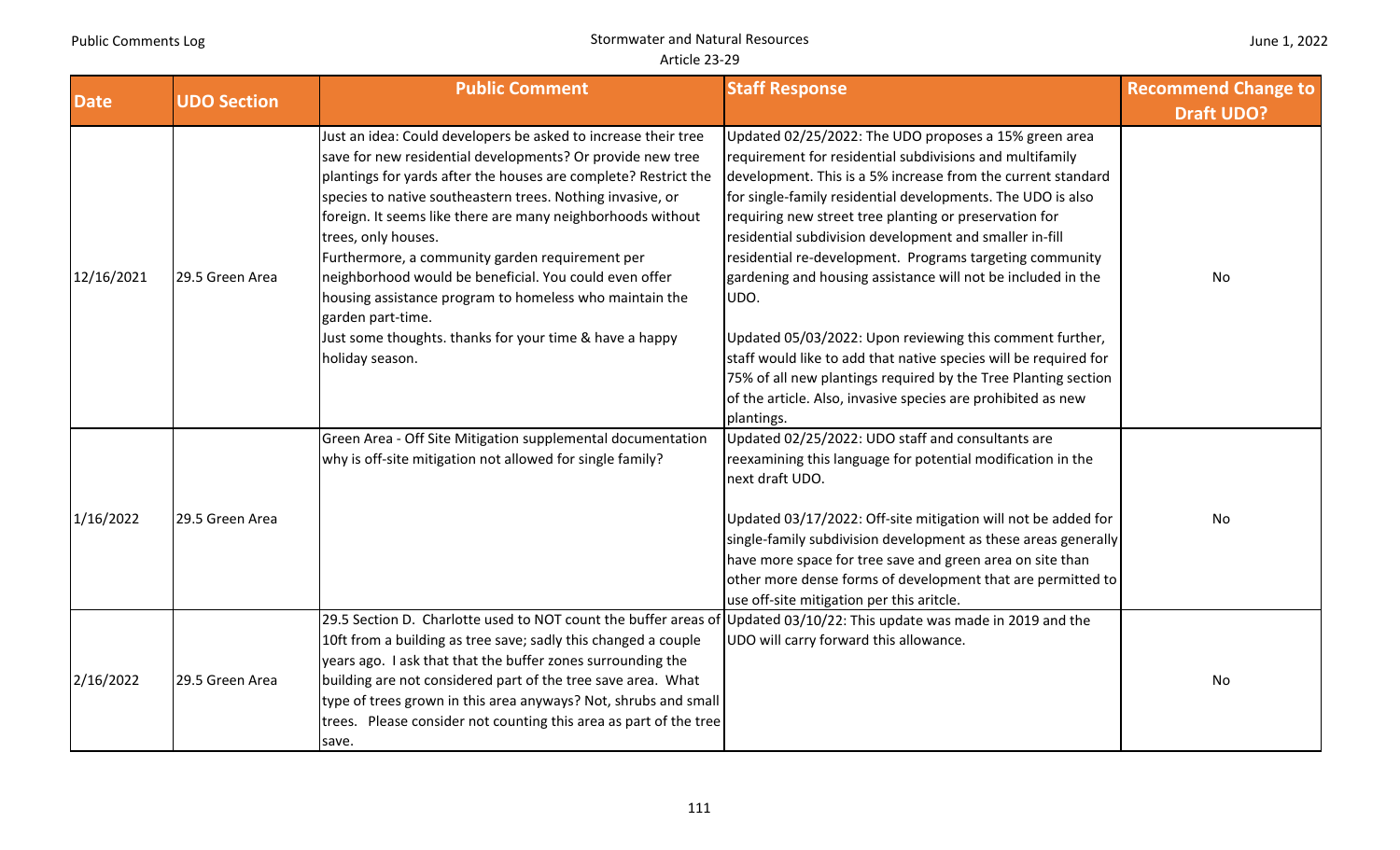|  |  | June 1, 2022 |
|--|--|--------------|
|--|--|--------------|

| <b>Date</b> | <b>UDO Section</b> | <b>Public Comment</b>                                                                                                                                                                                                                                                                                                                                                                                     | <b>Staff Response</b>                                                                                                             | <b>Recommend Change to</b><br><b>Draft UDO?</b> |
|-------------|--------------------|-----------------------------------------------------------------------------------------------------------------------------------------------------------------------------------------------------------------------------------------------------------------------------------------------------------------------------------------------------------------------------------------------------------|-----------------------------------------------------------------------------------------------------------------------------------|-------------------------------------------------|
| 2/16/2022   | 29.5 Green Area    | Section G, trees in planters, and rooftops should not be counted Updated 03/10/22: Trees in planters and rooftops were<br>since these are small trees and not much value and not equal at allowed by the 2019 text amendment to allow flexibility for<br>all to trees in the ground (this was another recent addition to<br>our current ordinance a couple years ago and I believe should<br>be removed). | urban sites. These trees still meet code required minimums<br>and provide benefits. The UDO will carry forward this<br>allowance. | No                                              |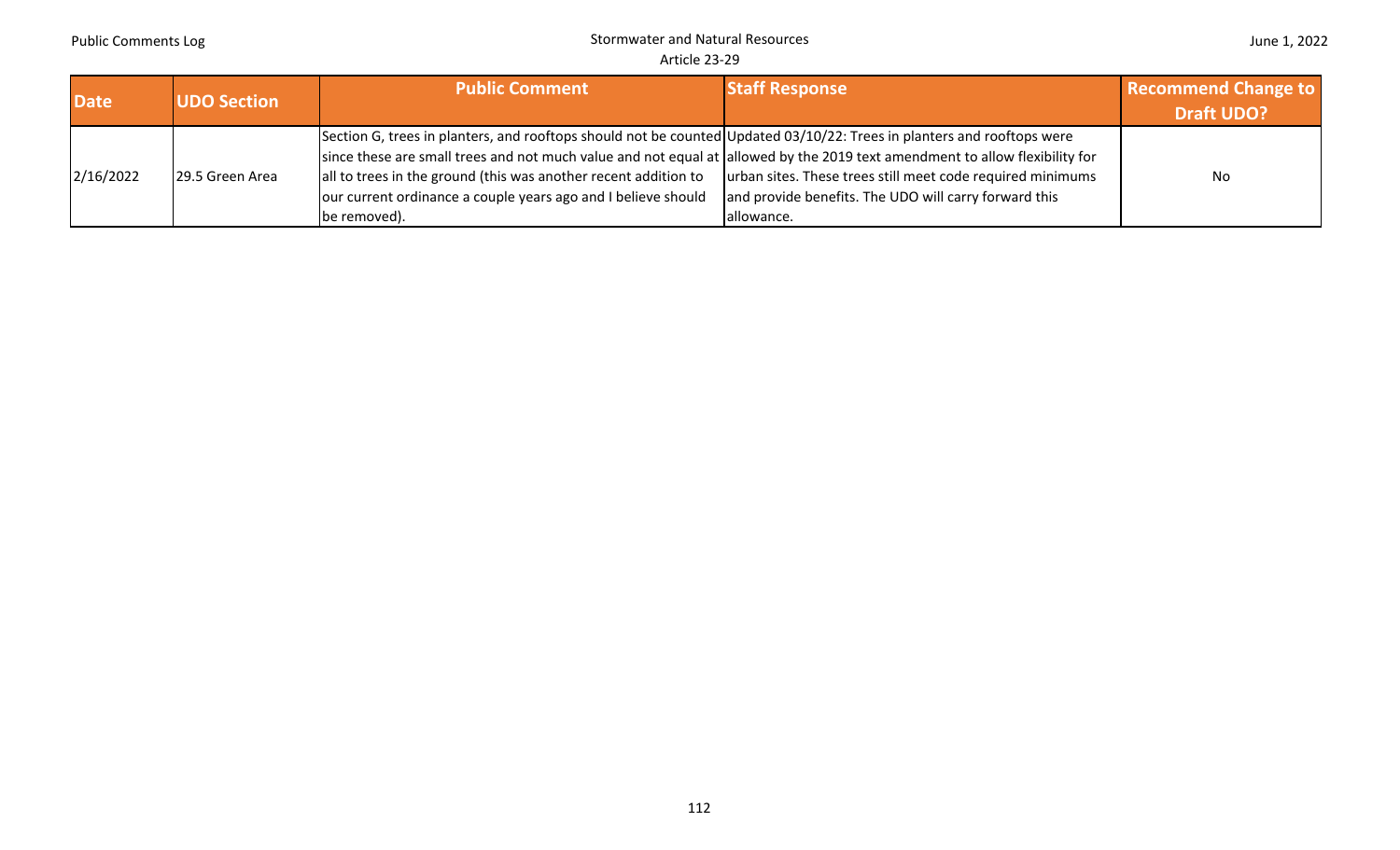| June 1, 2022 |  |  |  |
|--------------|--|--|--|
|--------------|--|--|--|

| <b>Date</b> |                                                                        | <b>Public Comment</b><br><b>UDO Section</b>                                                                                                                                                                                                                                                                                                                                                                                                                                                                                                                                                                                                                                                                                                                                                                                                                                                         |                                                                                                                                                                                                                                                                                                                                                                                                                                                                                                                                                                                                                                                                                                                                                                                                                                                                                                                                                                                                                                                                                                                                                                                                                                                                                                                                                                                                                                                                                                                                                                                                                                                                                                                                         | <b>Staff Response</b> | <b>Recommend Change to</b> |
|-------------|------------------------------------------------------------------------|-----------------------------------------------------------------------------------------------------------------------------------------------------------------------------------------------------------------------------------------------------------------------------------------------------------------------------------------------------------------------------------------------------------------------------------------------------------------------------------------------------------------------------------------------------------------------------------------------------------------------------------------------------------------------------------------------------------------------------------------------------------------------------------------------------------------------------------------------------------------------------------------------------|-----------------------------------------------------------------------------------------------------------------------------------------------------------------------------------------------------------------------------------------------------------------------------------------------------------------------------------------------------------------------------------------------------------------------------------------------------------------------------------------------------------------------------------------------------------------------------------------------------------------------------------------------------------------------------------------------------------------------------------------------------------------------------------------------------------------------------------------------------------------------------------------------------------------------------------------------------------------------------------------------------------------------------------------------------------------------------------------------------------------------------------------------------------------------------------------------------------------------------------------------------------------------------------------------------------------------------------------------------------------------------------------------------------------------------------------------------------------------------------------------------------------------------------------------------------------------------------------------------------------------------------------------------------------------------------------------------------------------------------------|-----------------------|----------------------------|
|             |                                                                        |                                                                                                                                                                                                                                                                                                                                                                                                                                                                                                                                                                                                                                                                                                                                                                                                                                                                                                     |                                                                                                                                                                                                                                                                                                                                                                                                                                                                                                                                                                                                                                                                                                                                                                                                                                                                                                                                                                                                                                                                                                                                                                                                                                                                                                                                                                                                                                                                                                                                                                                                                                                                                                                                         | <b>Draft UDO?</b>     |                            |
| 3/18/2022   | 29.5 Green Area; 29.3<br>Maintenance and<br><b>Protection of Trees</b> | Many trees are being lost in office, commercial, and industrial<br>areas (Tier 1 and Tier 2). Trees are just as necessary in Tier 1<br>and 2 as in Tier 3 and 4 areas, even more so given the<br>impervious surfaces. Developers should be required to save the<br>same types of green area, and not get out of it by paying in lieu<br>or putting up a green wall, as private citizens. There is far too<br>much promotion of development. It isn't needed, as the<br>economy is good and development has enough incentives.<br>Heritage trees should be smaller than 30 inches DBH. That is a<br>very large tree. I suggest greater than 25 inches to match<br>forestry practice. Planting a new tree should not be a mitigation<br>option for removal of a heritage tree, particularly given the lax<br>conditions for permission to remove the tree.<br>Thank you for your service to the City. | Updated 03/29/22: These allowances are translated from the current<br>Charlotte Tree Ordinance which was last updated in 2019. Staff will<br>not be adjusting these allowances in the next draft of the UDO. Sites<br>included in Tier 1 and Tier 2 will be afforded more options for<br>meeting green area, however the multipliers applied to these green<br>area credits will ensure that development on these sites will need to<br>include more land area or payment-in-lieu money to meet the<br>requirements than if they had simply saved trees on-site. In addition,<br>sites in Tier 1 and Tier 2 will often be required to plant or save more<br>trees due to the amount of impervious surface on these lots.<br>Updated 05/31/2022: The second draft UDO will propose two major<br>changes to the heritage tree regulation. Heritage tree protection will<br>be significantly relaxed to allow heritage tree removal with specified<br>mitigation.<br>1) Heritage tree removal during land development requires<br>applicants to demonstrate a conflict with development allowances<br>established in the UDO. In these instances, heritage tree removal will<br>be subject to mitigation replanting and a fee. The UDO will include<br>this regulation in the second draft.<br>2) Heritage tree removal in non-land development scenarios will not<br>be required to demonstrate a conflict but will be subject to a<br>mitigation fee and replanting. The fee for this type of removal will be<br>less than the fee for heritage tree removal during land development.<br>This standard will be included in a proposed text amendment to the<br>Charlotte Tree Ordinance in Chapter 21 of the City Code of<br>Ordinances. | Yes                   |                            |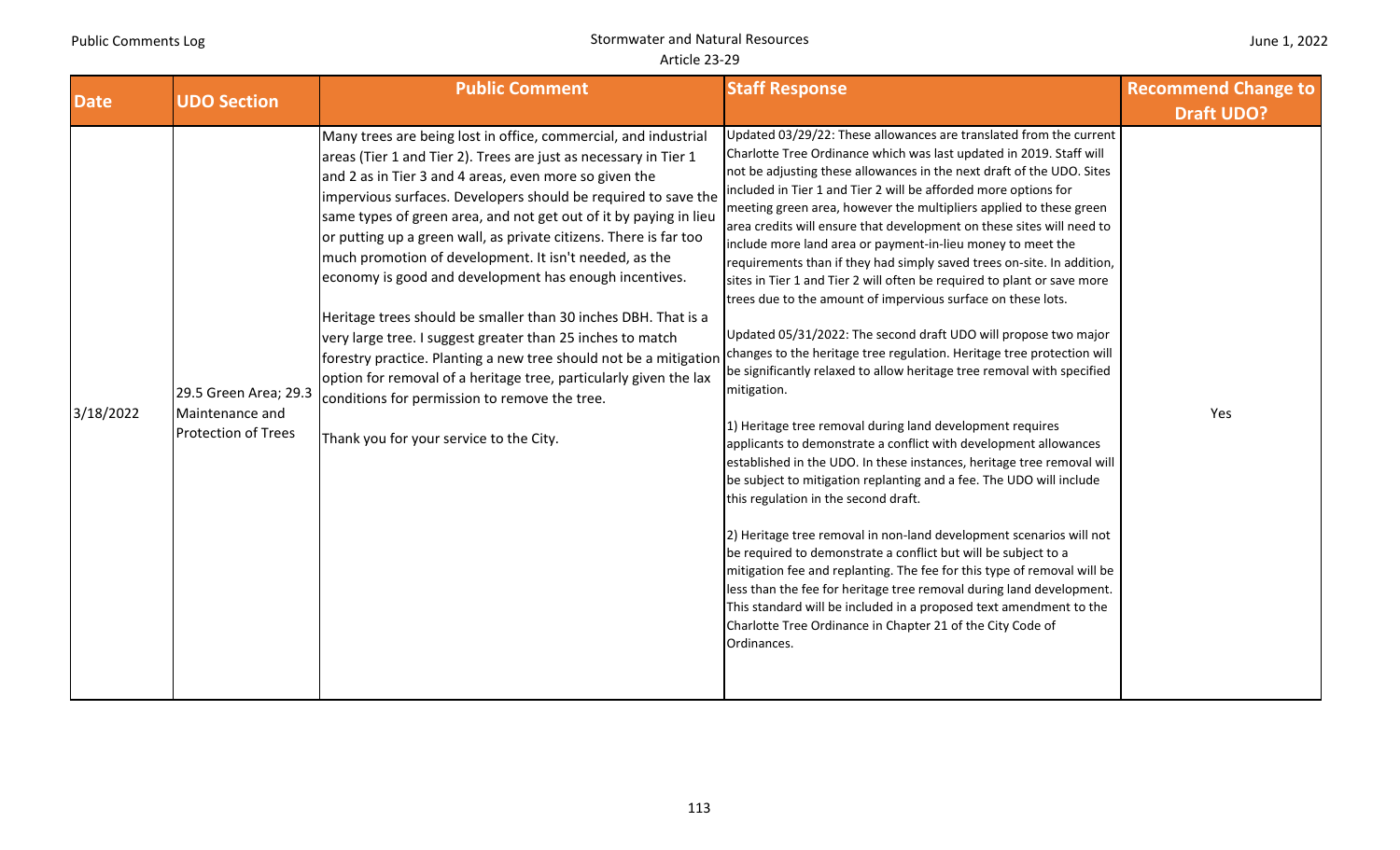| June 1, 2022 |  |  |
|--------------|--|--|
|--------------|--|--|

| <b>Date</b> | <b>UDO Section</b>                                                                                                                                                                                                                          | <b>Public Comment</b>                                                                                                                                                                                                                 | <b>Staff Response</b>                                                                                                                                                                                                                                                                                                                                            | <b>Recommend Change to</b><br><b>Draft UDO?</b> |
|-------------|---------------------------------------------------------------------------------------------------------------------------------------------------------------------------------------------------------------------------------------------|---------------------------------------------------------------------------------------------------------------------------------------------------------------------------------------------------------------------------------------|------------------------------------------------------------------------------------------------------------------------------------------------------------------------------------------------------------------------------------------------------------------------------------------------------------------------------------------------------------------|-------------------------------------------------|
| 3/17/2022   | 29.5 Green Area; 29.4<br>Plan Submittal and<br>Process; 29.7 Tree<br>Planting<br>Requirements; 29.10<br>Administration; 29.11<br><b>Charlotte Tree</b><br><b>Advisory Commission;</b><br>29.3 Maintenance and<br><b>Protection of Trees</b> | Section B: Based on personal experience, there should be a<br>mechanism for abnormally dense ROW tree stands, so that the<br>developer can work with Urban Forestry to come up with a<br>reasonable and mutually beneficial solution. | Updated 03/28/22: UDO staff and consultants are reexamining<br>this language for potential modification in the next draft UDO.<br>Updated 04/14/22: Wooded ROW mitigation will have more<br>flexibility in the Charlotte Tree Manual. Staff does not feel<br>there is a need to specify this in the ordinance beyond how<br>this provision is currently written. | Yes (Charlotte Tree Manual)                     |
| 3/17/2022   | 29.5 Green Area; 29.4<br>Plan Submittal and<br>Process; 29.7 Tree<br>Planting<br>Requirements; 29.10<br>Administration; 29.11<br><b>Charlotte Tree</b><br><b>Advisory Commission;</b><br>29.3 Maintenance and<br><b>Protection of Trees</b> | Heritage trees: What does "sufficiently diseased" mean?<br>Heritage tree removal should seriously be able to be linked to<br>the health of the tree. Need to make sure that's included<br>explicitly.                                 | Updated 03/24/22: The UDO will not provide more detail on<br>this in the ordinance but staff will provide additional clarity on<br>this in the Charlotte Tree Manual guidelines.                                                                                                                                                                                 | Yes (Charlotte Tree Manual)                     |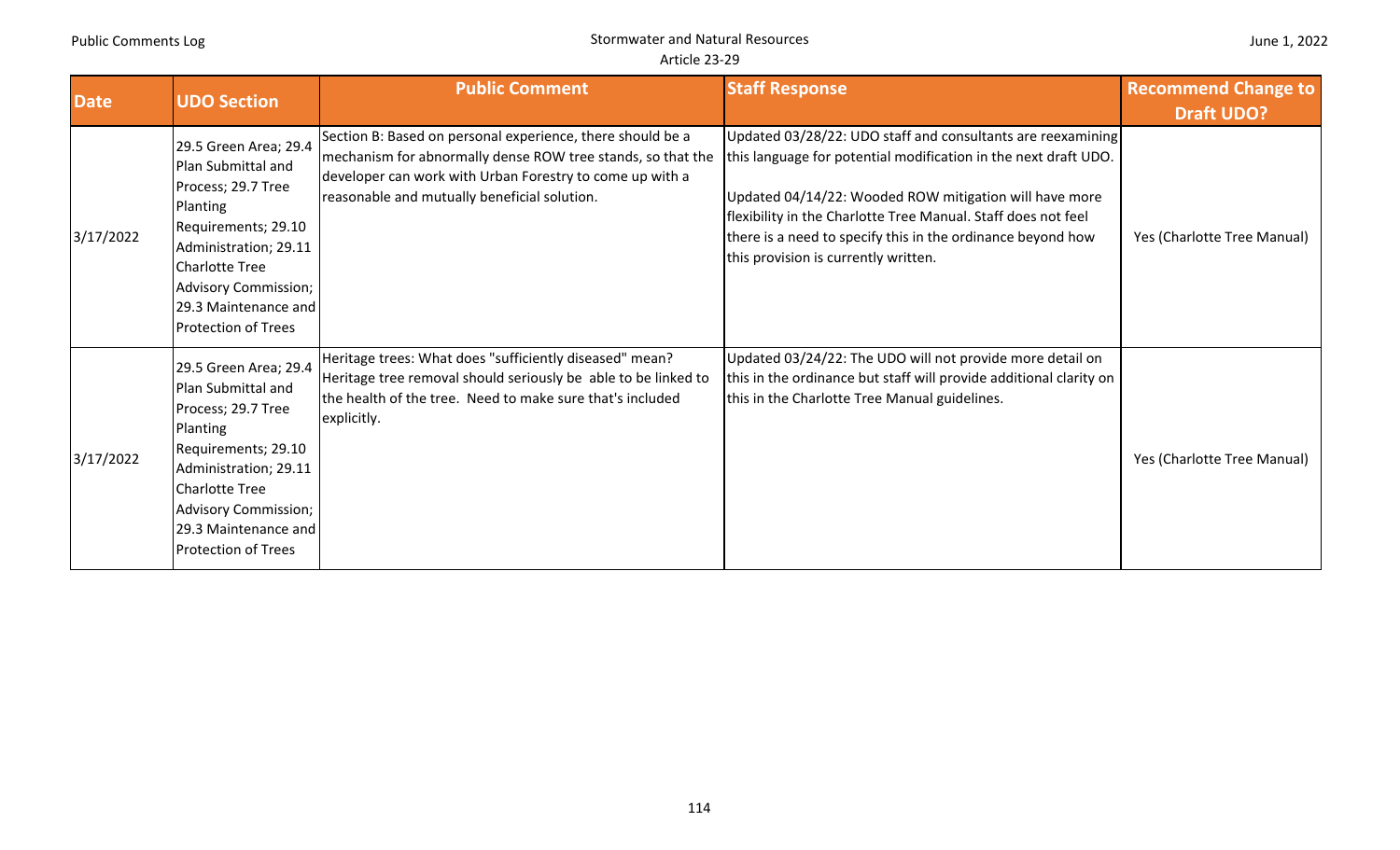|  |  | June 1, 2022 |
|--|--|--------------|
|--|--|--------------|

| <b>Date</b> | <b>UDO Section</b>                                                                                                                                                                                                                          | <b>Public Comment</b>                                                                                                  | <b>Staff Response</b>                                                                                                                                                                                                                                                                                                                                                                                         | <b>Recommend Change to</b><br><b>Draft UDO?</b> |
|-------------|---------------------------------------------------------------------------------------------------------------------------------------------------------------------------------------------------------------------------------------------|------------------------------------------------------------------------------------------------------------------------|---------------------------------------------------------------------------------------------------------------------------------------------------------------------------------------------------------------------------------------------------------------------------------------------------------------------------------------------------------------------------------------------------------------|-------------------------------------------------|
| 3/17/2022   | 29.5 Green Area; 29.4<br>Plan Submittal and<br>Process; 29.7 Tree<br>Planting<br>Requirements; 29.10<br>Administration; 29.11<br><b>Charlotte Tree</b><br><b>Advisory Commission;</b><br>29.3 Maintenance and<br><b>Protection of Trees</b> | 29.4 A2: Is this going to tie to paying a heritage tree mitigation<br>for site development?                            | Updated 03/25/22: The section you reference here is specifies<br>the required tree survey for conditional zoning map<br>amendments. Currently as drafted, the heritage tree<br>mitigation payment would only be required if the<br>development was applying for a permit for removal at this<br>phase of the project.                                                                                         | No                                              |
| 3/17/2022   | 29.5 Green Area; 29.4<br>Plan Submittal and<br>Process; 29.7 Tree<br>Planting<br>Requirements; 29.10<br>Administration; 29.11<br><b>Charlotte Tree</b><br><b>Advisory Commission;</b><br>29.3 Maintenance and<br><b>Protection of Trees</b> | 29.4 B1, c: What about on redevelopment sites where existing<br>pavement and/or structures might affect the root zone? | Updated 03/25/22: A tree survey for land development<br>approval would only be required for redevelopment subject to<br>the applicability section of the article (Section 29.2)<br>Applicability). This would include some redevelopment sites<br>but not all as there are specific exemptions and applicability<br>thresholds specified in 29.2. Existing root location will be<br>taken into consideration. | No                                              |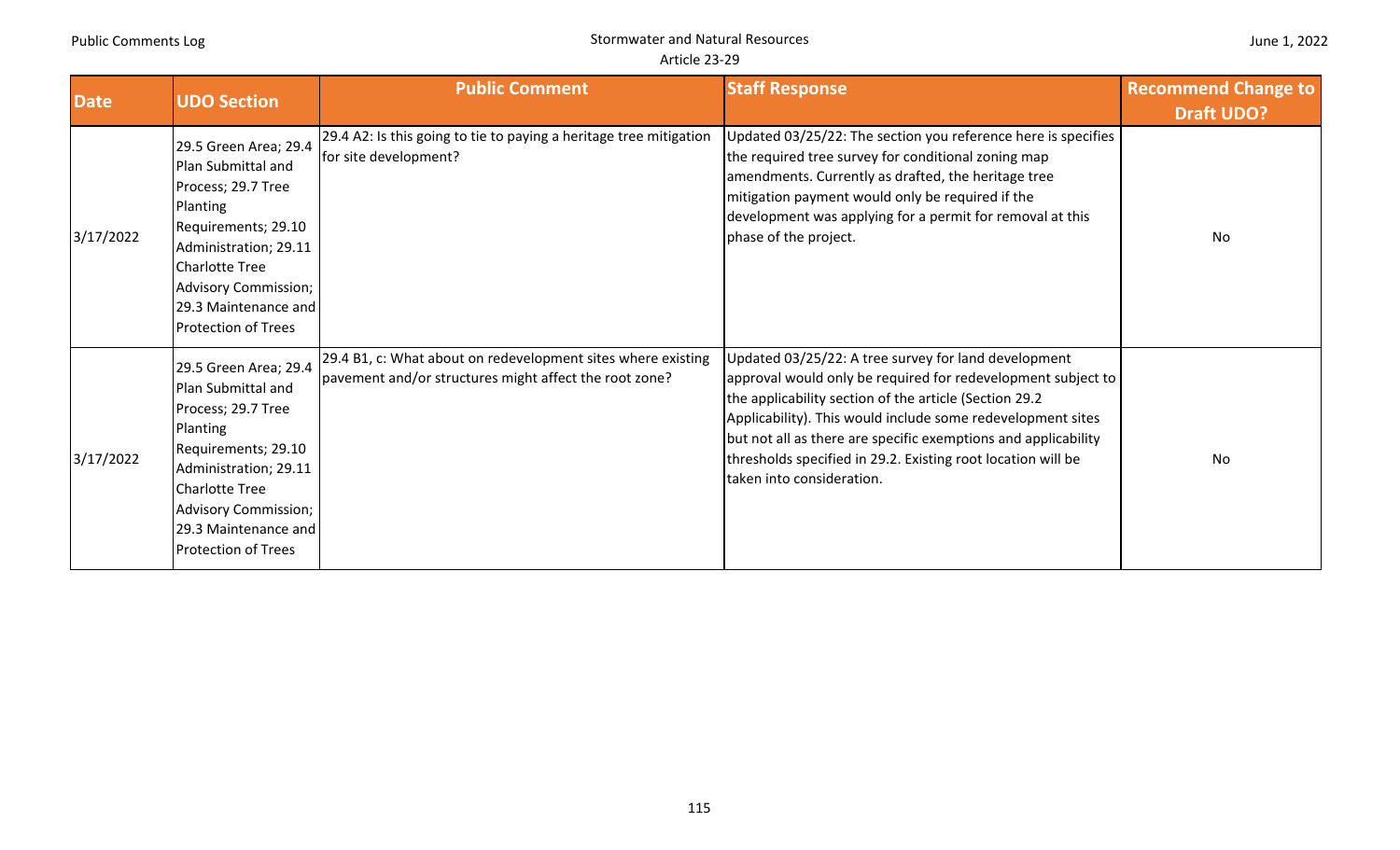|  |  | June 1, 2022 |
|--|--|--------------|
|--|--|--------------|

| <b>Date</b> | <b>UDO Section</b>                                                                                                                                                                                                                          | <b>Public Comment</b>                                                                                                                                                                                                                                                                                                                                                                                                         | <b>Staff Response</b>                                                                                                                                                                                                                                                                                                                        | <b>Recommend Change to</b><br><b>Draft UDO?</b> |
|-------------|---------------------------------------------------------------------------------------------------------------------------------------------------------------------------------------------------------------------------------------------|-------------------------------------------------------------------------------------------------------------------------------------------------------------------------------------------------------------------------------------------------------------------------------------------------------------------------------------------------------------------------------------------------------------------------------|----------------------------------------------------------------------------------------------------------------------------------------------------------------------------------------------------------------------------------------------------------------------------------------------------------------------------------------------|-------------------------------------------------|
| 3/17/2022   | 29.5 Green Area; 29.4<br>Plan Submittal and<br>Process; 29.7 Tree<br>Planting<br>Requirements; 29.10<br>Administration; 29.11<br><b>Charlotte Tree</b><br><b>Advisory Commission;</b><br>29.3 Maintenance and<br><b>Protection of Trees</b> | [29.4 B2, b: Critical root zone protection is overbroad. There are Updated 03/28/22: UDO staff and consultants are reexamining<br>usually are a host of reasons why critical root zone can be<br>impacted without damage to the tree. How is nuance handled<br>here? Work it out with the urban forester? The process should Updated 04/14/22: Upon review of this standard, staff will be<br>be identified in this document. | this language for potential modification in the next draft UDO.<br>making an update the the Charlotte Tree Manual to clarify<br>allowable impacts to critical root zones.                                                                                                                                                                    | Yes (Charlotte Tree Manual)                     |
| 3/17/2022   | 29.5 Green Area; 29.4<br>Plan Submittal and<br>Process; 29.7 Tree<br>Planting<br>Requirements; 29.10<br>Administration; 29.11<br><b>Charlotte Tree</b><br>Advisory Commission;<br>29.3 Maintenance and<br><b>Protection of Trees</b>        | Tree as built plan: This is new. May run afoul of bonding<br>requirements. How do you get the first CO without an as-built?  landscaping plan than it will look like an "as-built" related to<br>Do you wait 5 years to do the as-built to correspond to the last<br>CO?                                                                                                                                                      | Updated 03/29/22: This will look more like an finalized<br>BMPs. This language will be revised to provide clarity in the<br>next draft UDO.<br>Updated 04/14/22: This term will be updated in the next draft<br>to be called a Spatial Tree Arrangement Plan to clarify that<br>these are different from other code-required as-built plans. | Yes                                             |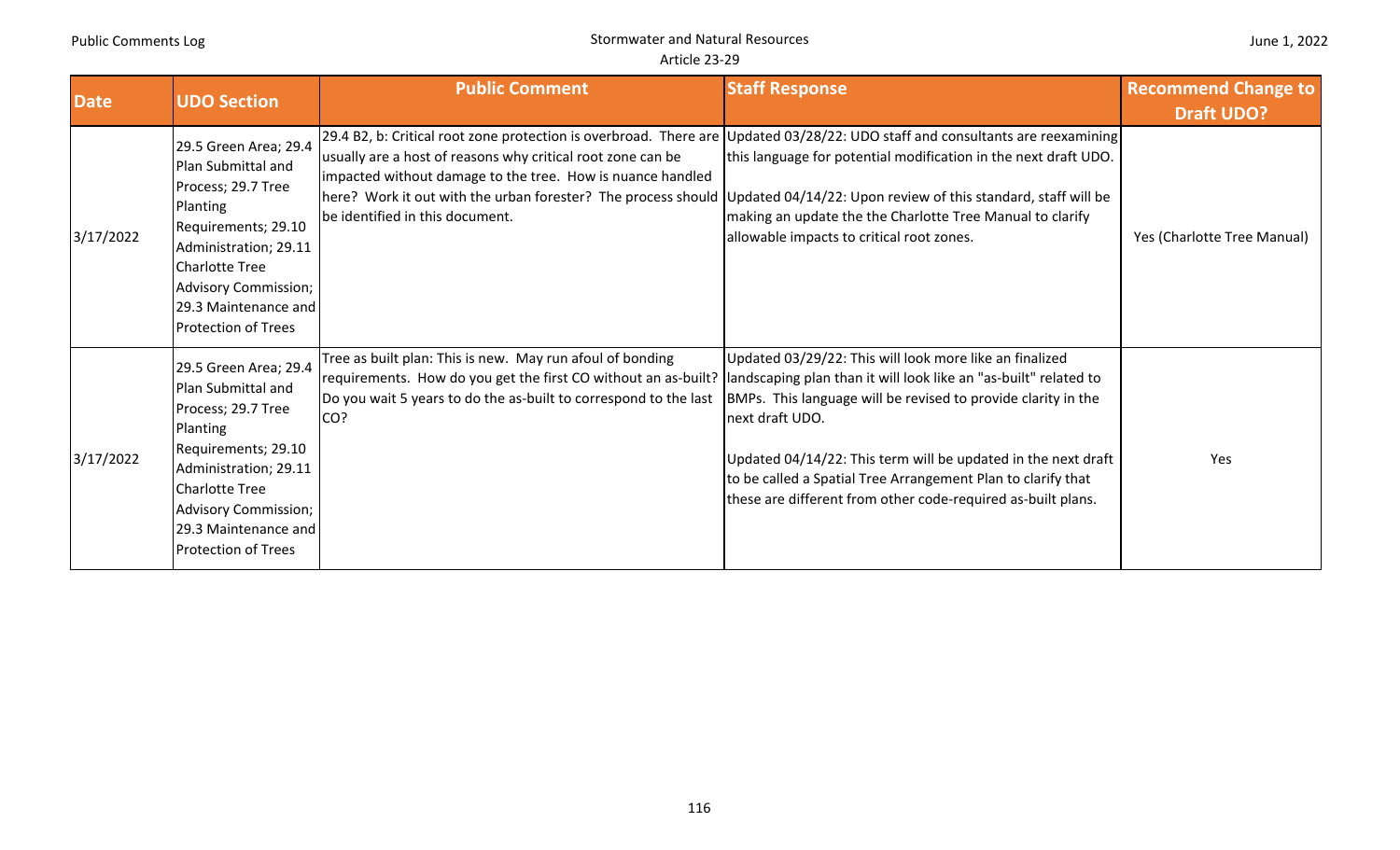|  |  | June 1, 2022 |
|--|--|--------------|
|--|--|--------------|

| <b>Date</b> | <b>UDO Section</b>                                                                                                                                                                                                                          | <b>Public Comment</b>                                                                                                                                                                                                                                                        | <b>Staff Response</b>                                                                                                                                                                                                                                                                                                                                                                                                                                                                                                                                                                                                                                                                                                                                                             | <b>Recommend Change to</b> |
|-------------|---------------------------------------------------------------------------------------------------------------------------------------------------------------------------------------------------------------------------------------------|------------------------------------------------------------------------------------------------------------------------------------------------------------------------------------------------------------------------------------------------------------------------------|-----------------------------------------------------------------------------------------------------------------------------------------------------------------------------------------------------------------------------------------------------------------------------------------------------------------------------------------------------------------------------------------------------------------------------------------------------------------------------------------------------------------------------------------------------------------------------------------------------------------------------------------------------------------------------------------------------------------------------------------------------------------------------------|----------------------------|
|             |                                                                                                                                                                                                                                             |                                                                                                                                                                                                                                                                              |                                                                                                                                                                                                                                                                                                                                                                                                                                                                                                                                                                                                                                                                                                                                                                                   | <b>Draft UDO?</b>          |
| 3/17/2022   | 29.5 Green Area; 29.4<br>Plan Submittal and<br>Process; 29.7 Tree<br>Planting<br>Requirements; 29.10<br>Administration; 29.11<br><b>Charlotte Tree</b><br><b>Advisory Commission;</b><br>29.3 Maintenance and<br><b>Protection of Trees</b> | 29-2 table: replanting trees at 36 trees per acre: In practice, I<br>foresee this being very difficult. Cross-reference the<br>redevelopment infill areas in Charlotte where Planning wants<br>density vs. locations where a few very large trees exist. What's<br>the plan? | Updated 03/25/22: The current tree ordinance requires<br>replanting at 36 trees per acre where trees are being replaced<br>or planted to meet ordinance requirements. Replanting at this<br>rate would only be required for projects that are subject to<br>Green Area requirements that can not save trees on site or<br>use another Green Area credit available to the site per Table<br>29-2. This does not include development of single-family<br>residential, duplex, triplex, or quadraplex development (that is<br>not subject to a subdivision approval), per the exemptions in<br>Section 29.2.                                                                                                                                                                         | No                         |
| 3/17/2022   | Plan Submittal and<br>Process; 29.7 Tree<br>Planting<br>Requirements; 29.10<br>Administration; 29.11<br><b>Charlotte Tree</b><br><b>Advisory Commission;</b><br>29.3 Maintenance and<br><b>Protection of Trees</b>                          | Table 29-2: Payment in lieu is eliminated for residential place<br>types altogether? I'm sure one of the goals of this section is to<br>29.5 Green Area; 29.4   improve the quality of tree save. I'm not sure what I'm seeing<br>here is going to achieve that.             | Updated 03/23/22: The current Tree Ordinance only allows<br>tree save payment in lieu for multi-family residential and only<br>in certain instances, depending on the location of the site.<br>Single-famly detatched development has never been<br>permitted to use payment in lieu to meet tree save. Mixed-use<br>sites with a Place Type listed in Tier 1 and Tier 2 (Table 29-1)<br>would be permitted to use payment in lieu for green area<br>requirements, carrying over the current allowances. UDO staff<br>and consultants are reexamining this language for potential<br>modification in the next draft UDO.<br>Updated 04/23/2022: Upon review, staff will not be expanding<br>the Place Type tiers that can use payment-in-lieu to meet<br>green area requirements. | Yes<br>No                  |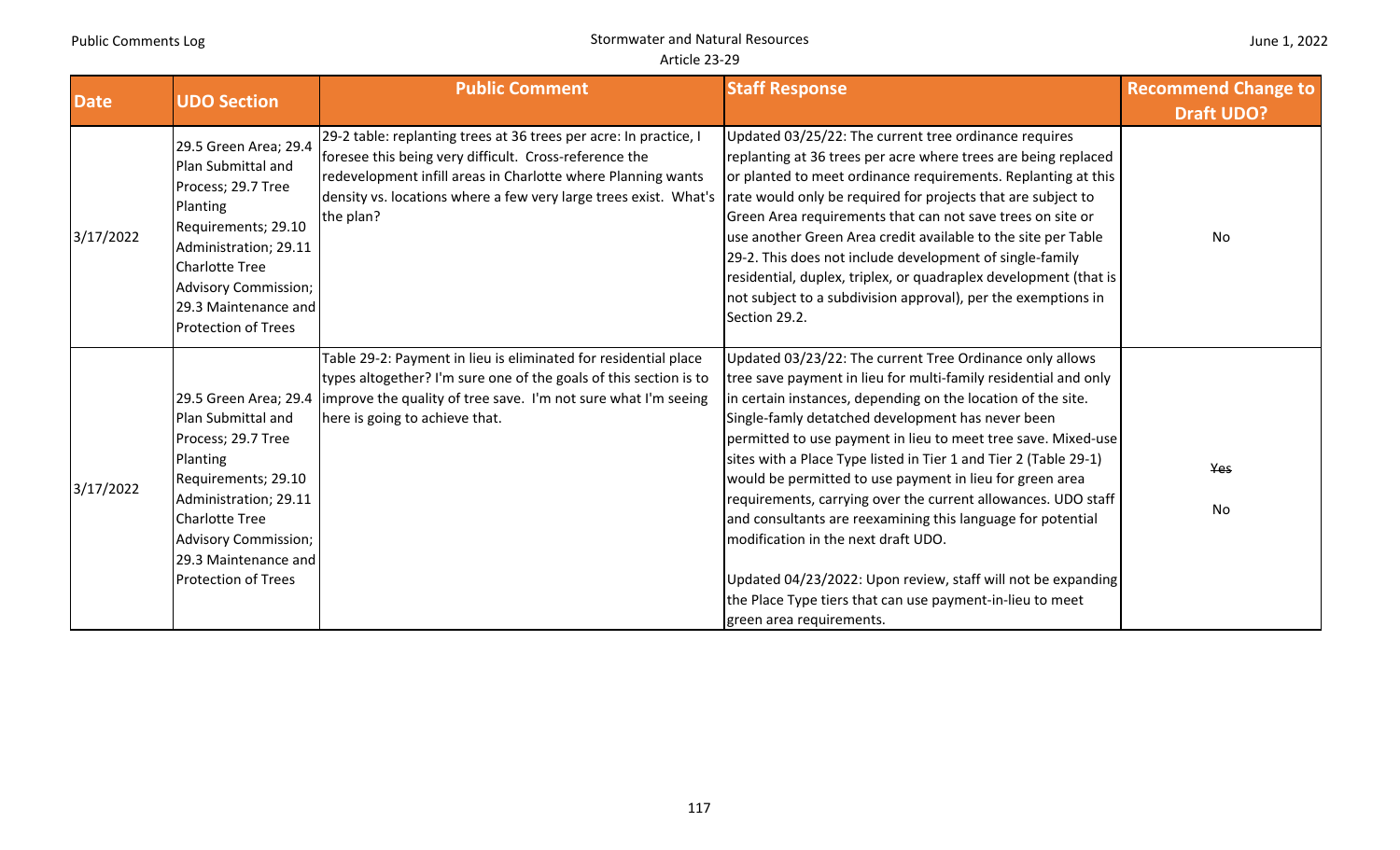| <b>Date</b> | <b>UDO Section</b>                                                                                                                                                                                                                   | <b>Public Comment</b>                                                                     | <b>Staff Response</b>                                                                                                                                                                                 | <b>Recommend Change to</b><br><b>Draft UDO?</b> |
|-------------|--------------------------------------------------------------------------------------------------------------------------------------------------------------------------------------------------------------------------------------|-------------------------------------------------------------------------------------------|-------------------------------------------------------------------------------------------------------------------------------------------------------------------------------------------------------|-------------------------------------------------|
| 3/17/2022   | 29.5 Green Area; 29.4<br>Plan Submittal and<br>Process; 29.7 Tree<br>Planting<br>Requirements; 29.10<br>Administration; 29.11<br>Charlotte Tree<br><b>Advisory Commission;</b><br>29.3 Maintenance and<br><b>Protection of Trees</b> | 29.7 A, 6: Can there be a provision for conduit in lieu of the<br>clearance requirements? | Updated 03/25/22: The reason for the 10 ft separation is to<br>allow maintenance of the utility without damaging the tree.<br>This requirement applies even if conduit is used to house the<br>lines. | No                                              |
| 3/17/2022   | 29.5 Green Area; 29.4<br>Plan Submittal and<br>Process; 29.7 Tree<br>Planting<br>Requirements; 29.10<br>Administration; 29.11<br><b>Charlotte Tree</b><br>Advisory Commission;<br>29.3 Maintenance and<br><b>Protection of Trees</b> | Page 29-11 (3b) - typo: "trees shall plant trees"                                         | Updated 03/25/22: This language will be revised to provide<br>clarity in the next draft UDO.                                                                                                          | Yes                                             |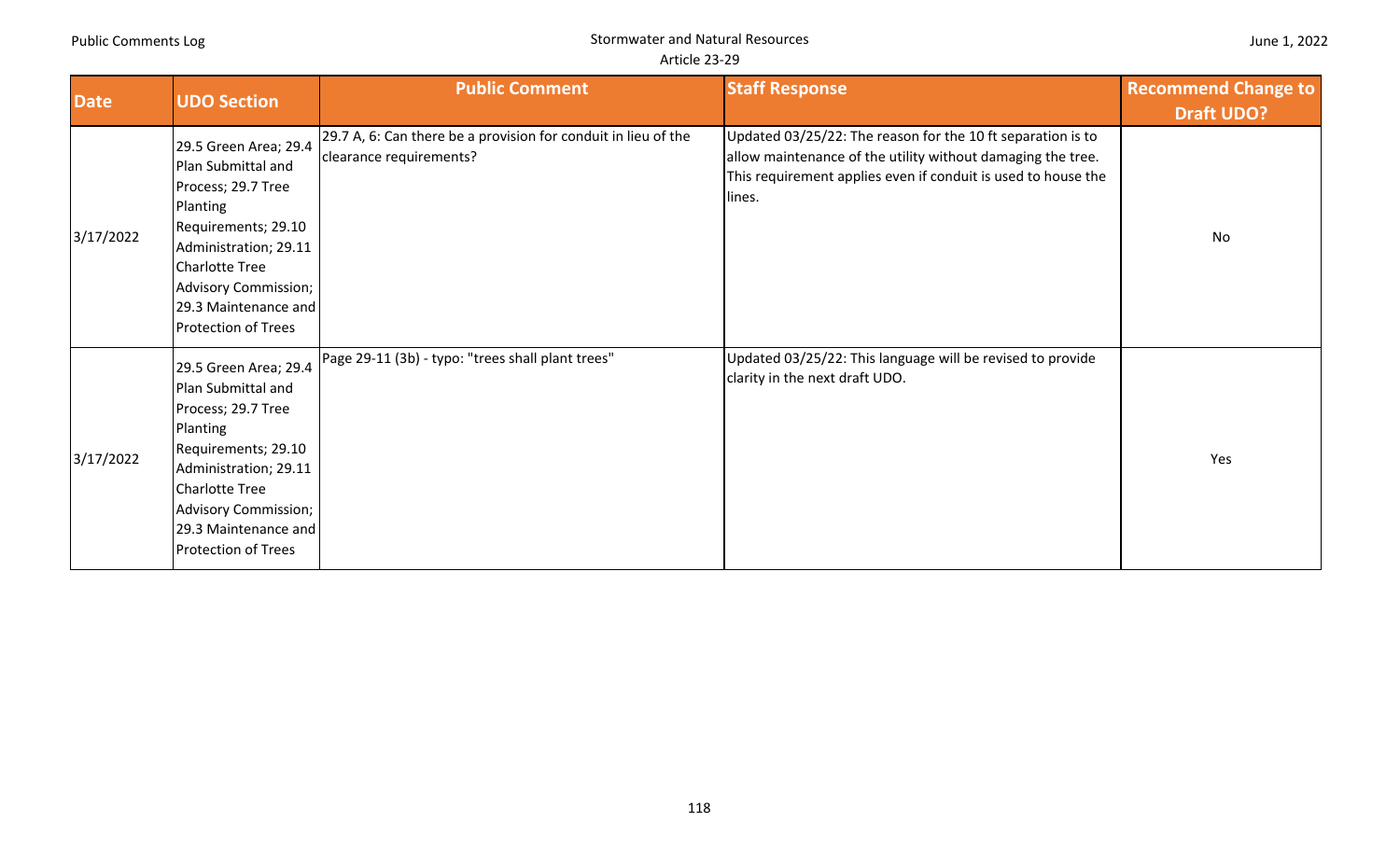|  |  | June 1, 2022 |
|--|--|--------------|
|--|--|--------------|

| <b>Date</b> | <b>UDO Section</b>                                             | <b>Public Comment</b>                                                                                                                                                                                                                                                                                                                                                                                                                                                                                                                                                                                                                                                                                                                                                                                                                                                                                                                                                                                                                                                                                                                                                                                                     | <b>Staff Response</b>                                                                                                                                                                                                                                                                                                                                                                          | <b>Recommend Change to</b><br><b>Draft UDO?</b> |
|-------------|----------------------------------------------------------------|---------------------------------------------------------------------------------------------------------------------------------------------------------------------------------------------------------------------------------------------------------------------------------------------------------------------------------------------------------------------------------------------------------------------------------------------------------------------------------------------------------------------------------------------------------------------------------------------------------------------------------------------------------------------------------------------------------------------------------------------------------------------------------------------------------------------------------------------------------------------------------------------------------------------------------------------------------------------------------------------------------------------------------------------------------------------------------------------------------------------------------------------------------------------------------------------------------------------------|------------------------------------------------------------------------------------------------------------------------------------------------------------------------------------------------------------------------------------------------------------------------------------------------------------------------------------------------------------------------------------------------|-------------------------------------------------|
| 2/17/2022   | 29.5 Green Area; 29.8<br>Tree Mitigation Funds                 | A treesave of 15 % is not enough to stabilize tree loss, or<br>sustain a canopy capable of mitigating urban heat island effects. standards that will address your concerns. The payment in lieu<br>Trees need to be in the hottest UHI spots in the city, and these<br>proposals make off site mitigation too easy, and will result in<br>exporting cooling shade and higher air quality away from where within a reasonable distance from the site being developed. In<br>we live and work to the city outskirts. The USACE has a 4x<br>multiplier when mitigating wetlands, and we should do at least<br>that (e.g. 1 acre loss = 4 acres replant offsite). The fee in lieu<br>policy is hard to work-out in practice, but it seems too cheap on<br>the surface. Enforcement is currently done very poorly, with<br>less that 5% of sites being revisited to check compliance.<br>Sections 29 and 40 of proposed UDO does not spell out how<br>quickly or how many sites are revisited for compliance. With<br>limited budgets and personnel, we should use widely available<br>and inexpensive aerial photography to check compliance in-<br>house. This is easily done, and would expend effort in efficient<br>ways. | Updated 03/10/22: The UDO is making updates to some<br>amount will be updated and there will be improvements to<br>the off-site mitigation standard to ensure off-site mitigation is<br>addition, we are evaluating staffing needs as a part of the UDO<br>process. Thank you for your comments on increasing tree<br>save.                                                                    | No                                              |
| 2/16/2022   | 29.6 Frontage Tree<br>Planting Requirement should be required. | 29.6 A, these building need more trees. More frontage trees                                                                                                                                                                                                                                                                                                                                                                                                                                                                                                                                                                                                                                                                                                                                                                                                                                                                                                                                                                                                                                                                                                                                                               | 03/10/22: Thank you for your input. We do not anticipate a<br>change to this standard at this time.                                                                                                                                                                                                                                                                                            | No                                              |
| 11/27/2021  | 29.7 Tree Planting<br>Requirements                             | 29.7 A. 6 is impossible to meet with utilities running parallel<br>with the street. if you mean those running to service the<br>structure, its still hard in Urban zones which is why it was<br>previously exempted & should be now                                                                                                                                                                                                                                                                                                                                                                                                                                                                                                                                                                                                                                                                                                                                                                                                                                                                                                                                                                                       | Updated 02/25/2022: This language will be revised to provide<br>clarity in the next draft UDO.<br>Updated 04/29/2022: This language will specify that the 10-<br>foot separation requirement from underground utilities shall<br>be maintained "where feasible." The next draft UDO will allow<br>trees to be planted within this 10-foot distance as approved by<br>the Chief Urban Forester. | Yes                                             |
| 11/27/2021  | 29.7 Tree Planting<br>Requirements                             | page 29-11 c. removed the allowance to count existing trees as<br>perimeter requirement. Why?                                                                                                                                                                                                                                                                                                                                                                                                                                                                                                                                                                                                                                                                                                                                                                                                                                                                                                                                                                                                                                                                                                                             | Updated 02/25/2022: We intend to allow preservation of<br>existing trees to count as perimeter trees in all scenarios when<br>conditions permit. This language will be revised to provide<br>clarity in the next draft UDO.                                                                                                                                                                    | Yes                                             |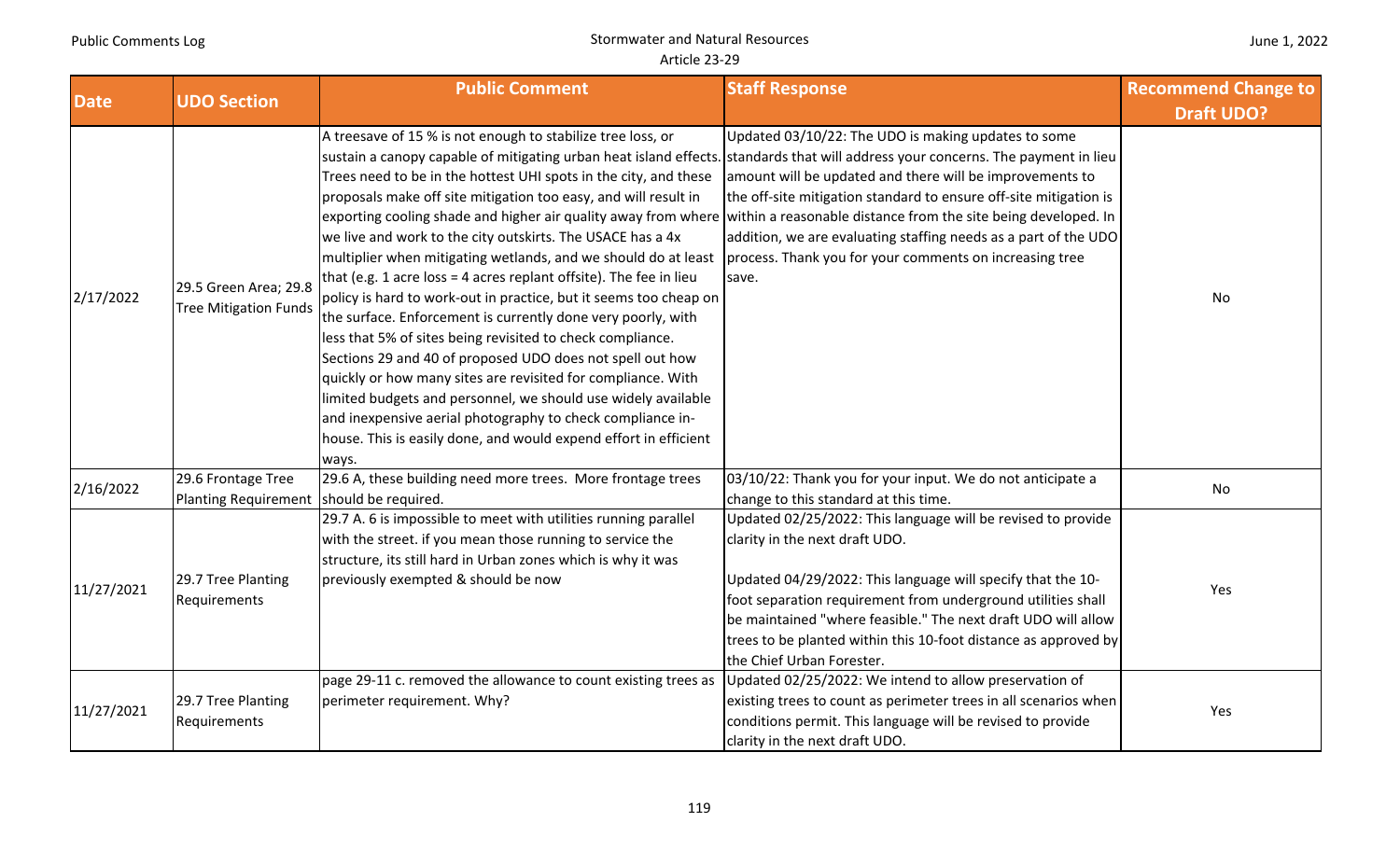|             |                                    | <b>Public Comment</b>                                                                                                                                                                                              | <b>Staff Response</b>                                                                                                                                                                                                                                  | <b>Recommend Change to</b> |
|-------------|------------------------------------|--------------------------------------------------------------------------------------------------------------------------------------------------------------------------------------------------------------------|--------------------------------------------------------------------------------------------------------------------------------------------------------------------------------------------------------------------------------------------------------|----------------------------|
| <b>Date</b> | <b>UDO Section</b>                 |                                                                                                                                                                                                                    |                                                                                                                                                                                                                                                        | <b>Draft UDO?</b>          |
| 11/27/2021  | 29.7 Tree Planting<br>Requirements | #3 b. how to trees plant trees. fix the sentence                                                                                                                                                                   | Updated 02/25/2022: This language will be revised to provide<br>clarity in the next draft UDO.<br>Updated 05/03/2022: This sentence will read: "Trees shall be<br>planted"                                                                             | Yes                        |
| 11/27/2021  | 29.7 Tree Planting<br>Requirements | And why is article 29 the only article that the Administrator<br>doesn't say ' or his assigns'?                                                                                                                    | Updated 02/25/2022: This language will be revised to provide<br>clarity in the next draft UDO.<br>Updated 05/03/2022: The next draft UDO will clarify that the<br>Chief Urban Forester or their designee shall be charged with<br>the assigned duties. | Yes                        |
| 11/27/2021  | 29.7 Tree Planting<br>Requirements | page 29-12 C. 1. b. it is impossible to have parking spots 40'<br>away from a tree trunk without halfing your # of parking spaces Charlotte Tree Ordinance. The UDO isn't proposing to change                      | Updated 02/25/2022: This is a current requirement in the<br>this standard.                                                                                                                                                                             | No                         |
| 11/27/2021  | 29.7 Tree Planting<br>Requirements | page 29-132.b.ii is in error as buses & tractor trailers aren't<br>allowed in Tier 4                                                                                                                               | Updated 02/25/2022: This language will be revised to provide<br>clarity in the next draft UDO.                                                                                                                                                         | Yes                        |
| 11/27/2021  | 29.7 Tree Planting<br>Requirements | pg 29-13 SF homes don't have parking lots. how does this apply Updated 02/25/2022: This language will be revised to provide                                                                                        | clarity in the next draft UDO.<br>Updated 04/13/22: This language will be updated to exempt<br>individual detached homes within residential subdivisions in<br>an N1 Place Type.                                                                       | Yes                        |
| 11/27/2021  | 29.7 Tree Planting<br>Requirements | 29.9 C. i find it interesting that THE Chief Urban Forester has no Updated 02/25/2022: This language will be revised to provide<br>assigns' but when it comes to Emergencies "The City' can<br>waive a requirement | clarity in the next draft UDO.<br>Updated 05/03/2022: The next draft UDO will clarify that the<br>Chief Urban Forester or their designee shall be charged with<br>the assigned duties.                                                                 | Yes                        |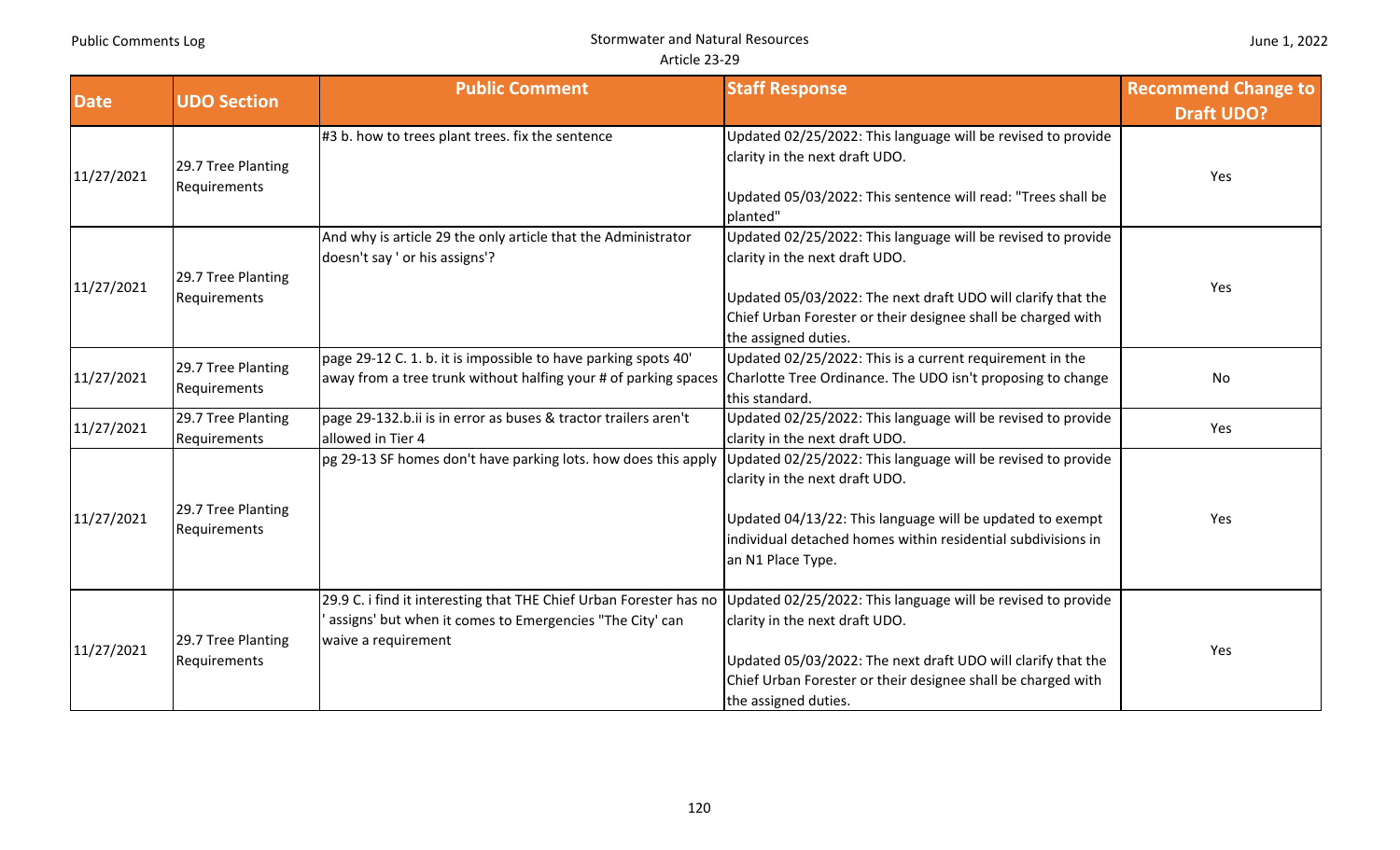### Stormwater and Natural Resources Article 23‐29

| <b>Date</b> | <b>UDO Section</b>                 | <b>Public Comment</b>                                                                                                                                                                                                                                                                                                                                                                                                                                                                                                                        | <b>Staff Response</b>                                                                                                                                                                                                                                                                                                                                                                                                                         | <b>Recommend Change to</b><br><b>Draft UDO?</b> |
|-------------|------------------------------------|----------------------------------------------------------------------------------------------------------------------------------------------------------------------------------------------------------------------------------------------------------------------------------------------------------------------------------------------------------------------------------------------------------------------------------------------------------------------------------------------------------------------------------------------|-----------------------------------------------------------------------------------------------------------------------------------------------------------------------------------------------------------------------------------------------------------------------------------------------------------------------------------------------------------------------------------------------------------------------------------------------|-------------------------------------------------|
| 11/27/2021  | 29.7 Tree Planting<br>Requirements | Urban Forestry dept inspectors insonsitently treat townhomes<br>as commercial properties. TH are Single-Family attached and<br>are considered One- and Two-Family Units per state law. the<br>inspectors need instruction                                                                                                                                                                                                                                                                                                                    | Updated 03/03/2022: This is an issue with the existing<br>ordinance and Urban Forestry will look into this concern.                                                                                                                                                                                                                                                                                                                           | <b>No</b>                                       |
| 12/16/2021  | 29.7 Tree Planting<br>Requirements | appreciate the one mention of native tree species. The city<br>should raise the bar by planting 70% native species. Also, how<br>about a bounty on Bradford Pears and other invasive species<br>like they have in the Triangle? For any BP removed, the city<br>provides a native tree? More dogwoods?                                                                                                                                                                                                                                       | Updated 02/25/2022: City tree planting program policy and<br>other non-regulatory related program policy will not be<br>included in the UDO.<br>Updated 05/03/2022: To clarify the Urban Forest Master Plan<br>and Charlotte Future 2040 Comprehensive Plan maintain<br>guidance for developing an updated tree planting strategy for<br>city trees.                                                                                          | No                                              |
| 2/16/2022   | 29.7 Tree Planting<br>Requirements | I think charlotte should steer developers away from planting<br>crepe myrtles, red buds. There are so many of these trees and<br>crepe myrtles do not have significant environmental value.<br>Redbuds grow just by looking at them:) We need more native<br>trees that have more value in charlotte, sycamores, oaks,<br>maples, sassafras, etc. Please limit use of insignificant trees<br>and give non-natives less value to plant. I am hoping the<br>ordinance will encourage developers to plant trees of more<br>environmental value. | 03/10/22: The UDO addresses this consideration in our<br>guidelines and standards. Smaller trees such as red buds are<br>allowed in places where overhead issues exist such as<br>powerlines. Crepe myrtles are not included on the approved<br>species list. The UDO does require 75% of code required trees<br>to be large maturing trees and 50% native species. There are<br>also additional requirements to encourage species diversity. | No                                              |
| 2/16/2022   | 29.7 Tree Planting<br>Requirements | 29.7 B 3b (maybe a typo) "Trees shall plant trees"                                                                                                                                                                                                                                                                                                                                                                                                                                                                                           | Updated 02/25/2022: This language will be revised to provide<br>clarity in the next draft UDO.                                                                                                                                                                                                                                                                                                                                                | Yes                                             |
| 2/16/2022   | 29.7 Tree Planting<br>Requirements | 29.7 C I think there needs to be an increase for number of trees Updated 03/10/22: As more sites develop, they will be<br>for parking lots.                                                                                                                                                                                                                                                                                                                                                                                                  | required to comply with the UDO requirement for each<br>parking space to be within 40 ft of a tree. We do not anticipate<br>an increase to this standard at this time.                                                                                                                                                                                                                                                                        | No                                              |